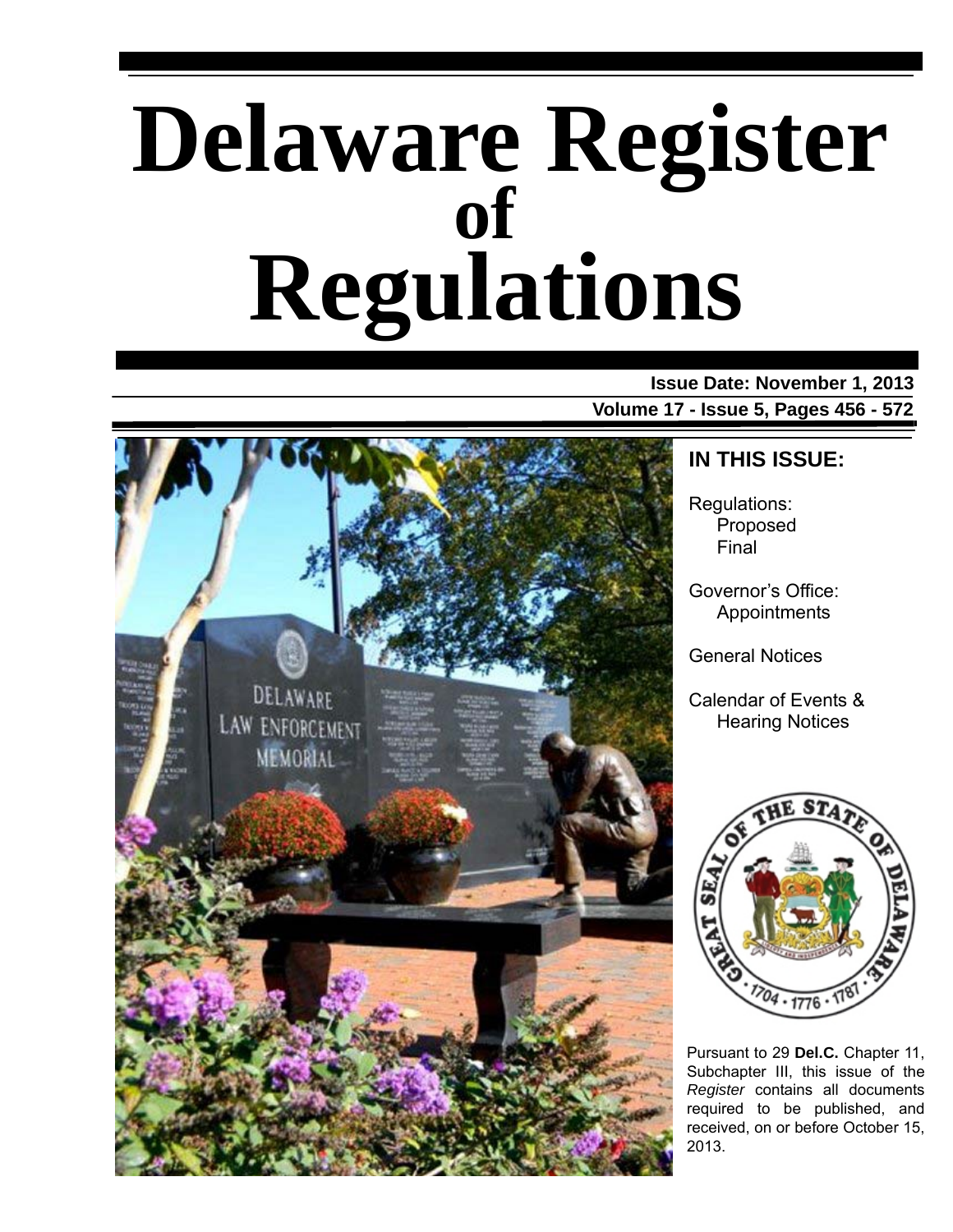# **INFORMATION ABOUT THE DELAWARE REGISTER OF REGULATIONS**

**457**

### **DELAWARE REGISTER OF REGULATIONS**

The *Delaware Register of Regulations* is an official State publication established by authority of 69 *Del. Laws*, c. 107 and is published on the first of each month throughout the year.

The *Delaware Register* will publish any regulations that are proposed to be adopted, amended or repealed and any emergency regulations promulgated.

The *Register* will also publish some or all of the following information:

- Governor's Executive Orders
- Governor's Appointments
- Agency Hearing and Meeting Notices
- Other documents considered to be in the public interest.

### **CITATION TO THE DELAWARE REGISTER**

The *Delaware Register of Regulations* is cited by volume, issue, page number and date. An example would be:

16 **DE Reg.** 1227 - 1230 (06/01/13)

Refers to Volume 16, pages 1227 - 1130 of the *Delaware Register* issued on June 1, 2013.

### **SUBSCRIPTION INFORMATION**

The cost of a yearly subscription (12 issues) for the *Delaware Register of Regulations* is \$135.00. Single copies are available at a cost of \$12.00 per issue, including postage. For more information contact the Division of Research at 302-744-4114 or 1-800-282-8545 in Delaware.

### **CITIZEN PARTICIPATION IN THE REGULATORY PROCESS**

Delaware citizens and other interested parties may participate in the process by which administrative regulations are adopted, amended or repealed, and may initiate the process by which the validity and applicability of regulations is determined.

Under 29 **Del.C.** §10115 whenever an agency proposes to formulate, adopt, amend or repeal a regulation, it shall file notice and full text of such proposals, together with copies of the existing regulation being adopted, amended or repealed, with the Registrar for publication in the *Register of Regulations* pursuant to §1134 of this title. The notice shall describe the nature of the proceedings including a brief synopsis of the subject, substance, issues, possible terms of the agency action, a reference to the legal authority of the agency to act, and reference to any other regulations that may be impacted or affected by the proposal, and shall state the manner in which persons may present their views; if in writing, of the place to which and the final date by which such views may be submitted; or if at a public hearing, the date, time and place of the hearing. If a public hearing is to be held, such public hearing shall not be scheduled less than 20 days following publication of notice of the proposal in the *Register of Regulations*. If a public hearing will be held on the proposal, notice of the time, date, place and a summary of the nature of the proposal shall also be published in at least 2 Delaware newspapers of general circulation. The notice shall also be mailed to all persons who have made timely written requests of the agency for advance notice of its regulation-making proceedings.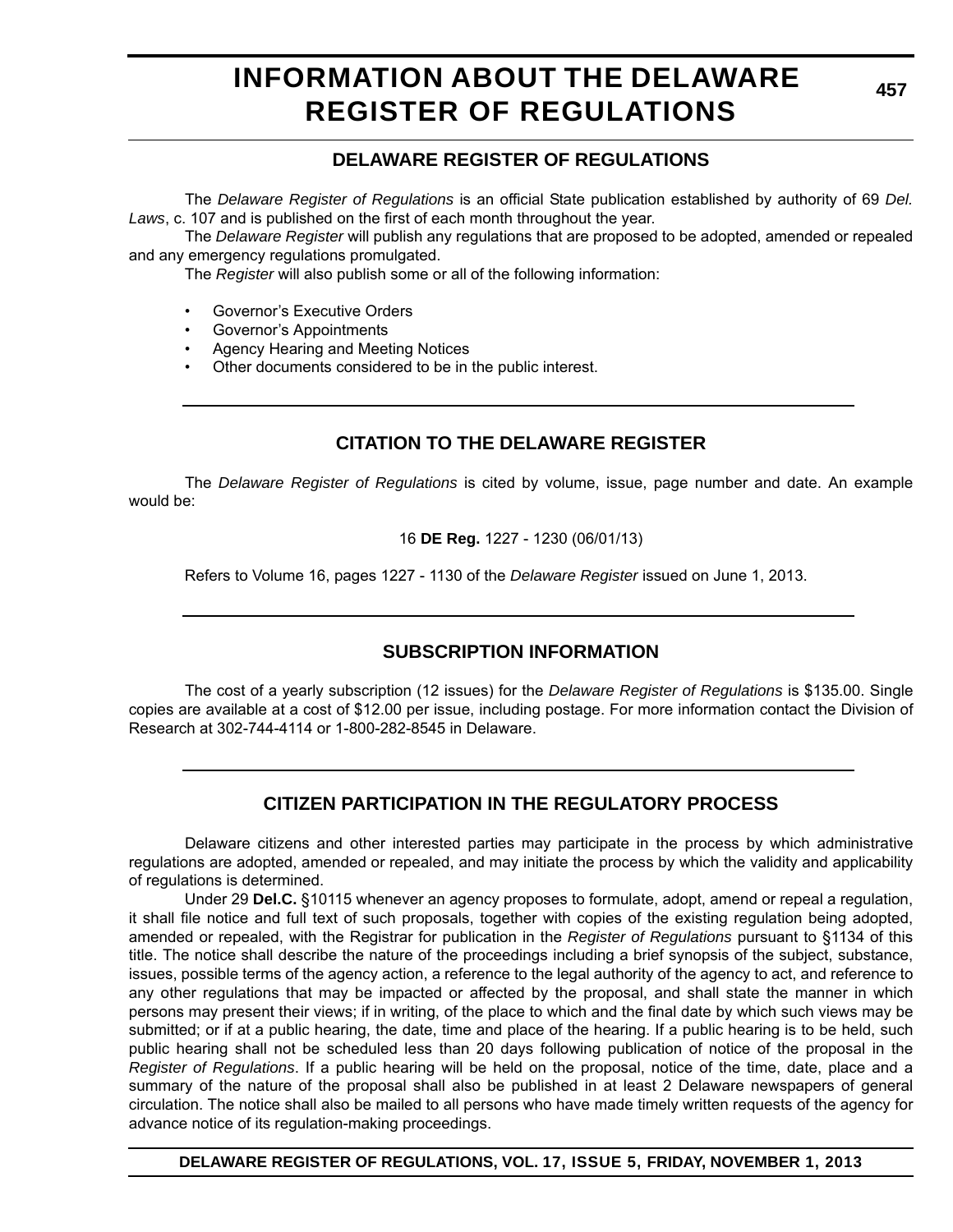**458**

# **INFORMATION ABOUT THE DELAWARE REGISTER OF REGULATIONS**

The opportunity for public comment shall be held open for a minimum of 30 days after the proposal is published in the *Register of Regulations*. At the conclusion of all hearings and after receipt, within the time allowed, of all written materials, upon all the testimonial and written evidence and information submitted, together with summaries of the evidence and information by subordinates, the agency shall determine whether a regulation should be adopted, amended or repealed and shall issue its conclusion in an order which shall include: (1) A brief summary of the evidence and information submitted; (2) A brief summary of its findings of fact with respect to the evidence and information, except where a rule of procedure is being adopted or amended; (3) A decision to adopt, amend or repeal a regulation or to take no action and the decision shall be supported by its findings on the evidence and information received; (4) The exact text and citation of such regulation adopted, amended or repealed; (5) The effective date of the order; (6) Any other findings or conclusions required by the law under which the agency has authority to act; and (7) The signature of at least a quorum of the agency members.

The effective date of an order which adopts, amends or repeals a regulation shall be not less than 10 days from the date the order adopting, amending or repealing a regulation has been published in its final form in the *Register of Regulations*, unless such adoption, amendment or repeal qualifies as an emergency under §10119.

Any person aggrieved by and claiming the unlawfulness of any regulation may bring an action in the Court for declaratory relief.

No action of an agency with respect to the making or consideration of a proposed adoption, amendment or repeal of a regulation shall be subject to review until final agency action on the proposal has been taken.

When any regulation is the subject of an enforcement action in the Court, the lawfulness of such regulation may be reviewed by the Court as a defense in the action.

Except as provided in the preceding section, no judicial review of a regulation is available unless a complaint therefor is filed in the Court within 30 days of the day the agency order with respect to the regulation was published in the *Register of Regulations*.

### **CLOSING DATES AND ISSUE DATES FOR THE DELAWARE REGISTER OF REGULATIONS**

| <b>ISSUE DATE</b> | <b>CLOSING DATE</b> | <b>CLOSING TIME</b> |
|-------------------|---------------------|---------------------|
| December 1        | November 15         | $4:30$ p.m.         |
| January 1         | December 16         | 4:30 p.m.           |
| February 1        | January 15          | 4:30 p.m.           |
| March 1           | February 17         | 4:30 p.m.           |
| April 1           | March 17            | 4:30 p.m.           |
|                   |                     |                     |

### **DIVISION OF RESEARCH STAFF**

**Lori Christiansen,** Director; **Mark J. Cutrona,** Deputy Director; **Judi Abbott,** Administrative Specialist I; **Jeffrey W. Hague**, Registrar of Regulations; **Robert Lupo**, Printer; **Deborah J. Messina,** Print Shop Supervisor; **Kathleen Morris**, Executive Secretary; **Georgia Roman**, Unit Operations Support Specialist; **Victoria Schultes,** Administrative Specialist II; **Yvette W. Smallwood**, Assistant Registrar of Regulations; **Don Sellers,** Printer; **Sarah Wootten**, Joint Sunset Analyst; **Rochelle Yerkes**, Office Manager; **Sara Zimmerman**, Legislative Librarian.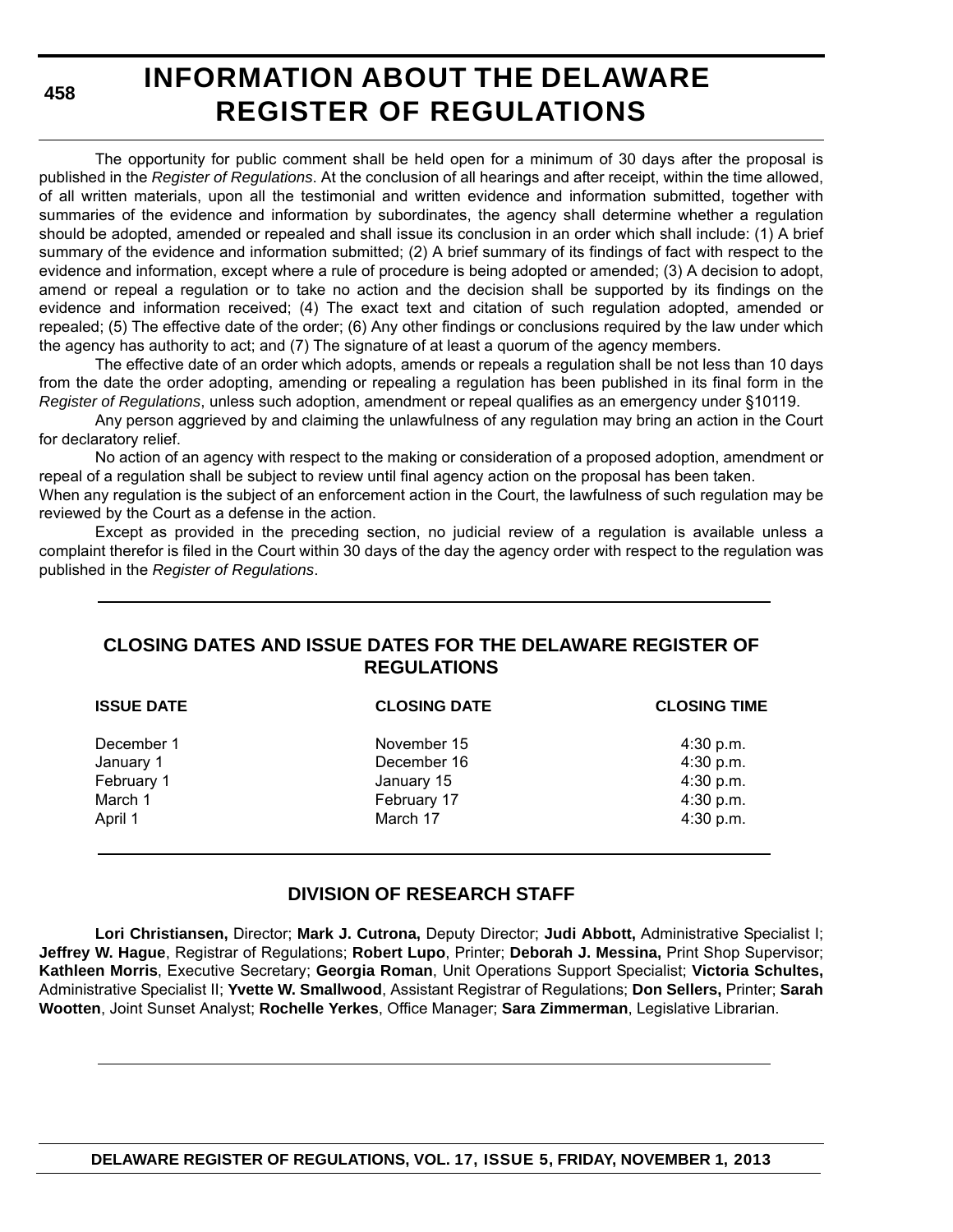# **TABLE OF CONTENTS**

**459**

<span id="page-3-0"></span>

|                                                                                                                                                                                                                                                                                       | 461               |
|---------------------------------------------------------------------------------------------------------------------------------------------------------------------------------------------------------------------------------------------------------------------------------------|-------------------|
| <b>PROPOSED</b>                                                                                                                                                                                                                                                                       |                   |
| <b>DELAWARE MANUFACTURED HOME RELOCATION AUTHORITY</b>                                                                                                                                                                                                                                | 466               |
| <b>DELAWARE STATE FIRE PREVENTION COMMISSION</b>                                                                                                                                                                                                                                      | 469               |
| <b>DEPARTMENT OF EDUCATION</b><br><b>Office of the Secretary</b>                                                                                                                                                                                                                      |                   |
| <b>Professional Standards Board</b>                                                                                                                                                                                                                                                   | 469<br>472        |
| <b>DEPARTMENT OF HEALTH AND SOCIAL SERVICES</b><br><b>Division of Medicaid and Medical Assistance</b>                                                                                                                                                                                 |                   |
| Medicaid Expansion under the Affordable Care Act 2014 - Modified Adjustment Gross Income<br>(MAGI) Methodology - Reasonable Classification of Individuals Under Age 21 and                                                                                                            | 477               |
| <b>Division of Public Health</b>                                                                                                                                                                                                                                                      | 485               |
| <b>Division of Social Services</b><br>DSSM 11003.7.5 Income Eligible/Education and Post-Secondary Education (Determining High<br>School/GED Eligibility Participation and Determining Post-Secondary Eligibility Participation)                                                       | 486               |
| <b>DEPARTMENT OF LABOR, Division of Industrial Affairs, Office of Workers' Compensation</b>                                                                                                                                                                                           | 488               |
| DEPARTMENT OF NATURAL RESOURCES AND ENVIRONMENTAL CONTROL, Division of Water<br>7101 Regulations Governing the Design, Installation and Operation of On-Site Wastewater                                                                                                               | 488               |
| <b>DEPARTMENT OF STATE, Division of Professional Regulation</b><br>1900 Board of Nursing, Section 9.0, Regulations Pertaining to Mandatory Continuing Education                                                                                                                       | 490               |
|                                                                                                                                                                                                                                                                                       | 490<br>494        |
| <b>FINAL</b>                                                                                                                                                                                                                                                                          |                   |
| <b>DEPARTMENT OF EDUCATION, Office of the Secretary</b>                                                                                                                                                                                                                               | 497               |
| <b>DEPARTMENT OF HEALTH AND SOCIAL SERVICES</b><br><b>Division of Medicaid and Medical Assistance</b>                                                                                                                                                                                 |                   |
| Attachment 3.1-A Pg. 5 Addendum, Multi-State Purchasing Pool Supplemental Rebate Agreement<br>Medicaid Expansion under the Affordable Care Act 2014 - DSSM 14000, 15000, 16000 & 18000.<br>Medicaid Provider Screening Requirements and Provider Enrollment Fee and Program Integrity | 501<br>503<br>519 |
| <b>Division of Public Health</b>                                                                                                                                                                                                                                                      | 523               |
| <b>Division of Social Services</b>                                                                                                                                                                                                                                                    | 526               |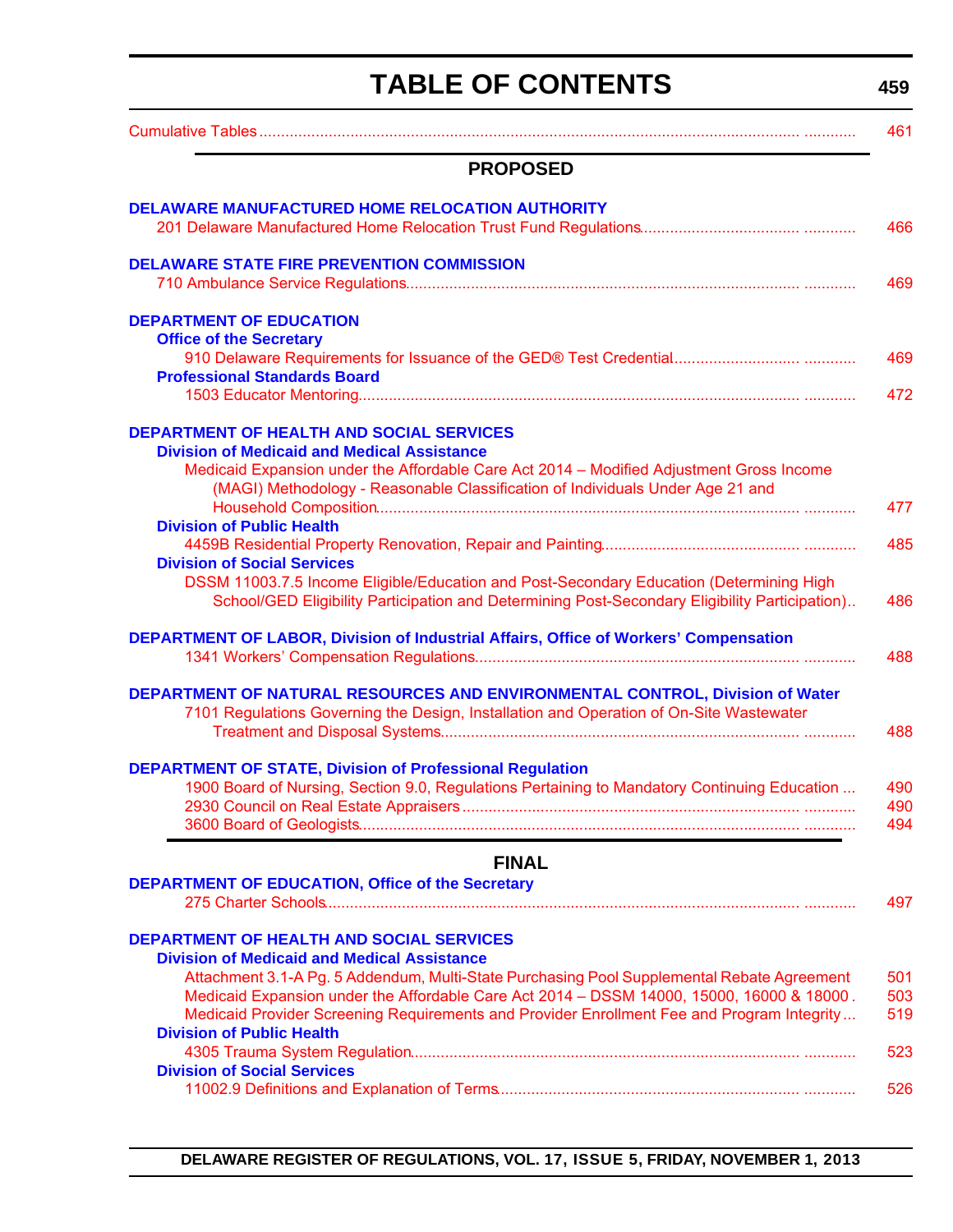#### **460**

# **TABLE OF CONTENTS**

| <b>DEPARTMENT OF INSURANCE, Office of the Commissioner</b>                     |     |
|--------------------------------------------------------------------------------|-----|
|                                                                                | 532 |
|                                                                                | 533 |
|                                                                                | 534 |
| DEPARTMENT OF NATURAL RESOURCES AND ENVIRONMENTAL CONTROL                      |     |
| <b>Division of Air Quality</b>                                                 |     |
|                                                                                | 536 |
|                                                                                | 536 |
|                                                                                | 536 |
|                                                                                | 538 |
|                                                                                | 540 |
| <b>Division of Fish and Wildlife</b>                                           |     |
| 3507 Black Sea Bass Size Limit; Trip Limits, Seasons; Quotas (3.0, 5.0 & 6.0)  | 542 |
|                                                                                | 543 |
| <b>Division of Waste and Hazardous Substances</b>                              |     |
|                                                                                | 545 |
| <b>Division of Water</b>                                                       |     |
|                                                                                | 547 |
| <b>DEPARTMENT OF SAFETY AND HOMELAND SECURITY, Office of Highway Safety</b>    |     |
|                                                                                | 549 |
| <b>DEPARTMENT OF STATE</b>                                                     |     |
| <b>Division of Professional Regulation</b>                                     |     |
|                                                                                | 550 |
|                                                                                | 551 |
|                                                                                | 552 |
| <b>Public Service Commission</b>                                               |     |
| 1001 Rules of Practice and Procedure of the Delaware Public Service Commission | 554 |
|                                                                                |     |

### **GOVERNOR'S OFFICE**

[Appointments and Reappointments................................................................................................... ............ 558](#page-102-0)

### **GENERAL NOTICE**

#### **[DEPARTMENT OF NATURAL RESOURCES AND ENVIRONMENTAL CONTROL](http://www.dnrec.delaware.gov/air/Pages/Default.aspx)**

**Division of Air Quality**

Regional Haze 5-Year Periodic Report Progress Toward the Reasonable Progress Goals for [Visibility in Class I Federal Areas and Determination of Adequacy of Existing Implementation Plan 565](#page-109-0)

### **CALENDAR OF EVENTS/HEARING NOTICES**

| Delaware Manufactured Home Relocation Authority, Notice of Public Comment Period                  | 568         |
|---------------------------------------------------------------------------------------------------|-------------|
| Delaware State Fire Prevention Commission, Notice of Public Hearing and Comment Period            | 568         |
|                                                                                                   | 569         |
| Dept. of Health and Social Svcs., Div. of Medicaid and Medical Assistance; Div. of Public Health; |             |
|                                                                                                   | $569 - 570$ |
|                                                                                                   | 570         |
| Dept. of Natural Resources and Environmental Control, Div. of Water, Notice of Public Hearing     | 570         |
| Dept. of State, Div. of Prof. Regulation, Notices of Public Hearings and Comment Periods          | $571 - 572$ |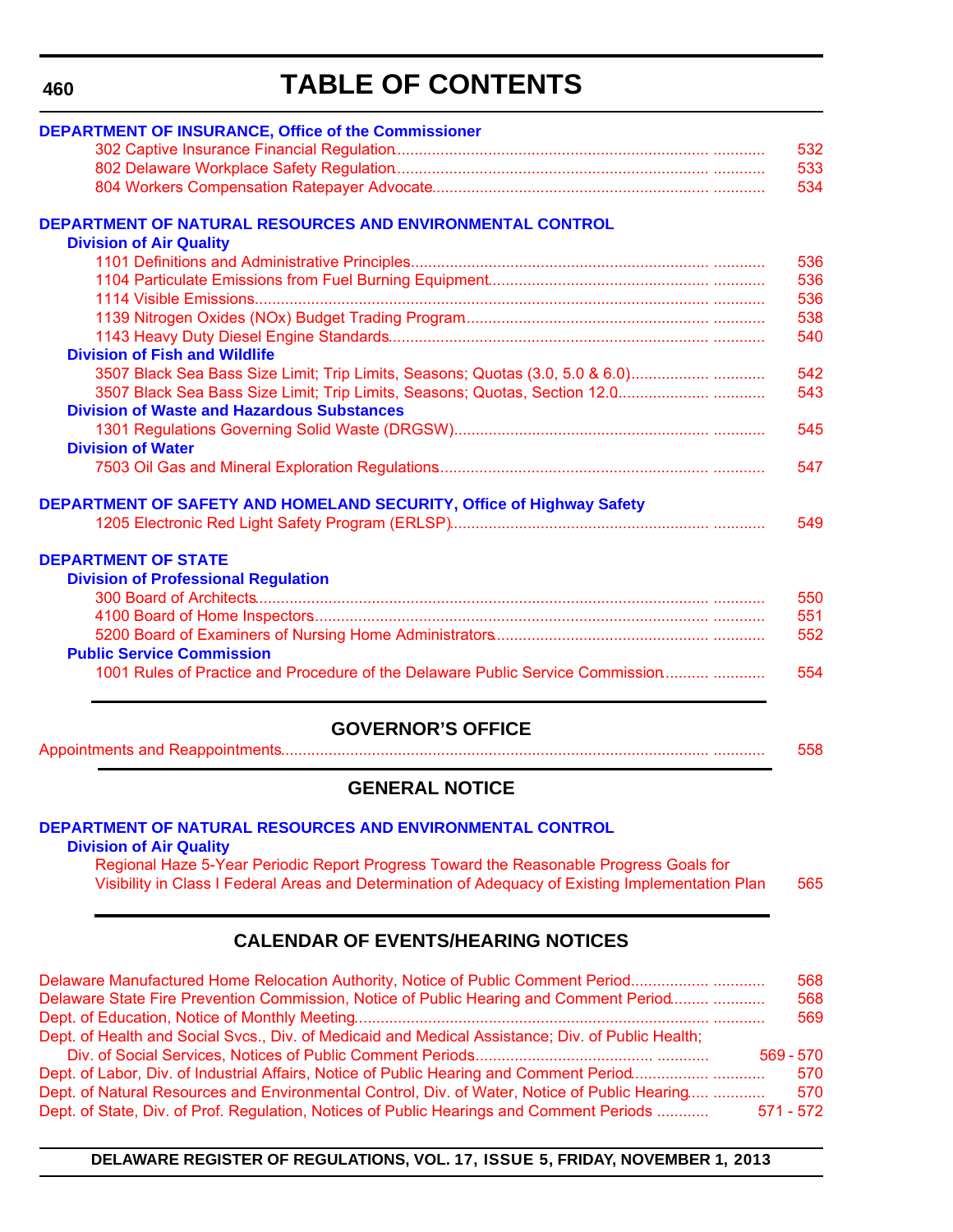<span id="page-5-0"></span>

| The table printed below lists the regulations that have been proposed, adopted, amended or repealed in the<br>preceding issues of the current volume of the Delaware Register of Regulations.                                                                                                                                                                                                      |                               |  |
|----------------------------------------------------------------------------------------------------------------------------------------------------------------------------------------------------------------------------------------------------------------------------------------------------------------------------------------------------------------------------------------------------|-------------------------------|--|
| The regulations are listed alphabetically by the promulgating agency, followed by a citation to that issue of<br>the Register in which the regulation was published. Proposed regulations are designated with (Prop.); Final<br>regulations are designated with (Final); Emergency regulations are designated with (Emer.); and regulations<br>that have been repealed are designated with (Rep.). |                               |  |
| DELAWARE MANUFACTURED HOME RELOCATION AUTHORITY                                                                                                                                                                                                                                                                                                                                                    |                               |  |
|                                                                                                                                                                                                                                                                                                                                                                                                    | 17 DE Reg. 267(Emer.)         |  |
| <b>DELAWARE RIVER BASIN COMMISSION</b>                                                                                                                                                                                                                                                                                                                                                             |                               |  |
|                                                                                                                                                                                                                                                                                                                                                                                                    | 17 DE Reg. 143 (Prop.)        |  |
| Proposed Amendments to the Water Quality Regulations, Water Code and                                                                                                                                                                                                                                                                                                                               |                               |  |
| Comprehensive Plan to Update Water Quality Criteria for pH                                                                                                                                                                                                                                                                                                                                         | 17 DE Reg. 365 (Prop.)        |  |
| <b>DELAWARE SOLID WASTE AUTHORITY</b>                                                                                                                                                                                                                                                                                                                                                              |                               |  |
|                                                                                                                                                                                                                                                                                                                                                                                                    | 17 DE Reg. 313 (Final)        |  |
|                                                                                                                                                                                                                                                                                                                                                                                                    | 17 DE Reg. 314 (Final)        |  |
|                                                                                                                                                                                                                                                                                                                                                                                                    | 17 DE Reg. 315 (Rep.)         |  |
| <b>DEPARTMENT OF AGRICULTURE</b>                                                                                                                                                                                                                                                                                                                                                                   |                               |  |
| <b>Office of the Secretary</b>                                                                                                                                                                                                                                                                                                                                                                     |                               |  |
| 101 On-Farm Home Processing of Non-Potentially Hazardous Foods                                                                                                                                                                                                                                                                                                                                     | 17 DE Reg. 25 (Prop.)         |  |
|                                                                                                                                                                                                                                                                                                                                                                                                    | 17 DE Reg. 316 (Final)        |  |
|                                                                                                                                                                                                                                                                                                                                                                                                    | 17 DE Reg. 28 (Prop.)         |  |
| <b>Delaware Forest Service</b>                                                                                                                                                                                                                                                                                                                                                                     | 17 DE Reg. 317 (Final)        |  |
| 401 Forest Service Erosion and Sedimentation Regulations                                                                                                                                                                                                                                                                                                                                           | 17 DE Reg. 145 (Prop.)        |  |
| <b>Harness Racing Commission</b>                                                                                                                                                                                                                                                                                                                                                                   |                               |  |
| 502 Delaware Standardbred Breeders' Fund Regulations                                                                                                                                                                                                                                                                                                                                               | 17 DE Reg. 203 (Final)        |  |
| <b>Pesticides Section</b>                                                                                                                                                                                                                                                                                                                                                                          |                               |  |
|                                                                                                                                                                                                                                                                                                                                                                                                    | 17 DE Reg. 146 (Prop.)        |  |
| <b>DEPARTMENT OF EDUCATION</b>                                                                                                                                                                                                                                                                                                                                                                     |                               |  |
| <b>Office of the Secretary</b>                                                                                                                                                                                                                                                                                                                                                                     |                               |  |
| 106 Teacher Appraisal Process Delaware Performance Appraisal System                                                                                                                                                                                                                                                                                                                                |                               |  |
|                                                                                                                                                                                                                                                                                                                                                                                                    | 17 DE Reg. 204 (Rep.)         |  |
| 106A Teacher Appraisal Process Delaware Performance Appraisal System                                                                                                                                                                                                                                                                                                                               |                               |  |
| 107 Specialist Appraisal Process Delaware Performance Appraisal System                                                                                                                                                                                                                                                                                                                             | 17 DE Reg. 205 (Final)        |  |
|                                                                                                                                                                                                                                                                                                                                                                                                    | 17 DE Reg. 214 (Rep.)         |  |
| 107A Specialist Appraisal Process Delaware Performance Appraisal System                                                                                                                                                                                                                                                                                                                            |                               |  |
|                                                                                                                                                                                                                                                                                                                                                                                                    | 17 DE Reg. 216 (Final)        |  |
| 108 Administrator Appraisal Process Delaware Performance Appraisal System                                                                                                                                                                                                                                                                                                                          |                               |  |
|                                                                                                                                                                                                                                                                                                                                                                                                    | 17 DE Reg. 224 (Rep.)         |  |
|                                                                                                                                                                                                                                                                                                                                                                                                    | 17 DE Reg. 275 (Prop.)        |  |
|                                                                                                                                                                                                                                                                                                                                                                                                    | 17 DE Reg. 148 (Prop.)        |  |
| 614 Uniform Definitions for Student Conduct Which May Result in Alternative                                                                                                                                                                                                                                                                                                                        | 17 DE Reg. 423 (Final)        |  |
|                                                                                                                                                                                                                                                                                                                                                                                                    | 17 DE Reg. 367 (Prop.)        |  |
| 805 The School Health Tuberculosis (TB) Control Program                                                                                                                                                                                                                                                                                                                                            | 17 DE Reg. 361(Emer.)         |  |
|                                                                                                                                                                                                                                                                                                                                                                                                    | 17 DE Reg. 150 (Prop.)        |  |
|                                                                                                                                                                                                                                                                                                                                                                                                    | 17 DE Reg. 425 (Final)        |  |
|                                                                                                                                                                                                                                                                                                                                                                                                    | 17 <b>DE Reg.</b> 152 (Prop.) |  |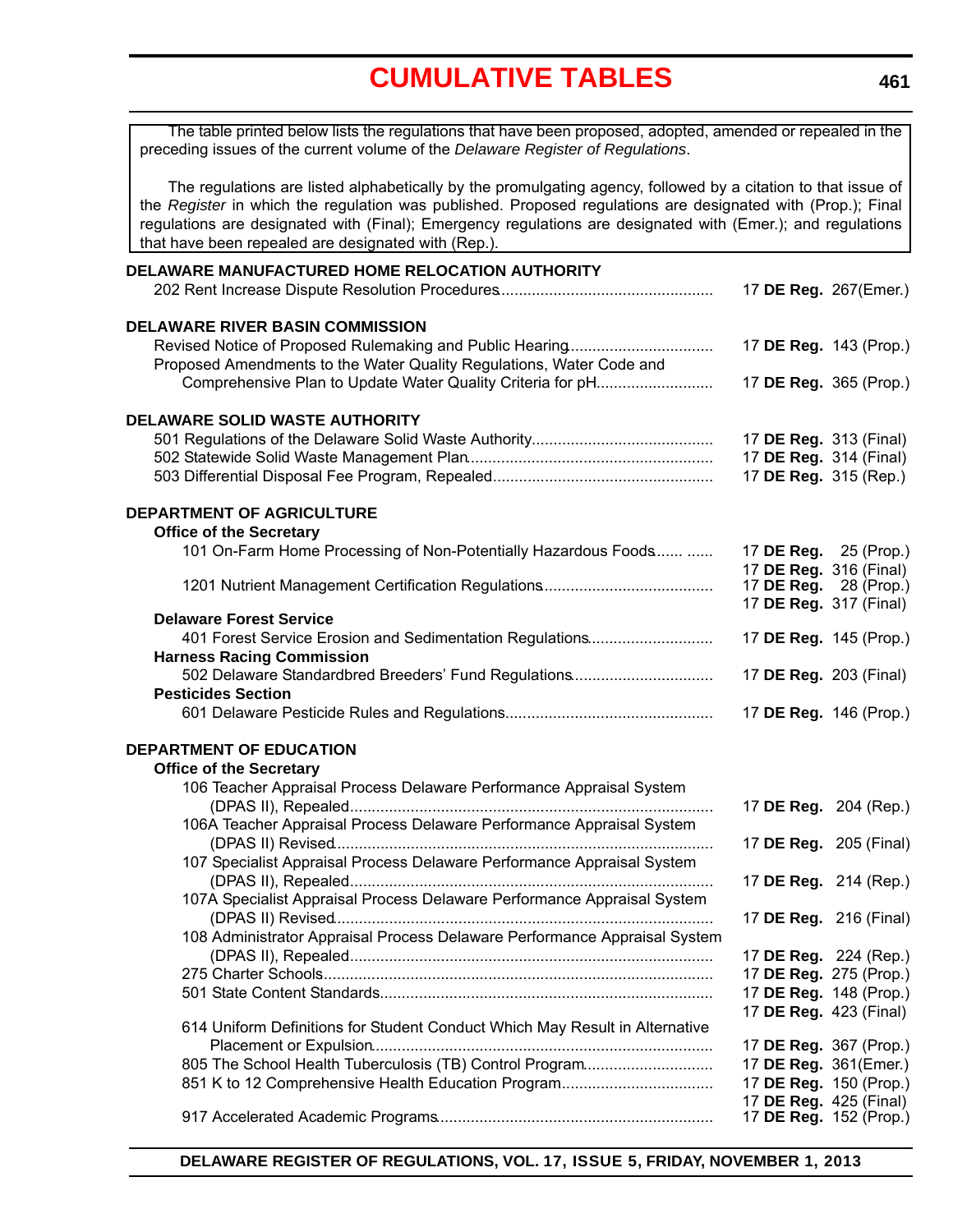| <b>Professional Standards Board</b>                                        | 17 DE Reg. 427(Final)         |  |
|----------------------------------------------------------------------------|-------------------------------|--|
|                                                                            | 17 <b>DE Reg.</b> 65 (Final)  |  |
|                                                                            | 17 DE Reg. 372 (Prop.)        |  |
| <b>DEPARTMENT OF FINANCE</b>                                               |                               |  |
| <b>Office of the State Lottery</b>                                         |                               |  |
|                                                                            | 17 DE Reg. 10 (Emer)          |  |
|                                                                            | 17 <b>DE Reg.</b> 29 (Prop.)  |  |
|                                                                            | 17 DE Reg. 317 (Final)        |  |
| DEPARTMENT OF HEALTH AND SOCIAL SERVICES                                   |                               |  |
| <b>Division of Medicaid and Medical Assistance</b>                         |                               |  |
| 1915(c) Home and Community-Based Services Waiver                           | 17 DE Reg. 156 (Prop.)        |  |
|                                                                            | 17 DE Reg. 432 (Final)        |  |
| Attachment 3.1-A Page 5 Addendum, Multi-State Purchasing Pool Supplemental | 17 DE Reg. 285 (Prop.)        |  |
| Delaware Medicaid Modified Adjusted Gross Income (MAGI) Eligibility and    |                               |  |
| Benefits State Plan Amendments - Children's Health Insurance Program       |                               |  |
|                                                                            | 17 DE Reg. 392 (Prop.)        |  |
| Delaware Medicaid Modified Adjusted Gross Income (MAGI) Eligibility and    |                               |  |
| Benefits State Plan Amendments - Citizenship and Immigration Status        | 17 DE Reg. 389 (Prop.)        |  |
| Delaware Medicaid Modified Adjusted Gross Income (MAGI) Eligibility and    |                               |  |
|                                                                            | 17 DE Reg. 377 (Prop.)        |  |
| Delaware Medicaid Modified Adjusted Gross Income (MAGI) Eligibility and    |                               |  |
| Benefits State Plan Amendments - MAGI-Based Eligibility Groups             | 17 DE Reg. 374 (Prop.)        |  |
| Delaware Medicaid Modified Adjusted Gross Income (MAGI) Eligibility and    |                               |  |
| Benefits State Plan Amendments - MAGI Income Methodology                   | 17 DE Reg. 380 (Prop.)        |  |
| Delaware Medicaid Modified Adjusted Gross Income (MAGI) Eligibility and    |                               |  |
|                                                                            | 17 DE Reg. 386 (Prop.)        |  |
| Delaware Medicaid Modified Adjusted Gross Income (MAGI) Eligibility and    |                               |  |
| Benefits State Plan Amendments - Single State Agency                       | 17 DE Reg. 383 (Prop.)        |  |
| Diamond State Health Plan Plus 1115 Demonstration Waiver                   | 17 DE Reg. 225 (Final)        |  |
| Medicaid Expansion under the Affordable Care Act of 2014 - DSSM 14000,     |                               |  |
|                                                                            | 17 DE Reg. 126(Emer.)         |  |
|                                                                            | 17 DE Reg. 162 (Prop.)        |  |
| Medicaid Provider Screening Requirements and Provider Enrollment Fee       |                               |  |
|                                                                            | 17 DE Reg. 282 (Prop.)        |  |
| Title XIX Medicaid State Plan Regarding Medicaid Rehabilitative Services   | 17 DE Reg. 395 (Prop.)        |  |
| <b>Division of Public Health</b>                                           |                               |  |
| 4104 Delaware Conrad State 30 / J-1 Visa Waiver Program                    | 17 <b>DE Reg.</b> 233 (Final) |  |
| 4202 Control of Communicable and Other Disease Conditions                  | 17 <b>DE Reg.</b> 320 (Final) |  |
|                                                                            | 17 DE Reg. 165 (Prop.)        |  |
|                                                                            | 17 DE Reg. 438 (Final)        |  |
|                                                                            | 17 <b>DE Reg.</b> 288 (Prop.) |  |
| 4408 Facilities that Perform Invasive Medical Procedures                   | 17 DE Reg. 397 (Prop.)        |  |
|                                                                            | 17 DE Reg. 234 (Rep.)         |  |
|                                                                            | 17 <b>DE Reg.</b> 30 (Prop.)  |  |
|                                                                            | 17 DE Reg. 439 (Final)        |  |
| <b>Division of Social Services</b>                                         | 17 DE Reg. 405 (Prop.)        |  |
|                                                                            |                               |  |
| Delaware's Temporary Assistance for Needy Families State Plan Amendment    | 17 DE Reg. 406 (Prop.)        |  |
|                                                                            | 17 DE Reg. 66 (Prop.)         |  |
|                                                                            | 17 DE Reg. 289 (Prop.)        |  |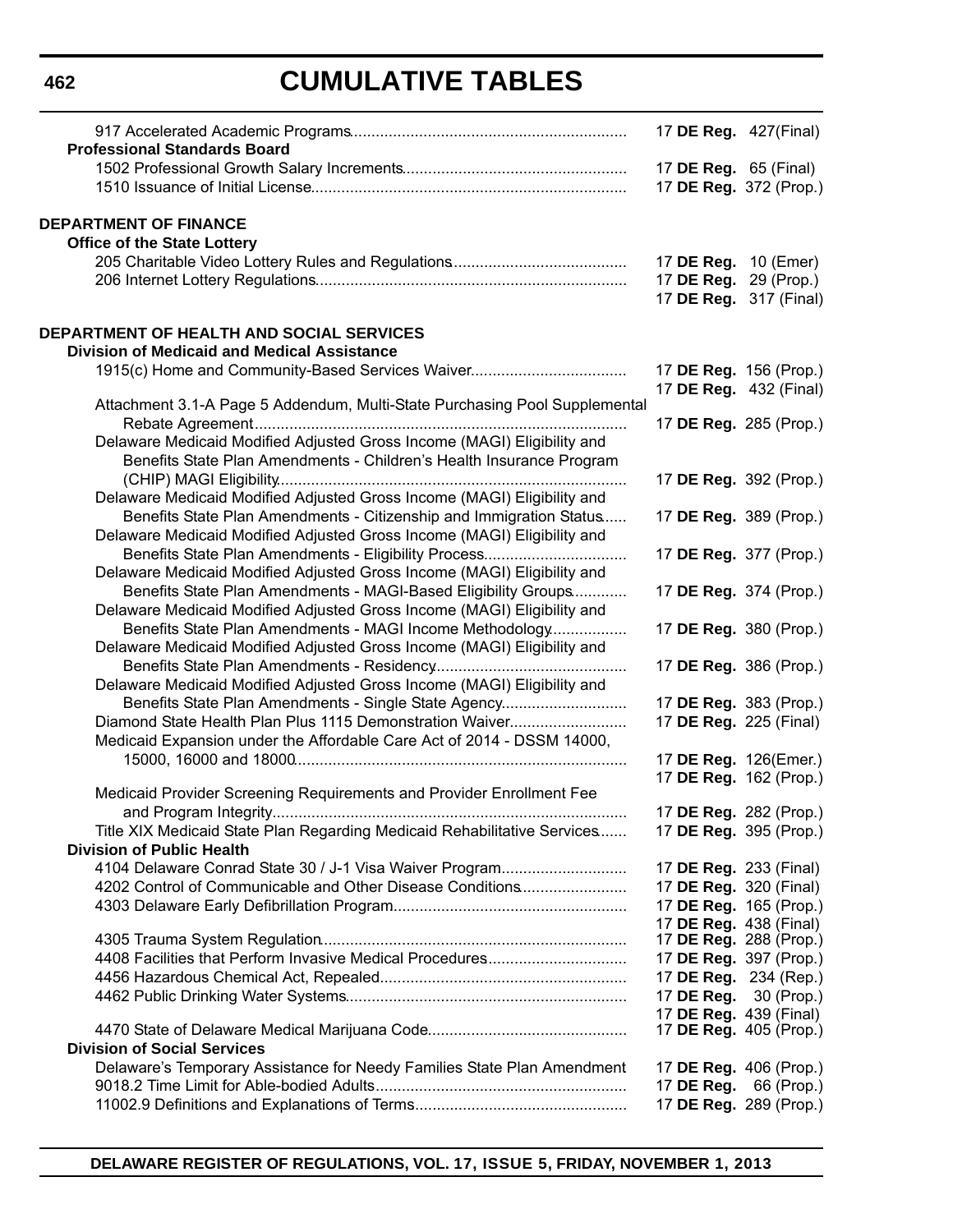| Division of Substance Abuse and Mental Health                                               |                                      |                              |
|---------------------------------------------------------------------------------------------|--------------------------------------|------------------------------|
| 6002 Credentialing Mental Health Screeners & Payment for Vol. Admissions.                   | 17 DE Reg.                           | 72 (Prop.)                   |
| <b>DEPARTMENT OF INSURANCE</b>                                                              |                                      |                              |
| <b>Office of the Commissioner</b>                                                           |                                      |                              |
|                                                                                             | 17 DE Reg. 293 (Prop.)               |                              |
|                                                                                             | 17 DE Reg. 166 (Prop.)               |                              |
|                                                                                             |                                      | 17 DE Reg. 169 (Prop.)       |
|                                                                                             | 17 DE Reg. 235 (Final)               |                              |
| <b>DEPARTMENT OF LABOR</b>                                                                  |                                      |                              |
| <b>Division of Industrial Affairs</b>                                                       |                                      |                              |
|                                                                                             | 17 <b>DE Reg.</b> 34 (Prop.)         |                              |
|                                                                                             | 17 DE Reg. 322 (Final)               |                              |
|                                                                                             |                                      | 17 DE Reg. $35$ (Prop.)      |
|                                                                                             | 17 DE Reg. 322 (Final)               |                              |
| <b>Division of Unemployment Insurance</b>                                                   |                                      |                              |
|                                                                                             | 17 <b>DE Reg.</b> 36 (Prop.)         |                              |
|                                                                                             | 17 DE Reg. 325 (Final)               |                              |
| DEPARTMENT OF NATURAL RESOURCES AND ENVIRONMENTAL CONTROL<br><b>Division of Air Quality</b> |                                      |                              |
| Amendment to the Inspection and Maintenance (I/M) State Implementation Plan                 |                                      |                              |
| (SIP) concerning Section 11(e) - Program Compliance                                         | 17 DE Reg.                           | 342 (Gen.                    |
| Dioxide (NO2) National Ambient Air Quality Standard (NAAQS)                                 | 17 DE Reg.                           | 96 (Gen.)                    |
|                                                                                             | 17 DE Reg.                           | 36 (Prop.)                   |
|                                                                                             | 17 DE Reg.                           | 38 (Prop.)                   |
| 1104 Particulate Emissions from Fuel Burning Equipment                                      | 17 DE Reg.                           | 44 (Prop.)                   |
| 1108 Sulfur Dioxide Emissions From Fuel Burning Equipment                                   | 17 DE Reg.                           | 79 (Prop.)                   |
|                                                                                             | 17 DE Reg.                           | 45 (Prop.)                   |
| 1125 Requirements for Preconstruction Review, Section 1.9, Definitions                      | 17 DE Reg.                           | 6 (Errata)                   |
|                                                                                             | 17 DE Reg. 408 (Prop.)               |                              |
| 1125 Requirements for Preconstruction Review, Section 1.9, Definitions                      | 17 DE Reg. 326 (Final)               |                              |
| 1138 Emission Standards for Hazardous Air Pollutants for Source Categories,                 |                                      |                              |
|                                                                                             | 17 DE Reg. 328 (Final)<br>17 DE Reg. | 47 (Prop.)                   |
|                                                                                             | 17 DE Reg. 295 (Prop.)               |                              |
|                                                                                             | 17 DE Reg. 48 (Prop.)                |                              |
|                                                                                             | 17 DE Reg. 303 (Prop.)               |                              |
| <b>Division of Fish and Wildlife</b>                                                        |                                      |                              |
|                                                                                             |                                      | 17 <b>DE Reg.</b> 49 (Prop.) |
|                                                                                             | 17 DE Reg. 441 (Final)               |                              |
| 3507 Black Sea Bass Size Limit; Trip Limits, Seasons; Quotas (3.0, 5.0 & 6.0)               | 17 DE Reg.                           | 50 (Prop.)                   |
|                                                                                             |                                      | 17 DE Reg. 172 (Prop.)       |
| 3518 Black Drum Size Limit; Possession Limit; Landing Limit; Dealer Limit                   |                                      | 17 DE Reg. 304 (Prop.)       |
|                                                                                             |                                      | 17 DE Reg. 7 (Errata)        |
|                                                                                             | 17 DE Reg. 236 (Final)               |                              |
|                                                                                             |                                      | 17 DE Reg. 305 (Prop.)       |
|                                                                                             |                                      | 17 DE Reg. 174 (Prop.)       |
| <b>Division of Waste and Hazardous Substances</b>                                           | 17 DE Reg. 238 (Final)               |                              |
|                                                                                             | 17 <b>DE Reg.</b> 58 (Prop.)         |                              |
| 1352 Regulations Governing Aboveground Storage Tanks                                        | 17 DE Reg. 59 (Prop.)                |                              |
| <b>Division of Water</b>                                                                    |                                      |                              |
|                                                                                             | 17 <b>DE Reg.</b> 61 (Prop.)         |                              |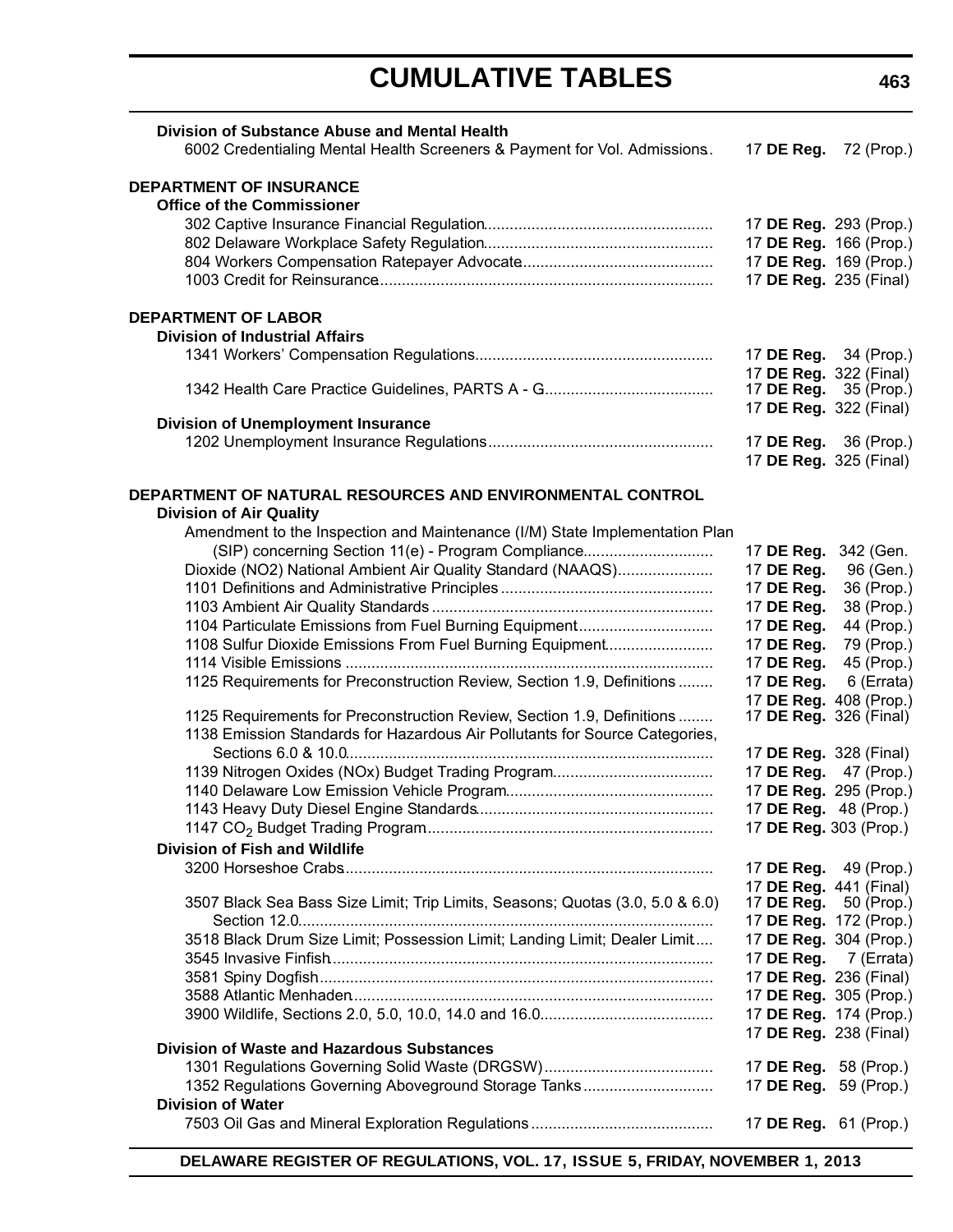| 17 DE Reg. 240 (Final)<br>17 DE Reg.<br>53 (Prop.)<br>DEPARTMENT OF SAFETY AND HOMELAND SECURITY<br><b>Division of State Police</b><br>17 DE Reg. 409 (Prop.)<br><b>Office of Highway Safety</b><br>17 DE Reg. 182 (Prop.)<br>DEPARTMENT OF SERVICES FOR CHILDREN, YOUTH AND THEIR FAMILIES<br><b>Division of Family Services</b><br>105 Residential Child Care Facilities and Day Treatment Programs<br>17 DE Reg. 182 (Prop.)<br>17 DE Reg. 62 (Prop.)<br>301 Criminal History Record Checks for Child Care Persons<br>17 DE Reg. 331 (Final)<br>302 Child Protection Registry Checks for Child Care, Health Care, and<br>17 DE Reg. 339 (Final)<br><b>Division of Professional Regulation</b><br>Uniform Controlled Substances Act Regulations, Section 2.0, Requirements<br>17 DE Reg. 186 (Prop.)<br>17 DE Reg. 188 (Prop.)<br>1100 Board of Dentistry and Dental Hygiene, Section 12.0 Unprofessional<br>17 DE Reg. 307 (Prop.)<br>1900 Board of Nursing, Sect. 6.0 Requirements and Procedures for Licensure<br>17 DE Reg. 85 (Final)<br>17 DE Reg. 86 (Final)<br>Section 14.0 Nurse Licensure Compact Rules & Regs<br>17 DE Reg. 83 (Final)<br>17 DE Reg. 192 (Prop.)<br>17 DE Reg. 242 (Final)<br>17 DE Reg. 443 (Final)<br>17 DE Reg. 444 (Final)<br>3000 Board of Professional Counselors of Mental Health and Chemical<br>17 DE Reg. 410 (Prop.)<br>17 DE Reg. 445 (Final)<br>17 <b>DE Reg.</b> 89 (Final)<br>17 DE Reg. 417 (Prop.)<br>17 <b>DE Reg.</b> 243 (Final)<br>17 DE Reg. 309 (Prop.)<br>17 <b>DE Reg.</b> 196 (Prop.)<br>5200 Board of Examiners of Nursing Home Administrators<br>17 DE Reg. 342 (Final)<br><b>Office of the State Bank Commissioner</b><br>905 Loan Limitations: Credit Exposure to Derivative Transactions<br>17 DE Reg. 418 (Prop.)<br><b>Public Service Commission</b><br>3001 Rules for Certification and Regulation of Electric Suppliers<br>17 DE Reg. 310 (Prop.)<br>DEPARTMENT OF TRANSPORTATION<br><b>Division of Motor Vehicles</b><br>17 DE Reg. 197 (Prop.)<br>2214 Waiver of Written Examinations for Certain New Residents<br>17 DE Reg. 197 (Prop.)<br>2251 Assessment of a Fee When Assigning a Special Serial Number on a<br>17 DE Reg. 197 (Prop.)<br>17 DE Reg. 197 (Prop.)<br>2272 Authorization of Police Agencies to Issue Vehicle Inspection Notices<br>17 DE Reg. 197 (Prop.)<br>17 DE Reg. 197 (Prop.) | <b>Division of Watershed Stewardship</b> |  |
|--------------------------------------------------------------------------------------------------------------------------------------------------------------------------------------------------------------------------------------------------------------------------------------------------------------------------------------------------------------------------------------------------------------------------------------------------------------------------------------------------------------------------------------------------------------------------------------------------------------------------------------------------------------------------------------------------------------------------------------------------------------------------------------------------------------------------------------------------------------------------------------------------------------------------------------------------------------------------------------------------------------------------------------------------------------------------------------------------------------------------------------------------------------------------------------------------------------------------------------------------------------------------------------------------------------------------------------------------------------------------------------------------------------------------------------------------------------------------------------------------------------------------------------------------------------------------------------------------------------------------------------------------------------------------------------------------------------------------------------------------------------------------------------------------------------------------------------------------------------------------------------------------------------------------------------------------------------------------------------------------------------------------------------------------------------------------------------------------------------------------------------------------------------------------------------------------------------------------------------------------------------------------------------------------------------------------------------------------------------------------|------------------------------------------|--|
|                                                                                                                                                                                                                                                                                                                                                                                                                                                                                                                                                                                                                                                                                                                                                                                                                                                                                                                                                                                                                                                                                                                                                                                                                                                                                                                                                                                                                                                                                                                                                                                                                                                                                                                                                                                                                                                                                                                                                                                                                                                                                                                                                                                                                                                                                                                                                                          |                                          |  |
|                                                                                                                                                                                                                                                                                                                                                                                                                                                                                                                                                                                                                                                                                                                                                                                                                                                                                                                                                                                                                                                                                                                                                                                                                                                                                                                                                                                                                                                                                                                                                                                                                                                                                                                                                                                                                                                                                                                                                                                                                                                                                                                                                                                                                                                                                                                                                                          |                                          |  |
|                                                                                                                                                                                                                                                                                                                                                                                                                                                                                                                                                                                                                                                                                                                                                                                                                                                                                                                                                                                                                                                                                                                                                                                                                                                                                                                                                                                                                                                                                                                                                                                                                                                                                                                                                                                                                                                                                                                                                                                                                                                                                                                                                                                                                                                                                                                                                                          |                                          |  |
|                                                                                                                                                                                                                                                                                                                                                                                                                                                                                                                                                                                                                                                                                                                                                                                                                                                                                                                                                                                                                                                                                                                                                                                                                                                                                                                                                                                                                                                                                                                                                                                                                                                                                                                                                                                                                                                                                                                                                                                                                                                                                                                                                                                                                                                                                                                                                                          |                                          |  |
|                                                                                                                                                                                                                                                                                                                                                                                                                                                                                                                                                                                                                                                                                                                                                                                                                                                                                                                                                                                                                                                                                                                                                                                                                                                                                                                                                                                                                                                                                                                                                                                                                                                                                                                                                                                                                                                                                                                                                                                                                                                                                                                                                                                                                                                                                                                                                                          |                                          |  |
|                                                                                                                                                                                                                                                                                                                                                                                                                                                                                                                                                                                                                                                                                                                                                                                                                                                                                                                                                                                                                                                                                                                                                                                                                                                                                                                                                                                                                                                                                                                                                                                                                                                                                                                                                                                                                                                                                                                                                                                                                                                                                                                                                                                                                                                                                                                                                                          |                                          |  |
|                                                                                                                                                                                                                                                                                                                                                                                                                                                                                                                                                                                                                                                                                                                                                                                                                                                                                                                                                                                                                                                                                                                                                                                                                                                                                                                                                                                                                                                                                                                                                                                                                                                                                                                                                                                                                                                                                                                                                                                                                                                                                                                                                                                                                                                                                                                                                                          |                                          |  |
|                                                                                                                                                                                                                                                                                                                                                                                                                                                                                                                                                                                                                                                                                                                                                                                                                                                                                                                                                                                                                                                                                                                                                                                                                                                                                                                                                                                                                                                                                                                                                                                                                                                                                                                                                                                                                                                                                                                                                                                                                                                                                                                                                                                                                                                                                                                                                                          |                                          |  |
|                                                                                                                                                                                                                                                                                                                                                                                                                                                                                                                                                                                                                                                                                                                                                                                                                                                                                                                                                                                                                                                                                                                                                                                                                                                                                                                                                                                                                                                                                                                                                                                                                                                                                                                                                                                                                                                                                                                                                                                                                                                                                                                                                                                                                                                                                                                                                                          |                                          |  |
|                                                                                                                                                                                                                                                                                                                                                                                                                                                                                                                                                                                                                                                                                                                                                                                                                                                                                                                                                                                                                                                                                                                                                                                                                                                                                                                                                                                                                                                                                                                                                                                                                                                                                                                                                                                                                                                                                                                                                                                                                                                                                                                                                                                                                                                                                                                                                                          |                                          |  |
|                                                                                                                                                                                                                                                                                                                                                                                                                                                                                                                                                                                                                                                                                                                                                                                                                                                                                                                                                                                                                                                                                                                                                                                                                                                                                                                                                                                                                                                                                                                                                                                                                                                                                                                                                                                                                                                                                                                                                                                                                                                                                                                                                                                                                                                                                                                                                                          |                                          |  |
|                                                                                                                                                                                                                                                                                                                                                                                                                                                                                                                                                                                                                                                                                                                                                                                                                                                                                                                                                                                                                                                                                                                                                                                                                                                                                                                                                                                                                                                                                                                                                                                                                                                                                                                                                                                                                                                                                                                                                                                                                                                                                                                                                                                                                                                                                                                                                                          |                                          |  |
|                                                                                                                                                                                                                                                                                                                                                                                                                                                                                                                                                                                                                                                                                                                                                                                                                                                                                                                                                                                                                                                                                                                                                                                                                                                                                                                                                                                                                                                                                                                                                                                                                                                                                                                                                                                                                                                                                                                                                                                                                                                                                                                                                                                                                                                                                                                                                                          |                                          |  |
|                                                                                                                                                                                                                                                                                                                                                                                                                                                                                                                                                                                                                                                                                                                                                                                                                                                                                                                                                                                                                                                                                                                                                                                                                                                                                                                                                                                                                                                                                                                                                                                                                                                                                                                                                                                                                                                                                                                                                                                                                                                                                                                                                                                                                                                                                                                                                                          |                                          |  |
|                                                                                                                                                                                                                                                                                                                                                                                                                                                                                                                                                                                                                                                                                                                                                                                                                                                                                                                                                                                                                                                                                                                                                                                                                                                                                                                                                                                                                                                                                                                                                                                                                                                                                                                                                                                                                                                                                                                                                                                                                                                                                                                                                                                                                                                                                                                                                                          |                                          |  |
|                                                                                                                                                                                                                                                                                                                                                                                                                                                                                                                                                                                                                                                                                                                                                                                                                                                                                                                                                                                                                                                                                                                                                                                                                                                                                                                                                                                                                                                                                                                                                                                                                                                                                                                                                                                                                                                                                                                                                                                                                                                                                                                                                                                                                                                                                                                                                                          |                                          |  |
|                                                                                                                                                                                                                                                                                                                                                                                                                                                                                                                                                                                                                                                                                                                                                                                                                                                                                                                                                                                                                                                                                                                                                                                                                                                                                                                                                                                                                                                                                                                                                                                                                                                                                                                                                                                                                                                                                                                                                                                                                                                                                                                                                                                                                                                                                                                                                                          | <b>DEPARTMENT OF STATE</b>               |  |
|                                                                                                                                                                                                                                                                                                                                                                                                                                                                                                                                                                                                                                                                                                                                                                                                                                                                                                                                                                                                                                                                                                                                                                                                                                                                                                                                                                                                                                                                                                                                                                                                                                                                                                                                                                                                                                                                                                                                                                                                                                                                                                                                                                                                                                                                                                                                                                          |                                          |  |
|                                                                                                                                                                                                                                                                                                                                                                                                                                                                                                                                                                                                                                                                                                                                                                                                                                                                                                                                                                                                                                                                                                                                                                                                                                                                                                                                                                                                                                                                                                                                                                                                                                                                                                                                                                                                                                                                                                                                                                                                                                                                                                                                                                                                                                                                                                                                                                          |                                          |  |
|                                                                                                                                                                                                                                                                                                                                                                                                                                                                                                                                                                                                                                                                                                                                                                                                                                                                                                                                                                                                                                                                                                                                                                                                                                                                                                                                                                                                                                                                                                                                                                                                                                                                                                                                                                                                                                                                                                                                                                                                                                                                                                                                                                                                                                                                                                                                                                          |                                          |  |
|                                                                                                                                                                                                                                                                                                                                                                                                                                                                                                                                                                                                                                                                                                                                                                                                                                                                                                                                                                                                                                                                                                                                                                                                                                                                                                                                                                                                                                                                                                                                                                                                                                                                                                                                                                                                                                                                                                                                                                                                                                                                                                                                                                                                                                                                                                                                                                          |                                          |  |
|                                                                                                                                                                                                                                                                                                                                                                                                                                                                                                                                                                                                                                                                                                                                                                                                                                                                                                                                                                                                                                                                                                                                                                                                                                                                                                                                                                                                                                                                                                                                                                                                                                                                                                                                                                                                                                                                                                                                                                                                                                                                                                                                                                                                                                                                                                                                                                          |                                          |  |
|                                                                                                                                                                                                                                                                                                                                                                                                                                                                                                                                                                                                                                                                                                                                                                                                                                                                                                                                                                                                                                                                                                                                                                                                                                                                                                                                                                                                                                                                                                                                                                                                                                                                                                                                                                                                                                                                                                                                                                                                                                                                                                                                                                                                                                                                                                                                                                          |                                          |  |
|                                                                                                                                                                                                                                                                                                                                                                                                                                                                                                                                                                                                                                                                                                                                                                                                                                                                                                                                                                                                                                                                                                                                                                                                                                                                                                                                                                                                                                                                                                                                                                                                                                                                                                                                                                                                                                                                                                                                                                                                                                                                                                                                                                                                                                                                                                                                                                          |                                          |  |
|                                                                                                                                                                                                                                                                                                                                                                                                                                                                                                                                                                                                                                                                                                                                                                                                                                                                                                                                                                                                                                                                                                                                                                                                                                                                                                                                                                                                                                                                                                                                                                                                                                                                                                                                                                                                                                                                                                                                                                                                                                                                                                                                                                                                                                                                                                                                                                          |                                          |  |
|                                                                                                                                                                                                                                                                                                                                                                                                                                                                                                                                                                                                                                                                                                                                                                                                                                                                                                                                                                                                                                                                                                                                                                                                                                                                                                                                                                                                                                                                                                                                                                                                                                                                                                                                                                                                                                                                                                                                                                                                                                                                                                                                                                                                                                                                                                                                                                          |                                          |  |
|                                                                                                                                                                                                                                                                                                                                                                                                                                                                                                                                                                                                                                                                                                                                                                                                                                                                                                                                                                                                                                                                                                                                                                                                                                                                                                                                                                                                                                                                                                                                                                                                                                                                                                                                                                                                                                                                                                                                                                                                                                                                                                                                                                                                                                                                                                                                                                          |                                          |  |
|                                                                                                                                                                                                                                                                                                                                                                                                                                                                                                                                                                                                                                                                                                                                                                                                                                                                                                                                                                                                                                                                                                                                                                                                                                                                                                                                                                                                                                                                                                                                                                                                                                                                                                                                                                                                                                                                                                                                                                                                                                                                                                                                                                                                                                                                                                                                                                          |                                          |  |
|                                                                                                                                                                                                                                                                                                                                                                                                                                                                                                                                                                                                                                                                                                                                                                                                                                                                                                                                                                                                                                                                                                                                                                                                                                                                                                                                                                                                                                                                                                                                                                                                                                                                                                                                                                                                                                                                                                                                                                                                                                                                                                                                                                                                                                                                                                                                                                          |                                          |  |
|                                                                                                                                                                                                                                                                                                                                                                                                                                                                                                                                                                                                                                                                                                                                                                                                                                                                                                                                                                                                                                                                                                                                                                                                                                                                                                                                                                                                                                                                                                                                                                                                                                                                                                                                                                                                                                                                                                                                                                                                                                                                                                                                                                                                                                                                                                                                                                          |                                          |  |
|                                                                                                                                                                                                                                                                                                                                                                                                                                                                                                                                                                                                                                                                                                                                                                                                                                                                                                                                                                                                                                                                                                                                                                                                                                                                                                                                                                                                                                                                                                                                                                                                                                                                                                                                                                                                                                                                                                                                                                                                                                                                                                                                                                                                                                                                                                                                                                          |                                          |  |
|                                                                                                                                                                                                                                                                                                                                                                                                                                                                                                                                                                                                                                                                                                                                                                                                                                                                                                                                                                                                                                                                                                                                                                                                                                                                                                                                                                                                                                                                                                                                                                                                                                                                                                                                                                                                                                                                                                                                                                                                                                                                                                                                                                                                                                                                                                                                                                          |                                          |  |
|                                                                                                                                                                                                                                                                                                                                                                                                                                                                                                                                                                                                                                                                                                                                                                                                                                                                                                                                                                                                                                                                                                                                                                                                                                                                                                                                                                                                                                                                                                                                                                                                                                                                                                                                                                                                                                                                                                                                                                                                                                                                                                                                                                                                                                                                                                                                                                          |                                          |  |
|                                                                                                                                                                                                                                                                                                                                                                                                                                                                                                                                                                                                                                                                                                                                                                                                                                                                                                                                                                                                                                                                                                                                                                                                                                                                                                                                                                                                                                                                                                                                                                                                                                                                                                                                                                                                                                                                                                                                                                                                                                                                                                                                                                                                                                                                                                                                                                          |                                          |  |
|                                                                                                                                                                                                                                                                                                                                                                                                                                                                                                                                                                                                                                                                                                                                                                                                                                                                                                                                                                                                                                                                                                                                                                                                                                                                                                                                                                                                                                                                                                                                                                                                                                                                                                                                                                                                                                                                                                                                                                                                                                                                                                                                                                                                                                                                                                                                                                          |                                          |  |
|                                                                                                                                                                                                                                                                                                                                                                                                                                                                                                                                                                                                                                                                                                                                                                                                                                                                                                                                                                                                                                                                                                                                                                                                                                                                                                                                                                                                                                                                                                                                                                                                                                                                                                                                                                                                                                                                                                                                                                                                                                                                                                                                                                                                                                                                                                                                                                          |                                          |  |
|                                                                                                                                                                                                                                                                                                                                                                                                                                                                                                                                                                                                                                                                                                                                                                                                                                                                                                                                                                                                                                                                                                                                                                                                                                                                                                                                                                                                                                                                                                                                                                                                                                                                                                                                                                                                                                                                                                                                                                                                                                                                                                                                                                                                                                                                                                                                                                          |                                          |  |
|                                                                                                                                                                                                                                                                                                                                                                                                                                                                                                                                                                                                                                                                                                                                                                                                                                                                                                                                                                                                                                                                                                                                                                                                                                                                                                                                                                                                                                                                                                                                                                                                                                                                                                                                                                                                                                                                                                                                                                                                                                                                                                                                                                                                                                                                                                                                                                          |                                          |  |
|                                                                                                                                                                                                                                                                                                                                                                                                                                                                                                                                                                                                                                                                                                                                                                                                                                                                                                                                                                                                                                                                                                                                                                                                                                                                                                                                                                                                                                                                                                                                                                                                                                                                                                                                                                                                                                                                                                                                                                                                                                                                                                                                                                                                                                                                                                                                                                          |                                          |  |
|                                                                                                                                                                                                                                                                                                                                                                                                                                                                                                                                                                                                                                                                                                                                                                                                                                                                                                                                                                                                                                                                                                                                                                                                                                                                                                                                                                                                                                                                                                                                                                                                                                                                                                                                                                                                                                                                                                                                                                                                                                                                                                                                                                                                                                                                                                                                                                          |                                          |  |
|                                                                                                                                                                                                                                                                                                                                                                                                                                                                                                                                                                                                                                                                                                                                                                                                                                                                                                                                                                                                                                                                                                                                                                                                                                                                                                                                                                                                                                                                                                                                                                                                                                                                                                                                                                                                                                                                                                                                                                                                                                                                                                                                                                                                                                                                                                                                                                          |                                          |  |
|                                                                                                                                                                                                                                                                                                                                                                                                                                                                                                                                                                                                                                                                                                                                                                                                                                                                                                                                                                                                                                                                                                                                                                                                                                                                                                                                                                                                                                                                                                                                                                                                                                                                                                                                                                                                                                                                                                                                                                                                                                                                                                                                                                                                                                                                                                                                                                          |                                          |  |
|                                                                                                                                                                                                                                                                                                                                                                                                                                                                                                                                                                                                                                                                                                                                                                                                                                                                                                                                                                                                                                                                                                                                                                                                                                                                                                                                                                                                                                                                                                                                                                                                                                                                                                                                                                                                                                                                                                                                                                                                                                                                                                                                                                                                                                                                                                                                                                          |                                          |  |
|                                                                                                                                                                                                                                                                                                                                                                                                                                                                                                                                                                                                                                                                                                                                                                                                                                                                                                                                                                                                                                                                                                                                                                                                                                                                                                                                                                                                                                                                                                                                                                                                                                                                                                                                                                                                                                                                                                                                                                                                                                                                                                                                                                                                                                                                                                                                                                          |                                          |  |
|                                                                                                                                                                                                                                                                                                                                                                                                                                                                                                                                                                                                                                                                                                                                                                                                                                                                                                                                                                                                                                                                                                                                                                                                                                                                                                                                                                                                                                                                                                                                                                                                                                                                                                                                                                                                                                                                                                                                                                                                                                                                                                                                                                                                                                                                                                                                                                          |                                          |  |
|                                                                                                                                                                                                                                                                                                                                                                                                                                                                                                                                                                                                                                                                                                                                                                                                                                                                                                                                                                                                                                                                                                                                                                                                                                                                                                                                                                                                                                                                                                                                                                                                                                                                                                                                                                                                                                                                                                                                                                                                                                                                                                                                                                                                                                                                                                                                                                          |                                          |  |
|                                                                                                                                                                                                                                                                                                                                                                                                                                                                                                                                                                                                                                                                                                                                                                                                                                                                                                                                                                                                                                                                                                                                                                                                                                                                                                                                                                                                                                                                                                                                                                                                                                                                                                                                                                                                                                                                                                                                                                                                                                                                                                                                                                                                                                                                                                                                                                          |                                          |  |
|                                                                                                                                                                                                                                                                                                                                                                                                                                                                                                                                                                                                                                                                                                                                                                                                                                                                                                                                                                                                                                                                                                                                                                                                                                                                                                                                                                                                                                                                                                                                                                                                                                                                                                                                                                                                                                                                                                                                                                                                                                                                                                                                                                                                                                                                                                                                                                          |                                          |  |
|                                                                                                                                                                                                                                                                                                                                                                                                                                                                                                                                                                                                                                                                                                                                                                                                                                                                                                                                                                                                                                                                                                                                                                                                                                                                                                                                                                                                                                                                                                                                                                                                                                                                                                                                                                                                                                                                                                                                                                                                                                                                                                                                                                                                                                                                                                                                                                          |                                          |  |
|                                                                                                                                                                                                                                                                                                                                                                                                                                                                                                                                                                                                                                                                                                                                                                                                                                                                                                                                                                                                                                                                                                                                                                                                                                                                                                                                                                                                                                                                                                                                                                                                                                                                                                                                                                                                                                                                                                                                                                                                                                                                                                                                                                                                                                                                                                                                                                          |                                          |  |
|                                                                                                                                                                                                                                                                                                                                                                                                                                                                                                                                                                                                                                                                                                                                                                                                                                                                                                                                                                                                                                                                                                                                                                                                                                                                                                                                                                                                                                                                                                                                                                                                                                                                                                                                                                                                                                                                                                                                                                                                                                                                                                                                                                                                                                                                                                                                                                          |                                          |  |
|                                                                                                                                                                                                                                                                                                                                                                                                                                                                                                                                                                                                                                                                                                                                                                                                                                                                                                                                                                                                                                                                                                                                                                                                                                                                                                                                                                                                                                                                                                                                                                                                                                                                                                                                                                                                                                                                                                                                                                                                                                                                                                                                                                                                                                                                                                                                                                          |                                          |  |
|                                                                                                                                                                                                                                                                                                                                                                                                                                                                                                                                                                                                                                                                                                                                                                                                                                                                                                                                                                                                                                                                                                                                                                                                                                                                                                                                                                                                                                                                                                                                                                                                                                                                                                                                                                                                                                                                                                                                                                                                                                                                                                                                                                                                                                                                                                                                                                          |                                          |  |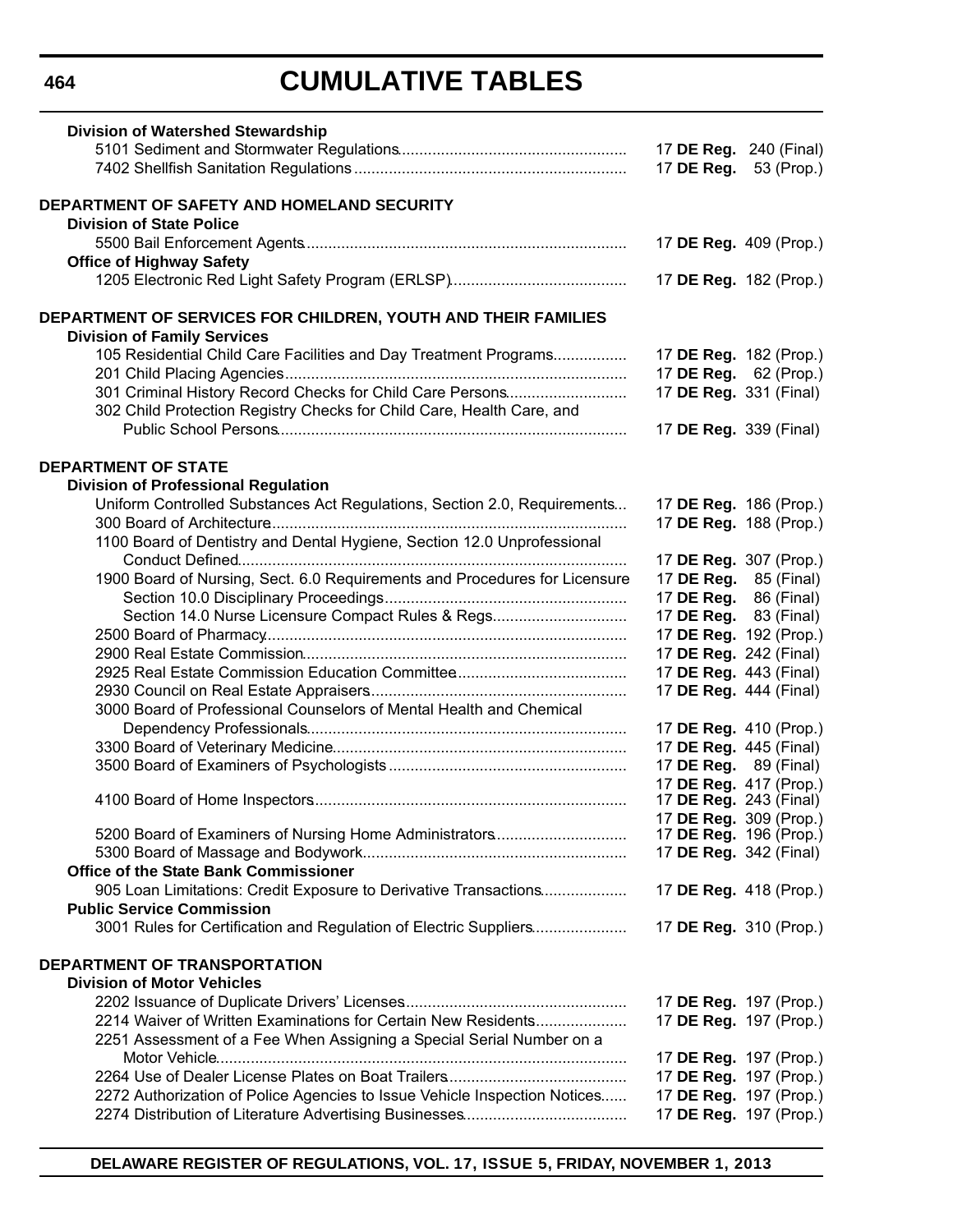| <b>Division of Planning and Policy</b>                                   | 17 DE Reg. 197 (Prop.)        |            |
|--------------------------------------------------------------------------|-------------------------------|------------|
| 2309 Standards and Regulations for Subdivision Streets and State Highway | 17 <b>DE Reg.</b> 198 (Prop.) |            |
| <b>Division of Transportation Solutions</b>                              |                               |            |
| 2405 Oversize/Overweight Hauling Permit Policy and Procedures            | 17 <b>DE Reg.</b> 202 (Prop.) |            |
| <b>EXECUTIVE DEPARTMENT</b>                                              |                               |            |
| <b>Delaware Economic Development Authority</b>                           |                               |            |
|                                                                          | 17 <b>DE Reg.</b> 90 (Final)  |            |
| 403 Administration and Operation of Council on Development Finance       | 17 DE Reg.                    | 90 (Final) |
| <b>OFFICE OF MANAGEMENT AND BUDGET</b>                                   |                               |            |
| <b>Division of Facilities Management</b>                                 |                               |            |
| Regulation Governing the State of Delaware Asbestos Certification and    |                               |            |
|                                                                          | 17 <b>DE Reg.</b> 63 (Prop.)  |            |
|                                                                          | 17 DE Reg. 446 (Final)        |            |
| 2001 Group Health Care Insurance Eligibility and Coverage Rules          | 17 <b>DE Reg.</b> 91 (Final)  |            |
| <b>STATE BOARD OF PENSION TRUSTEES</b>                                   |                               |            |
| The Delaware Public Employees' Retirement System                         |                               |            |
|                                                                          | 17 <b>DE Reg.</b> 91 (Final)  |            |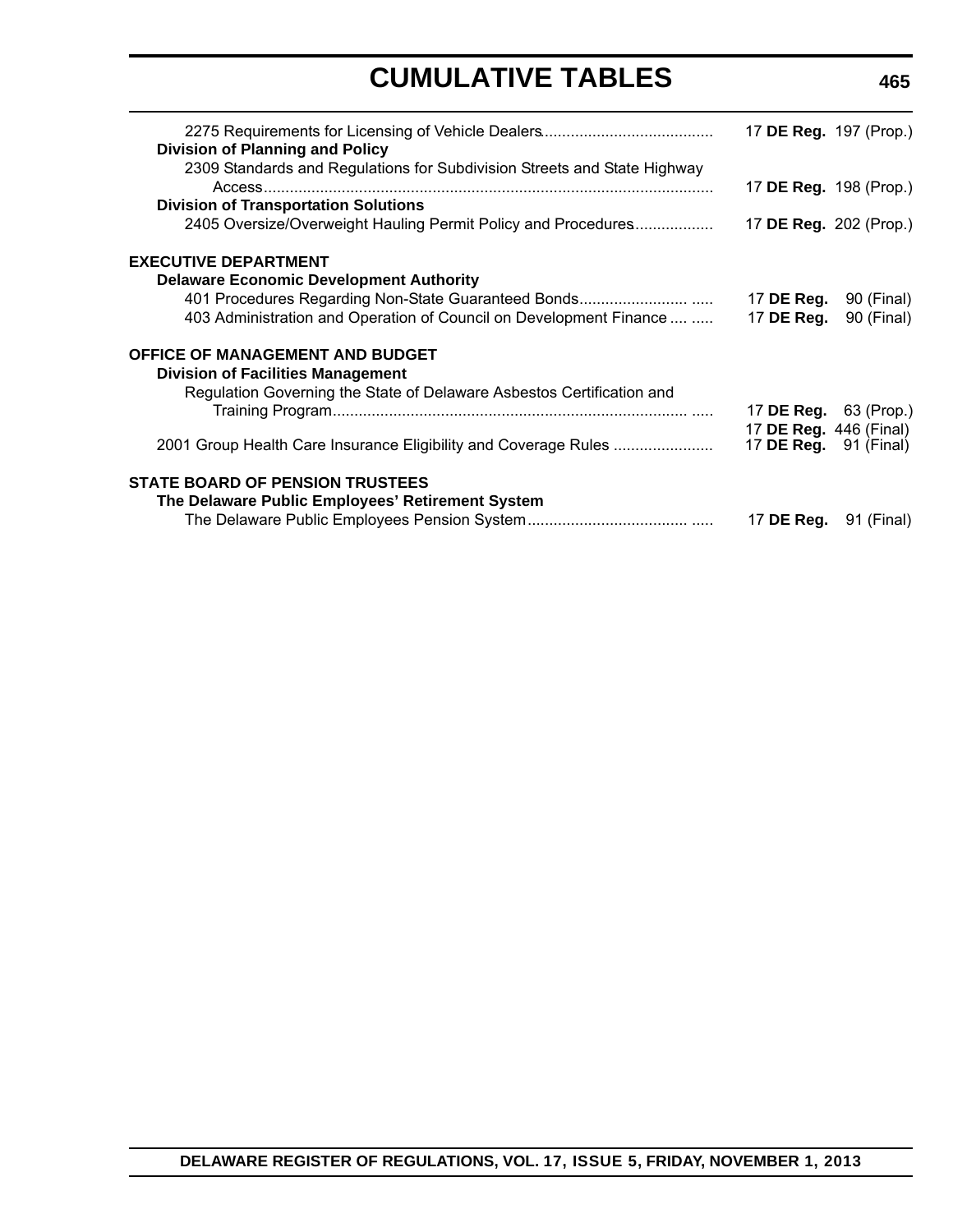### **Symbol Key**

<span id="page-10-0"></span>Arial type indicates the text existing prior to the regulation being promulgated. Underlined text indicates new text. Language which is stricken through indicates text being deleted.

### **Proposed Regulations**

Under 29 **Del.C.** §10115 whenever an agency proposes to formulate, adopt, amend or repeal a regulation, it shall file notice and full text of such proposals, together with copies of the existing regulation being adopted, amended or repealed, with the Registrar for publication in the *Register of Regulations* pursuant to §1134 of this title. The notice shall describe the nature of the proceedings including a brief synopsis of the subject, substance, issues, possible terms of the agency action, a reference to the legal authority of the agency to act, and reference to any other regulations that may be impacted or affected by the proposal, and shall state the manner in which persons may present their views; if in writing, of the place to which and the final date by which such views may be submitted; or if at a public hearing, the date, time and place of the hearing. If a public hearing is to be held, such public hearing shall not be scheduled less than 20 days following publication of notice of the proposal in the *Register of Regulations*. If a public hearing will be held on the proposal, notice of the time, date, place and a summary of the nature of the proposal shall also be published in at least 2 Delaware newspapers of general circulation. The notice shall also be mailed to all persons who have made timely written requests of the agency for advance notice of its regulation-making proceedings.

### **[DELAWARE MANUFACTURED HOME RELOCATION AUTHORITY](http://demhra.delaware.gov/)** Statutory Authority: 25 Delaware Code, Section 7012 (25 **Del.C.** §7012) 1 **DE Admin. Code** 201

### **PUBLIC NOTICE**

### **[201 Delaware Manufactured Home Relocation Trust Fund Regulations](#page-3-0)**

The Delaware Manufactured Home Relocation Authority (the "Authority") will entertain written comments to proposed amendments to the Authority's regulations relating to the administration of the Delaware Manufactured Home Relocation Trust Fund ("Trust Fund") established pursuant to 25 **Del.C.** §7012. The Authority was established by the Delaware Legislature pursuant to 25 **Del.C.** §7011. The primary purpose of the Authority is to: (a) provide financial assistance to manufactured homeowners who are tenants in a manufactured home community where the community owner changes the use of land or converts the manufactured home community to a condominium or cooperative community; and (b) to provide financial assistance to manufactured home community owners for the removal and/or disposal of non-relocatable or abandoned manufactured homes when there is a change in use or conversion.

Pursuant to its statutory authority, at the Authority's meeting on October 10, 2013, the Authority adopted a resolution proposing for adoption certain revisions to the existing regulations to be used for the administration of the Trust Fund. The proposed regulations approved at the October 10, 2013 meeting of the Authority and published herein will set the maximum payments available to a landlords and tenants for removal and relocation costs and the maximum payment available to tenants for homes that are determined to be non-relocatable.

Copies of the proposed regulations are available for review by contacting:

William A. Denman, Esquire Parkowski, Guerke & Swayze, P.A. 116 W. Water Street Dover, DE 19904 (302) 678-3262 Email: wdenman@pgslegal.com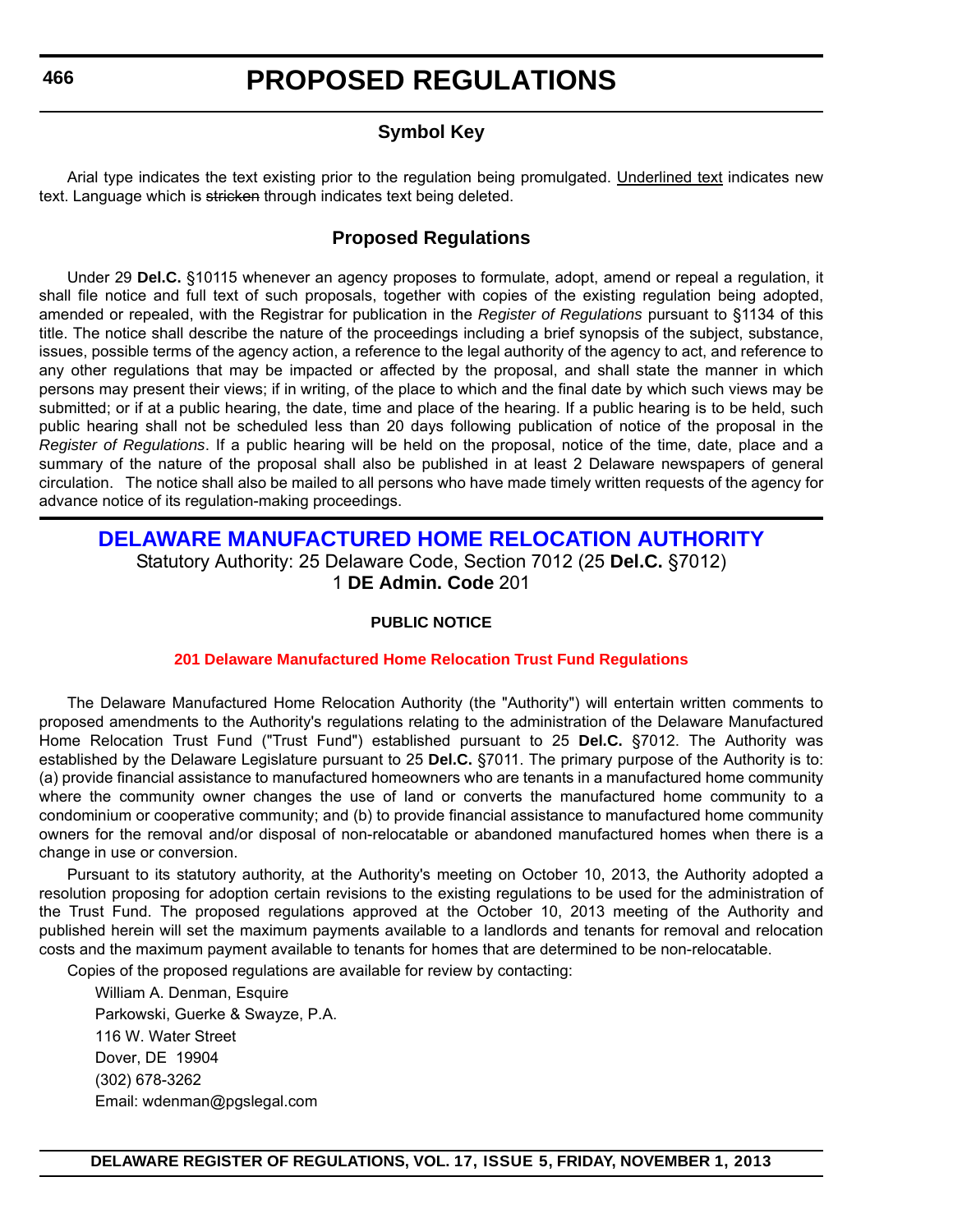Anyone wishing to submit written comments should submit such comments by December 1, 2013 to: William A. Denman, Esquire Parkowski, Guerke & Swayze, P.A. 116 W. Water Street Dover, DE 19904 (302) 678-3262 Email: wdenman@pgslegal.com

#### **201 Delaware Manufactured Home Relocation Trust Fund Regulations**

The Authority is granted authority to establish rules and regulations and establish criteria for the disbursement of benefits available to landlords and tenants under the provisions of 25 **Del.C.** §7011, et. seq. (the "Act"). The regulations set forth below establish criteria for benefits eligibility, pursuant to the statute, application procedures, application review procedures, and payment procedures.

#### **1.0 Criteria for Tenant Benefits**

- 1.1 Only "Tenants", as defined under the Act, are entitled to benefits under the Act. A Tenant is defined to mean an owner of a manufactured home who has tenancy of a lot in a manufactured home community. A manufactured home community refers to a parcel of land where two or more lots are rented or offered for rent for the placement of manufactured homes. Notwithstanding anything stated herein to the contrary, a Tenant shall not be entitled to any of the benefits described herein unless all of the statutory requirements set forth in the Act have been met.
- 1.2 A Tenant is entitled to relocation benefits under the Act if the Tenant is required to move due to a change in use or conversion of the land in a manufactured home community. A Tenant is not entitled for compensation for relocation if:
	- 1.2.1 the Landlord (at the Landlord's expense) moves the Tenant's manufactured home by mutual consent to another lot in the manufactured home community or to another manufactured home community; or
	- 1.2.2 the Tenant is vacating the manufactured home community and so informed the Landlord before notice of the change in use was given by the Landlord; or
	- 1.2.3 the Tenant abandons the manufactured home; or
	- 1.2.4 the Tenant has failed to pay the Tenant's share of the Relocation Trust Fund assessment during the course of his or her tenancy.
- 1.3 The maximum relocation payment available to a Tenant is \$4,000.00 \$8,000.00 for a single section home or \$8,000.00 \$12,000.00 for a multi-section home.
- 1.4 If a Tenant is required to move due to a change in use and complies with the statutory requirements of 25 **Del.C**. §7013, the Tenant is entitled to payment from the Relocation Trust Fund of the lesser of:
	- 1.4.1 the actual relocation expenses of moving the manufactured home and existing appurtenances to a new location within a 25 mile radius of the vacated manufactured home community, or
	- 1.4.2 the maximum benefits available under Section 1.3.
- 1.5 Moving expenses which are eligible for reimbursement include the cost of taking down, moving and setting up the manufactured home in the new location.
- 1.6 In certain circumstances, a manufactured home may be considered non-relocatable. If, based upon the criteria described herein, a Tenant's manufactured home is determined by the Authority to be nonrelocatable, the Tenant may qualify for compensation to reimburse the Tenant for the value of the nonrelocatable home subject to the limitations set forth in the Act. The maximum payment to a Tenant for a non-relocatable home is \$5,000.00 for a single section home and \$9,000.00 for a multi-section home.
- 1.7 Whether or not a home can or cannot be relocated will be determined by the Authority based upon the following criteria: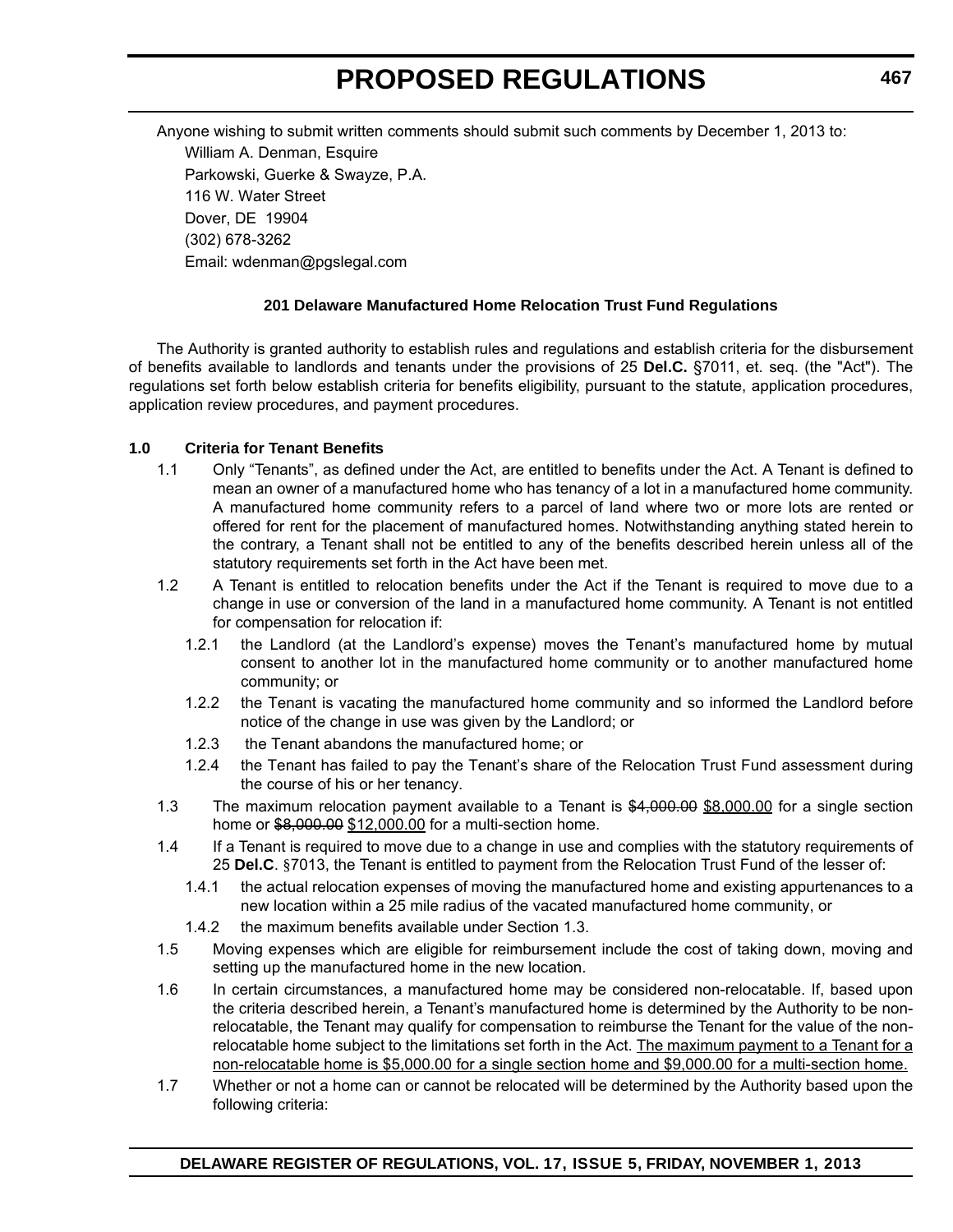- 1.7.1 the availability of a replacement home site within a 25 mile radius of the vacated manufactured home community;
- 1.7.2 the feasibility of physical relocation, including the ability of taking down, moving and setting up the home in a new location without causing significant structural damage to the manufactured home in the process;
- 1.7.3 the appraised value of the manufactured home in comparison to the projected cost of relocating the manufactured home to a new location.
- 1.8 If the Authority determines that the Tenant's manufactured home cannot be relocated, the Tenant shall obtain, at the Tenant's expense, an appraisal prepared by a certified manufactured home appraiser for purposes of determining the fair market value of the home and any existing appurtenances. The appraisal shall exclude the value of the underlying land. The maximum benefits available to the Tenant under such circumstances shall be determined by the Board for a single section home and a multisection home following the completion of an actuarial study to be performed under the direction of the Authority. Subject to the maximum limits, the amount of compensation that will be paid to the Tenant will be equal to the fair market value of the home based upon the appraisal.
- 1.9 To be eligible for compensation for a non-relocatable home, in addition to the application provided for in Section 3 hereof, the Tenant must deliver to the Authority a current State of Delaware title to the home, duly endorsed by the owner or owners of record, with valid releases of all liens shown on the title, and a tax release.
- 1.10 In lieu of the foregoing benefits, a Tenant may elect to abandon the manufactured home in the manufactured home community and collect from the Trust Fund, in lieu of any other benefits available under the Act, the sum of \$1,500 for a single section home or \$2,500 for a multi-section home. To qualify for this payment, the Tenant must deliver to the Authority a current State of Delaware title to the manufactured home duly endorsed by the owner or owners of record, valid releases of all liens shown on the title, and a tax release.

### **2.0 Criteria for Landlord Benefits**

- 2.1 If pursuant to the Act and these regulations, a manufactured home is determined to be non-relocatable or a Tenant abandons the home, upon application by the Landlord duly submitted to the Authority, a Landlord of a manufactured home community is entitled to receive from the Relocation Trust Fund payment in an amount determined by the Authority to be sufficient to remove and/or dispose of the manufactured home. The maximum relocation payment available to a Landlord, including any demolition costs incurred by the Landlord in disposing of a home, is \$500.00 \$3,000.00 for a single section home or \$1,000.00 and \$3,000.00 for a multi-section home. To qualify for this benefit, the Landlord must submit an application pursuant to the provisions of Section 3. Notwithstanding anything stated herein to the contrary, a Landlord shall not be entitled to any of the benefits described herein unless all of the statutory requirements set forth in the Act have been met.
- 2.2 Upon receipt of the title documents from the Tenant for the manufactured home that is considered to be non-relocatable or abandoned pursuant to the Act, the Authority will relinquish the title to the Landlord to facilitate the removal and/or disposal of the home from the manufactured home community. Within ten (10) calendar days after the removal and/or disposal of the manufactured home by the Landlord, the Landlord shall notify the Authority in writing of the amount of funds received by the Landlord, if any, from any subsequent sale or disposal of the manufactured home, and a copy of all documents relating to the removal and/or disposal shall be provided to the Authority, including documents relating to any expenses incurred by the Landlord in removing and/or disposing of the home.
- 2.3 Within thirty (30) days after receipt of the information and documents required under the Act and these regulations, the Authority shall cause a voucher to be issued to the Division of Revenue of the Department of Finance, directing the Division to issue a check in a designated amount to the Landlord which amount shall represent the amount determined by the Authority to be sufficient to cover the cost of the removal and/or disposal of the manufactured home, less any profit realized by the Landlord from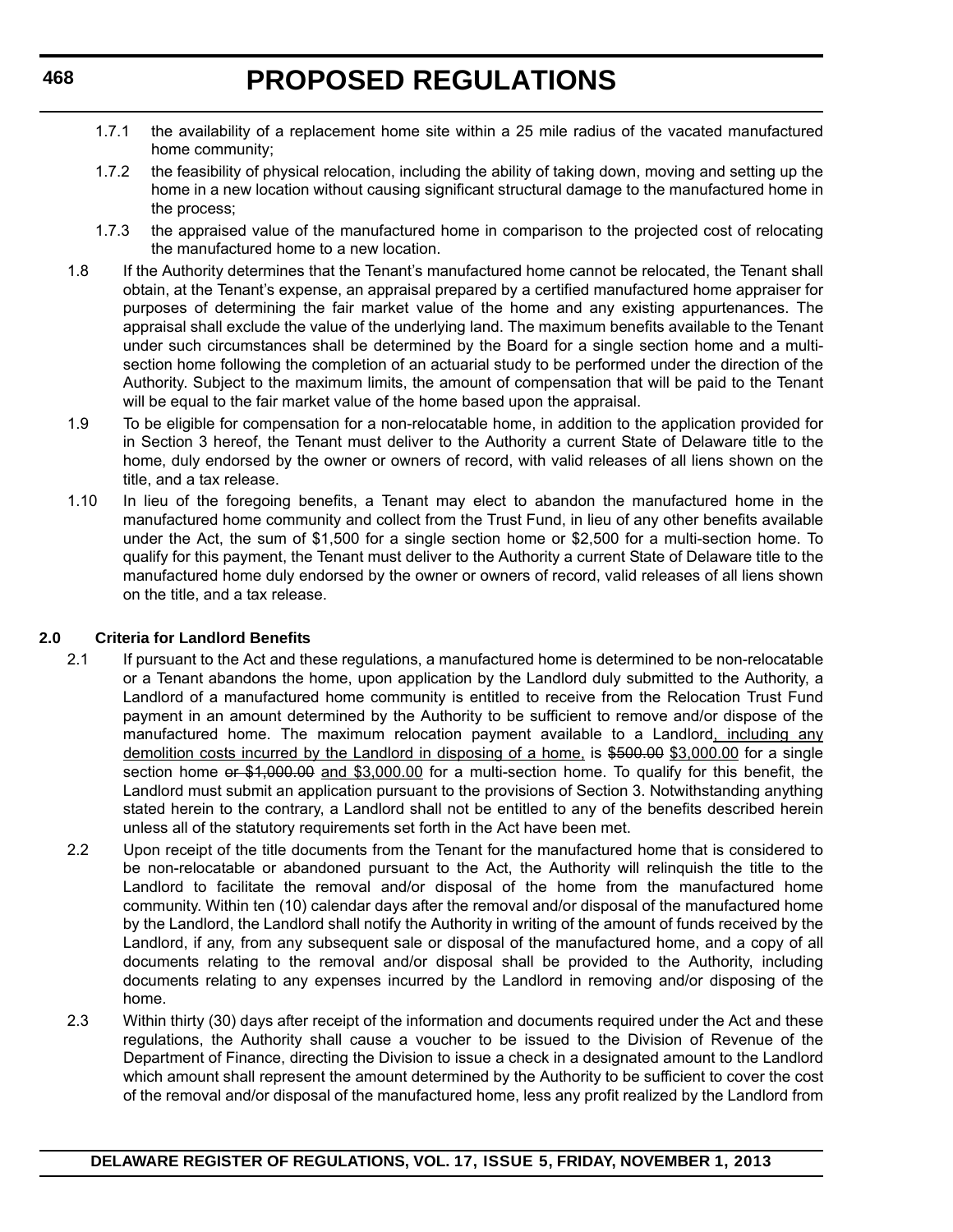<span id="page-13-0"></span>the removal and/or disposal of the home, subject to the maximum relocation payment set forth in Section 2.1 hereof.

 2.4 A Landlord shall not be entitled to any payment from the Trust Fund if the Landlord has failed to pay the Landlord's share of the total Trust Fund assessment during the course of the tenancies relating to the manufactured home community or if the Landlord has failed to remit the Tenant's share of said assessment.

**\*Please Note: As the rest of the sections were not amended they are not being published. A complete set of the rules and regulations for the Delaware Manufactured Home Relocation Trust Fund is available at: [201 Delaware Manufactured Home Relocation Trust Fund Regulations](http://regulations.delaware.gov/register/november2013/proposed/17 DE Reg 466 11-01-13.htm)**

### **[DELAWARE STATE FIRE PREVENTION COMMISSION](http://statefirecommission.delaware.gov/)**

Statutory Authority: 16 Delaware Code, Section 6604(1) (16 **Del.C.** §6604(1)) 1 **DE Admin. Code** 710

#### **PUBLIC NOTICE**

#### **[710 Ambulance Service Regulations](#page-3-0)**

In accordance with procedures set forth in 29 **Del.C.** Ch. 101, the Delaware State Fire Prevention Commission is proposing to adopt changes and updates to current regulation 710 Ambulance Service Regulations.

The Delaware State Fire Prevention Commission will hold a public hearing at which members of the public may present comments on the proposed regulations on December 17, 2013 at 7:00 p.m. in the Delaware State Fire Prevention Chamber at the Delaware Fire Service Center, 1463 Chestnut Grove Road, Dover, DE 19904. Additionally, members of the public may present written comments on the proposed regulations by submitting such written comments to Ms. Sherry Lambertson, Delaware State Fire Prevention Commission, 1463 Chestnut Grove Road, Dover, DE 19904. Written comments must be received on or before January 2, 2014. Members of the public may receive a copy of the proposed regulations at no charge by United States Mail by writing Ms. Sherry Lambertson at the address of the Delaware State Fire Prevention Commission set forth above.

**\*Please Note: Due to the size of the proposed regulation, it is not being published here. A copy of the regulation is available at:**

**[710 Ambulance Service Regulations](http://regulations.delaware.gov/register/november2013/proposed/17 DE Reg 469 11-01-13.htm)**

# **[DEPARTMENT OF EDUCATION](http://www.doe.k12.de.us/)**

**OFFICE OF THE SECRETARY**

Statutory Authority: 14 Delaware Code, Section 122(b) (14 **Del.C.** §122(b)) 14 **DE Admin. Code** 910

**PUBLIC NOTICE**

**Education Impact Analysis Pursuant To 14 Del.C. Section 122(d)**

**[910 Delaware Requirements for Issuance of the GED® Test Credential](#page-3-0)**

**A. Type of Regulatory Action Required** Amendment to Existing Regulation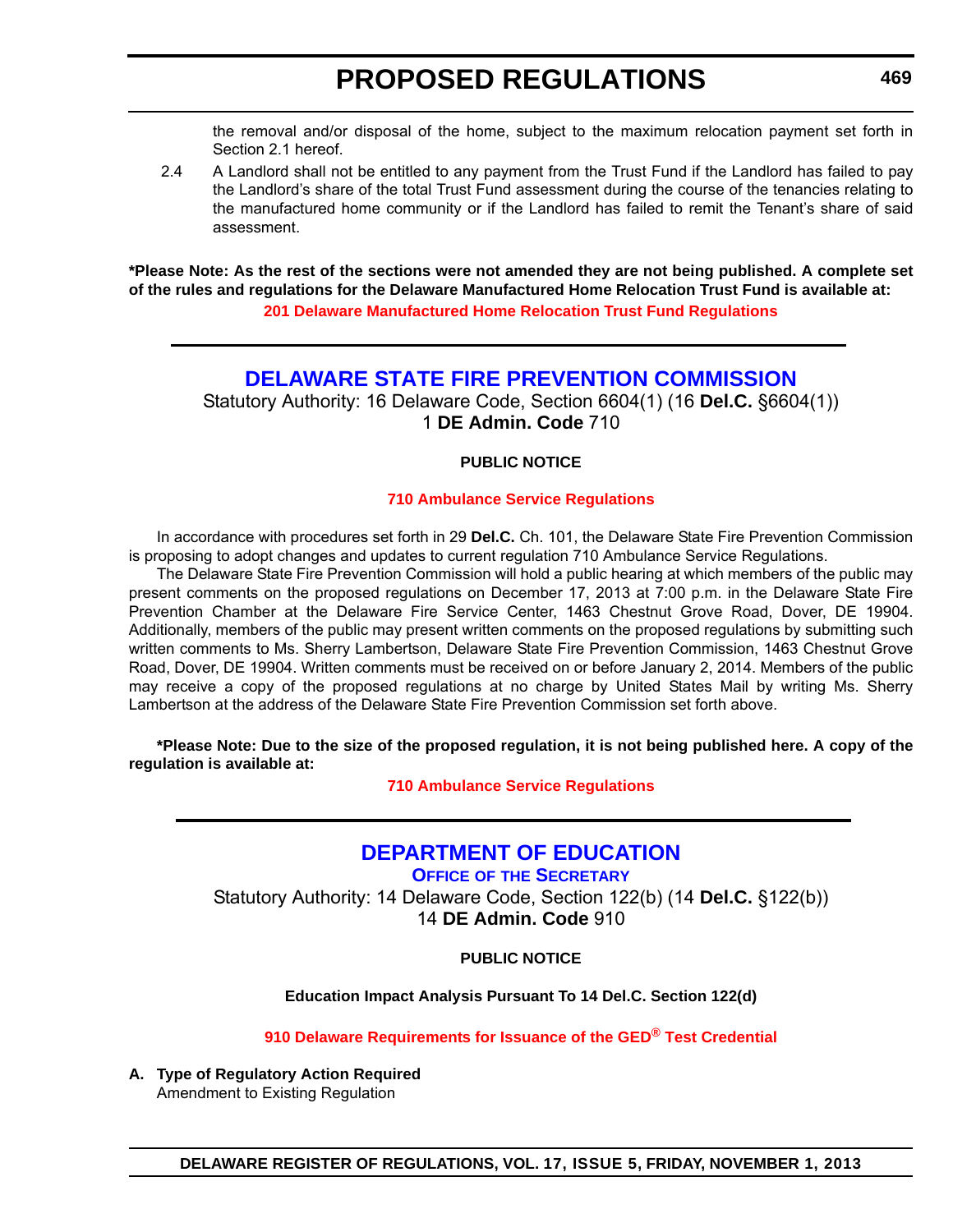**470**

# **PROPOSED REGULATIONS**

#### **B. Synopsis of Subject Matter of the Regulation**

The Secretary of Education seeks the consent of the State Board of Education to amend 14 **DE Admin. Code** 910 Delaware General Educational Development (GED) Endorsement. This regulation is being reviewed in order to provide greater access to a secondary credential assessment in Delaware. The new GED® Test to be initiated in January 2014 will only be computer based and will have an increased cost of \$120, up from \$75.00. This revision aligns with the Department's focus of preparing Delawareans to be college and career ready. The use of multiple secondary credential assessments, in addition to the GED®, will permit adults without a high school diploma increased access to attaining a secondary credential for entry into post-secondary institutions, training opportunities and employment. Because the new GED® Test is computerized, the Official Practice Test and the 45 day waiting period between retests are no longer necessary and the elimination will allow for Delawareans access to credential faster and also reduces the administrative burden to the State.

Persons wishing to present their views regarding this matter may do so in writing by the close of business on or before **December 5, 2013** to Susan Haberstroh, Education Associate, Regulation Review, Department of Education, at 401 Federal Street, Suite 2, Dover, Delaware 19901. A copy of this regulation is available from the above address or may be viewed at the Department of Education business office.

#### **C. Impact Criteria**

1. Will the amended regulation help improve student achievement as measured against state achievement standards? The regulation is related to a Secondary Credential assessment and to providing a credential to adult students who have not completed the requirements for a traditional high school diploma. The regulation and the secondary credential assessments do not specifically address student achievement as measured against state achievement standards.

2. Will the amended regulation help ensure that all students receive an equitable education? The regulation is related to a secondary credential assessment and to providing a credential to adult students who have not completed the requirements for a traditional high school diploma.

3. Will the amended regulation help to ensure that all students' health and safety are adequately protected? The regulation is related to a secondary credential assessment and providing a credential to adult students who have not completed the requirements for a traditional high school diploma. The regulation and the assessments do not specifically address the health and safety of students.

4. Will the amended regulation help to ensure that all students' legal rights are respected? The regulation is related to secondary credential assessments and providing a credential to adult students who have not completed the requirements for a traditional high school diploma. The regulation and tests do not specifically address the legal rights of students.

5. Will the amended regulation preserve the necessary authority and flexibility of decision making at the local board and school level? The regulation preserves the necessary authority and flexibility of decision making at the local board and school levels.

6. Will the amended regulation place unnecessary reporting or administrative requirements or mandates upon decision makers at the local board and school levels? The regulation does not place unnecessary reporting or administrative requirements or mandates upon decision makers at the local board and school levels.

7. Will the decision making authority and accountability for addressing the subject to be regulated be placed in the same entity? The regulation maintains the current process for authority and accountability for the secondary credential program.

8. Will the amended regulation be consistent with and not an impediment to the implementation of other state educational policies, in particular to state educational policies addressing achievement in the core academic subjects of mathematics, science, language arts and social studies? The regulation is consistent with other state educational policies, especially as it relates to providing opportunities for adult students.

9. Is there a less burdensome method for addressing the purpose of the regulation? There is not a less burdensome method for addressing the purpose of the regulation.

10. What is the cost to the State and to the local school boards of compliance with the regulation? There are no additional costs to the State or to the local school boards for compliance with the regulation.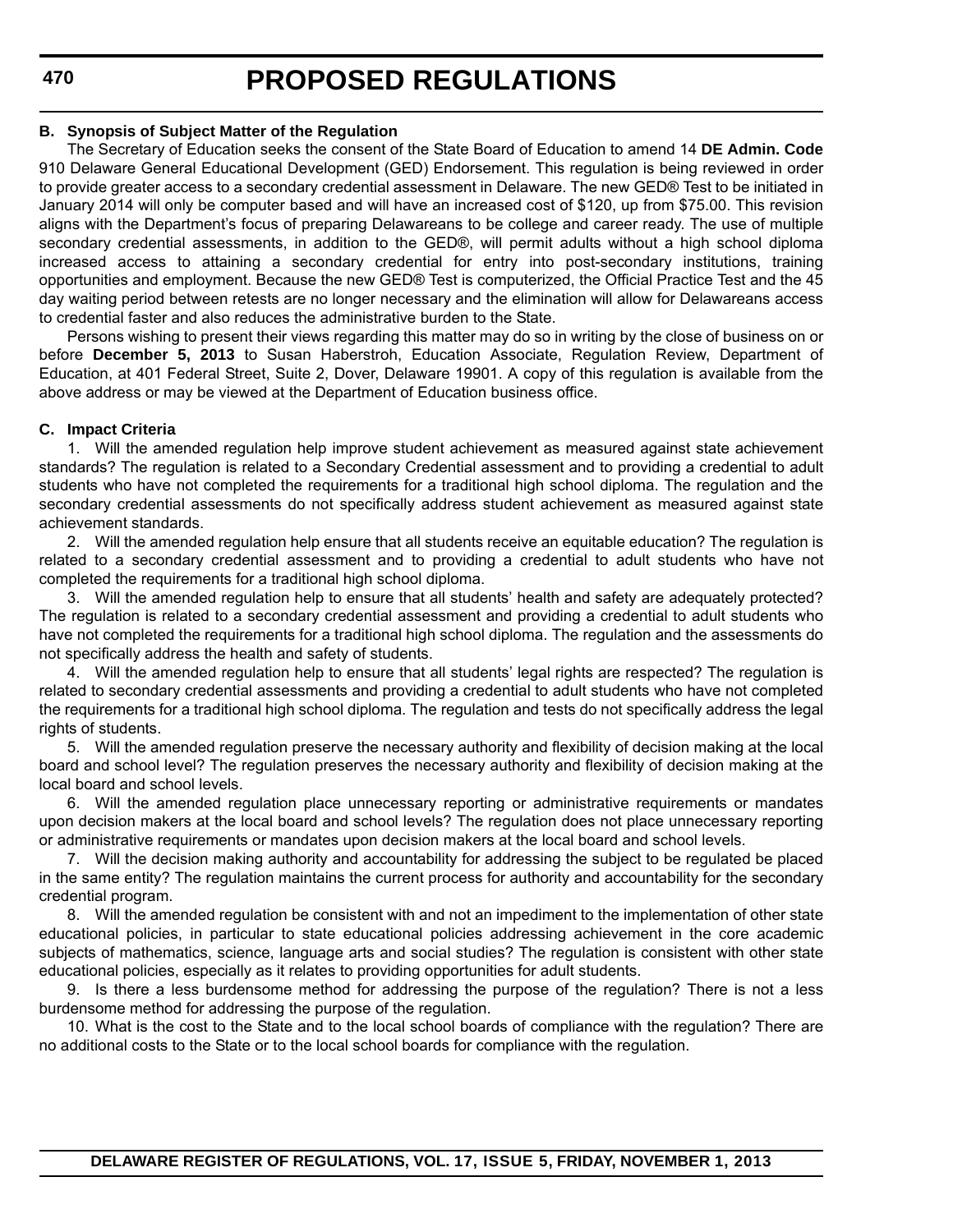### **910 Delaware Requirements for issuance of the GED® Test Secondary Credential**

The A Delaware GED<sup>®</sup>-test credential secondary credential is given to persons who satisfactorily pass the GED<sup>®</sup> Test a recognized secondary credential assessment approved by the Delaware Department of Education.

### **1.0 Eligibility to take the GED® test a secondary credential assessment**

- 1.1 For persons 18 years of age or older, an applicant shall:
	- 1.1.2 Be a resident of Delaware or, if a resident of another state, be currently employed in Delaware and have been so employed for a minimum of six months prior to taking the test; and
	- 1.1.2 Certify under his or her signature on the GED**®** secondary credential assessment application form that he or she is not enrolled in a public or non public school program; and.
	- 1.1.3 Provide a verified copy of the Official GED Practice Test<sup>®</sup> indicating the applicant has passed the Official GED Practice Test™ with a score of 2450 or better and not less than 470 on each of the 5 sub test areas.
- 1.2 For a person 16 or 17 years of age an applicant shall:
	- 1.2.1 Seek a waiver of the 18 years of age requirement by completing a written application to the Delaware Department of Education that includes showing good cause for taking the test early and designating where the test will be taken; and
	- 1.2.2 Be a resident of the State of Delaware; and
	- 1.2.3 Verify that they are at least 16 years of age at the time of the application for the waiver of the age requirement using a birth certificate, drivers driver's license, a State of Delaware Identification Card or other comparable and reliable documentation of age; and
	- 1.2.4 Provide verification of withdrawal from the applicant's public or non public school program; and
	- 1.2.5 Provide a transcript from the applicant's public or non public school program; and.
	- 1.2.6 Provide a verified copy of the Official GED Practice Test™ indicating the applicant has passed the Official GED Practice Test™ with a score of 2450 or better and not less than 470 on each of the 5 sub test areas.

### **2.0 Scores Required for the Delaware GED® test a Delaware secondary Credential**

An individual shall have a standard score of not less than 410 on each of the five tests with an average standard score of not less than 450 for all five tests and a total standard score of not less than 2250 in order to be issued a GED<sup>®</sup> test credential attain the minimum passing standard as approved by the Delaware Department of Education.

#### **3.0 Retesting Assessment Approval Process**

Forty five days shall lapse prior to retesting and instruction is recommended before retesting.

- 3.1 The assessment provider must complete a DOE approved application. The application must include at minimum the following:
	- 3.1.1 provider's qualification and experience;
	- 3.1.2 assessment content and form;
	- 3.1.3 validation and norming processes;
	- 3.1.4 assessment delivery;
	- 3.1.5 technology processes;
	- 3.1.6 security provisions;
	- 3.1.7 accommodations processes;
	- 3.1.8 assessment scoring and reporting processes;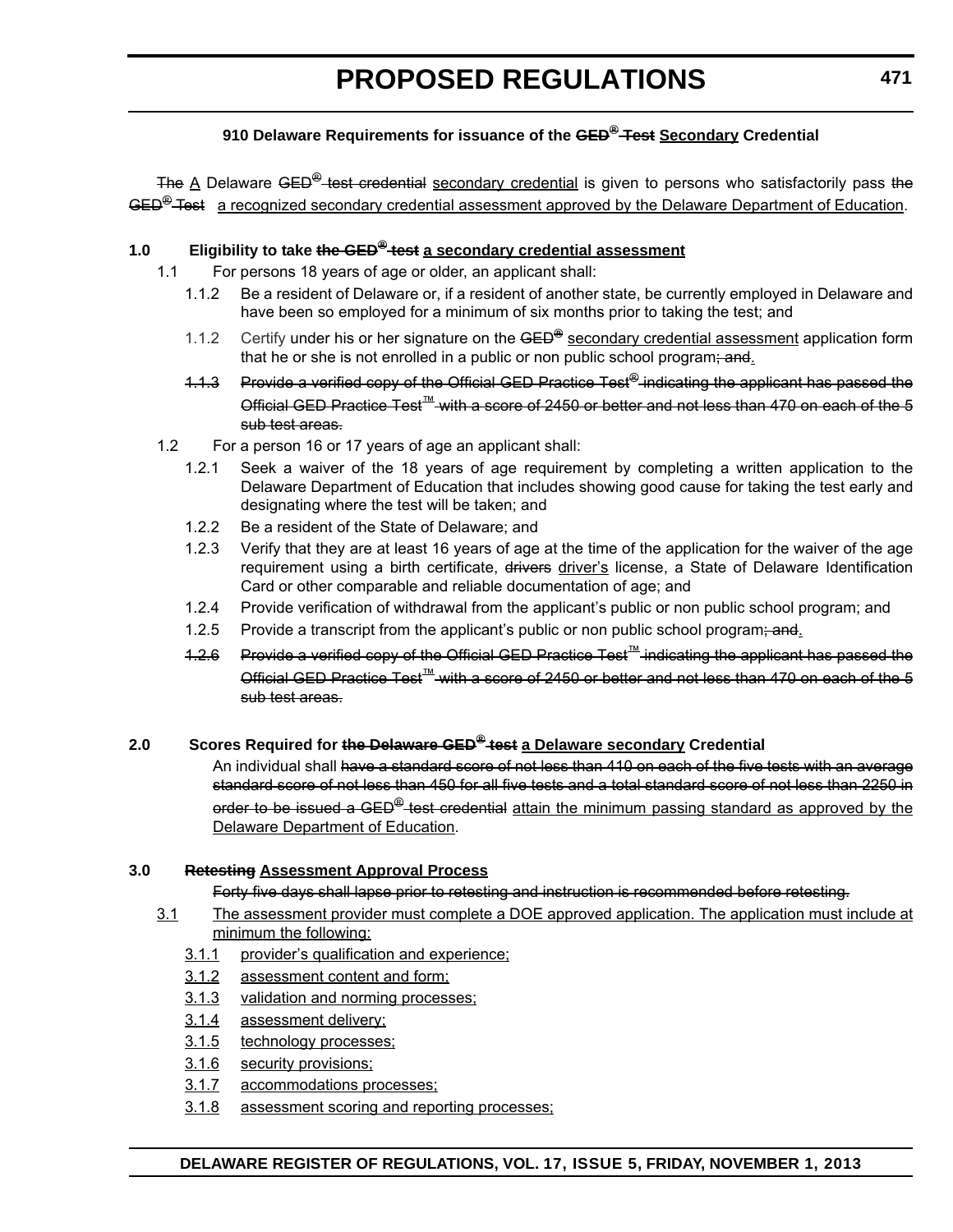- <span id="page-16-0"></span>3.1.9 assessment data access requirements;
- 3.1.10 practice test and supplementary instructional materials;
- 3.1.11 staff training;
- 3.1.12 alignment with college and career readiness standards and Delaware accountability system; and
- 3.1.13 cost and timeframe for implementation.

#### **4.0 Currently Recognized Assessments and Publication**

- 4.1 The GED® Test has been previously approved and is a Department of Education recognized secondary credential assessment.
- 4.2 DOE will publish annually a list of approved assessments.

#### **[PROFESSIONAL STANDARDS BOARD](http://www.doe.k12.de.us/csa/profstds/default.shtml)**

Statutory Authority: 14 Delaware Code, Section 122(d) (14 **Del.C.** §122(d)) 14 **DE Admin. Code** 1503

#### **PUBLIC NOTICE**

#### **Educational Impact Analysis Pursuant to 14 Del.C. Section 122(d)**

#### **[1503 Educator Mentoring](#page-3-0)**

### **A. TYPE OF REGULATORY ACTION REQUESTED**

Amendment to Existing Regulation

#### **B. SYNOPSIS OF SUBJECT MATTER OF REGULATION**

The Professional Standards Board, acting in cooperation and collaboration with the Department of Education, seeks the consent of the State Board of Education to amend regulation 14 **DE Admin. Code** 1503 Educator Mentoring. The regulation applies to the comprehensive induction program, including mentoring and professional development required of educators, pursuant to 14 **Del.C.** §1210. It is necessary to amend this regulation in order to update and clarify some of the definitions, requirements and to align title for state-wide program and to establish monitoring and reporting processes by Department to Professional Standards Board.

Persons wishing to present their views regarding this matter may do so in writing by the close of business on the 1st day of December, 2013 to Donna Lee Mitchell, Executive Director, Delaware Professional Standards Board, The Townsend Building, 401 Federal Street, Dover, Delaware 19901. Copies of this regulation are available from the above address or may be viewed at the Professional Standards Board Business Office.

#### **C. IMPACT CRITERIA**

1. Will the amended regulation help improve student achievement as measured against state achievement standards? The amended regulation addresses student achievement indirectly based on professional development requirements for educators by establishing standards and expectations for activities, training and service in mentoring support or assistance provided through a formally organized approved comprehensive induction program or such supplemental mentoring programs as required by regulation or by the educators during their three (3) Initial Licensure period, a Continuing Licensure period or any other mentoring program as required by law to help ensure that students are instructed by educators who are highly qualified.

2. Will the amended regulation help ensure that all students receive an equitable education? The amended regulation helps to ensure that all educators employed to teach students meet high standards and have acquired the prescribed general knowledge, skill and/or education to practice in a particular area, to teach a particular subject or to instruct a particular category of students. Educators are provided support and assistance by their mentors while participating in this program, helping to ensure that all students receive an equitable education by highly qualified educators.

#### **DELAWARE REGISTER OF REGULATIONS, VOL. 17, ISSUE 5, FRIDAY, NOVEMBER 1, 2013**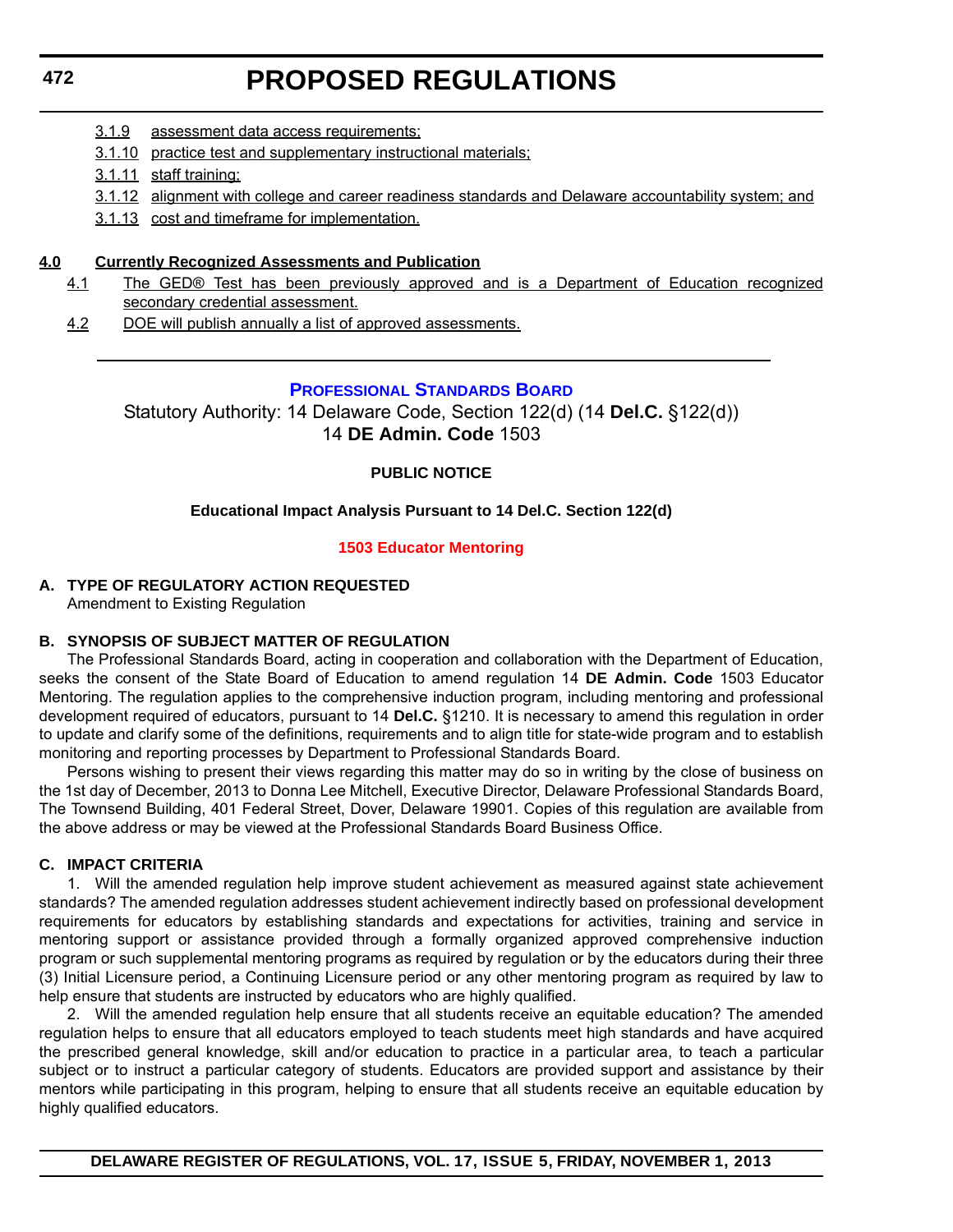3. Will the amended regulation help to ensure that all students' health and safety are adequately protected? The amended regulation addresses educator mentoring and professional development, helping to ensure students' health and safety are adequately protected.

4. Will the amended regulation help to ensure that all students' legal rights are respected? The amended regulation addresses educator mentoring, a requirement of license renewal, and helps to ensure all students' legal rights are respected.

5. Will the amended regulation preserve the necessary authority and flexibility of decision-makers at the local board and school level? The amended regulation will preserve the necessary authority and flexibility of decision makers at the local board and school level.

6. Will the amended regulation place unnecessary reporting or administrative requirements or mandates upon decision makers at the local board and school levels? The amended regulation will not place unnecessary reporting or administrative requirements or mandates upon decision makers at the local board and school levels. Reports and data generated as a result of this regulation amendment will be generated as a part of roles and responsibilities in this program by educators who are compensated for such duties as listed in 8.0 of this regulation.

7. Will decision making authority and accountability for addressing the subject to be regulated be placed in the same entity? The decision-making authority and accountability for addressing the subject to be regulated, rests with the Professional Standards Board, in collaboration with the Department of Education, and with the consent of the State Board of Education. The changes also centralize all mentoring program approval process and applications with the Department of Education.

8. Will the amended regulation be consistent with and not an impediment to the implementation of other state educational policies, in particular to state educational policies addressing achievement in the core academic subjects of mathematics, science, language arts and social studies? The amended regulation will be consistent with, and not an impediment to, the implementation of other state educational policies, in particular to state educational policies addressing achievement in the core academic subjects of mathematics, science, language arts and social studies. The Comprehensive Induction Program and mentoring services are designed to strengthen implementation of these policies.

9. Is there a less burdensome method for addressing the purpose of the amended regulation 1503? No. The regulations address educator mentoring and professional development for licensure pursuant to 14 **Del.C.** 1210(c).

10. What is the cost to the state and to the local school boards of compliance with the adopted regulation? There is no additional cost to local school boards for compliance with the regulation.

#### **1503 Educator Mentoring**

#### **1.0 Content**

This regulation shall apply to comprehensive induction programs, including mentoring and professional development activities required of educators, pursuant to 14 **Del.C.** Ch. 12.

#### **2.0 Definitions**

The following words and terms, when used in this regulation, shall have the following meaning unless the context clearly indicates otherwise:

"**Approved Mentoring Program Approved Comprehensive Induction Program**" means all mentoring educator induction programs, including mentoring and professional development, approved by either the Department or the Standards Board.

"**Contact Hours**" means the face-to-face time a Mentor or Lead Mentor spends with his/her Protégé mentee working specifically on mentoring activities.

**"Department"** means the Delaware Department of Education.

"**DPAS**" means an approved State educator performance evaluation system pursuant to 14 **Del.C.** Ch. 12, Subchapter VII.

**"Educator"** means a person licensed and certified by the State under 14 **Del.C.** Ch. 12, to engage in the practice of instruction, administration or other related professional support services in Delaware public schools, including charter schools, pursuant to rules and regulations promulgated by the Standards Board and approved by the State Board. For the purposes of this regulation, "the term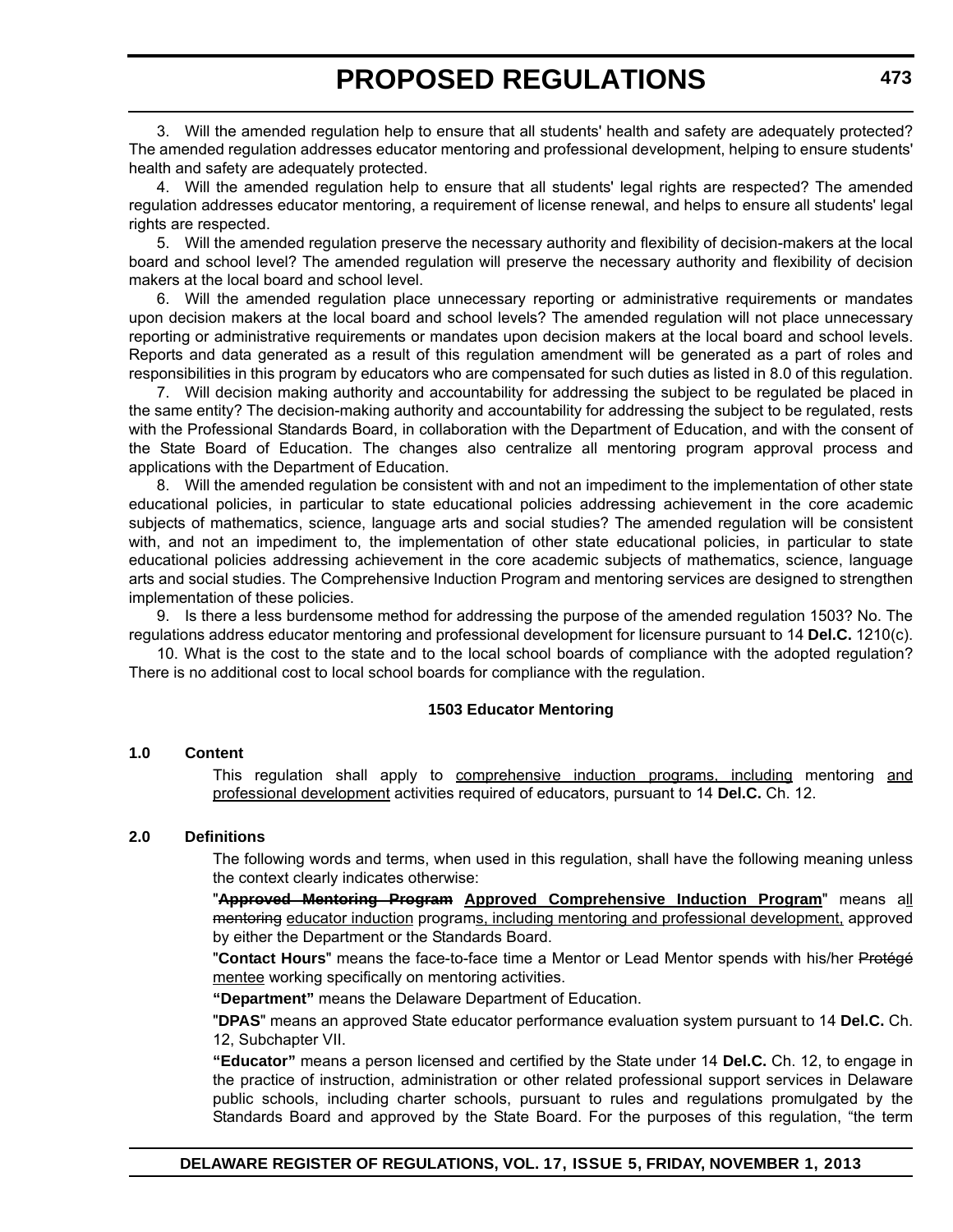educator" shall also include substitute teachers who are employed on long-term temporary contracts of ninety-one (91) days or longer in duration, with the intent or agreement to use the teaching experience to meet the alternative to the student teaching experience in the Initial License under 14 **Del.C.** §1210. This definition shall be construed to provide mentoring to long term substitute teachers who are currently working towards their Initial License.

**"Employing Authority"** means any entity which employs educators, and includes, but is not limited to, school districts, charter schools, boards of directors, or management companies.

**"Experienced Educator"** is an educator who holds a Continuing or Advanced License., or an educator who held a Professional Status Certificate issued prior to August 1, 2003. An educator from another jurisdiction who has completed three (3) or more years of successful teaching may be considered an experienced educator.

**"Lead Mentor"** means a teacher, specialist, or administrator who holds a Continuing or Advanced License, has participated in the training approved by the Department for Lead Mentors is employed by an employing authority as a Lead Mentor and performs the duties and responsibilities assigned that position. Educators serving as Lead Mentors must have satisfactory be rated as Highly Effective or Effective in DPAS evaluations, and may not be on a DPAS Improvement Plan.

**"License"** means a credential which authorizes the holder to engage in the practice for which the license is issued.

**"Mentor"** means an educator who holds a Continuing or Advanced License and has participated in the training for Mentors specified by the Department and the employing authority. Educators serving as Mentors must have satisfactory be rated as Highly Effective or Effective in DPAS evaluations, and may not be on a DPAS Improvement Plan.

**"Mentoring"** means activities, training and service in mentoring support or assistance provided through a formally organized approved <del>mentoring</del> comprehensive induction program or such supplemental mentoring programs as required by regulation or by the educator's employing authority. Mentoring includes, but is not limited to the mentoring that occurs in the comprehensive induction programs required for educators during their three (3) year Initial Licensure period, a Continuing Licensure period, or any other mentoring program as required by law.

"**New to a Category**" means that an educator has moved from the position of a teacher to the position of either a specialist or an administrator; has moved from the position of an administrator to the position of a teacher or a specialist; or has moved from the position of a specialist to the position of a teacher, an administrator or to a different type of certificated specialist position. Examples include but are not limited to a teacher changing positions to a school nurse, or a teacher changing positions to a principal or assistant principal, or a school nurse changing positions to a school counselor, or a teacher changing positions to a school counselor.

**"New Educator"** means an educator who holds an Initial License.

"**Site Coordinator**" means an individual appointed by an employing authority to oversee an educator mentoring comprehensive induction program.

"**Specialist**" is an educator other than a teacher or administrator and includes, but is not limited to School Counselors, Library Media Specialists, School Psychologists and School Nurses.

**"Standards Board"** means the Professional Standards Board established pursuant to 14 **Del.C.** §1201.

**"State Board"** means the State Board of Education of the State pursuant to 14 **Del.C.** §104.

#### **3.0 Mentoring Comprehensive Educator Induction Programs**

- 3.1 The Department shall develop and approve comprehensive educator mentoring induction programs for the following;
	- 3.1.1 All mentoring programs for The teachers' program shall be aligned with Delaware Teaching Standards (INTASC), Danielson's (2007) "A Framework for Teaching" and shall include training and support of the components of DPAS, including descriptive, non-evaluative feedback.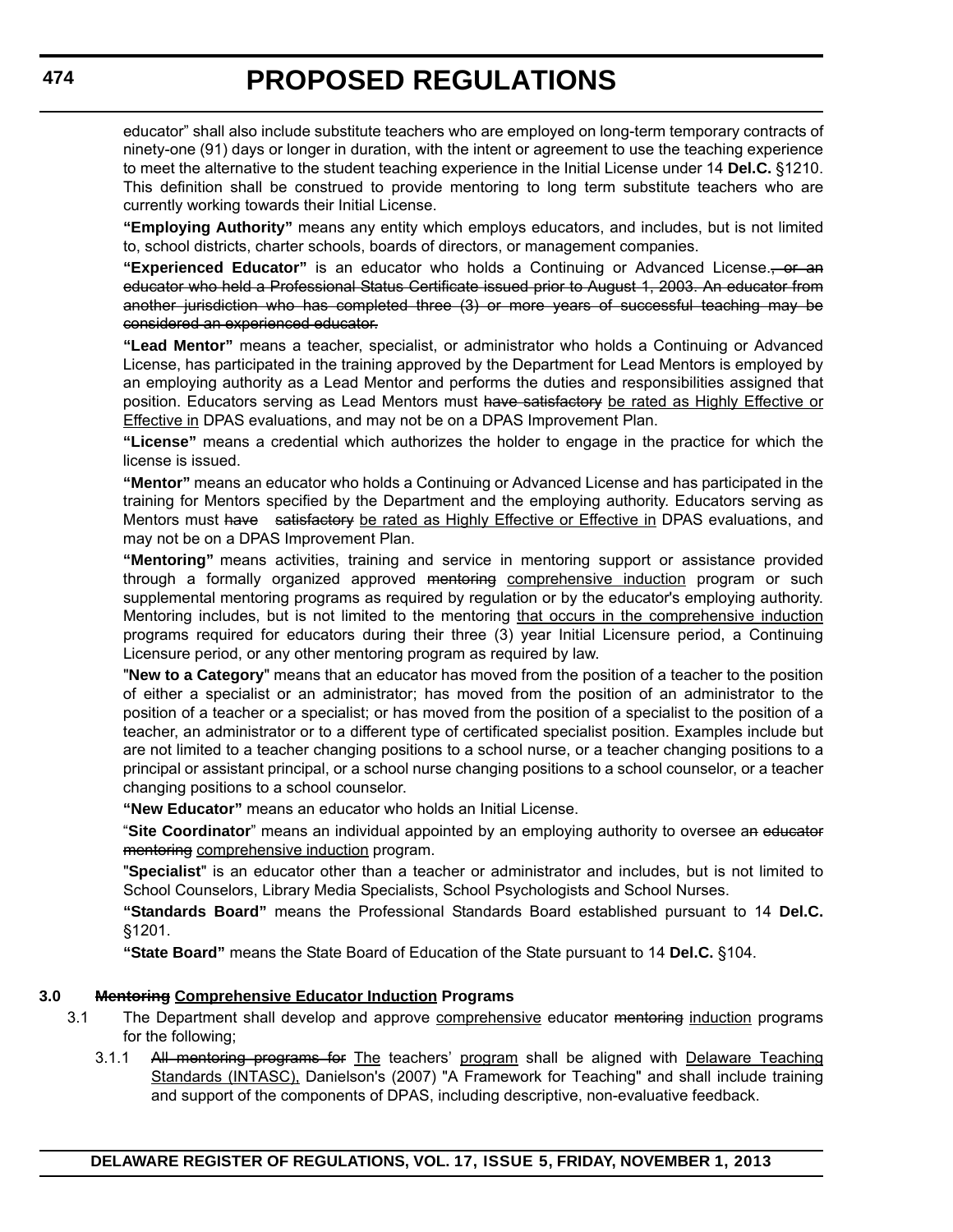- 3.1.2 All The mentoring programs for specialists shall be aligned with applicable national specialist standards, Danielson's (2007) "A Framework for Teaching" and shall include training and support of the components of DPAS, including descriptive, non-evaluative feedback.
- 3.1.3 All mentoring programs for The administrators' program shall be based on 14 **DE Admin. Code** 1590 Delaware Administrator Standards, aligned with Danielson's (2007) "A Framework for Teaching" and shall include training and support of the components of DPAS, including descriptive, non-evaluative feedback.
- 3.2 An employing authority may develop then implement a distinct educator mentoring comprehensive induction program as specified in Sections 4, 5 or 6;
	- 3.2.1 Each mentoring comprehensive induction program shall meet the requirements in the distinct mentoring induction programs as listed in Sections 4, 5 or 6.
	- 3.2.2 The employing authority shall submit each distinct mentoring comprehensive induction program plan to the Department Standards Board for review and consideration of approval according to the application procedure and timelines set by the Department.
	- 3.2.3 The employing authority's mentoring program must be approved by the Standards Board a minimum of three (3) months prior to implementation.
- 3.3 Failure by an educator to successfully complete mentoring the requirements of the applicable comprehensive induction shall result in the denial of the Continuing License or suspension of the license as provided in 14 **DE Admin. Code** 1511 Issuance and Renewal of Continuing License.
- 3.4 The Department shall also develop the following programs:
	- 3.4.1 A mentor training program for Lead Mentors, and
	- 3.4.2 A mentor training program for Administrator Lead Mentors

#### **4.0 New Educator Mentoring**

- 4.1 In accordance with 14 **Del.C.** §1210(c), all educators who hold an Initial License shall participate in mentoring comprehensive induction program activities approved by the Department or the Standards Board. Each new educator shall at a minimum be assigned a Mentor for his or her first year on an active Initial License.
	- 4.1.1 The Mentor shall assist the new educator in becoming acclimated to the role, the school or other setting, and the Delaware content standards, the Delaware Professional Teaching Standards, applicable national specialist standards, or the Delaware Administrator Standards.
	- 4.1.2 The new educator shall meet with his or her Mentor for at least thirty (30) documented hours, which may include a combination of in school and after school time, during the first year of employment.
	- 4.1.3 The assignment of a Mentor beyond the first year of employment in Delaware is at the discretion of the employing authority, based upon a review of the educator's performance.
	- 4.1.4 The employing authority shall provide continuing support to the new educator during the second and third year of their Initial License.
- 4.2 The new educator shall;
	- 4.2.1 Attend such activities as are planned by the Department or employing authority during the three (3) year term of the Initial License, as part of the specified new educator mentoring program and offered by individual employing authorities, and
	- 4.2.2 Complete the requirements of the applicable new educator mentoring program, which shall consist of no more than sixty (60) hours in the first year, inclusive of meetings between the Mentor and the new educator, and no more than thirty (30) hours in the second and third years.

#### **5.0 Experienced Educators New to the State of Delaware**

Experienced educators new to the State of Delaware who hold a Continuing or Advanced License shall, within the first year of employment, participate in, and successfully complete, an approved mentoring comprehensive induction program consisting of at least thirty (30) documented hours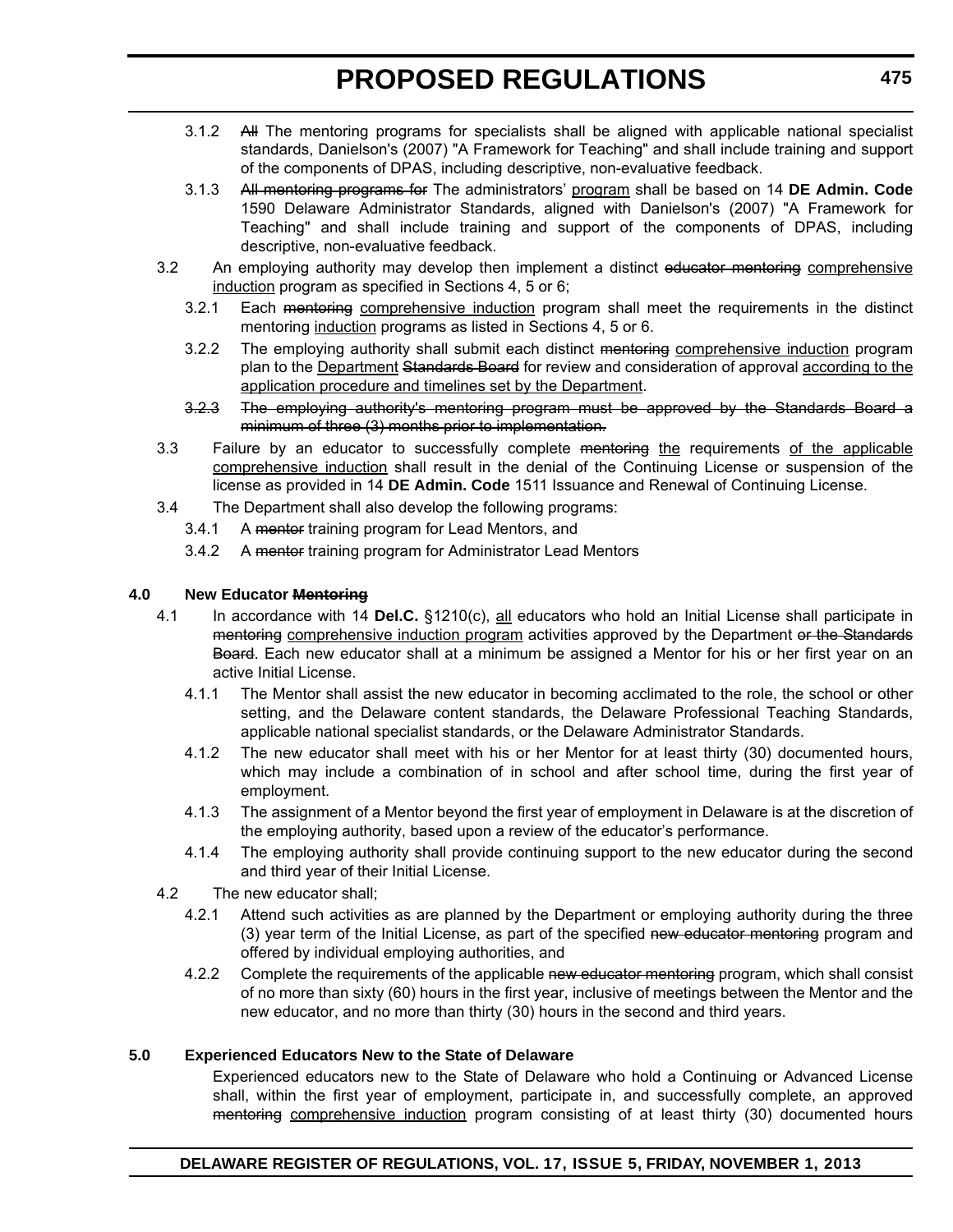#### **476**

# **PROPOSED REGULATIONS**

targeted to the educator's needs, which focuses on current best practices in curriculum, instruction and assessment aligned to state or national standards.

#### **6.0 Experienced Educators New to a Category**

- 6.1 Experienced educators who are new to a category shall within the first year of employment be assigned a Mentor, and participate in and complete an approved mentoring comprehensive induction program consisting of at least thirty (30) documented hours addressing educator's specific needs, which focuses on current best practices in curriculum, instruction, assessment or a specialist's or an administrator's position within the district or charter school and is aligned to State and national standards.
	- 6.1.1 The assignment of a Mentor beyond the first year of employment is at the discretion of the employing authority, based upon a review of the teacher's, specialist's or administrator's performance.

#### **7.0 Duties and Responsibilities of Mentors**

- 7.1 Lead Mentors shall:
	- 7.1.1 Complete the annual approval process as defined by the Department.
	- 7.1.42 Lead Mentors shall Work a minimum of forty-five (45) documented hours per school year in the on Department-specified or **Department-approved Lead Mentor activities**. Lead Mentor activities may include, but are not limited to, a combination of in school and after school time per year in the program in a leadership position, planning mentor training, providing mentor training to aspiring Mentors, assisting Mentors with specific issues, and other responsibilities as directed by the site coordinator.
	- 7.1.23 Teacher and Specialist Lead Mentors shall satisfactorily complete training in mentoring and coaching development approved by the Department for Lead Mentors. A minimum of one (1) Lead Mentor per district shall be trained in Danielson's (2007) "A Framework for Teaching" or the applicable Department approved specific specialist mentoring program.
	- 7.1.34 Administrator Lead Mentors shall satisfactorily complete training in mentoring and coaching development approved by the Department and based on 14 **DE Admin. Code** 1590 Delaware Administrator Standards and aligned with Danielson's (2007) "A Framework for Teaching".
- 7.2 Educator Mentors shall:
	- 7.2.1 Complete the annual approval process as defined by the Department, and
	- 7.2.12 Facilitate thirty (30) documented contact hours, which may include a combination of in school and after school time, with their protégées mentees annually which are designed to help the new teacher or specialist acquire additional skills and knowledge appropriate to their specific positions, and
	- 7.2.23 Submit contact log documentation accounting for all mentoring activities provided during the specified time period to their coordinator by January 15 and May 15. This documentation shall be forwarded to the Department by May 30.
	- 7.2.34 Teacher and Specialist Mentors must shall:
		- 7.2.34.1 Satisfactorily complete training in mentoring and coaching development aligned with Danielson's (2007) "A Framework for Teaching" or the appropriate Department approved specific specialist mentoring program provided by the Lead Mentors, and
		- 7.2.34.2 Attend structured meetings concerning the mentoring comprehensive induction program as directed by the district.
	- 7.2.45 Administrator Mentors shall:
		- 7.2.45.1 Satisfactorily complete training in mentoring and coaching development based on 14 **DE Admin. Code** 1590 Delaware Administrator Standards and aligned with Danielson's (2007) "A Framework for Teaching" and DPAS, and
		- 7.2.45.2 Satisfactorily complete training in DPAS, and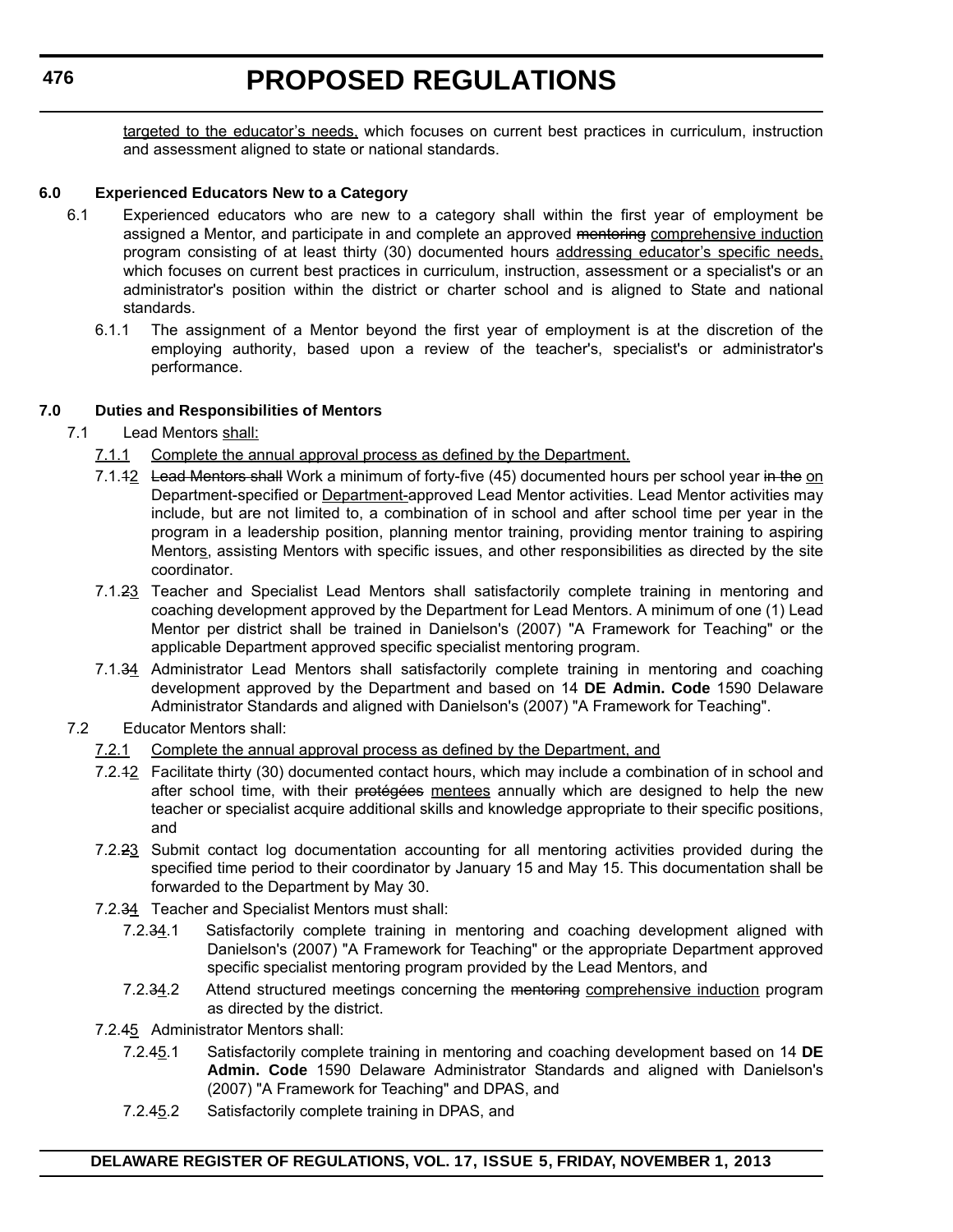7.2.45.3 Attend a minimum of three (3) structured meetings with protégées mentees;

#### <span id="page-21-0"></span>**8.0 Payment of Salary Supplement**

Mentors and Lead Mentors who are paid in accordance with the provisions of 14 **Del.C.** §1305 shall be paid an extra responsibility salary supplement annually, upon documentation of satisfactory fulfillment of duties and responsibilities, in accordance with the schedule adopted annually by the Standards Board, with concurrence of the State Board.

#### **9.0 Reporting**

The Department shall require and collect data used to evaluate the Comprehensive Induction Program and shall provide quarterly reports to the Professional Standards Board. These data will include at a minimum, an assessment of the implementation of the Comprehensive Induction Program and Mentors' and Mentees' compliance and delivery.

### **[DEPARTMENT OF HEALTH AND SOCIAL SERVICES](http://www.dhss.delaware.gov/dhss/dmma/) DIVISION OF MEDICAID AND MEDICAL ASSISTANCE**

Statutory Authority: 31 Delaware Code, Section 512 (31 **Del.C.** §512)

#### **PUBLIC NOTICE**

#### **[Medicaid Expansion under the Affordable Care Act 2014 – Modified Adjustment Gross Income \(MAGI\)](#page-3-0)  Methodology - Reasonable Classification of Individuals Under Age 21 and Household Composition**

In compliance with the State's Administrative Procedures Act (APA - Title 29, Chapter 101 of the **Delaware Code**), 42 CFR §447.205, and under the authority of Title 31 of the **Delaware Code**, Chapter 5, Section 512, Delaware Health and Social Services (DHSS) / Division of Medicaid and Medical Assistance (DMMA) is proposing to amend the Division of Social Services Manual (DSSM) regarding the Modified Adjusted Gross Income (MAGI) methodology provisions related to eligibility determinations for certain medical assistance programs (Medicaid and Children's Health Insurance Program) under the Affordable Care Act, specifically, *Reasonable Classifications of Individuals under Age 21 and MAGI Household Composition*.

Any person who wishes to make written suggestions, compilations of data, testimony, briefs or other written materials concerning the proposed new regulations must submit same to Sharon L. Summers, Planning & Policy Development Unit, Division of Medicaid and Medical Assistance, 1901 North DuPont Highway, P.O. Box 906, New Castle, Delaware 19720-0906 or by fax to 302-255-4425 by November 30, 2013.

The action concerning the determination of whether to adopt the proposed regulation will be based upon the results of Department and Division staff analysis and the consideration of the comments and written materials filed by other interested persons.

#### **SUMMARY OF PROPOSAL**

The purpose of this notice is to advise the public that the Division of Medicaid and Medical Assistance (DMMA) is proposing to amend rules in Division of Social Services Manual (DSSM) regarding the Modified Adjusted Gross Income (MAGI) provisions related to eligibility determinations for certain medical assistance programs (Medicaid and Children's Health Insurance Program), specifically, *Reasonable Classifications of Individuals under Age 21 and MAGI Household Composition*. The Patient Protection and Affordable Care Act of 2010 mandates significant changes in how eligibility is determined for medical assistance programs for children, parent/caretaker relatives and pregnant women beginning January 1, 2014.

#### **Statutory Authority**

• Patient Protection and Affordable Care Act (Pub. L. No. 111-148 as amended by the Health Care and Education Reconciliation Act of 2010 (Pub. L. No. 111-152)), together known as the *Affordable Care Act*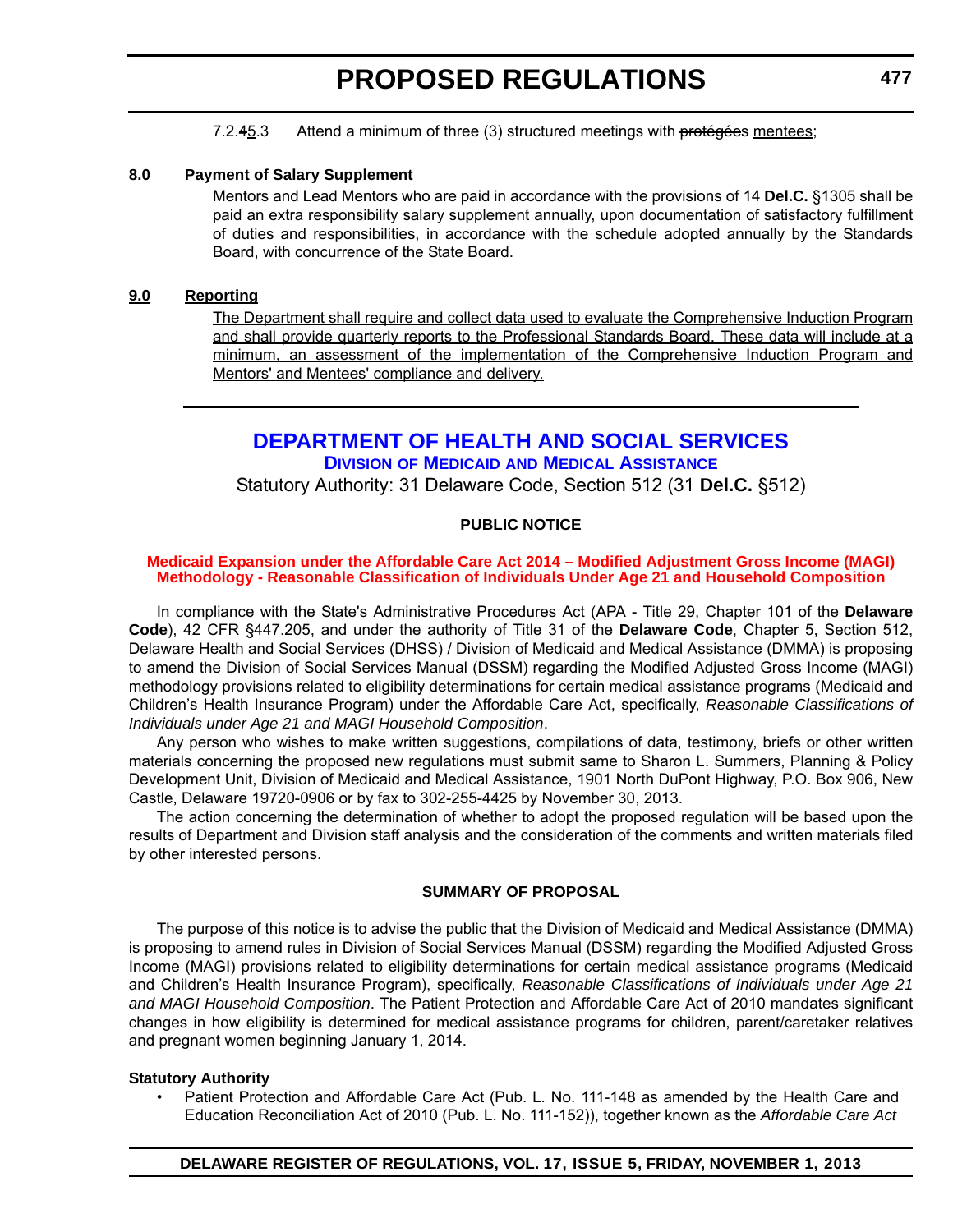- 42 CFR 431 Subpart G, *Section 1115 Demonstrations (Family Planning)*
- 42 CFR 435.222, Optional eligibility for reasonable classifications of individuals under age 21
- 42 CFR 435.603, *Application of modified adjusted gross income (MAGI)*
- 42 CFR 435.912, *Timely determination of eligibility*
- 42 CFR 435.916, *Periodic renewal of Medicaid eligibility*
- 42 CFR 457.315, *Application of modified adjusted gross income and household definition*

#### **Background**

The Affordable Care Act (ACA) was signed into law on March 23, 2010. Under the ACA, health reform will make health care more affordable, guarantee choices when purchasing health insurance, expands Medicaid coverage to millions of low-income Americans.

The ACA includes many provisions related to eligibility determinations for both Medicaid and the Children's Health Insurance Program (CHIP). To provide coordinated guidance on the eligibility determination process, the Centers for Medicare and Medicaid Services (CMS) published a final/interim final rule "Medicaid Program: Eligibility Changes under the Affordable Care Act of 2010" incorporating significant changes on March 23, 2012 at http://www.gpo.gov/fdsys/pkg/FR-2012-03-23/pdf/2012-6560.pdf. Additional guidance on the eligibility determination process was issued by CMS in a final rule "Medicaid and Children's Health Insurance Programs: Essential Health Benefits in Alternative Benefit Plans, Eligibility Notices, Fair Hearing and Appeal Processes, and Premiums and Cost Sharing; Exchanges: Eligibility and Enrollment" on July 15, 2013 at http://www.gpo.gov/fdsys/ pkg/FR-2013-07-15/pdf/2013-16271.pdf.

#### **Summary of Proposal**

In accordance with recent CMS guidance, the Division of Medicaid and Medical Assistance (DMMA) needs to craft amendments to some existing rules and delete and repeal some rules in order to implement the federal regulations under PPACA.

#### *Description of Rule Changes*

These amendments to the eligibility rules reflect programmatic changes affecting Delaware Medicaid programs as required by the federal Affordable Care Act (ACA). This regulatory action proposes to codify policy and procedural changes to the Medicaid program and Children's Health Insurance Program (CHIP) related to *MAGI reasonable classifications of individuals under age 21 and MAGI household composition* to be consistent with the ACA.

The proposed changes affect the following policy sections in the Division of Social Services Manual (DSSM): DSSM 14000, DSSM 15000 and DSSM 16000.

#### **DSSM 14000, DSSM 15000 and DSSM 16000**

*Specific Changes, Revisions, and Additions to Eligibility Rules* 

The proposed changes affect the following general eligibility rules in section 14000, eligibility group rules in section 15000 and in section 16000, MAGI financial methodologies rules of the Division of Social Services Manual (DSSM).

Proposed for adoption are the following specific rule changes in sections 14000, 15000 and 16000 identified and detailed below. The rule name is *italicized* and substantive changes noted.

| <b>Section</b> | Description of Revisions to DSSM 14000, 15000 and 16000                                                                                                                                                                                                                                                                             |
|----------------|-------------------------------------------------------------------------------------------------------------------------------------------------------------------------------------------------------------------------------------------------------------------------------------------------------------------------------------|
|                | This rule, Timely Determination of Eligibility, is revised to clarify the time standards for a determination<br>14100.5.1 of eligibility when an application is submitted via the Federally Facilitated Marketplace (FFM). The<br>timeliness standard begins on the date the application is transferred from the FFM to the agency. |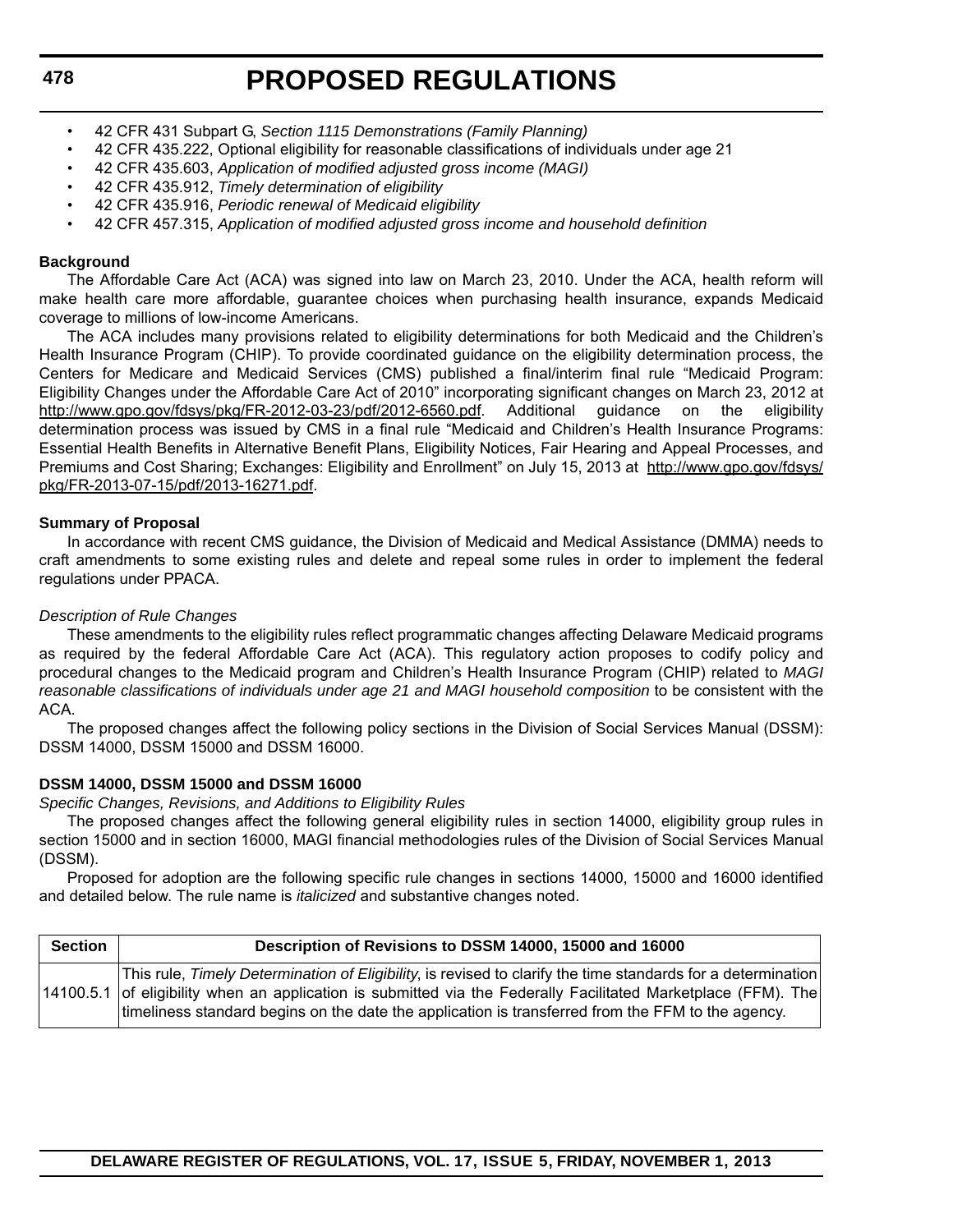| 14100.6 | This rule is renamed Annual Renewal of Eligibility with new content to describe the streamlined<br>renewal process in accordance with the requirements under the Affordable Care Act. The agency will<br>redetermine eligibility without requiring information from the individual if able to do so based on<br>electronic data sources. When the agency cannot renew eligibility using electronic data sources, a<br>pre-populated renewal form will be sent to the individual. If the individual loses eligibility for failure to<br>respond to the renewal form, eligibility can be reconsidered without a new application if the individual<br>responds within four months after the date of termination. |
|---------|---------------------------------------------------------------------------------------------------------------------------------------------------------------------------------------------------------------------------------------------------------------------------------------------------------------------------------------------------------------------------------------------------------------------------------------------------------------------------------------------------------------------------------------------------------------------------------------------------------------------------------------------------------------------------------------------------------------|
| 14800   | This rule, Verifications of Factors of Eligibility, is revised to clarify the post-enrollment verification<br>process and time frames.                                                                                                                                                                                                                                                                                                                                                                                                                                                                                                                                                                        |
| 15510   | This rule, Foster Children Group, becomes obsolete and is deleted and repealed. Children in foster<br>homes or private institutions will be eligible under 15300 Children Group effective January 1, 2014.<br>This is required because financial eligibility under the optional Foster Children Group has a lower<br>income limit than financial eligibility under the mandatory Children Group.                                                                                                                                                                                                                                                                                                              |
| 15510.1 | This rule, Foster Children Group General Eligibility Requirements, becomes obsolete and is deleted<br>and repealed. Children in foster homes or private institutions will be eligible under 15300 Children<br>Group.                                                                                                                                                                                                                                                                                                                                                                                                                                                                                          |
| 15510.2 | This rule, Technical Eligibility, becomes obsolete and is deleted and repealed. Children in foster<br>homes or private institutions will be eligible under 15300 Children Group.                                                                                                                                                                                                                                                                                                                                                                                                                                                                                                                              |
| 15510.3 | This rule, Financial Eligibility, becomes obsolete and is deleted and repealed. Children in foster<br>homes or private institutions will be eligible under 15300 Children Group.                                                                                                                                                                                                                                                                                                                                                                                                                                                                                                                              |
| 15510.4 | This rule, Effective Date of Coverage, becomes obsolete and is deleted and repealed. Children in<br>foster homes or private institutions will be eligible under 15300 Children Group.                                                                                                                                                                                                                                                                                                                                                                                                                                                                                                                         |
| 15540   | This rule, Infants Awaiting Adoption Group, becomes obsolete and is deleted and repealed. The<br>infants will be eligible under 15300 Children Group effective January 1, 2014. This is required<br>because financial eligibility under the optional Infants Awaiting Adoption Group has a lower income<br>limit than financial eligibility under the mandatory Children Group.                                                                                                                                                                                                                                                                                                                               |
| 15540.1 | This rule, Infants Awaiting Adoption Group General Eligibility Requirements, becomes obsolete and is<br>deleted and repealed. The infants will be eligible under 15300 Children Group.                                                                                                                                                                                                                                                                                                                                                                                                                                                                                                                        |
| 15540.2 | This rule, Technical Eligibility, becomes obsolete and is deleted and repealed. The infants will be<br>eligible under 15300 Children Group.                                                                                                                                                                                                                                                                                                                                                                                                                                                                                                                                                                   |
| 15540.3 | This rule, Financial Eligibility, becomes obsolete and is deleted and repealed. The infants will be<br>eligible under 15300 Children Group.                                                                                                                                                                                                                                                                                                                                                                                                                                                                                                                                                                   |
| 15540.4 | This rule, Effective Date of Coverage, becomes obsolete and is deleted and repealed. The infants will<br>be eligible under 15300 Children Group.                                                                                                                                                                                                                                                                                                                                                                                                                                                                                                                                                              |
| 15540.5 | This rule, Termination of Eligibility, becomes obsolete and is deleted and repealed. The infants will be<br>eligible under 15300 Children Group.                                                                                                                                                                                                                                                                                                                                                                                                                                                                                                                                                              |
| 15700   | This rule, Family Planning Group, becomes obsolete and is deleted and repealed. Women with<br>household income that does not exceed 133% of the federal poverty level (FPL) will be eligible under<br>15400 Adult Group effective January 1, 2014, with full Medicaid benefits. Women with household<br>income that exceeds 133% FPL will be terminated from Medicaid effective January 1, 2014, and<br>referred to the Federally Facilitated Marketplace (FFM) to obtain health care coverage. Women will<br>receive advance notice of termination from Medicaid that allows adequate time to obtain health care<br>coverage via the FFM.                                                                    |
| 15700.1 | This rule, Family Planning Group General Eligibility Requirements, becomes obsolete and is deleted<br>and repealed.                                                                                                                                                                                                                                                                                                                                                                                                                                                                                                                                                                                           |
| 15700.2 | This rule, Technical Eligibility, becomes obsolete and is deleted and repealed.                                                                                                                                                                                                                                                                                                                                                                                                                                                                                                                                                                                                                               |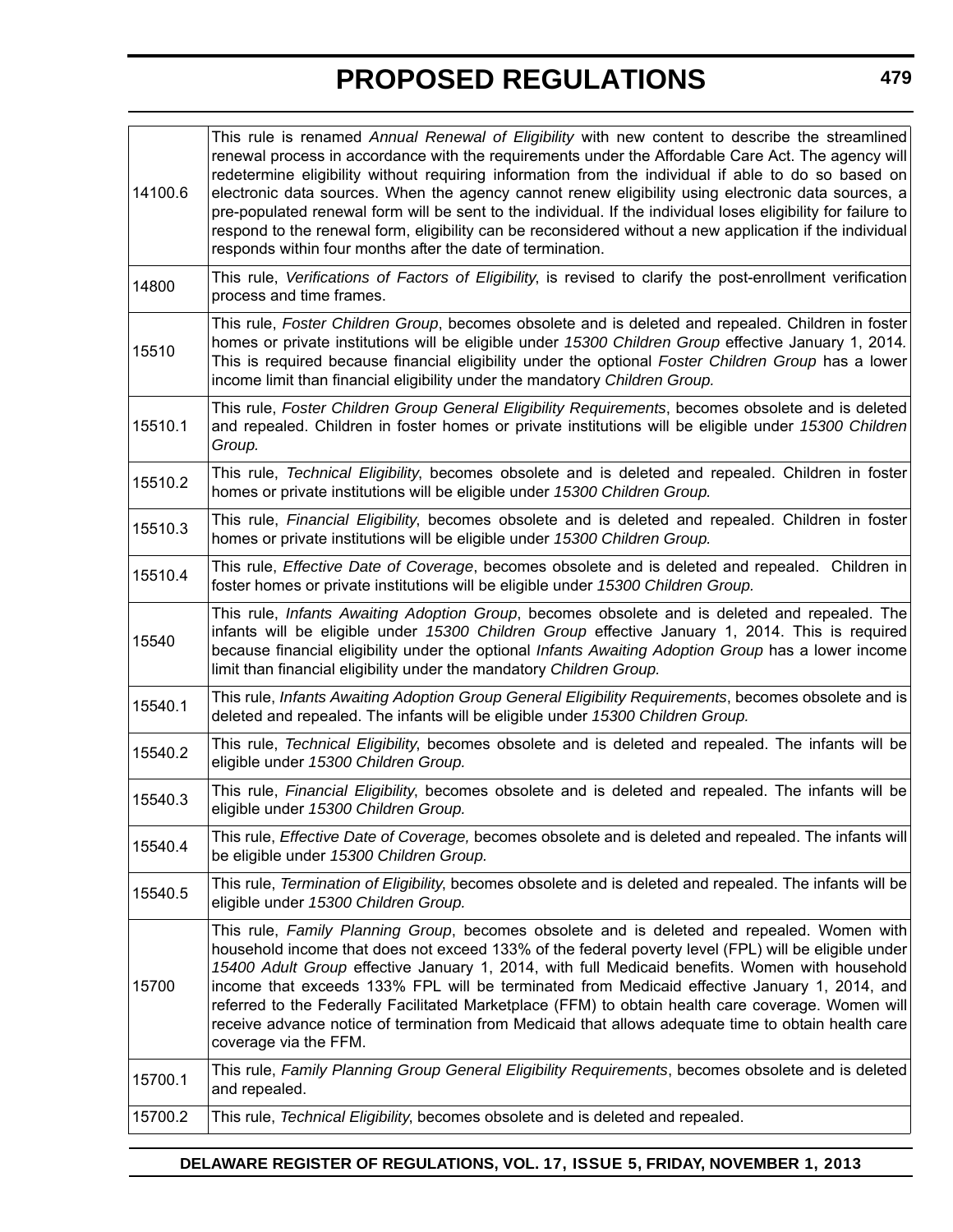**480**

# **PROPOSED REGULATIONS**

| 15700.3 | This rule, Financial Eligibility, becomes obsolete and is deleted and repealed.                                                                           |
|---------|-----------------------------------------------------------------------------------------------------------------------------------------------------------|
| 15700.4 | This rule, Benefits, becomes obsolete and is deleted and repealed.                                                                                        |
| 15700.5 | This rule, Termination of Eligibility, becomes obsolete and is deleted and repealed.                                                                      |
| 16100   | This rule, Definitions, is revised to add a definition of spouse.                                                                                         |
| 16400.4 | This rule, Rule for Married Couples, is revised to clarify when married couples are included in the<br>modified adjusted gross income household together. |

CMS has stated that it will issue additional regulatory and subregulatory guidance on related policy and operational issues. Eligibility rules and State plan amendments (SPAs) will be further amended to implement other ACA provisions. DMMA will continue to work with CMS to identify and formulate these rules and SPAs.

**Fiscal Impact** The proposed regulation imposes no increase in costs on the General Fund.

#### **DMMA PROPOSED REGULATION #13-41 REVISIONS:**

#### **14100.5.1 Timely Determination of Eligibility**

The following Federal standards have been established for determining eligibility and informing applicants of the decision:

- a. Ninety days (90) for applicants who apply for Medicaid on the basis of disability. This includes long term care and the Children's Community Alternative Disability Program.
- b. Forty-five (45) days for all other applicants.

The standards cover the period from the date of application with the agency or the date the application is submitted transferred via the Federally Facilitated Marketplace (FFM) to the date the agency notifies the applicant of its decision.

The standards must be met except in unusual circumstances, such as:

- a. A decision cannot be made because the applicant, his representative or his physician delays or fails to take a required action.
- b. There is an administrative or other emergency beyond the Division's control.

The time standards must not be used as a waiting period before determining eligibility or as a reason for denying eligibility (because a decision has not been reached within the required time standards). Decisions on applications should be made as quickly as possible, but if the final determination does not fall within the prescribed limits, the record must have documentation of the reasons for delay.

#### **14100.6 Redetermination Of Eligibility Annual Renewal of Eligibility**

Eligibility for continued Medicaid coverage must be redetermined at least annually. A redetermination is a reevaluation of a recipient's continued eligibility for medical assistance. In a redetermination, all eligibility factors are re-examined to ensure that the recipient continues to meet eligibility requirements. When a redetermination is due, the recipient is required to complete and return a new DSS application form. Failure to complete and return a DSS application form will result in termination of eligibility. A redetermination is complete when all eligibility factors are examined and a decision regarding continued eligibility is reached. Eligibility must be promptly redetermined when information is received about changes in a recipient's circumstances that may affect his eligibility. Some changes in circumstances can be anticipated. A redetermination of eligibility must be made at the appropriate time based on those changes. Examples are: Social Security changes, receipt of child support, return to work, etc.

Medicaid coverage should not terminate without a specific determination of ineligibility. The individual may be eligible under another category of Medicaid. For example, when an individual loses eligibility because of termination from cash assistance, such as SSI, we must make a separate determination of Medicaid eligibility. Medicaid must continue until the individual is found to be ineligible.

Medical assistance will be terminated when DSS is notified by the recipient that he or she no longer wants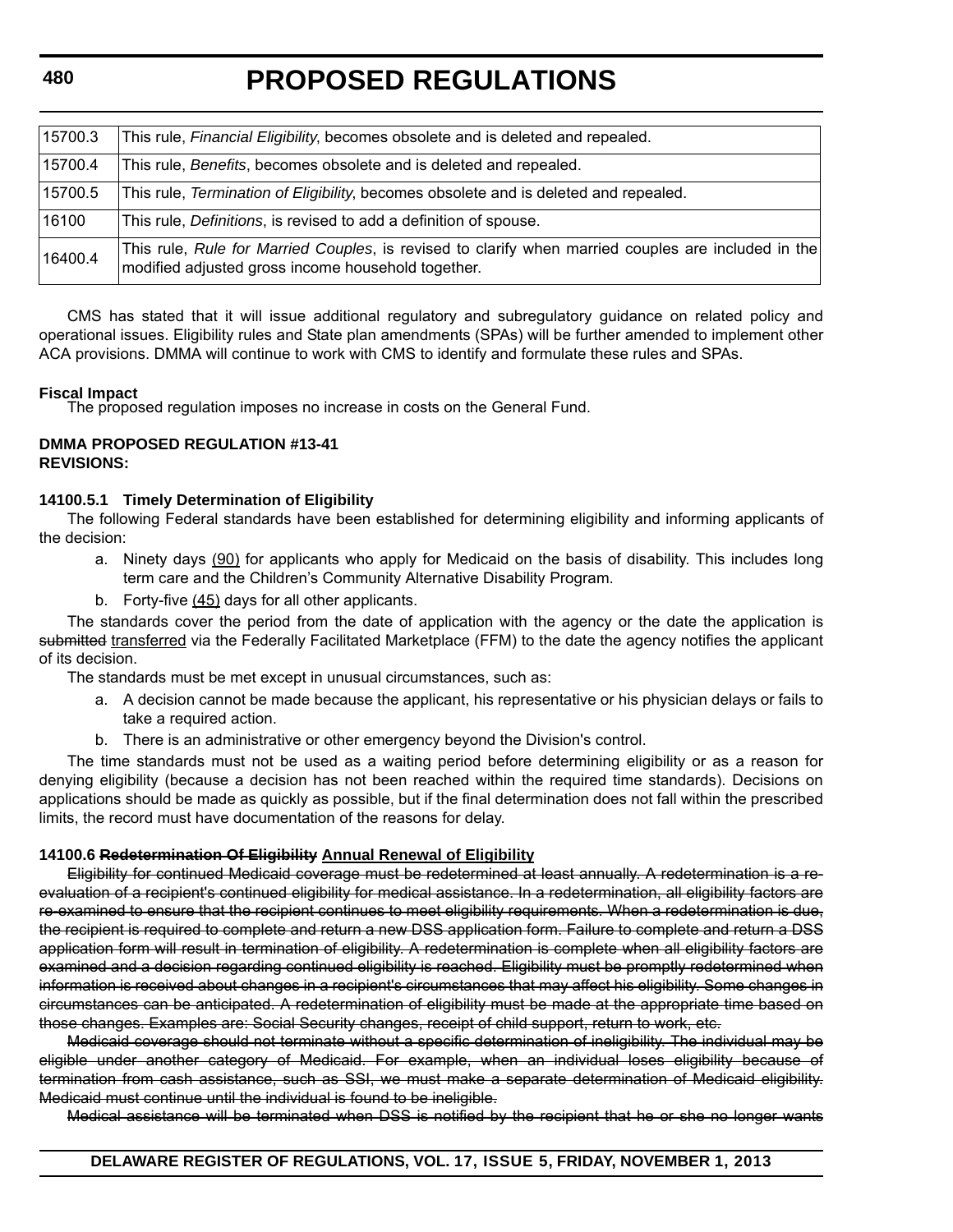#### coverage.

The eligibility of Medicaid beneficiaries must be renewed once every twelve (12) months and no more frequently than once every twelve (12) months. The agency will redetermine eligibility without requiring information from the individual if able to do so based on reliable information contained in the individual's record or other more current information available to the agency. Information available to the agency includes but is not limited to information accessed through the electronic data sources described in DSSM 14800 - Verifications of Factors of Eligibility.

If the agency is able to renew eligibility based on the available information, the agency will notify the individual of:

- the eligibility determination and the information used for the determination; and
- the individual's responsibility to inform the agency if any of the information contained in the agency's notice is inaccurate. The individual may report this information via the agency's Application for Social Service and Internet Screening Tool (ASSIST) self-service Internet web site, by telephone, via mail, in person with reasonable accommodations for those with disabilities as defined by the Americans with Disabilities Act (ADA), and through other commonly available electronic means.

If the agency cannot renew eligibility as described above, the agency will provide the individual with a prepopulated renewal form. The pre-populated renewal form will contain information available to the agency about factors of eligibility. The renewal form will also include basic screening questions necessary to indicate potential eligibility on a basis other than modified adjusted gross income (MAGI).

The individual will be given thirty (30) days from the date of the renewal form to respond. The individual must provide any additional information requested and sign and return the renewal form. The request for additional information from the individual will be limited to only the information needed to renew eligibility. The individual may return the additional information and the renewal form through any of the submission modes described above.

If the individual does not respond to the renewal form and provide the additional information requested and eligibility is terminated on that basis, eligibility can be reconsidered if the individual responds within four months after the date of termination. The individual is not required to submit a new application. Coverage will extend back to the date of termination provided the individual is found eligible.

The agency will consider all categories of eligibility prior to a termination of eligibility as described in DSSM 14100.5 - Determination of Eligibility.

#### *(Break In Continuity of Sections)*

#### **14800 Verifications of Factors of Eligibility**

Attestation will be accepted for most factors of eligibility at application, renewal, and for a change in circumstances. Attestation will be accepted by the individual; an adult who is in the applicant's household; an authorized representative; or if the individual is a minor or incapacitated someone acting responsibly for the individual. Certain factors of eligibility will be verified post-enrollment, post-renewal, and after a redetermination of eligibility due to a change in circumstances.

Verification will be obtained electronically using the Federal Data Services Hub (FDSH) and other electronic data sources. The FDSH is a service that enables access to multiple data bases via a single electronic transaction. Data will be available from the Social Security Administration (SSA), Department of Homeland Security (DHS), Internal Revenue Service (IRS), and Equifax Workforce Solutions (also known as TALX). TALX is a contracted service that verifies earned income as reported by employers. The agency will not be obtaining IRS data.

Other electronic data sources include the following:

- State Wage Information Collection Agency (SWICA)
- State Unemployment Compensation
- General Assistance Program
- Supplemental Nutrition Assistance Program (SNAP)
- Temporary Assistance for Needy Families (TANF)
- Child Care Subsidy Program
- **Office of Vital Statistics**
- Department of Motor Vehicles
- Office of Child Support Enforcement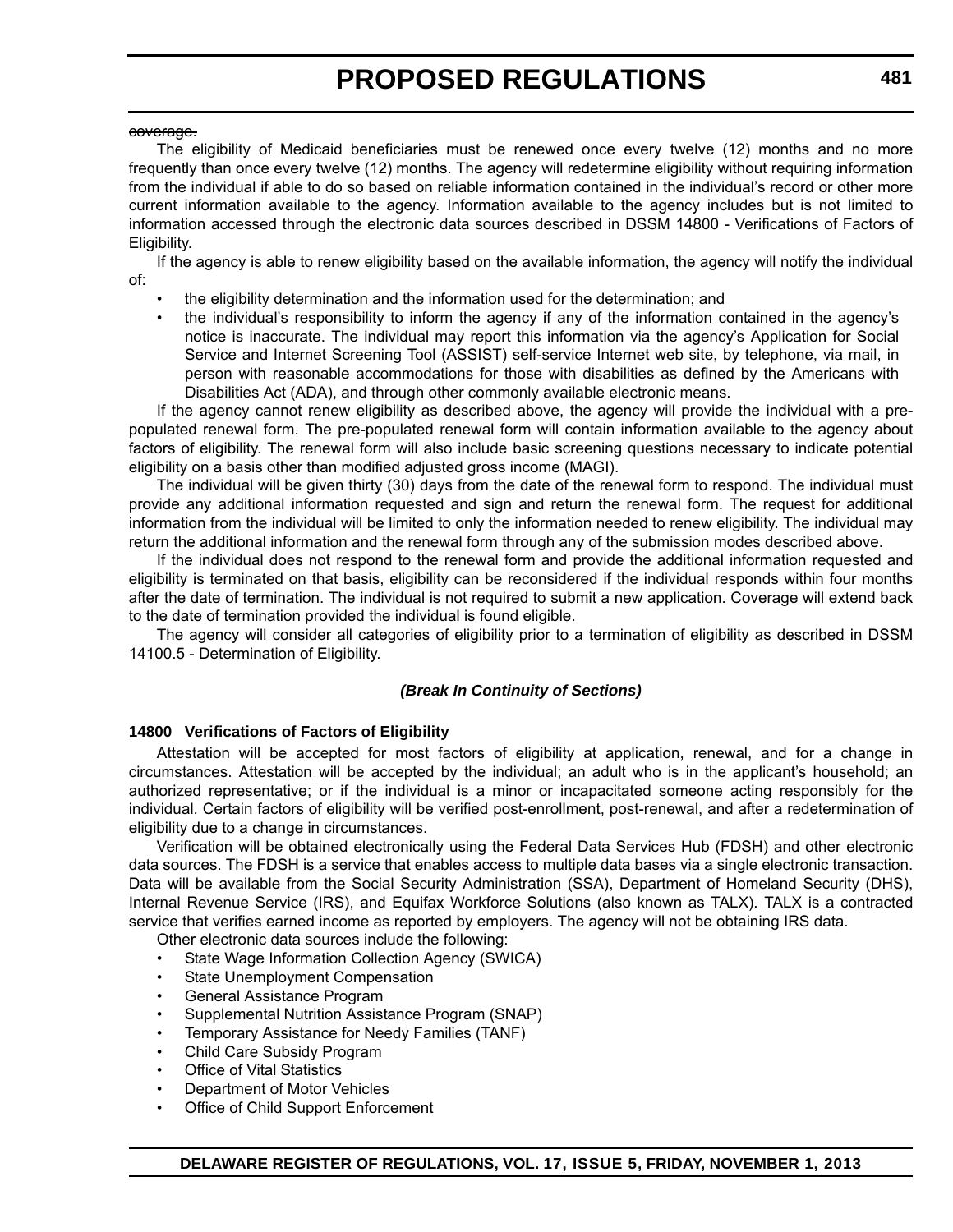• Public Assistance Reporting Information System (PARIS).

Attestation will be accepted without post-enrollment verification for the following factors of eligibility:

- **residency**
- date of birth
- household composition
- household relationships
- application for other benefits
- pregnancy unless other available information, such as a medical claim, is not reasonably compatible with such attestation.

Attestation will be accepted with post-enrollment verification for the following factors of eligibility:

- income
- Medicare.

Attestation will not be accepted and must be verified via the FDSH for the following factors of eligibility:

- citizenship and identity
- immigration status
- Social Security number (SSN).

If citizenship and immigration status cannot be verified via the FDSH, the individual will be provided with a 90 day reasonable opportunity period to submit other documentation and may be found eligible during that time period. The reasonable opportunity period will be extended beyond 90 days if the individual is making a good faith effort to obtain the documentation.

Verification of SSN will be in accordance with DSS Sections 14105-14105.1.

Individuals will not be required to provide additional information or documentation unless the information cannot be obtained electronically or is not reasonably compatible with the attested information.

Reasonably compatible means that the information provided by an electronic data source is generally consistent with the information reported by the applicant or beneficiary. Income verification obtained through an electronic data source shall be considered reasonably compatible when:

- attestation of income and the electronic verification are at or below the income standard;
- attestation of income and the electronic verification are above the income standard; and
- attestation of income is at or below the income standard and the electronic verification is above the income standard and the difference between the two (2) is ten percent (10%) or less.

When the difference between the attestation of income and the electronic verification is more than a ten percent (10%) reasonable explanation will be sought from the applicant or beneficiary. A reasonable explanation may include, but is not limited to, a loss of employment or reduced hours of employment.

Post-enrollment verification will be completed in accordance with the agency's verification plan approved by the Centers for Medicare & Medicaid Services (CMS). Post-enrollment verification of income and Medicare will be completed within thirty (30) days of the date of enrollment. When additional information is needed to complete the eligibility determination, the agency will request such additional information from the individual. The individual will be provided thirty (30) days to respond to the request for additional information. If the additional information requested is not provided, eligibility will be terminated.

Exceptions to the verification requirements will be permitted on a case-by-case basis when documentation does not exist or is not reasonably available, such as for individuals who are homeless or have experienced domestic violence or a natural disaster. The exception does not apply to the verification requirements for citizenship and immigration status.

#### *(Break In Continuity of Sections)*

#### **REPEALED RULES:**

#### **15510 Foster Children Group**

This section describes the eligibility requirements for the Foster Children Group. This group includes children other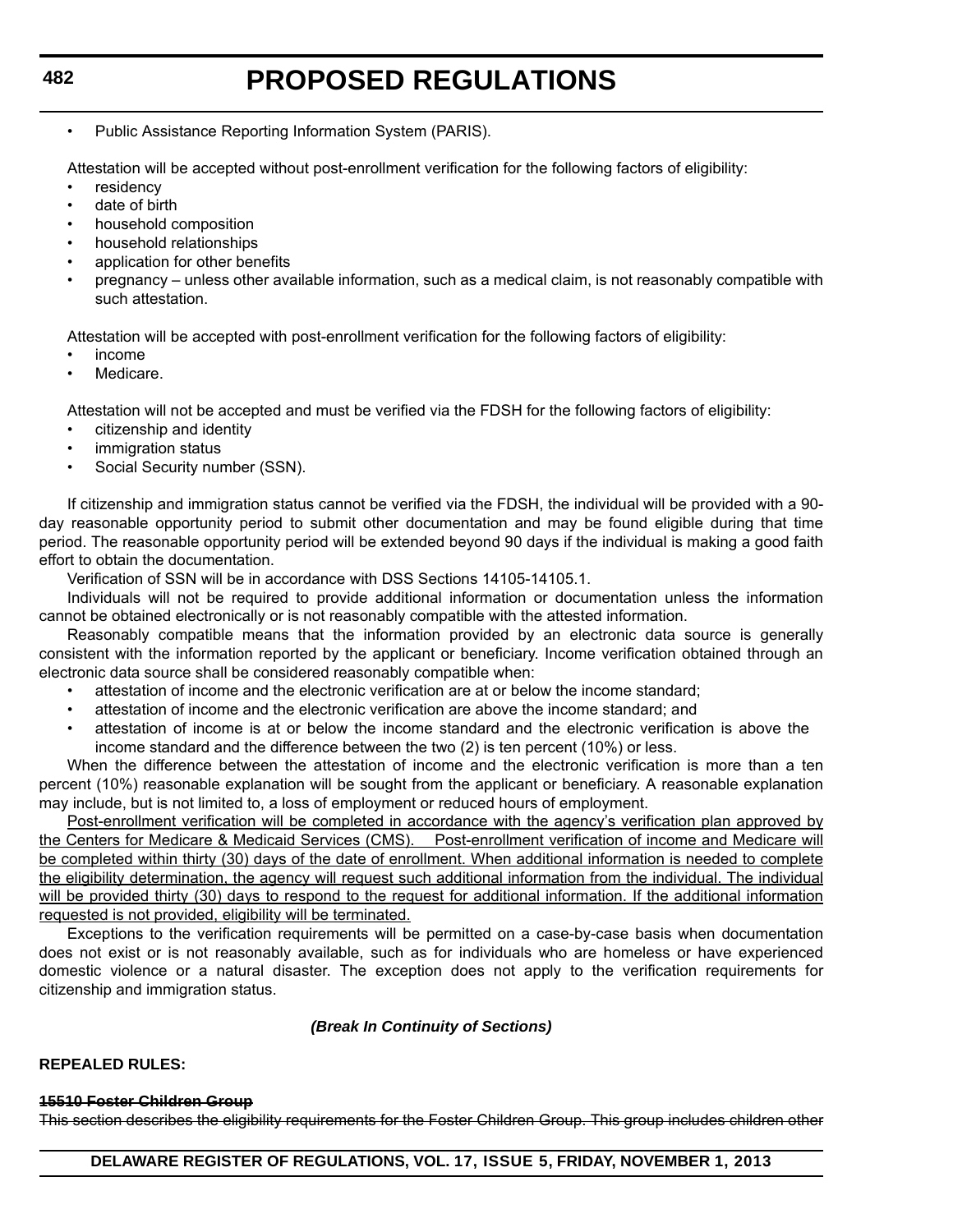than under Title IV-E of the Social Security Act.

#### **15510.1 Foster Children Group General Eligibility Requirements**

The child must meet the general eligibility requirements described in Section 14000. An application must be made on the child's behalf by an employee of Delaware Department of Services for Children, Youth, and Their Families (DSCYF).

#### **15510.2 Technical Eligibility**

Age: The child must be under age 21.

Placement: he child must be placed in a foster home or private institution approved by DSCYF. If the child is in a medical institution awaiting placement, the child must be in legal or voluntary custody of DSCYF. Voluntary custody is given with a Consent to Place document signed by the parent or guardian.

Payment by a Public Agency: A public agency must be making payments to the home or facility on the child's behalf. A payment is any continuous payment such as board payments, subsidies, clothing, or incidental payments.

#### **15510.3 Financial Eligibility**

Financial eligibility is determined using the modified adjusted gross income (MAGI) methodologies described in Section 16000.

Household income must not exceed 112% of the Federal Poverty Level (FPL).

Resources must not exceed the Delaware Temporary Assistance for Needy Families (TANF) resource limit.

#### **15510.4 Effective Date of Coverage**

The effective date of coverage is the date of placement or the date the Consent to Place document is signed by the parent or guardian.

#### **15540 Infants Awaiting Adoption Group**

This section describes the eligibility requirements for the Infants Awaiting Adoption Group.

#### **15540.1 Infants Awaiting Adoption Group General Eligibility Requirements**

An infant must meet the general eligibility requirements described in Section 14000. An application must be made on the child's behalf by an employee of the adoption agency.

#### **15540.2 Technical Eligibility**

Age: The infant must be under age 1.

Consent to Adoptive Placement: The adoption agency must provide a Consent to Place the Infant for Adoption document signed by the mother of the infant.

#### **15540.3 Financial Eligibility**

Financial eligibility is determined using the modified adjusted gross income (MAGI) methodologies described in Section 16000.

Household income must not exceed 112% of the Federal Poverty Level (FPL). Resources must not exceed the Delaware Temporary Assistance for Needy Families (TANF) resource limit.

#### **15540.4 Effective Date of Coverage**

Medicaid coverage begins on the date of birth if the Consent to Place the Infant for Adoption document is signed within five days of the date of birth or if the mother was receiving Medicaid on the date of birth. If the consent document is not signed within five days of the date of birth, Medicaid coverage will begin on either the date the consent document was signed or the date of placement with the agency.

#### **15540.5 Termination of Eligibility**

Eligibility under this group is terminated when the infant is placed with the prospective adoptive parents even if the adoption is not final.

*(Break In Continuity of Sections)*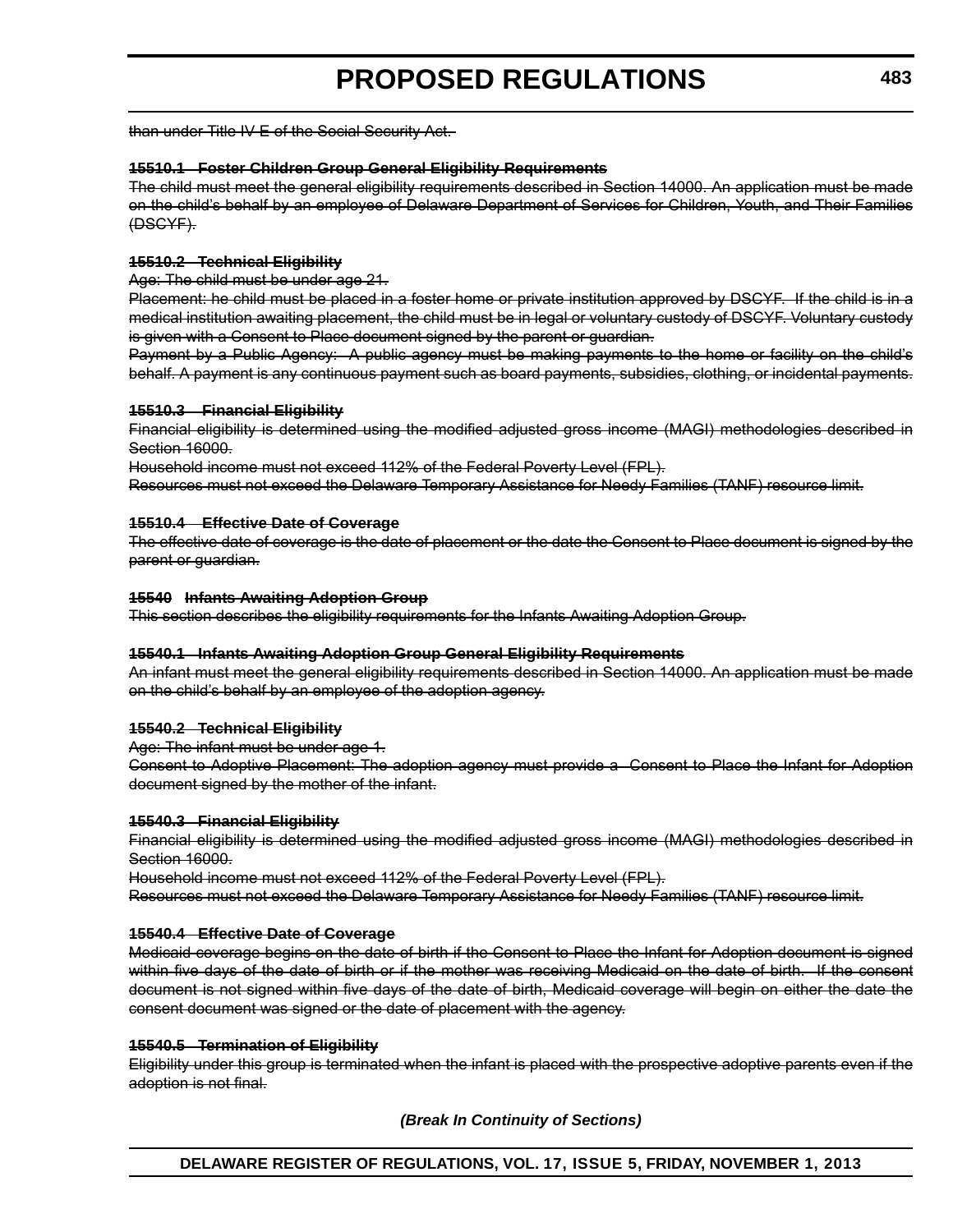#### **REPEALED RULES:**

#### **15700 Family Planning Group**

This section describes the eligibility requirements for the Family Planning Group established in accordance with Delaware's Section 1115 of the Social Security Act Demonstration Waiver. Family Planning is an extended eligibility period of up to 24 months of family planning only coverage for a woman who becomes ineligible for full Medicaid coverage.

#### **15700.1 Family Planning Group General Eligibility Requirements**

The woman must meet the general eligibility requirements in Section 14000. Exception: An application for the first 12 months of eligibility is not required.

#### **15700.2 Technical Eligibility**

Age: The woman must be age 15 or older and under age 50.

Prior Receipt of Medicaid: The woman must have been receiving full coverage Medicaid and lost eligibility for nonfraudulent reasons. A conviction for fraud must be made by a court of competent jurisdiction. Uninsured: The woman must not have other health insurance coverage that provides family planning services.

#### **15700.3 Financial Eligibility**

Financial eligibility is determined using the modified adjusted gross income (MAGI) methodologies described in Section 16000.

Household income must not exceed 209% of the Federal Poverty Level (FPL).

#### **15700.4 Benefits**

This group provides coverage for family planning and related services only. The covered and non-covered services are listed in the Delaware Medical Assistance Program Provider General Policy Manual.

#### **15700.5 Termination of Eligibility**

Eligibility under this group is terminated at the end of the 24-month period.

#### *(Break in Continuity of Sections)*

#### **16100 Definitions**

The following words and terms, when used in the context of these policies, will have the following meaning unless the context clearly indicates otherwise.

"**Child**" means a natural or biological, adopted, or step-child.

"**Family size**" means the number of persons counted as members of an individual's household. When determining the family size of a pregnant woman, the pregnant woman is counted as herself plus the number of children she is expected to deliver. When determining the family size of other individuals who have a pregnant woman in their household, the pregnant woman is counted as herself plus the number of children she is expected to deliver.

"**Federal Poverty Level**" means the Federal poverty level updated periodically in the Federal Register by the Secretary of the United States Department of Health and Human Services that is in effect for the budget period used to determine an individual's eligibility in accordance with this section.

"**Household income**" means the sum of the MAGI-based income of every individual included in the individual's household.

#### Exceptions:

The MAGI-based income of an individual who is included in the household of his or her parent and who is not expected to be required to file a tax return for the taxable year in which eligibility is being determined, is not included in the household income whether or not the individual files a tax return.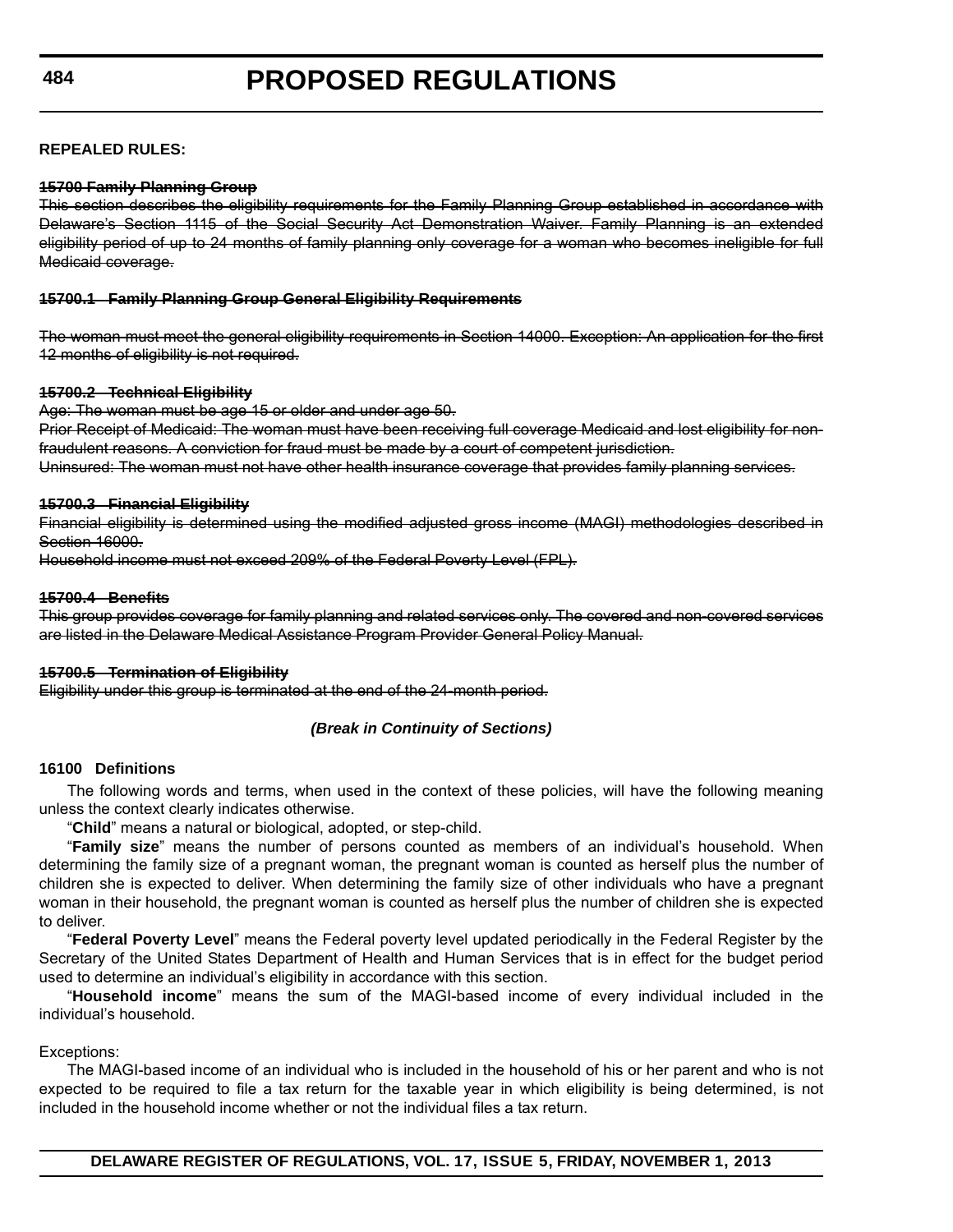<span id="page-29-0"></span>The MAGI-based income of a tax dependent, other than a spouse or biological, adopted, or step-child, who is not expected to be required to file a tax return for the taxable year in which eligibility is being determined, is not included in the household income of the taxpayer whether or not such tax dependent files a tax return.

"**Modified adjusted gross income (MAGI)**" means the adjusted gross income reported on the Internal Revenue Service (IRS) Form 1040 with the addition of:

(1) Foreign earned income excluded from taxes

(2) Tax-exempt interest

(3) Tax-exempt Social Security income

"**MAGI-based income**" means income calculated using the same financial methodologies used to determine modified adjusted gross income as defined in section 36B(d)(2)(B) of the Internal Revenue Service Code, with the following exceptions:

(1) An amount received as a lump sum is counted as income only in the month received.

(2) Scholarships, awards, or fellowship grants used for education purposes and not for living expenses are excluded from income.

(3) American Indian/Alaska Native income as defined in 42 CFR 435.603(e)(3) is excluded.

"**Parent**" means a natural or biological, adopted, or step-parent.

"**Sibling**" means a natural or biological, adopted, half, or step-sibling.

"**Spouse**" means a person who is legally married to another person regardless of their genders.

"**Tax dependent**" means an individual for whom another individual claims a deduction for a personal exemption under section 151 of the Internal Revenue Service Code for a taxable year.

#### **16400.4 Rule for Married Couples**

For married couples living together, each spouse will be included in the household of the other spouse regardless of whether they expect to file a joint tax return or whether one spouse expects to be claimed as a tax dependent by the other spouse.

For married couples, each spouse will be included in the household of the other spouse if they are living together or if they expect to file a joint tax return.

#### **DIVISION [OF PUBLIC HEALTH](http://www.dhss.delaware.gov/dhss/dph/index.html)**

Statutory Authority: 16 Delaware Code, Section 122(3)t(1) (16 **Del.C.**, §122(3)t(1))

#### **PUBLIC NOTICE**

#### **[4459B Residential Property Renovation, Repair and Painting](#page-3-0)**

The Department of Health and Social Services (DHSS), Division of Public Health, Health Systems Protection, is proposing new State of Delaware Regulations to implement recent legislation (Senate Bill 139 w/ SA 3) authorizing DHSS to establish regulations for the training and certification of Renovators and Dust Wipe Technicians, and for the accreditation of training providers. The proposed regulations expand current lead-based paint hazard control activities to include routine repair and renovations, a major source of lead exposure for children. Renovators and Dust Wipe Technicians are required to meet minimum training qualifications and obtain licenses. Firms providing training programs are required to be accredited and meet minimum course requirements. The proposed regulations establish lead-safe work standards and ensure residents are informed of lead-based paint hazards before work begins.

Copies of the proposed regulations are available for review in the November 1, 2013 edition of the Delaware *Register of Regulations*, accessible online at: <http://regulations.delaware.gov> or by calling the Health Systems Protection Section at (302) 744-4705.

Any person who wishes to make written suggestions, testimony, briefs or other written materials concerning the proposed regulations must submit same to Deborah Harvey by Monday, December 2, 2013 at:

Deborah Harvey Division of Public Health 417 Federal Street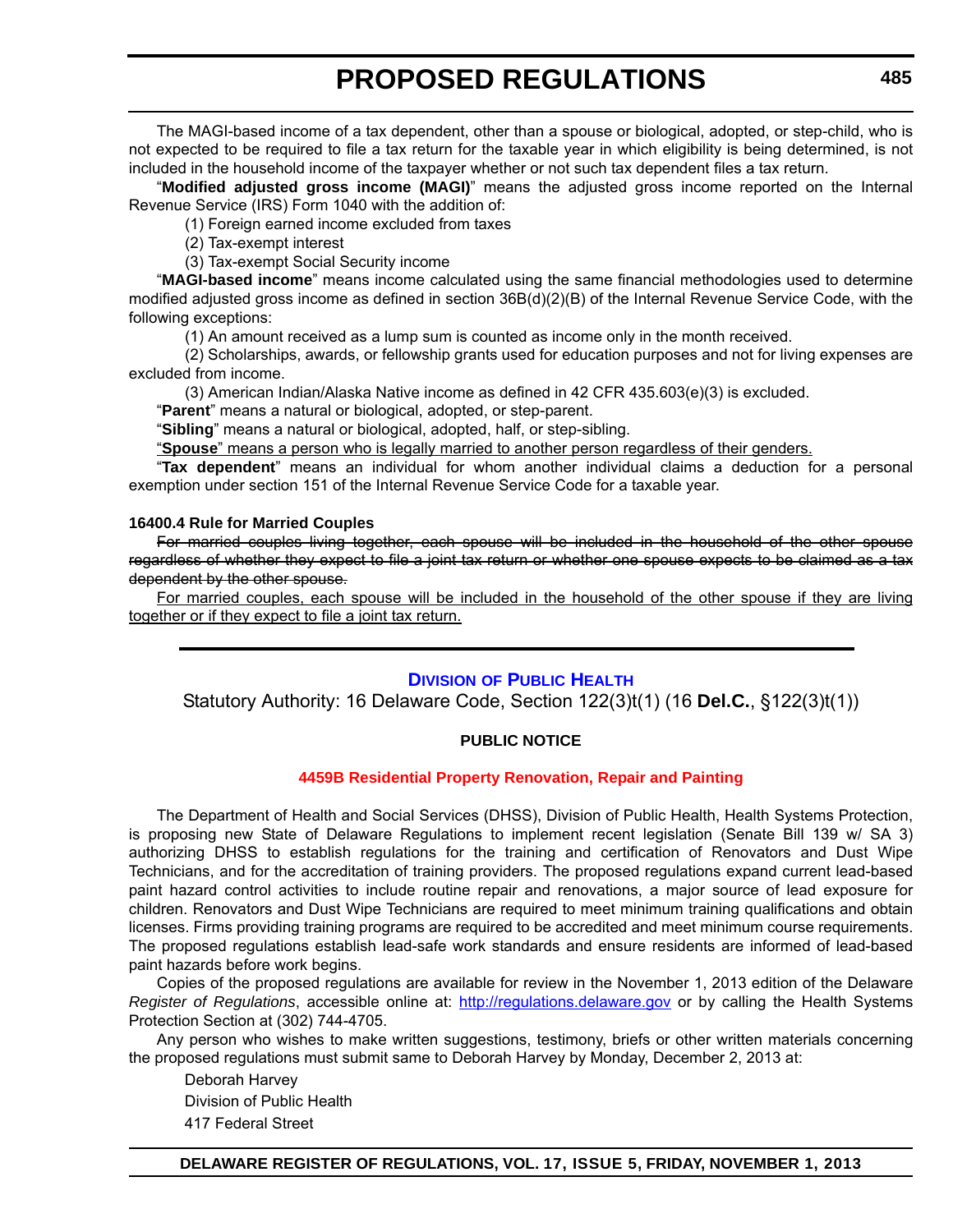Dover, DE 19901 Email: [Deborah.Harvey@state.de.us](mailto:Deborah.Harvey@state.de.us) Phone: (302) 744-4700

**\*Please Note: Due to the size of the proposed regulation, it is not being published here. A copy of the regulation is available at:**

**[4459B Residential Property Renovation, Repair and Painting](http://regulations.delaware.gov/register/november2013/proposed/17 DE Reg 485 11-01-13.htm)**

### **DIVISION [OF SOCIAL SERVICES](http://www.dhss.delaware.gov/dhss/dss/)** Statutory Authority: 31 Delaware Code, Section 512 (31 **Del.C.** 512)

#### **PUBLIC NOTICE**

#### **11003.7.5 Income Eligible/Education and Post-Secondary Education Child Care Subsidy Program [Determining High School/GED Eligibility Participation and Determining Post-Secondary Eligibility](#page-3-0)  Participation**

In compliance with the State's Administrative Procedures Act (APA - Title 29, Chapter 101 of the **Delaware Code**) and under the authority of Title 31 of the **Delaware Code**, Chapter 5, Section 512, Delaware Health and Social Services (DHSS) / Division of Social Services is proposing to amend policies in the Division of Social Services Manual (DSSM) regarding the Child Care Subsidy Program, specifically, *Determining High School/GED Eligibility Participation and Determining Post-Secondary Eligibility Participation*.

Any person who wishes to make written suggestions, compilations of data, testimony, briefs or other written materials concerning the proposed new regulations must submit same to Sharon L. Summers, Policy, Program & Development Unit, Division of Social Services, 1901 North DuPont Highway, P.O. Box 906, New Castle, Delaware 19720-0906 or by fax to (302) 255-4425 by November 30, 2013.

The action concerning the determination of whether to adopt the proposed regulation will be based upon the results of Department and Division staff analysis and the consideration of the comments and written materials filed by other interested persons.

#### **SUMMARY OF PROPOSAL**

The proposal described below amends policies in the Division of Social Services Manual (DSSM) regarding the Child Care Subsidy Program, specifically, *Determining High School/GED Eligibility Participation and Determining Post-Secondary Eligibility Participation*.

#### **Statutory Authority**

45 CFR §98.20, *A child's eligibility for child care services*

#### **Background**

Delaware Health and Social Services ("DHSS")/Division of Social Services ("DSS") is designated as the lead agency with primary responsibilities for the planning and administration of child care subsidies funded with the Child Care Development Fund.

The Child Care and Development Fund ("CCDF") Block Grant Act of 1990, as amended, 42 USC § 9858b (b)(1)(A), (the "Act") requires the Lead Agency to "administer, directly, or through other governmental or nongovernmental agencies" the funds received. The regulations at 45 CFR 98.11 provide that, in addition to retaining "overall responsibilities" for the administration of the program, the Lead Agency must also (among other things) promulgate all rules and regulations governing the overall administration of the CCDF program.

<span id="page-30-0"></span>**486**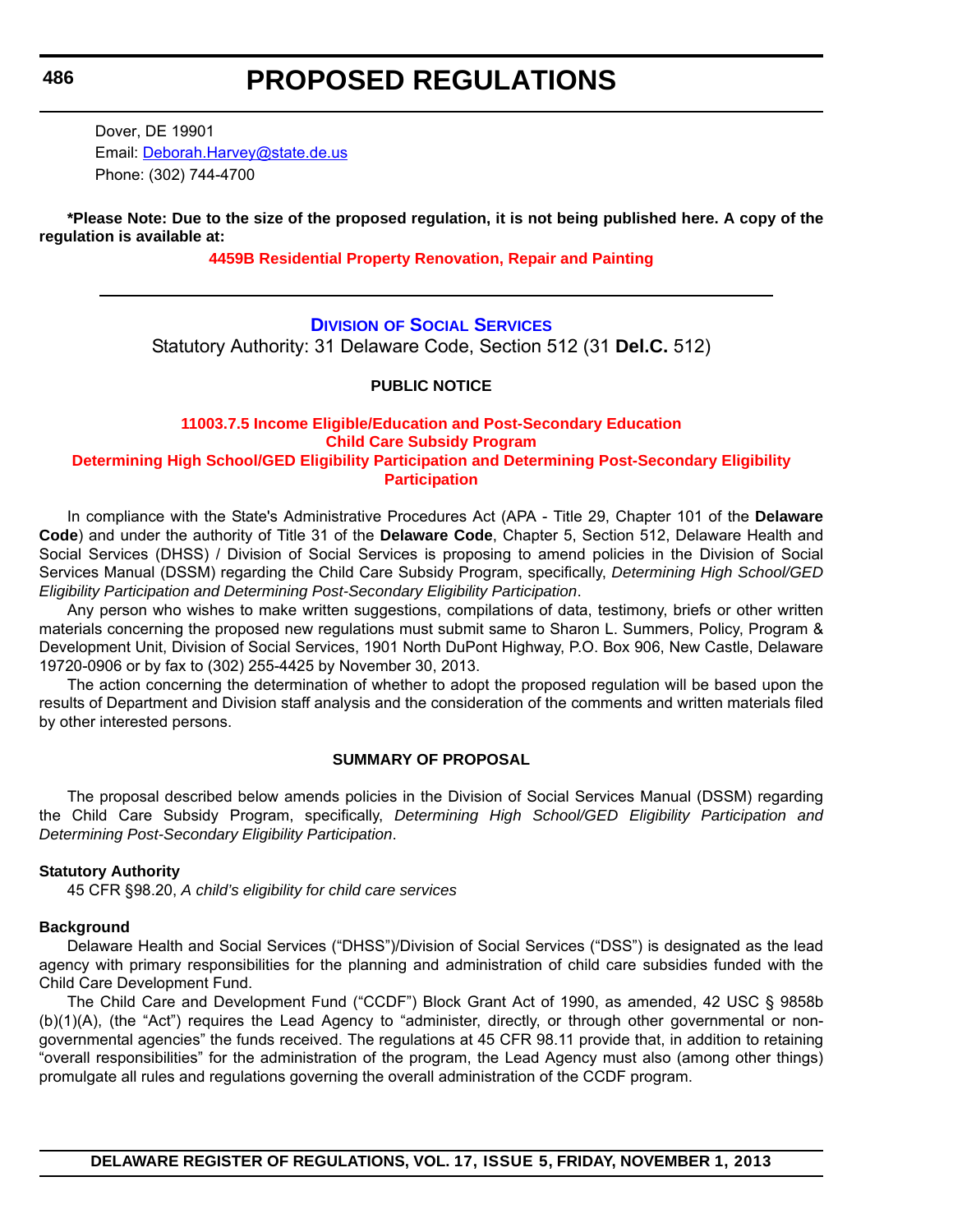#### **Summary of Proposed Changes**

The Child Care Subsidy Program is available to eligible families while the parents/caretakers attend education programs. Amended **DSSM 11003.7.5**, *Income Eligible/Education and Post-Secondary Education Determining High School/GED* Eligibility and **NEW DSSM 11003.7.5**, *Determining Post-Secondary Eligibility and Participation* are proposed to clarify eligibility determinations for subsidized child care services for parents/caretakers who attend high school or GED program or post-secondary education program. The proposed rule change simplifies the language that DSS expects the course of instruction will lead to employment by removing the examples and further clarifies that parents/caretakers who already have a Bachelor's degree or higher are not eligible for subsidized child care services.

The applicable federal citation is also added to each policy section.

#### **DSS PROPOSED REGULATION #13-38 REVISION:**

#### **11003.7.5 Income Eligible/Education and Post-Secondary Education**

Parents/caretakers who participate in education and post-secondary education can receive income eligible Child Care for the duration of their participation as long as:

A. their participation will lead to completion of high school, a high school equivalent or a GED; or

B. their participation in post-secondary education was part of a DSS TANF Employment and Training program; or

C. their participation in post-secondary education began while participating in the DSS Food Stamp Employment and Training (FS E and T) program; and

D. there is a reasonable expectation that the course of instruction will lead to a job within a foreseeable time frame, such as nursing students, medical technology students, secretarial or business students.

DSS will not authorize child care services for parents/caretakers who already have one four year college degree or are in a graduate program.

#### **AMENDED:**

#### **11003.7.5 Determining High School/GED Eligibility and Participation** 45 CFR 98.20

This policy applies to applicants and recipients seeking a high school diploma or GED.

#### 1. **DSS Requires Parents/Caretakers Meet Certain Eligibility Criterion**

Parents/Caretakers who attend high school or GED program can receive Child Care for the duration of their participation.

A. If parents/caretakers are:

- Attending high school or high school equivalency and have not previously received a high school diploma or GED.
- Meeting all other financial and technical requirements. (See DSSM 11003.9- Financial Requirements and DSSM 11003-Determining Technical Eligibility for Child Care)

#### **NEW:**

#### **11003.7.5.1 Determining Post-Secondary Eligibility and Participation** 45 CFR 98.20

This policy applies to applicants and recipients who meet Child Care income eligibility requirements.

#### 1. **DSS Requires Parents/Caretakers Seeking A Degree Meet Certain Criterion**.

Parents/Caretakers who are enrolled in higher education or training programs that lead to a degree or certification/licensure can receive Child Care for the duration of the education program.

A. The parents/caretakers must be participating: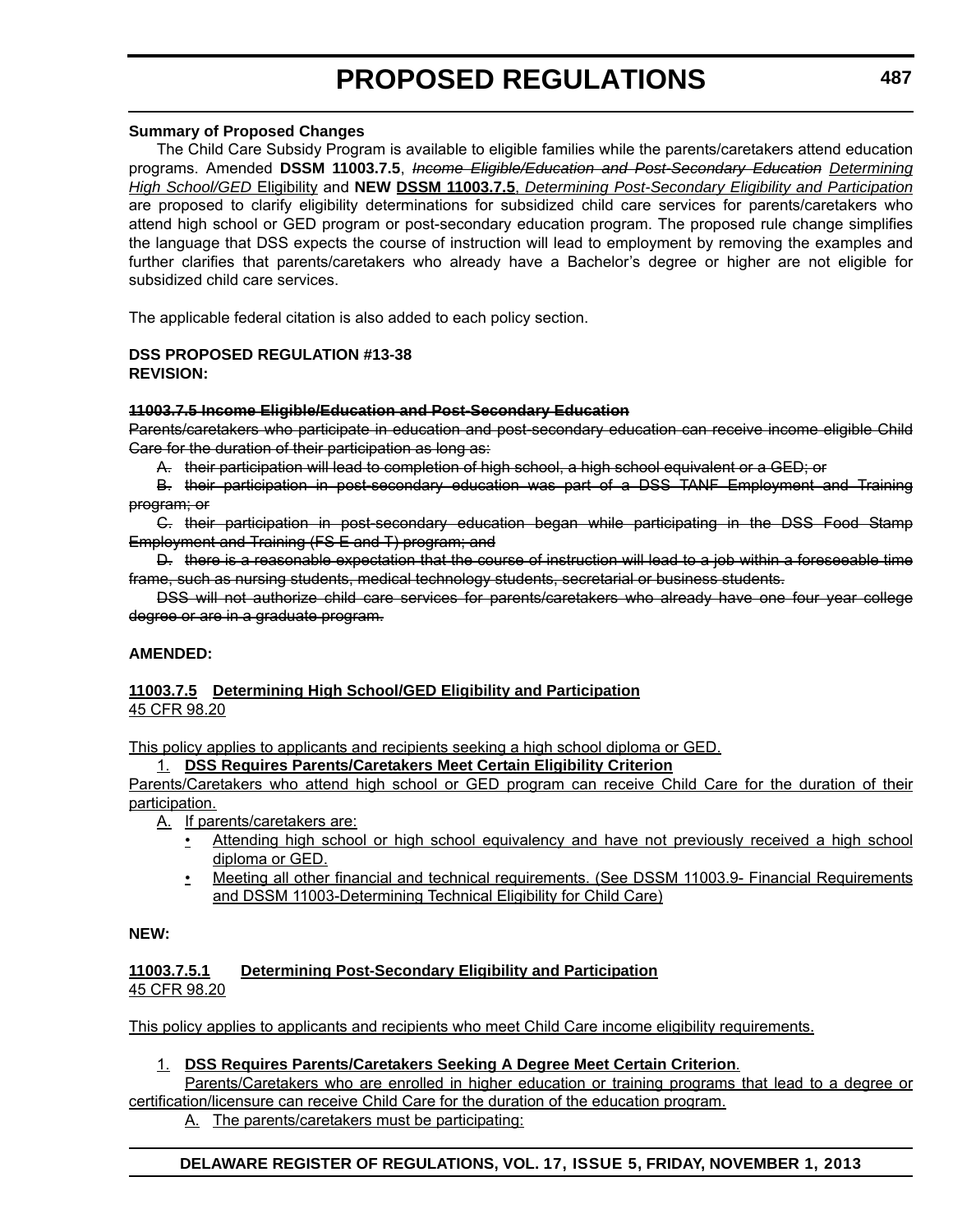- In a DSS TANF Employment and Training (TANF E & T) Program; or
- <span id="page-32-0"></span>• In the DSS Food Supplement Program Employment and Training (FS E & T) and;
- B. DSS expects the course of instruction will lead to employment.
- C. Parents/Caretakers who already have a Bachelor's degree or higher are not eligible.

### **[DEPARTMENT OF LABOR](http://dia.delawareworks.com/workers-comp/)**

**DIVISION OF INDUSTRIAL AFFAIRS Office of Workers' Compensation**

Statutory Authority: 19 Delaware Code, Section 2322 F(j) (19 **Del.C.** §§2322F(j)) 19 **DE Admin. Code** 1341

### **PUBLIC NOTICE**

#### **[1341 Workers' Compensation Regulations](#page-3-0)**

The Secretary of Labor, in accordance with 19 **Del.C.** §2322B, has proposed revisions to the rules and regulations relating to the Delaware Workers' Compensation Health Care Payment System (HCPS). These proposals 1) revise fees for hot/cold packs (CPT 97010); and 2) make Medispan the sole AWP source for pharmacy fees.

A public meeting will be held before the Health Care Advisory Panel ("Panel") at 4:00 p.m. on December 2, 2013, in the Department of Labor Fox Valley Annex, 4425 N. Market Street, Wilmington, Delaware, 19802, where members of the public can offer comments. Anyone wishing to receive a copy of the proposed rules may obtain a copy from Donna Forrest, Medical Component Manager, Office of Workers' Compensation, Division of Industrial Affairs, Department of Labor, 4425 N. Market Street, Wilmington, Delaware, 19802. Persons wishing to submit written comments may forward them to the Panel at the above address. The final date to receive written comments will be 20 days after the public meeting.

The Panel will consider making a recommendation to the Secretary at the regularly scheduled meeting following the public meeting.

**\*Please Note: Due to the size of the proposed regulation, it is not being published here. A copy of the regulation is available at:**

**[1341 Workers' Compensation Regulations](http://regulations.delaware.gov/register/november2013/proposed/17 DE Reg 488 11-01-13.htm)**

### **[DEPARTMENT OF NATURAL RESOURCES AND ENVIRONMENTAL](http://www.dnrec.delaware.gov/wr/Pages/Default.aspx)  CONTROL**

**DIVISION OF WATER**

**Surface Water Discharges Section**

Statutory Authority: 7 Delaware Code, Chapter 60 (7 **Del.C.**, Ch. 60) 7 **DE Admin. Code** 7101

#### **REGISTER NOTICE SAN #2008-29**

**[7101 Regulations Governing the Design, Installation and Operation of On-Site Wastewater Treatment and](#page-3-0)  Disposal Systems**

### **1. TITLE OF THE REGULATIONS:**

Regulations Governing the Design, Installation and Operation of On-Site Wastewater Treatment and Disposal Systems

**2. BRIEF SYNOPSIS OF THE SUBJECT, SUBSTANCE AND ISSUES:**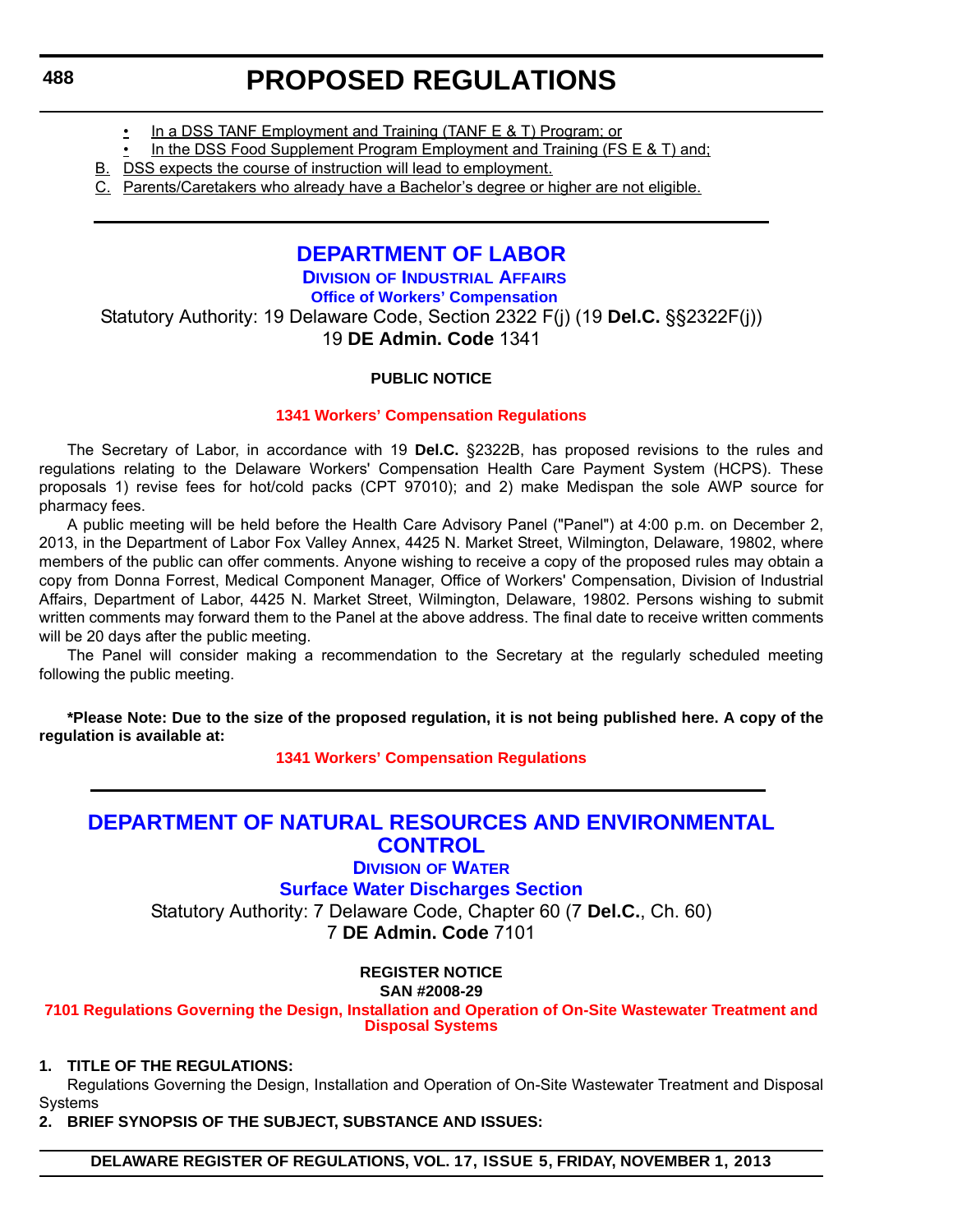Substantial revisions to the Regulations Governing the Design, Installation and Operation of On-Site Wastewater Treatment and Disposal Systems (On-site regulations) are proposed to incorporate the Guidance and Regulations Governing the Land Treatment of Wastes spray irrigation regulatory language. The on-site regulations have been revised to address large system site investigations, hydrogeological investigations, design considerations, operation and maintenance practices, updating of individual on-site wastewater treatment and disposal system design criteria, establishment of new licensees and inspection protocols, and to establish performance standards for small on-site systems utilizing alternative technologies and all large systems.

#### **3. POSSIBLE TERMS OF THE AGENCY ACTION:**

There is no sunset date for this regulation.

#### **4. STATUTORY BASIS OR LEGAL AUTHORITY TO ACT:**

Title 7, Delaware Code, Chapter 60, Environmental Control

#### **5. OTHER REGULATIONS THAT MAY BE AFFECTED BY THE PROPOSAL:**

Upon the effective date of revised regulations, the Regulations Governing the Pollution Control Strategy for the Indian River, Indian River Bay, Rehoboth Bay, and Little Assawoman Bay Watersheds, effective November 11, 2008, Sections 6.0, 7.0 and 8.0, may be affected.

#### **6. NOTICE OF PUBLIC COMMENT:**

In order to thoroughly address the comments and concerns received from two previously held hearings in this matter (May 2012 and November 2012) a third public hearing for the proposed amendments will be held on November 21, 2013 beginning at 6:00 p.m. in the DNREC Auditorium, Richardson and Robbins Building, 89 Kings Highway, Dover, DE 19901. The public and interested parties are invited to attend the hearing and to make comments orally or in writing at the hearing. Written comments not presented at the hearing should be addressed to Jack Hayes, DNREC - Division of Water, Groundwater Discharges Section, 89 Kings Highway, Dover, DE 19901 and must be received by the Department no later than December 6, 2013.

The proposed regulation revisions may be inspected at the following locations:

Department of Natural Resources and Environmental Control 89 Kings Highway Dover, DE 19901

Department of Natural Resources and Environmental Control 20653 DuPont Blvd, Unit 5 Georgetown, DE 19947

The proposed regulation revisions may be inspected on the DNREC Division of Water, Groundwater Discharges Section website: http://www.wr.dnrec.delaware.gov/Information/GWDInfo/Pages/ GWDS%20Design%20Install%20Operate%20Info%20For%20Proposed%20Wastewater%20Treatment%20Regul ations.aspx

For additional information or any appointments to inspect the proposed regulation revisions at DNREC, please contact Jack Hayes, DNREC Division of Water, Groundwater Discharges Section, 89 Kings Highway, Dover, DE 19901, (302) 739-9948, John.Hayes@state.de.us.

#### **7. PREPARED BY:**

Jack Hayes / (302) 739-9948, October 23, 2013, John.Hayes@state.de.us

**\*Please Note: Due to the size of the proposed regulation, it is not being published here. A copy of the regulation is available at:**

**[7101 Design, Installation and Operation of On-Site Wastewater Treatment and Disposal Systems](http://regulations.delaware.gov/register/november2013/proposed/17 DE Reg 488a 11-01-13.htm)**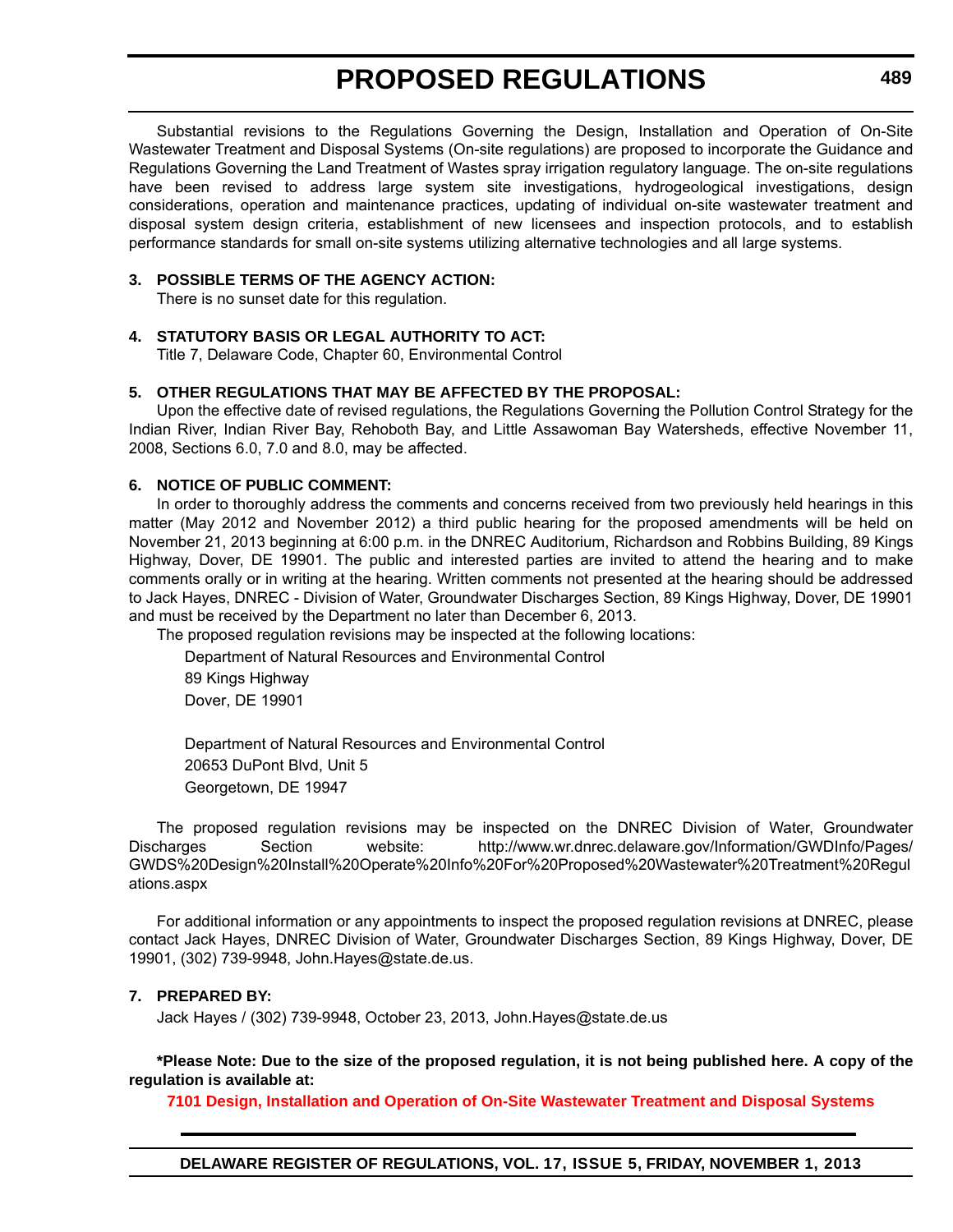# **[DEPARTMENT OF STATE](http://dpr.delaware.gov/)**

<span id="page-34-0"></span>**DIVISION OF PROFESSIONAL REGULATION** Statutory Authority: 24 Delaware Code, Section 1904(c) (24 **Del.C.** §1904(c))

24 **DE Admin. Code** 1900

### **PUBLIC NOTICE**

#### **[1900 Board of Nursing](#page-3-0)**

The Delaware Board of Nursing, pursuant to 24 **Del.C.** §1904(c), proposes to revise regulations 9.2.1.1.1 and 9.2.2.3.1 to add the requirement that at least three contact hours of the requisite continuing education needed for renewal or reinstatement must be in the area of substance abuse.

The Board will hold a public hearing on the proposed regulation change on January 8, 2014 at 1:00 p.m., Second Floor Conference Room A, Cannon Building, 861 Silver Lake Blvd., Dover, DE 19904. Written comments should be sent to Dr. Pamela Zickafoose, Executive Director of the Delaware Board of Nursing, Cannon Building, 861 Silver Lake Blvd., Dover, DE 19904. Written comments will be accepted until December 3, 2013 pursuant to 29 **Del.C.** §10118(a).

**\*Please Note: Due to the size of the proposed regulation, it is not being published here. A copy of the regulation is available at:**

**[1900 Board of Nursing](http://regulations.delaware.gov/register/november2013/proposed/17 DE Reg 490 11-01-13.htm)**

### **DIVISION [OF PROFESSIONAL REGULATION](http://dpr.delaware.gov/)**

Statutory Authority: 24 Delaware Code, Section 10113(b)(4) (24 **Del.C.** §10113(b)(4)) 24 **DE Admin. Code** 2930

### **PUBLIC NOTICE**

### **[2930 Council on Real Estate Appraisers](#page-3-0)**

The Delaware Council on Real Estate Appraisers, pursuant to 24 **Del.C.** §4006(a)(1), proposes to revise its rules and regulations. The majority of the proposed revisions to the rules are changes of an administrative nature. The Board will hold a public hearing on the proposed rule change on January 21, 2014 at 9:30 AM, Second Floor Conference Room A, Cannon Building, 861 Silver Lake Blvd., Dover, DE 19904. Written comments should be sent to Amanda McAtee, Administrator of the Council on Real Estate Appraisers, Cannon Building, 861 Silver Lake Blvd., Dover, DE 19904. Written comments will be accepted until February 6, 2014.

#### **2930 Council on Real Estate Appraisers**

*(Break in Continuity of Sections)*

### **2.0 Appraiser Licensing and Certification**

### *(Break in Continuity Within Section)*

2.5 Random audits will be performed by the Council to ensure compliance with the CEU requirements. At least 25% of the licensees shall be audited at each renewal. The Council shall have the discretion to increase the percentage of licensees to be audited. Every licensee renewing during the permissible late period after the expiration of the license or certificate will be included in the audit.

#### *(Break in Continuity Within Section)*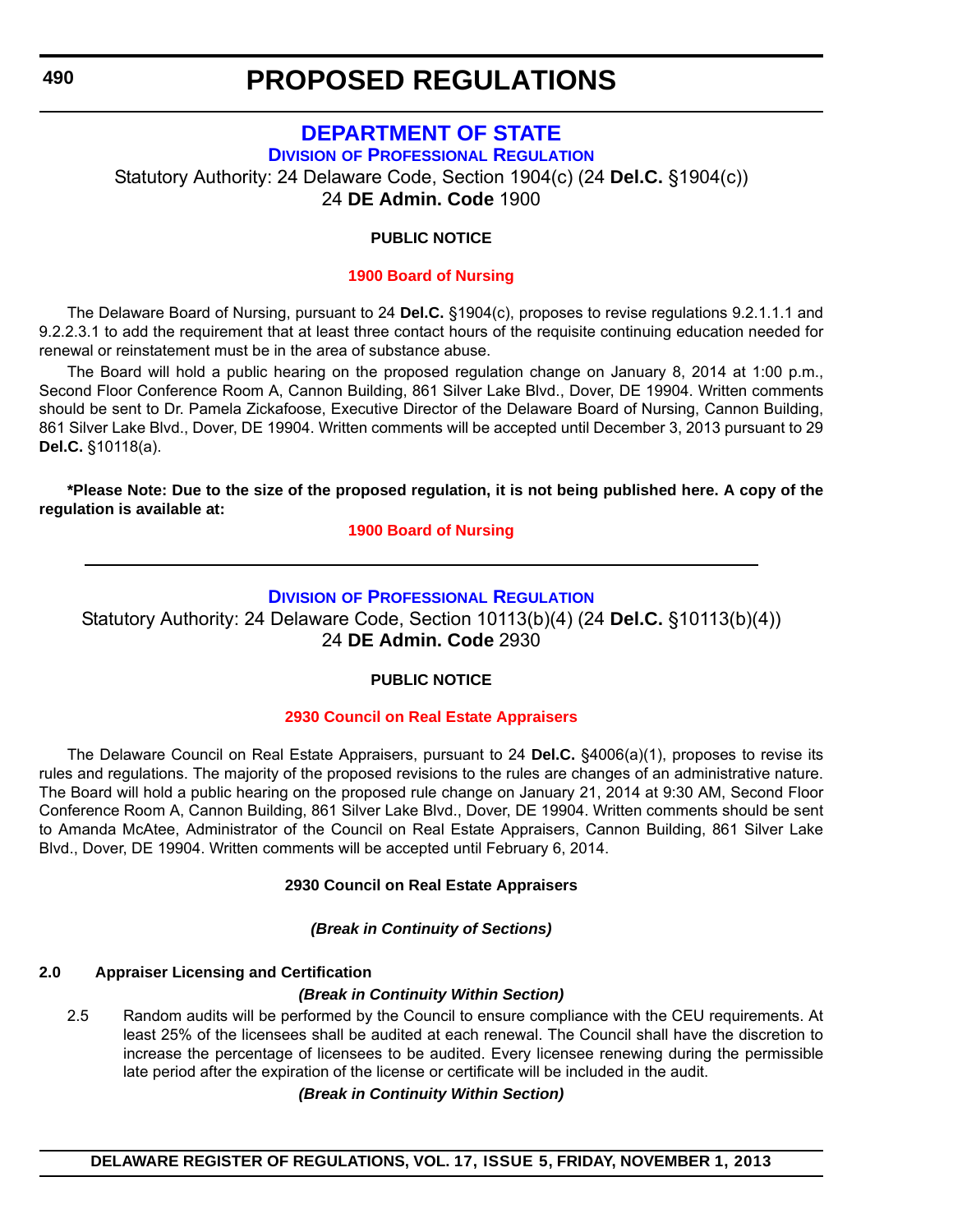- 2.5.6 Programs must be structured to maintain or increase an appraiser's skill, knowledge, and competency in real estate appraising. The following topics are appropriate but not exclusive:
	- Influences on real estate value
	- Legal consideration of appraisal
	- Types of value
	- Real estate markets and analysis
	- Valuation process
	- Property description
	- Highest and best use
	- Appraisal math & statistics
	- Sales comparison approach
	- Site value
	- Cost approach
	- Income approach
		- Estimation of income and expenses
		- Operating statement ratios
		- Direct capitalization
		- Cash flow estimates
		- Measures of cash flow
		- Discounted cash flow analysis
	- Gross rent multiplier analysis
	- Valuation of partial interests
	- Appraisal standards and ethics
	- Narrative report writing
	- Appraisal Statistical concepts
	- Ad valorem taxation
	- **Arbitration**
	- Development cost estimating
	- Ethics and standards of professional practice
	- Land use planning, zoning and taxation
	- Management, leasing, brokerage, timesharing
	- Property development
	- Real estate appraisal (valuations/evaluations)
	- Real estate financing and investment
	- Real estate law
	- Real estate litigation
	- Real estate appraisal related computer applications
	- Real estate securities and syndication
	- Real property exchange
	- Delaware law and regulations
	- Topics on green buildings
	- Seller concessions
	- Developing opinions of real property value in appraisals (including personal property and/or business value)

#### *(Break in Continuity Within Section)*

- 2.5.11 Beginning November 1, 2009, and thereafter, at least 14 hours per licensure period must be taken in a traditional classroom setting, with an instructor. If a licensee is licensed for at least 6 months but fewer than 12 months of licensure, at least 7 hours per licensure period must be taken in a traditional classroom setting with an instructor.
- 2.5.12 Courses must be approved by the Council to qualify as continuing education. Either the provider or the appraiser must apply to the Council for approval using a form approved by the Council. Applicants seeking pre-approval must submit all required documentation 60 days before the scheduled offering.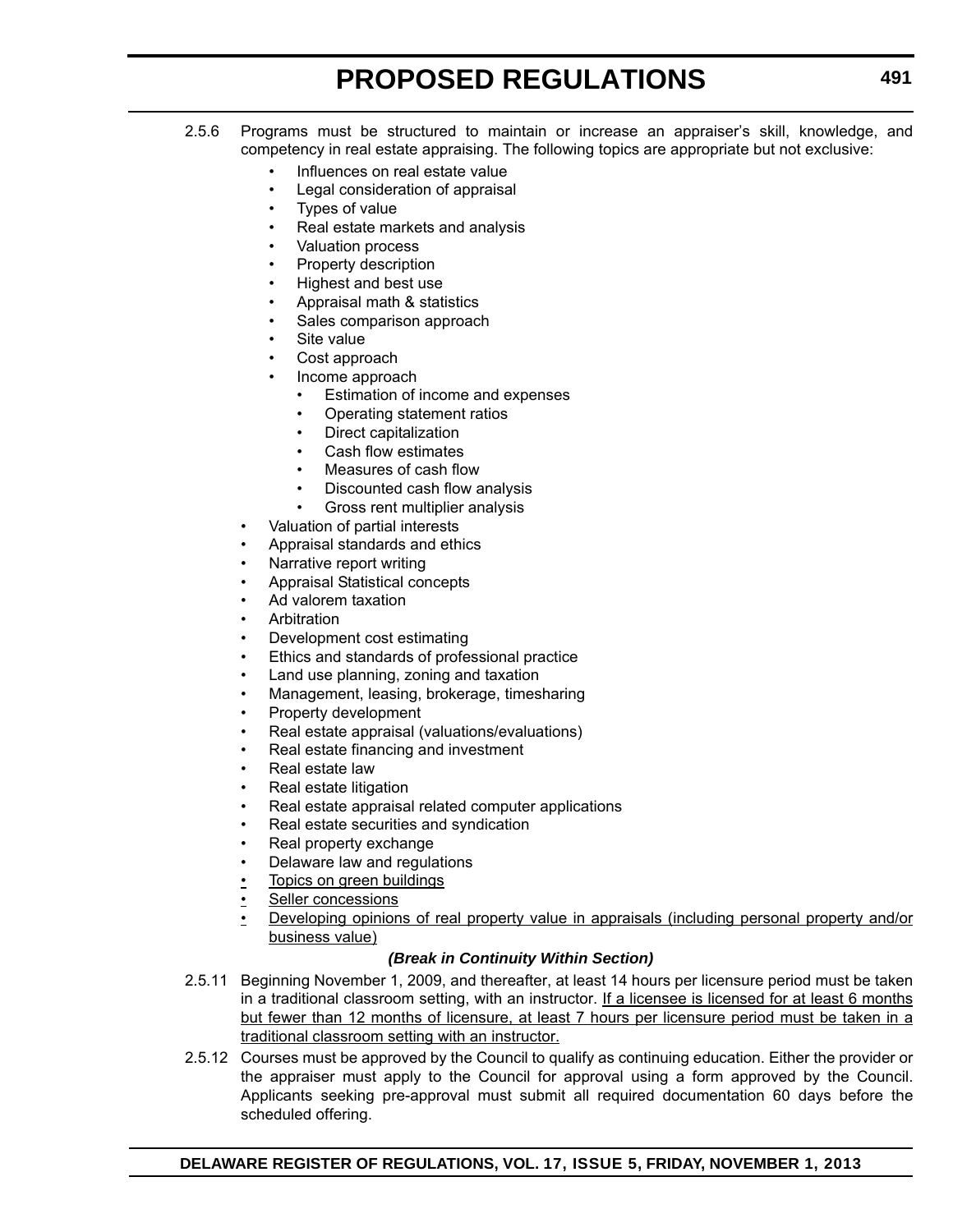- 2.5.13 A written, proctored examination is required for all qualifying education distance course offerings. The term written refers to an examination that might be written on paper or administered electronically on a computer workstation or other device.
- 2.5.14 Appraisers may not receive credit for completion of the same continuing education course offering within an appraiser's continuing education cycle.

# *(Break in Continuity of Sections)*

## **4.0 General Appraisal Practice**

## *(Break in Continuity Within Section)*

4.2 Responsibilities of Supervisors of State Licensed Trainees

## *(Break in Continuity Within Section)*

4.2.5 Effective January 1, 2014, a State-certified Supervisory Appraiser shall have been state certified for a minimum of three (3) years prior to being eligible to become a Supervisory Appraiser.

*(Break in Continuity of Sections)*

# **10.0 Assessors**

*(Break in Continuity Within Section)*

10.3 Application process.

# *(Break in Continuity Within Section)*

- 10.3.3 *Disapproved applications*. An applicant whose application has been disapproved by the Board will be notified in writing of the reasons for the disapproval and will have 1 year from the date of disapproval to correct the deficiencies or to file a request for reconsideration. A request for reconsideration shall give the reason for the applicant's request, shall be accompanied by documentary materials not previously submitted which the applicant wishes the Board to consider and may include a request for an informal interview with the Board. If a request for reconsideration is denied or an applicant is unable to correct the deficiencies which resulted in disapproval of the application within 1 year from the date of disapproval, a new application, along with the required fee, shall be submitted to the Board. An applicant's new application will be reviewed on the basis of statutes and regulations in effect at the time that the new application is received by the Board.
- 10.4 Scope of practice. Assessors and revaluation company personnel who receive certification as an assessor may perform appraisals of real property only in limited circumstances, that is, for tax assessment/governmental purposes.
- 10.5 Qualifications for certification as an assessor.
	- 10.5.1 To be considered for certification as an assessor, an assessor shall meet the following requirements. The assessor shall:
		- 10.5.1.1 Have a high school diploma or its equivalent, or 2 years of assessing experience; and
		- 10.5.1.2 Be 18 years of age or older; and
		- 10.5.1.3 Have successfully completed a minimum of 90 classroom qualifying education hours of courses of study in subjects covering the appraisal assessing profession, including coverage of the topics in Section 10.6 (relating to required courses of study).
	- 10.5.2 An applicant for certification as an assessor who has demonstrated compliance with the requirements of Section 10.5.1 and Section 10.6 will be granted a certificate by the Board.
	- 10.5.3 Each certificate holder will be issued a wall certificate indicating initial certification and a registration packet, including a biennial renewal certificate and a wallet-size certification card, both of which show the expiration date of the certificate.
	- 10.5.43 Applicants who hold a certified residential or certified general appraiser license from the Board do not need a certification as an assessor, but may practice assessing in this state.

*(Break in Continuity Within Section)*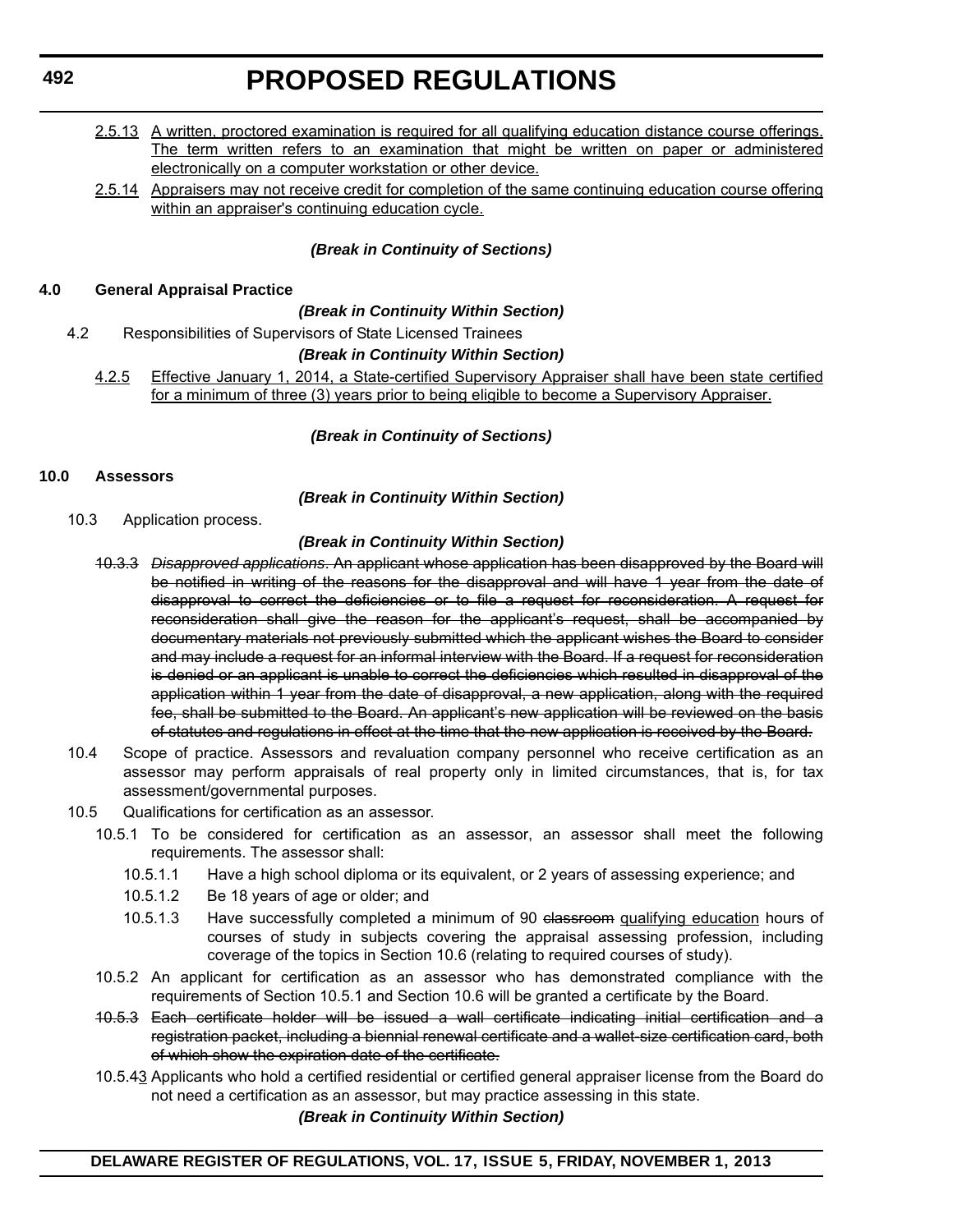- 10.7 Continuing education requirement.
	- 10.7.1 Except as provided in 10.7.2, a licensed assessor shall complete 14 classroom hours of continuing education-including at least 7 hours on USPAP and at least 3 hours on the law, rules, and regulations of the Council-during each biennial renewal period as a condition of renewal of certification for the next biennial renewal period. Seven hours may be completed via on-line, video or remote instruction; and seven hours must be completed in class a traditional classroom setting, with an instructor during every biennial renewal period.
	- 10.7.2 A licensed assessor whose initial certification becomes effective between January 1 and June 30 of a biennial renewal year will not be required to furnish proof of continuing education as a condition of biennial renewal of certification in that biennial renewal year. No continuing education is required for fewer than 12 months of licensure.
	- 10.7.3 Proof of continuing education is satisfied with an attestation by the licensed assessor that he or she has satisfied the requirements of these rules.
		- 10.7.3.1 Attestation  $\frac{m}{x}$  must be completed electronically if since the renewal is accomplished online. In the alternative, paper renewal documents that contain the attestation of completion may be submitted.
		- 10.7.3.2 Licensed assessors selected for random audit will be required to supplement the attestation with attendance verification pursuant to Section 10.7.4.
	- 10.7.4 Random audits will be performed by the Council to ensure compliance with the CE requirements. At least 25% of the licensed assessors shall be audited at each renewal. The Council shall have the discretion to increase the percentage of licensed assessors to be audited.
		- 10.7.4.1 The Council will notify licensed assessors within sixty (60) days after January 31 renewal that they have been selected for audit.
		- 10.7.4.2 Licensed assessors selected for random audit shall be required to submit verification within ten (10) thirty (30) days of receipt the date of notification of selection for audit.
		- 10.7.4.3 Verification shall include such information necessary for the Council to assess whether the course or other activity meets the CE requirements, which may include, but is not limited to, the following information:
			- 10.7.4.3.1 Proof of attendance. While course brochures may be used to verify contact hours, they are not considered to be acceptable proof for use of verification of course attendance;
			- 10.7.4.3.2 Date of CE course;
			- 10.7.4.3.3 Instructor of CE course;
			- 10.7.4.3.4 Sponsor of CE course;
			- 10.7.4.3.5 Title of CE course; and
			- 10.7.4.3.6 Number of hours of CE course.
	- 10.7.5 The Council shall review all documentation submitted by assessors pursuant to the continuing education audit. If the Council determines that the assessor has met the continuing education requirements, his or her license shall remain in effect. If the Council determines that the assessor has not met the continuing education requirements, the assessor shall be notified and a hearing may be held pursuant to the Administrative Procedures Act. The hearing will be conducted to determine if there are any extenuating circumstances justifying the noncompliance with the continuing education requirements. Unjustified noncompliance with the continuing education requirements set forth in these rules and regulations shall constitute a violation of 24 **Del.C.** §4014(a)(5) and the assessor may be subject to one or more of the disciplinary sanctions set forth in 24 **Del.C.** §4016.
- 10.8 Continuing education subject matter.

## *(Break in Continuity Within Section)*

10.8.7 Hardship. An applicant for license renewal may be granted an extension of time in which to complete continuing education hours upon a showing of hardship. Hardship may include, but is not limited to, disability, illness, extended absence from the country and exceptional family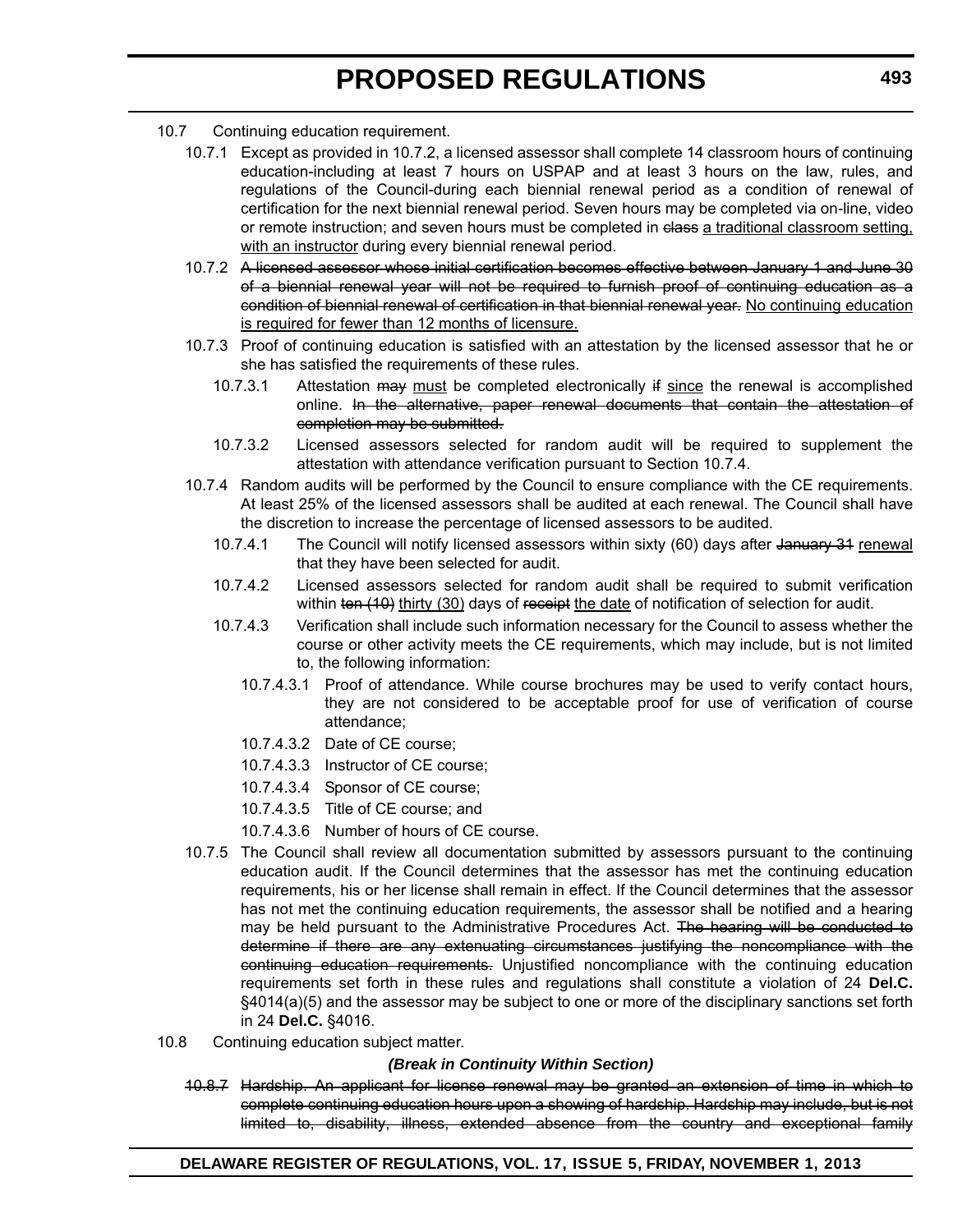responsibilities. The Council may grant an extension, not to exceed two years, of time within which continuing education requirements must be completed. In cases of physical disability or illness, the Council reserves the right to require a letter from a physician attesting to the licensee's physical condition. No extension of time shall be granted unless the licensee submits a written request to the Council prior to the expiration of the license.

**\*Please Note: As the rest of the sections were not amended they are not being published. A complete set of the rules and regulations for the Delaware Council on Real Estate Appraisers is available at:**

**[2930 Council on Real Estate Appraisers](http://regulations.delaware.gov/register/november2013/proposed/17 DE Reg 490a 11-01-13.htm)**

## **DIVISION [OF PROFESSIONAL REGULATION](http://dpr.delaware.gov/)**

Statutory Authority: 24 Delaware Code, Section 3606(a)(1) (24 **Del.C.** §3606(a)(1)) 24 **DE Admin. Code** 3600

## **PUBLIC NOTICE**

## **[3600 Board of Geologists](#page-3-0)**

The Delaware Board of Geologists, pursuant to 24 **Del.C.** §3606(a)(1), proposes to revise its regulations. The proposed additions to the regulations seek to add rules regarding inactive status of a geology license and the requirements to reactive a license from inactive status. Additionally, the rules amend the use of the term expiration to termination to create continuity within the geology regulations as well as within the Division of Professional Regulation.

The Board will hold a public hearing on the proposed rule change on December 13, 2013 at 10:00 a.m., in the Second Floor Conference Room B, Cannon Building, 861 Silver Lake Blvd., Dover, DE 19904. Written comments should be sent to Amanda McAtee, Administrator of the Delaware Board of Geologists, Cannon Building, 861 Silver Lake Blvd, Suite 203, Dover, DE 19904.

## **3600 Board of Geologists**

## *(Break in Continuity of Sections)*

## **5.0 Issuance and Renewal of License**

- 5.1 Each license shall be renewed biennially. The failure of the Board to notify a licensee of his/her license expiration date and subsequent renewals does not, in any way, relieve the licensee of the requirement to renew his/her certificate pursuant to the Board's regulations and 24 **Del.C.** Ch. 36.
- 5.2 Renewal may be effected by:
	- 5.2.1 filing a renewal application prescribed by the Board and provided by the Division of Professional Regulation. Beginning in 2006, license renewal may be accomplished online at www.dpr.delaware.gov;
	- 5.2.2 providing other information as may be required by the Board to ascertain the licensee's good standing;
	- 5.2.3 attesting on the renewal application to the completing of continuing education as required by Rule 6.0;
	- 5.2.4 payment of fees as determined by the Division of Professional Regulation.
- 5.3 Failure of a licensee to renew his/her license shall cause his/her license to lapse. A geologist whose license has lapsed may renew his/her license within three (3) months after the license expiration date upon fulfilling items 5.2.1 - 5.2.4 above, after providing a notarized letter certifying that he/she has not practiced geology in Delaware while his/her license has been lapsed, and paying the renewal fee and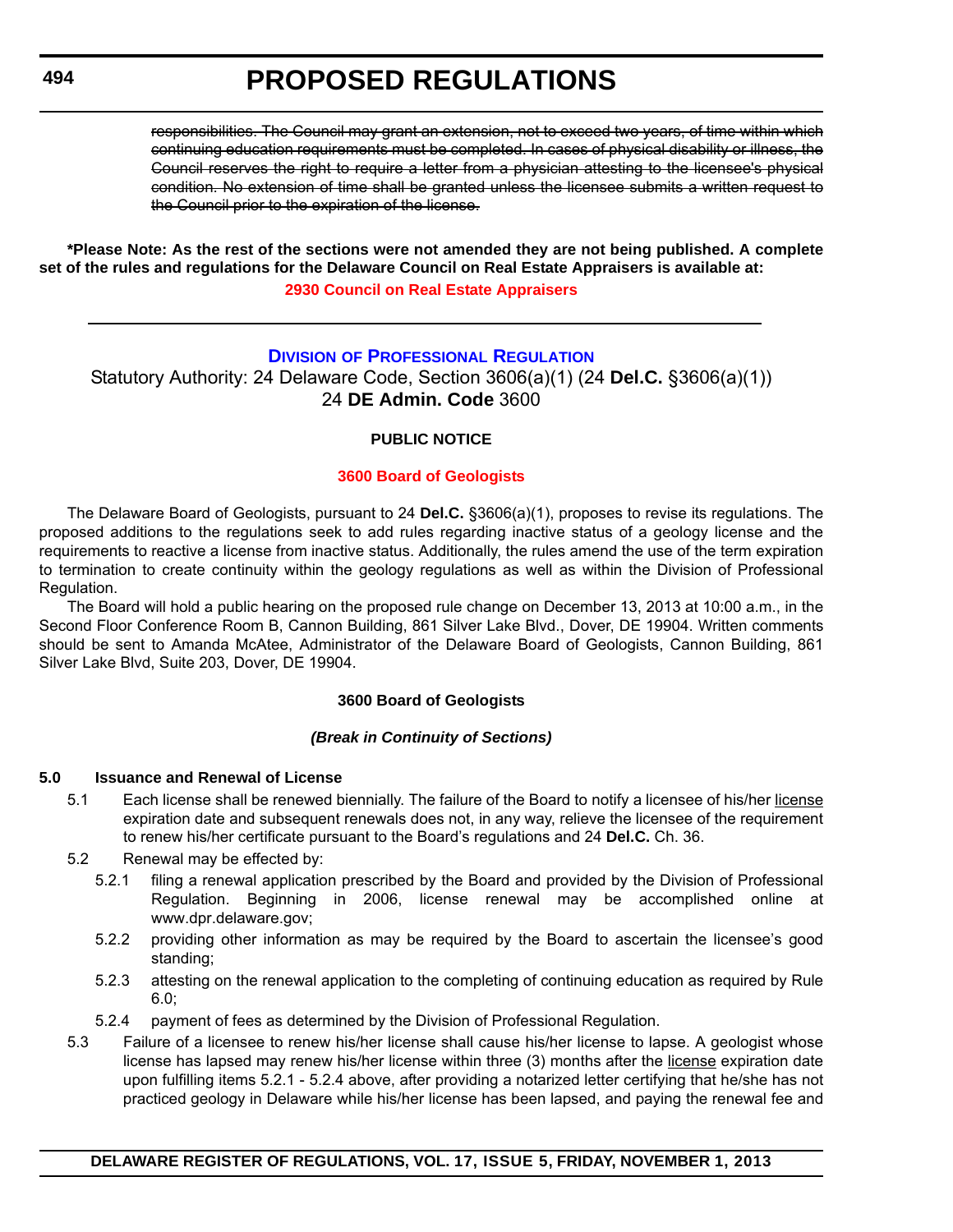a late fee which shall be 50% of the renewal fee as determined by the Division of Professional Regulation.

- 5.3.1 Late or  $l$  Lapsed license renewals shall be audited for satisfactory completion of the continuing education requirements.
- 5.3.2 No geologist shall practice geology in the State of Delaware during the period of time that his/her license is lapsed.
- 5.4 Failure of a licensee to renew his/her lapsed license within the three (3) month period in item 5.3 above shall cause his/her license to expire terminate.
	- 5.4.1 A geologist whose license has expired terminated may re-apply under the same conditions that govern applicants for new licensure under 24 **Del.C.** Ch. 36, and must provide a notarized letter certifying that he/she has not practiced did not practice geology in Delaware while his/her license has been expired after the license expiration date.
	- 5.4.2 Reapplication for expired terminated licenses shall be audited for satisfactory completion of the continuing education requirements described below: 24 CEUs completed within 24 months prior to reapplication and will automatically be audited.
		- 5.4.2.1 Expired status for one (1) year or less: 12 CE hours and will automatically be audited.
		- 5.4.2.2 Expired status for more than one (1) year: 24 CE hours and will automatically be audited.
	- 5.55.4.3No geologist shall practice geology in the State of Delaware during the period of time that his/her Delaware license has expired terminated.
- 5.5 Inactive Status: A licensee may be placed on inactive status by the Board for a period of no more than five years. Requests for inactive status shall be made, in writing, to the Board.
	- 5.5.1 To apply for reactivation of an inactive license, a licensee shall:
		- 5.5.1.1 Submit a letter requesting reactivation;
		- 5.5.1.2 Submit a reactivation fee;
		- 5.5.1.3 Submit proof of completion of 24 CEUs, completed within 24 months prior to reactivation and will automatically be audited.
	- 5.5.2 Licensees who do not apply for reactivation by the end of the five year inactive period will be converted to a terminated status.
	- 5.5.3 A geologist whose license has terminated may re-apply under the same conditions that govern applicants for new licensure under 24 **Del.C.** Ch. 36, and must provide a notarized letter certifying that he/she has not practiced geology in Delaware while his/her license has been inactive.
	- 5.5.4 No geologist shall practice geology in the State of Delaware during the period of time that his/her Delaware license has been inactive.

### **6.0 Continuing Education**

## *(Break in Continuity Within Section)*

6.14 Noncompliance - Extenuating Circumstances. A licensee applying for renewal may request an extension and be given up to an additional twelve (12) months to make up all outstanding required CEUs providing he/she can show good cause why he/she was unable to comply with such requirements at the same time he/she applies for renewal. The licensee must state the reason for such extension along with whatever documentation he/she feels is relevant. The Board shall consider requests such as extensive travel outside the United States, military service, extended illness of the licensee or his/her immediate family, or a death in the immediate family of the licensee. The written request for extension must accompany the renewal application. The written request for hardship consideration must be submitted to the Board in writing prior to the end of the licensing period for which it is made. The Board shall issue an extension when it determines that one or more of these criteria have been met or if circumstances beyond the control of the licensee have rendered it impossible for the licensee to obtain the required CEUs. A licensee who has successfully applied for an extension under this paragraph shall make up all outstanding hours of continuing education within the extension period approved by the Board.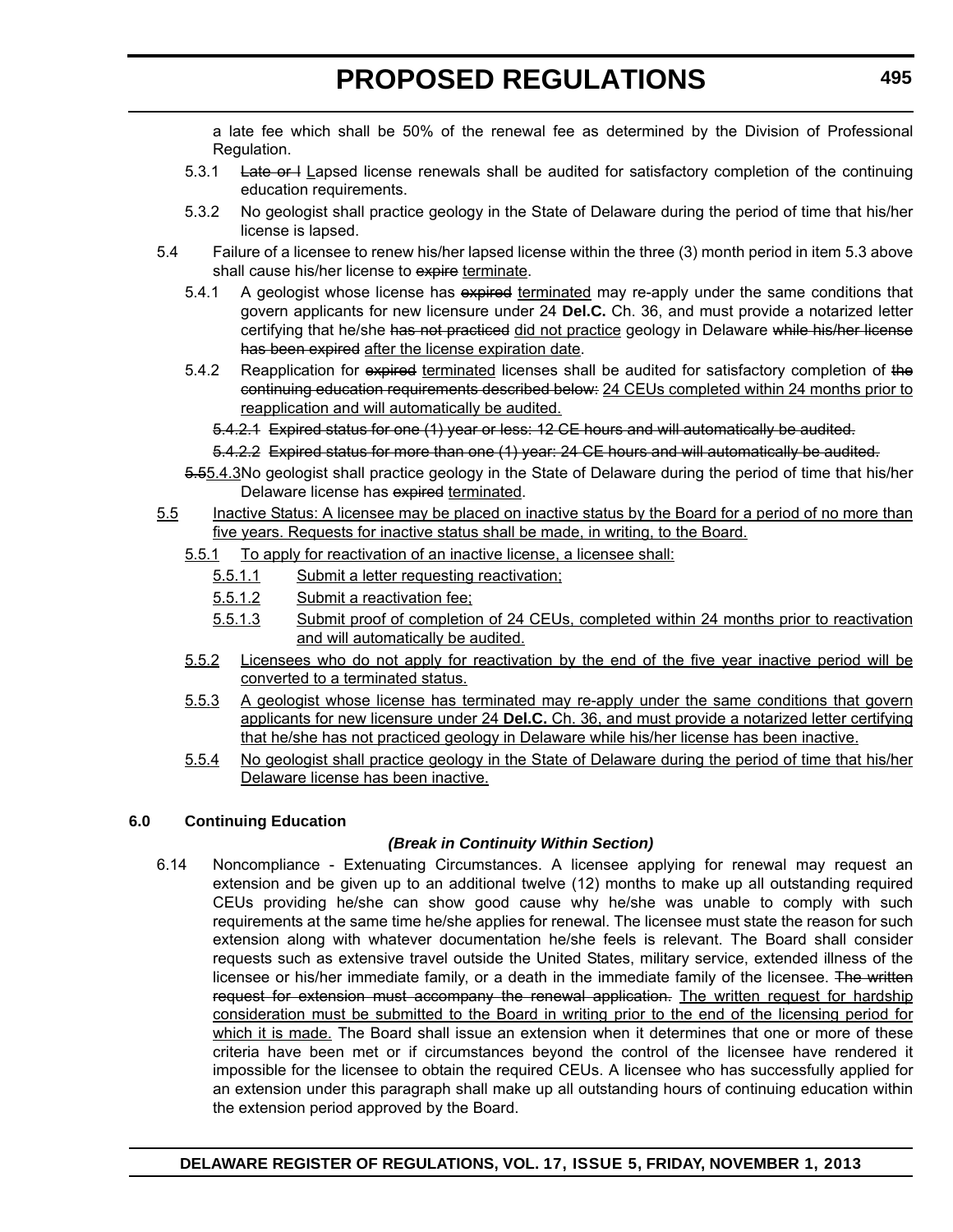## *(Break in Continuity of Sections)*

## **7.0 ASBOG Examination**

- 7.1 An applicant wishing to sit for any portion for the ASBOG examination required for a license as a Geologist shall make application in writing, on forms provided by the Board.
	- 7.1.1 An applicant wishing to sit for the ASBOG Fundamentals of Geology (FG) Exam may do so provided they meet the minimum educational requirements set forth in 24 **Del.C.** §3608(a)(1). To apply, the applicant must fill out the request to sit for the fundamentals application and submit their transcripts [to date] to the Board for approval. Once taken, the applicants score will be held on file indefinitely by ASBOG.
	- 7.1.2 An applicant wishing to sit for the ASBOG Practice of Geology (PG) Exam must have acquired five (5) years of professional work experience as defined in Rule 1.0 and must submit a full application for licensure to the Board for review. Approval to sit for the PG Exam will be dependaent upon the applicant providing sufficient evidence, satisfactory, to the Board that he/she meets the qualifications for licensure set forth in 24 **Del.C.** §3608.
- 7.2 An applicant for licensure must have satisfactorily passed each part of the ASBOG examination with a scaled score of not less than 70%.
- 7.3 An applicant's approval to sit for either part of the ASBOG exam shall be valid for a period not to exceed two years.

**\*Please Note: As the rest of the sections were not amended they are not being published. A complete set of the rules and regulations for the Board of Geologists is available at:**

**[3600 Board of Geologists](http://regulations.delaware.gov/register/november2013/proposed/17 DE Reg 494 11-01-13.pdf)**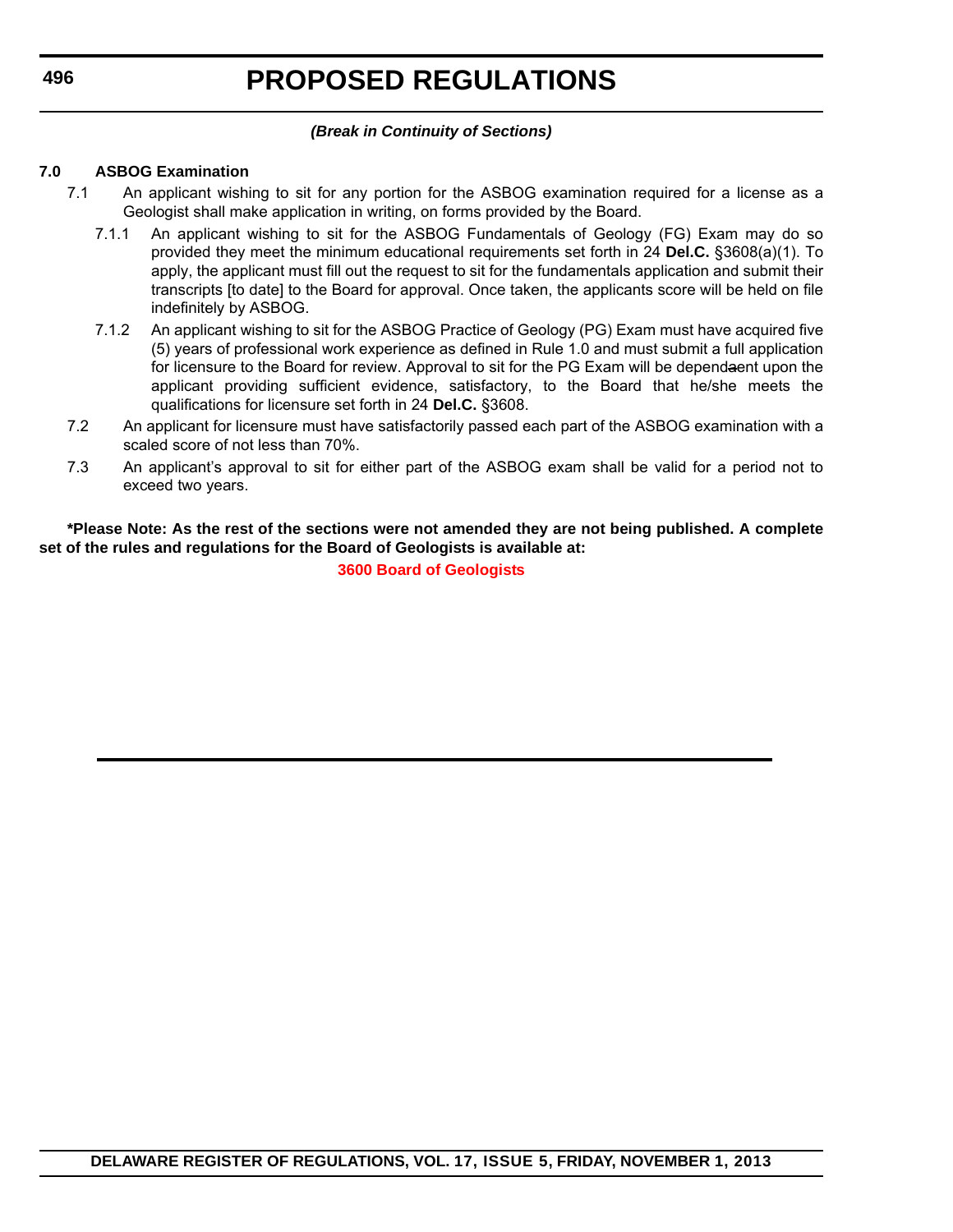# **Symbol Key**

Arial type indicates the text existing prior to the regulation being promulgated. Underlined text indicates new text added at the time of the proposed action. Language which is stricken through indicates text being deleted. **[Bracketed Bold language]** indicates text added at the time the final order was issued. **[Bracketed bold stricken through]** indicates language deleted at the time the final order was issued.

## **Final Regulations**

The opportunity for public comment shall be held open for a minimum of 30 days after the proposal is published in the *Register of Regulations*. At the conclusion of all hearings and after receipt within the time allowed of all written materials, upon all the testimonial and written evidence and information submitted, together with summaries of the evidence and information by subordinates, the agency shall determine whether a regulation should be adopted, amended or repealed and shall issue its conclusion in an order which shall include: (1) A brief summary of the evidence and information submitted; (2) A brief summary of its findings of fact with respect to the evidence and information, except where a rule of procedure is being adopted or amended; (3) A decision to adopt, amend or repeal a regulation or to take no action and the decision shall be supported by its findings on the evidence and information received; (4) The exact text and citation of such regulation adopted, amended or repealed; (5) The effective date of the order; (6) Any other findings or conclusions required by the law under which the agency has authority to act; and (7) The signature of at least a quorum of the agency members.

The effective date of an order which adopts, amends or repeals a regulation shall be not less than 10 days from the date the order adopting, amending or repealing a regulation has been published in its final form in the *Register of Regulations*, unless such adoption, amendment or repeal qualifies as an emergency under §10119.

# **[DEPARTMENT OF EDUCATION](http://www.doe.k12.de.us/)**

**OFFICE OF THE SECRETARY** Statutory Authority: 14 Delaware Code, Section 122(d) (14 **Del.C.** §122(d)) 14 **DE Admin. Code** 275

## **REGULATORY IMPLEMENTING ORDER**

### **[275 Charter Schools](#page-3-0)**

## **I. SUMMARY OF THE EVIDENCE AND INFORMATION SUBMITTED**

The Secretary of Education seeks the consent of the State Board of Education to amend 14 **DE Admin. Code** 275 Charter Schools. The amendments reflect revisions in the process for Performance Reviews, renewal and new application process, annual reports as well as other amendments to align with specific Delaware Code revised during the 147th General Assembly.

Notice of the proposed regulation was published in the *News Journal* and the *Delaware State News* on September 3, 2013, in the form hereto attached as Exhibit "A". Comments were received from Governor's Advisory Council for Exceptional Citizens (GACEC) and the State Council for Persons with Disabilities (SCPD). Amendments were made in response to the comments provided by the GACEC and SCPD, and by comments made by the State Board of Education during the discussion in September's board meeting. In addition, clarifications were made after subsequent review by the Department. The following is a summary of the comments and corresponding amendments:

1. Comments from the GACEC and SCPD suggested a revision to 3.6 since this section no longer aligns with current Code. This change was made.

- 2. Comments from the GACEC and SCPD found a grammar issue in 7.0. This change was made.
- 3. Clarifications were made to 4.2.1.4 as a request from the State Board of Education.
- 4. Clarifications were made in 9.9.7 to align with 9.9.5.

Two additional comments were received from the GACEC and SCPD. The first was related to the definition of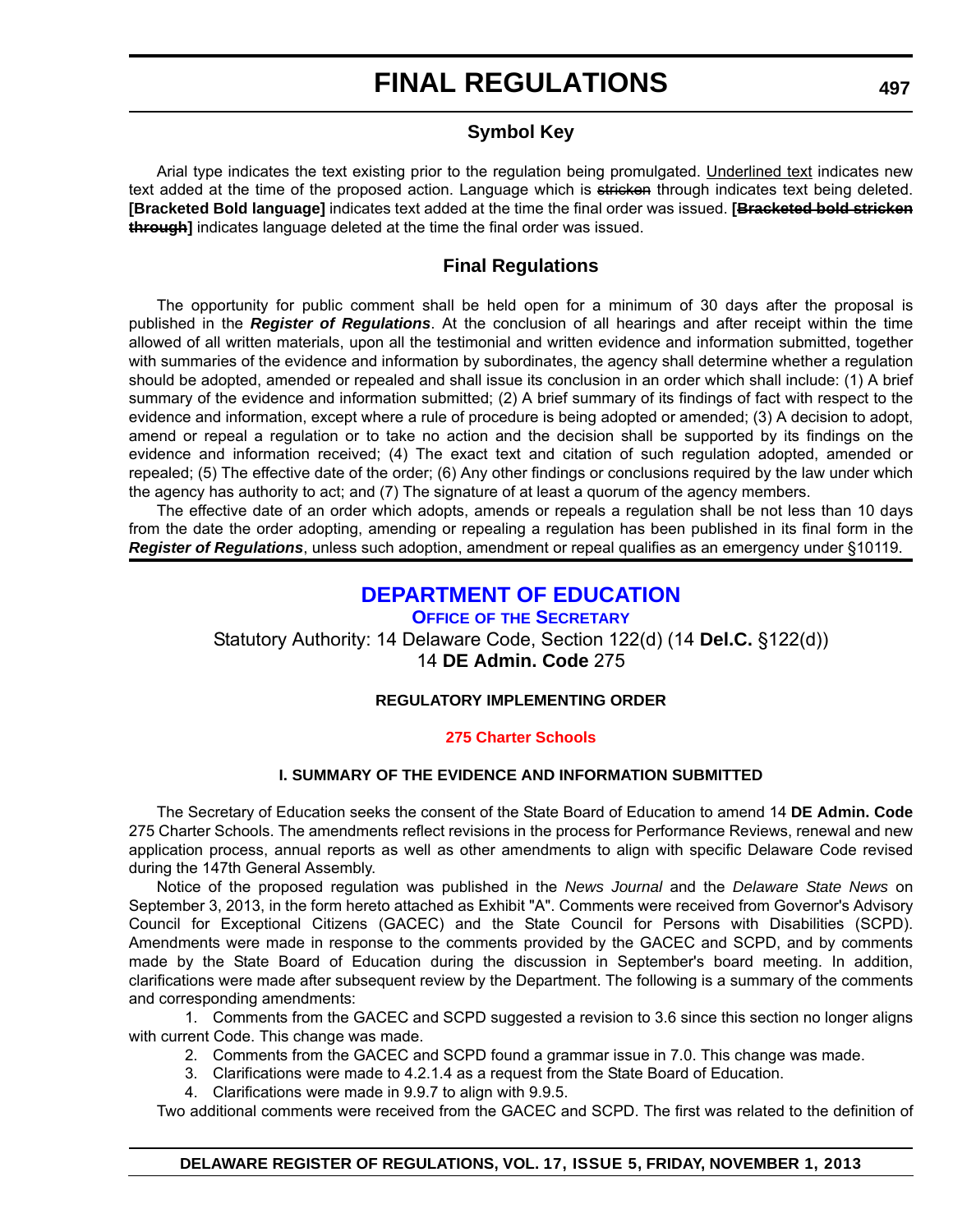# **FINAL REGULATIONS**

"audit" and then its subsequent use in section 7.0. The Department considered the comment, but is not making the change during this update. Another comment was related to the definition of the "Annual Report." After review, the Department believes the definition is adequate as it contemplates meeting the statutory definition now and if subsequent changes to statute are made.

### **II. FINDINGS OF FACTS**

The Secretary finds that it is appropriate to amend 14 **DE Admin. Code** 275 Charter Schools in order to reflect revisions in the process for Performance Reviews, renewal and new application process, annual reports as well as other amendments to align with specific Delaware Code revised during the 147th General Assembly.

### **III. DECISION TO AMEND THE REGULATION**

For the foregoing reasons, the Secretary concludes that it is appropriate to amend 14 **DE Admin. Code** 275 Charter Schools. Therefore, pursuant to 14 **Del.C.** §122, 14 **DE Admin. Code** 275 Charter Schools attached hereto as Exhibit "B" is hereby amended. Pursuant to the provision of 14 **Del.C.** §122(e), 14 **DE Admin. Code** 275 Charter Schools hereby amended shall be in effect for a period of five years from the effective date of this order as set forth in Section V. below.

## **IV. TEXT AND CITATION**

The text of 14 **DE Admin. Code** 275 Charter Schools amended hereby shall be in the form attached hereto as Exhibit "B", and said regulation shall be cited as 14 **DE Admin. Code** 275 Charter Schools in the *Administrative Code of Regulations* for the Department of Education.

## **V. EFFECTIVE DATE OF ORDER**

The actions hereinabove referred to were taken by the Secretary pursuant to 14 **Del.C.** §122 on October 17, 2013. The effective date of this Order shall be ten (10) days from the date this Order is published in the *Delaware Register of Regulations*.

**IT IS SO ORDERED** the 17th day of October 2013.

## **Department of Education**

Mark T. Murphy., Secretary of Education

Approved this 17th day of October 2013

## **State Board of Education**

Teri Quinn Gray, Ph.D., President Gregory B. Coverdale, Jr. Jorge L. Melendez, Vice President Terry M. Whittaker, Ed.D. G. Patrick Heffernan Randall L. Hughes II Barbara B. Rutt

### **275 Charter Schools**

### *(Break in Continuity of Sections)*

### **3.0 Application Process**

3.1 Application Deadlines: Applications to establish new Charter Schools must be submitted to the Department between November 1st and December 31st for schools preparing to admit students the first day of school of the second school year thereafter, unless otherwise agreed upon by the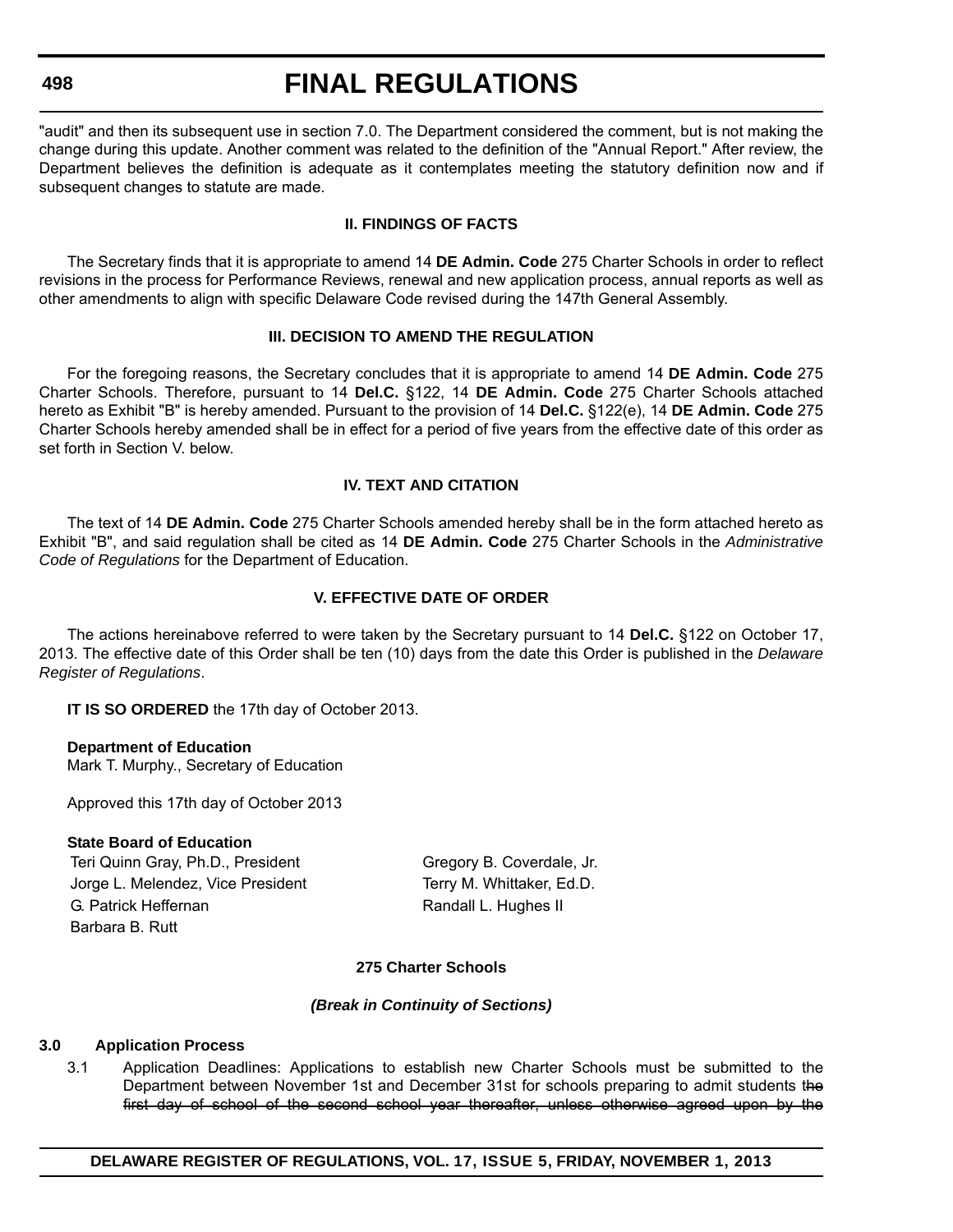authorizer and the applicant to allow the applicant to serve students who would otherwise be displaced because of the closure of an existing charter school in accordance with 14 **Del.C.** §511 (g) (1),(2).

- 3.2 All applications, whether for an original charter, a modification of a charter or the renewal of a charter, shall be made on forms approved by the Department.
- 3.3 An original and ten (10) five (5) copies of a completed application must be received by the Department by the application deadline in order for the application to be considered; an electronic copy shall also be submitted at the same time either as an attachment to an e-mail message or by electronic portable storage. The electronic copy shall be identical in all respects to the original application. Incomplete applications, or applications received after the deadline, will not be considered.
- 3.4 All written communications from the Department or the Accountability Committee to an Applicant shall be sent to the contact person identified in the application, at the address provided in the application. An Applicant is responsible for notifying the Department in writing of any change in the contact person or contact address after its application is submitted.
- 3.5 An application is not complete unless all of the following requirements are met:
	- 3.5.1 All questions on applicable sections in the application form are answered appropriately completed.
	- 3.5.2 All documentation required by the application form or subsequently requested by the Department or the Accountability Committee is received by the deadline provided by the Charter School Office.
- **[3.6 No application for a new Charter School will be accepted by the Department in any year in which the Department with the approval of the State Board has decided not to accept applications; except for an application submitted by a Highly successful charter operator for the purpose of operating a charter school at a site of and serving students currently attending a charter school whose charter has been revoked, has not been renewed, or whose charter is on formal review and whose Board of Directors has agreed to abandon their charter.]**
- 3.**[76]** Applications will not remain pending from year to year. Applications that do not result in the issuance of a charter must be resubmitted in full in subsequent years to be considered in subsequent years.
- 3.[**87]** The State Board of Education may designate one or more of its members to sit as nonvoting members of the Accountability Committee.
- 3.**[98]** In deciding whether to approve or disapprove any application for an original charter, a major modification of a charter, the renewal of a charter, or the formal review of a charter, the Secretary and State Board shall base the decision on the record. The record shall consist of the application and any documents filed therewith in support of the application, the Charter Contract, the Performance **Framework Review** (not applicable for new applications), the preliminary and final reports of the Accountability Committee, any response or other evidence, oral or otherwise, provided by the Applicant to the Accountability Committee prior to the issuance of its final report, any comments received at any public hearing conducted pursuant to the provisions of the Charter School Law, including comments made at any such hearing by the applicant in response to the Accountability Committee's final report and any written or electronic comments received at or before any such public hearing. In the case of the renewal, major modification, or formal review of a charter, the record shall also include performance documentation generated during the term of the charter or related to the subject of the formal review, including but not limited to, compliance with the school's Charter Contract and Performance Agreement, renewal report, audits and performance reviews, student testing data, and parent complaint documentation. No other evidence shall be considered. Written and electronic comments must be received by the Education Associate for Charter Schools no later than the beginning of the public hearing to be included in the record.
- 3.**[109]** Applicants and Charter Holders shall make the financial disclosures relating to ownership and financial interest as required by 14 **Del.C.** §511(eq). A charter school founder or member of a charter school board has a "financial interest" in the charter school if that person receives compensation in excess of \$5,000.00 from the charter school in any calendar year. Compensation means money, thing of value, or any other economic benefit of any kind or nature whatsoever conferred on or received by a charter school founder or member of a charter school board. "Ownership" shall have the meaning commonly ascribed to it as appropriate in context.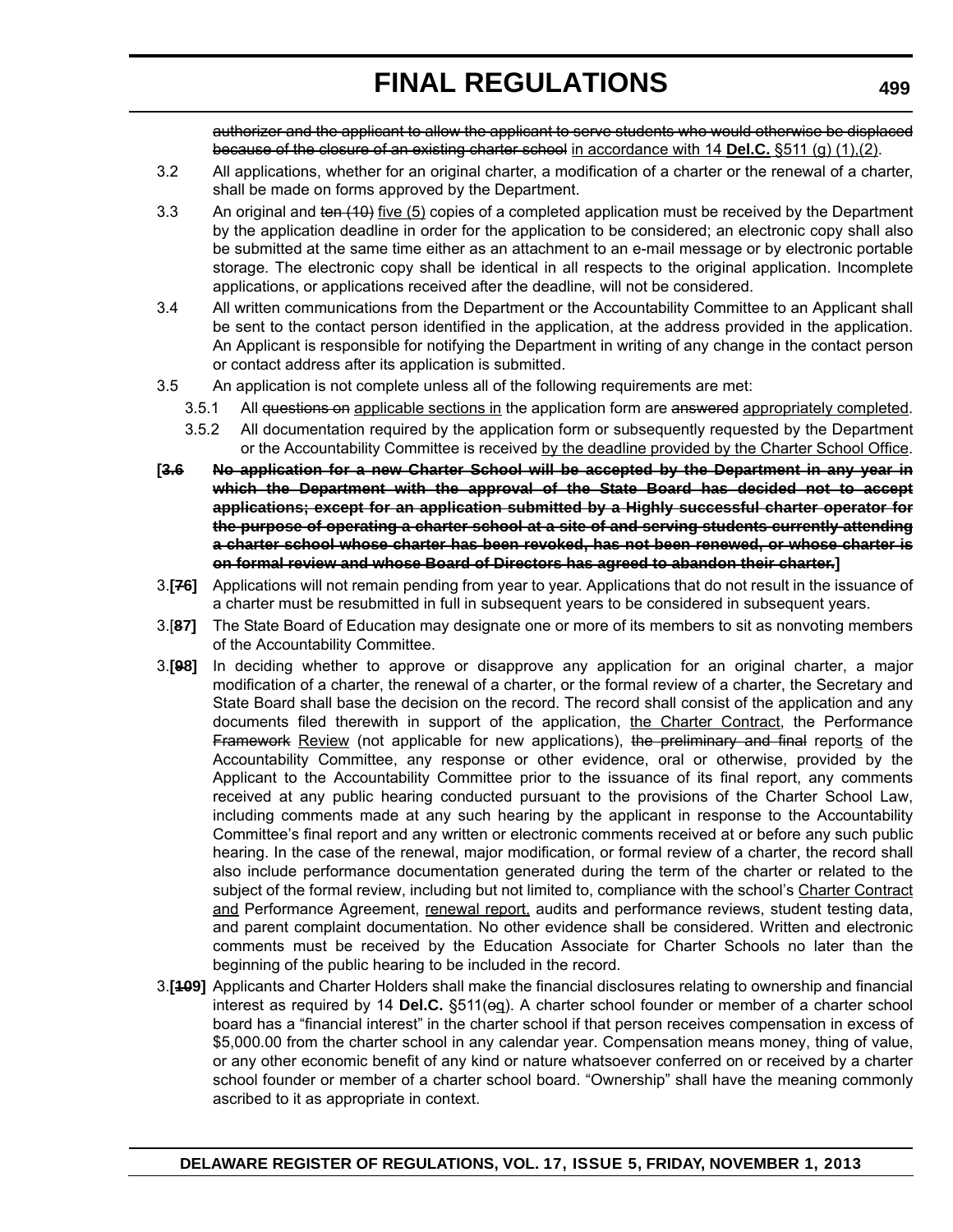# **FINAL REGULATIONS**

## **4.0 Standards and Criteria for Granting Charter**

### *(Break in Continuity Within Section)*

- 4.2 Performance Requirements
	- 4.2.1 Minimum Requirements

### *(Break in Continuity Within Section)*

4.2.1.4 Following charter approval, but not later than a date established by the Department, the Applicant must enter into a Charter Contract **[with the approving authority]** and **[into]** a Performance Agreement approved by the Department with the assent of the State Board, which shall address the organizational, academic and financial performance expectations of the Applicant during the term of the charter. The Department, with the assent of the Board, shall establish and publish a Performance Framework which shall be used to assess the school's compliance with its Performance Agreement. Nothing contained herein shall be interpreted to relieve an applicant of its obligation to comply with any approval criteria or requirement set forth in 14 **Del.C.** Ch. 5. The Department shall conduct an annual audits Performance Review using the Performance Framework to ensure ongoing compliance with the school's Performance Agreement.

### *(Break in Continuity of Sections)*

### **7.0 Financial Audit**

After July 1st of each year, pursuant to 14 **Del.C.** §513(a) each Charter Holder shall contract to have an audit of the business and financial transactions, records, and accounts of the school, in a form and manner satisfactory to the Department, and shall provide the audit results to the Department  $\underline{b}\underline{y}$ October 1. Each Charter School shall display the audit on **[their its]** public website.

### *(Break in Continuity of Sections)*

### **9.0 Modifications of Charters**

*(Break in Continuity Within Section)*

9.9 Minor modifications.

### *(Break in Continuity Within Section)*

9.9.7 Decisions for minor modifications to a charter may be decided by the Secretary**[, with the concurrence of the State Board of Education,]** within 30 working days from the date the application was filed, unless the timeline is waived by mutual agreement of the Secretary and the applicant, or in any case where the Secretary, in the sole discretion of the Secretary, deems that it would be beneficial to either refer the matter to the Accountability Committee or to seek advice from the State Board prior to deciding the matter.

**\*Please note that no additional changes were made to the regulation as originally proposed and published in the September 2013 issue of the** *Register* **at page 275 (17 DE Reg. 275). Therefore, the final regulation is not being republished here in its entirety. A copy of the final regulation is available at: [275 Charter Schools](http://regulations.delaware.gov/register/november2013/final/17 DE Reg 497 11-01-13.htm)**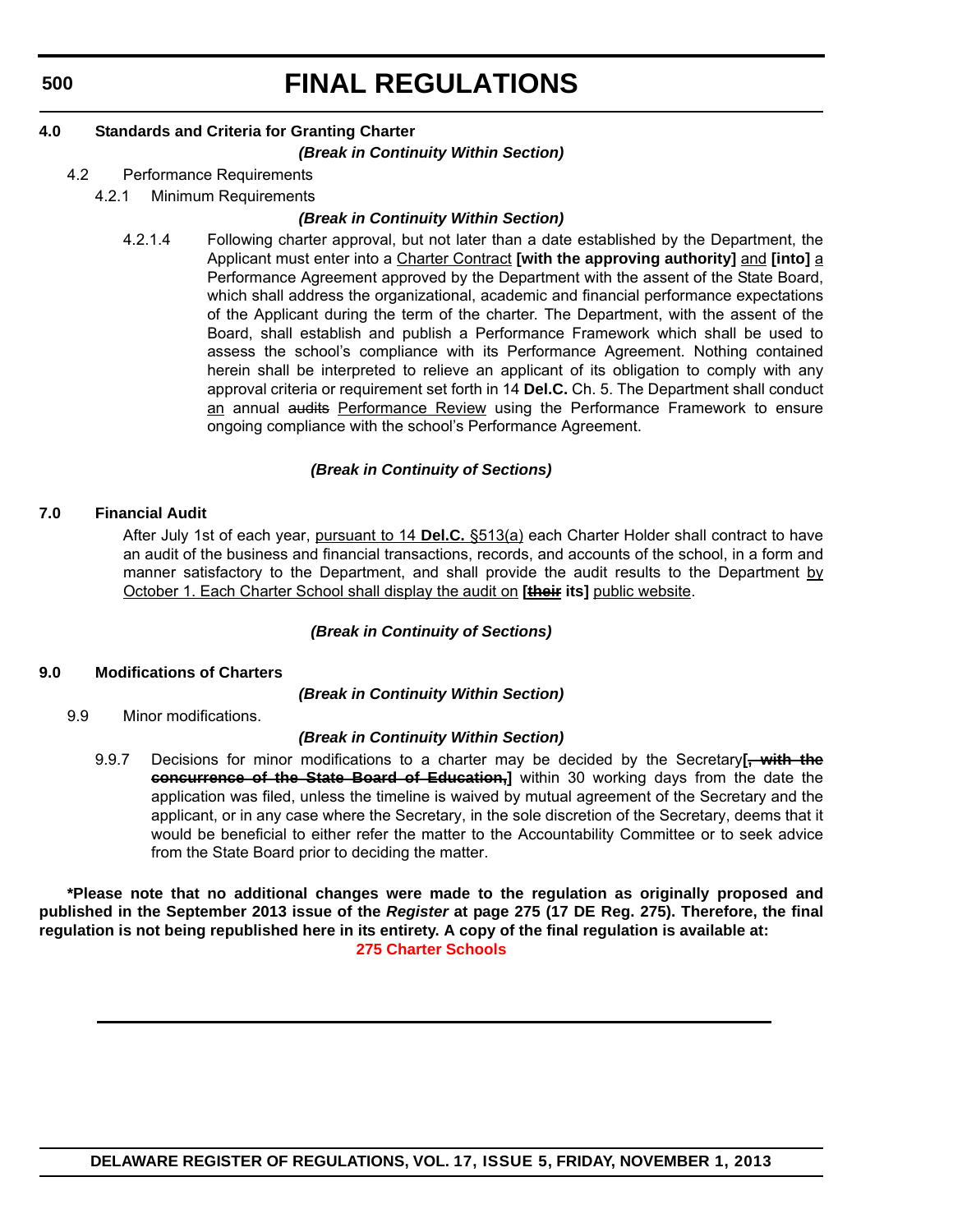# **[DEPARTMENT OF HEALTH AND SOCIAL SERVICES](http://www.dhss.delaware.gov/dhss/dmma/)**

**DIVISION OF MEDICAID AND MEDICAL ASSISTANCE**

Statutory Authority: 31 Delaware Code, Section 512 (31 **Del.C.** §512)

### **ORDER**

### **[Medicaid Reimbursement for Prescription Drugs – Multi-State Purchasing Pool Supplemental Drug Rebate](#page-3-0)  Agreement**

### **NATURE OF THE PROCEEDINGS:**

Delaware Health and Social Services ("Department") / Division of Medicaid and Medical Assistance (DMMA) initiated proceedings to amend the Title XIX Medicaid State Plan to modify the *Multi-State Purchasing Pool Supplemental Rebate Agreement* for pharmaceutical products. The Department's proceedings to amend its regulations were initiated pursuant to 29 **Delaware Code** Section 10114 and its authority as prescribed by 31 **Delaware Code** Section 512.

The Department published its notice of proposed regulation changes pursuant to 29 **Delaware Code** Section 10115 in the September 2013 Delaware *Register of Regulations*, requiring written materials and suggestions from the public concerning the proposed regulations to be produced by September 30, 2013 at which time the Department would receive information, factual evidence and public comment to the said proposed changes to the regulations.

### **SUMMARY OF PROPOSAL**

The Division of Medicaid and Medical Assistance (DMMA) hereby affords the public notice of its intention to amend the Title XIX Medicaid State Plan to modify the *Multi-State Purchasing Pool Supplemental Rebate Agreement* for pharmaceutical products.

### **Statutory Authority**

- Patient Protection and Affordable Care Act (Pub. L. No. 111-148 as amended by the Health Care and Education Reconciliation Act of 2010 (Pub. L. No. 111-152)), together known as the Affordable Care Act. Specifically, Section 2501, *Prescription Drug Rebates*
- 1927(a)(1) and 1927 (a)(4) of the Social Security Act, *Authorizes state to enter directly into separate or supplemental rebate agreements with manufacturers*
- 1902(a)(19) of the Social Security Act, *Care and services under a Medicaid state plan be provided in a manner consistent with simplicity of administration and the best interests of beneficiaries*
- 42 CFR §440.120, *Prescribed drugs*
- 42 CFR §447.201, *State plan requirements*
- 42 CFR §447.205, *Public notice of changes in Statewide methods and standards for setting payment rates*

### **Background**

### *Medicaid Supplemental Drug Rebate Agreements*

The federal Omnibus Budget Reconciliation Act of 1990, section 4401 added §1927 to the Social Security Act. Section 1927 provides that States may enter separate or supplemental drug rebate agreements as long as such agreements achieve drug rebates equal to or greater than the drug rebates set forth in the Secretary's national rebate agreement with drug manufacturers, which is published at 56 F.R. 7049 (1991). Specifically, the drug rebate statute, at section 1927(a)(1) of the Social Security Act (Act), provides that "the Secretary may authorize a State to enter directly into agreements with a manufacturer." Also, section 1927(a)(4) of the Act provides that any drug rebate agreement between a State and drug manufacturers and in effect on November 5, 1990, may constitute a rebate agreement in compliance with the statute if the Centers for Medicare and Medicaid Services (CMS) determines that any such agreement "provides for rebates that are at least as large as the rebates otherwise required under this section." CMS accordingly believes that Congress intended that States that seek CMS approval under section 1927(a)(1) to enter directly into agreements with manufacturers must ensure that any such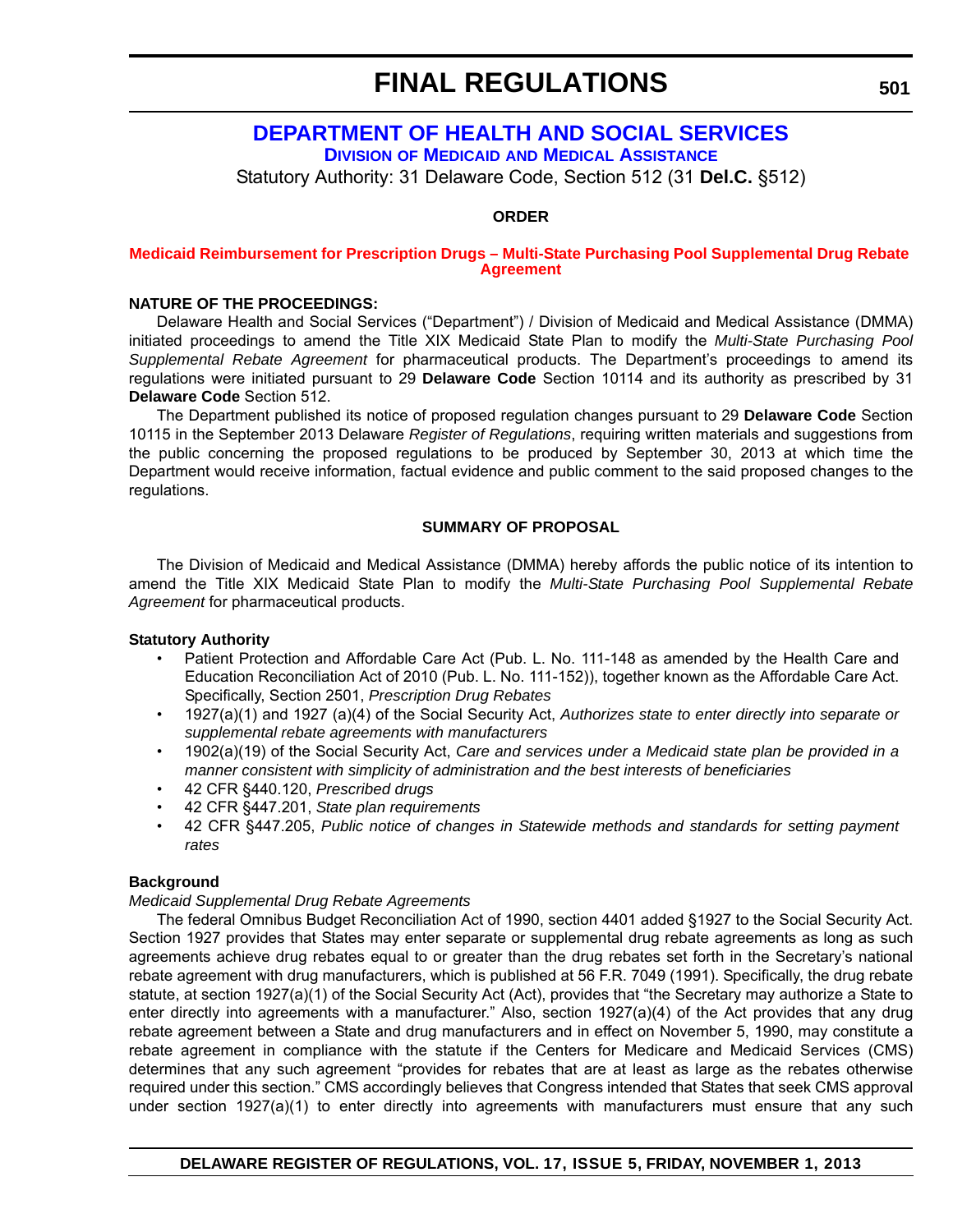agreement will achieve drug rebates that are at least equal to the rebates set forth in the Secretary's rebate agreements with manufacturers.

Currently, prescription drug manufacturers are required to enter into a rebate agreement. The agreement requires manufacturers to provide state Medicaid programs with rebates for the drugs purchased for recipients on an outpatient basis. *Section 2501* of the Patient Protection and Affordable Care Act (ACA) makes two modifications to the prescription drug rebate program. The first modification, which took effect on January 1, 2010, increases the minimum rebate amount but requires the State to remit 100 percent of the additional rebates collected to the federal government. The second modification, which took effect on March 23, 2010, extends the application of the prescription drug rebates program to prescription drugs that are provided to Medicaid recipients who are enrolled in Medicaid Managed Care Organizations (MCOs).

### **Summary of Proposal**

Among the services provided to recipients of services under the Delaware Medical Assistance Program (DMAP) are prescription drugs and related pharmacy services. Expenditures for pharmacy services are offset in part by rebate agreements with suppliers of prescription drugs. Part of the system by which Delaware receives these rebates is a multi−state purchasing pool supplemental rebate agreement.

The existing multi-state supplemental rebate agreement between the State of Delaware and pharmaceutical manufacturers for legend drugs provided fee-for-service to Medicaid individuals was originally effective October 1, 2005. Delaware participates in the TOP\$ program, the multistate Medicaid pharmaceutical purchasing pool administered by Provider Synergies, LLC, an affiliate of Magellan Medicaid Administration.

The Division of Medicaid and Medical Assistance (DMMA) intends to make substantive changes to the existing *TOP\$SM The Optimal PDL \$solution ("TOP\$") State Supplemental Rebate Agreement ("SRA")*, which includes revised definitions, and structural changes to the SRA. Specifically, *Definitions* have been added to provide for the inclusion of Medicaid Managed Care Organization (MCO) utilization for accrual of supplemental rebates.

The intent of the SRA has been expanded to cover both fee-for-service (FFS) and MCO populations, as long as the State retains control of the Preferred Drug List (PDL) for both populations. Inclusion of the MCO population under the contract is *optional* and at the sole discretion of the State. The proposed changes will be effective October 1, 2013 and will apply to claims with dates of service on or after that date.

A brief description of additional changes to the TOP\$ SRA include:

- Clarified the terms under which supplemental rebates accrue for partial quarter invoicing.
- Changed the rebate calculation to use Wholesale Acquisition Cost (**WAC**) on the last day of the quarter.
- Limited termination by the manufacturer to the entire agreement not by National Drug Code (NDC) or product.
- Removed "termination without cause" language.
- Added an interest penalty of ten percent (10%) to the SRA.
- Provided for the "Participation Agreement" to renew automatically for one-year terms, as long as the controlling agreement between Magellan/Provider Synergies and Participating State is active.
- Removed tiers from the bid grid.
- Added option to use alternative supplemental rebate calculation types to allow for different rebate accrual calculations other than Guaranteed Net Unit Price (GNUP).

#### *Draft of Proposed State Supplemental Rebate Agreement*

See attachment to the regulation for a draft of "TOP\$<sup>SM</sup> The Optimal PDL \$solution ("TOP\$") State Supplemental Rebate Agreement".

DMMA is required by federal regulation to submit its supplemental rebate agreement for approval prior to its use. As such, the provisions of this state plan amendment relating to the multi-state supplemental rebate agreement are subject to approval by CMS.

#### **Fiscal Impact Statement**

There is minimal fiscal impact expected. The change in TOP\$ contract language will allow the State to apply supplemental rebates to the medication costs paid for by the participating MCO. It is anticipated that the net-net cost will remain the same. There is also a stipulation of interest charges for late payment which will assist with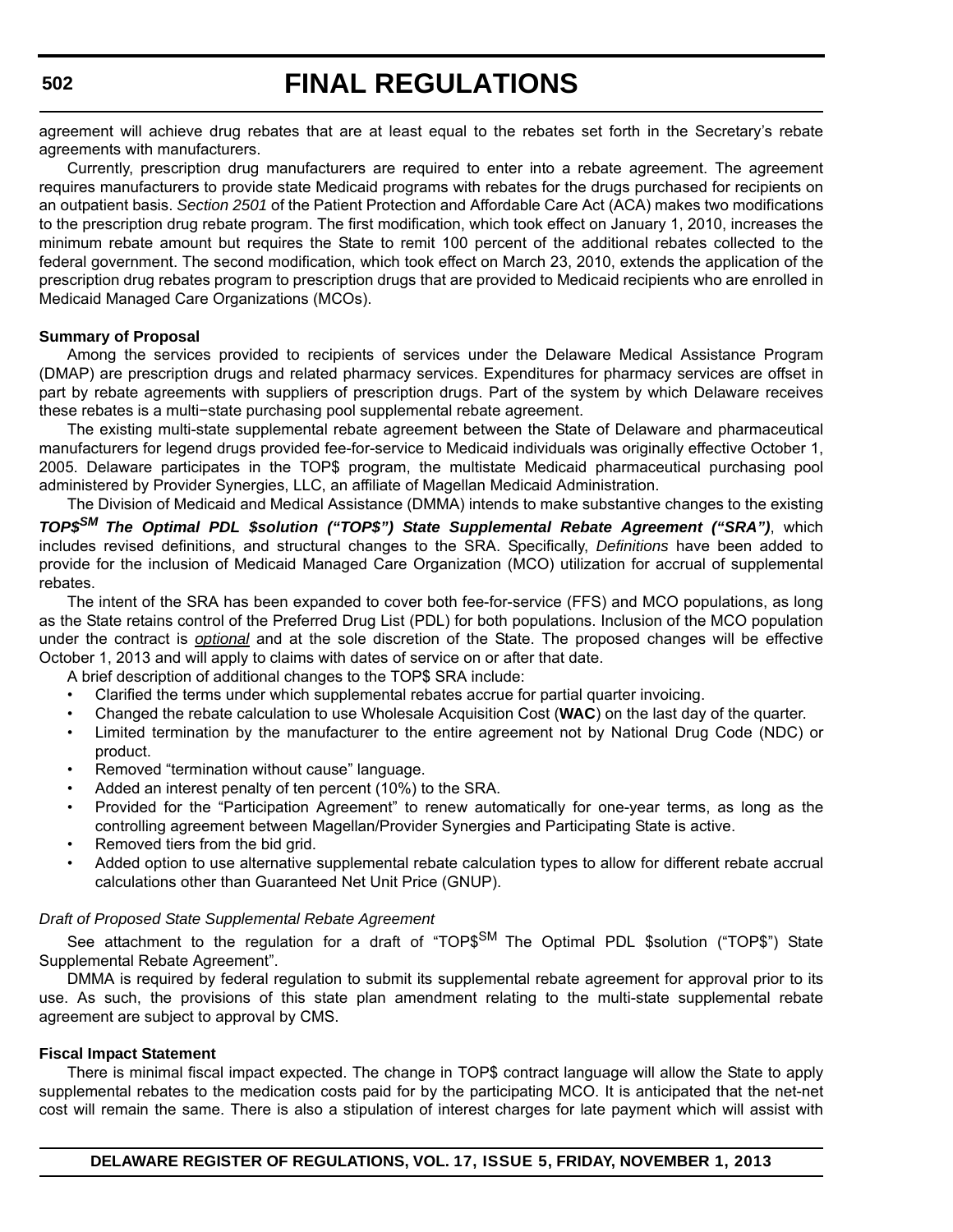maintaining the timely payment of the quarterly invoices.

### **SUMMARY OF COMMENTS RECEIVED WITH AGENCY RESPONSE**

The Governor's Advisory Council for Exceptional Citizens (GACEC) and the State Council for Persons with Disabilities (SCPD) offered the following observations summarized below. The Division of Medicaid and Medical Assistance (DMMA) has considered each comment and responds as follows.

The Councils have reviewed the Department of Health and Social Services/Division of Medicaid and Medical Assistance (DMMA) proposal to amend the Medicaid State Plan to modify the Multi-State Purchasing Pool Supplemental Rebate Agreement for pharmaceutical products. The proposed regulation was published as 17 DE Reg. 285 in the September 1, 2013 issue of the *Register of Regulations*.

The bulk of the regulation consists of a 17-page set of revised text covering the technical implementation of the rebate program. The text is ostensibly based on a standard CMS template.

GACEC and SCPD endorse the proposed regulation.

*Agency Response*: DMMA thanks both Councils for their endorsement.

### **FINDINGS OF FACT:**

The Department finds that the proposed changes as set forth in the September 2013 *Register of Regulations* should be adopted.

THEREFORE, IT IS ORDERED, that the proposed regulation to amend the Delaware Title XIX Medicaid State Plan regarding Medicaid reimbursement for prescription drugs, specifically, modification of the *Multi-State Purchasing Pool Supplemental Rebate Agreement*, is adopted and shall be final effective November 10, 2013.

Rita M. Landgraf, Secretary, DHSS

**\*Please note that no changes were made to the regulation as originally proposed and published in the September 2013 issue of the** *Register* **at page 285 (17 DE Reg. 285). Therefore, the final regulation is not being republished. A copy of the final regulation is available at:**

**[Medicaid Reimbursement for Prescription Drugs – Multi-State Purchasing Pool Supplemental Drug Rebate](http://regulations.delaware.gov/register/november2013/final/17 DE Reg 501 11-01-13.htm)  Agreement**

## **DIVISION OF MEDICAID [AND MEDICAL ASSISTANCE](http://www.dhss.delaware.gov/dhss/dmma/)** Statutory Authority: 31 Delaware Code, Section 512 (31 **Del.C.** §512) 16 **DE Admin. Code** 14000, 15000, 16000 & 18000

### **ORDER**

### **[Medicaid Expansion under the Affordable Care Act 2014 – Implementation of Modified Adjustment Gross](#page-3-0)  Income (MAGI) Methodology 14000 Common Eligibility Information 15000 Parent/Caretaker Relative Group 16000 Federal Poverty Level Related Programs 18000 Delaware Healthy Children Program**

### **NATURE OF THE PROCEEDINGS:**

Delaware Health and Social Services ("Department") / Division of Medicaid and Medical Assistance (DMMA) initiated proceedings to amend the Division of Social Services Manual (DSSM) regarding implementation of the Modified Adjusted Gross Income (MAGI) methodology provisions related to eligibility determinations for certain medical assistance programs (Medicaid and Children's Health Insurance Program) under the Affordable Care Act. The Department's proceedings to amend its regulations were initiated pursuant to 29 **Delaware Code** Section 10114 and its authority as prescribed by 31 **Delaware Code** Section 512.

The Department published its notice of proposed regulation changes pursuant to 29 **Delaware Code** Section 10115 in the August 2013 Delaware *Register of Regulations*, requiring written materials and suggestions from the

### **DELAWARE REGISTER OF REGULATIONS, VOL. 17, ISSUE 5, FRIDAY, NOVEMBER 1, 2013**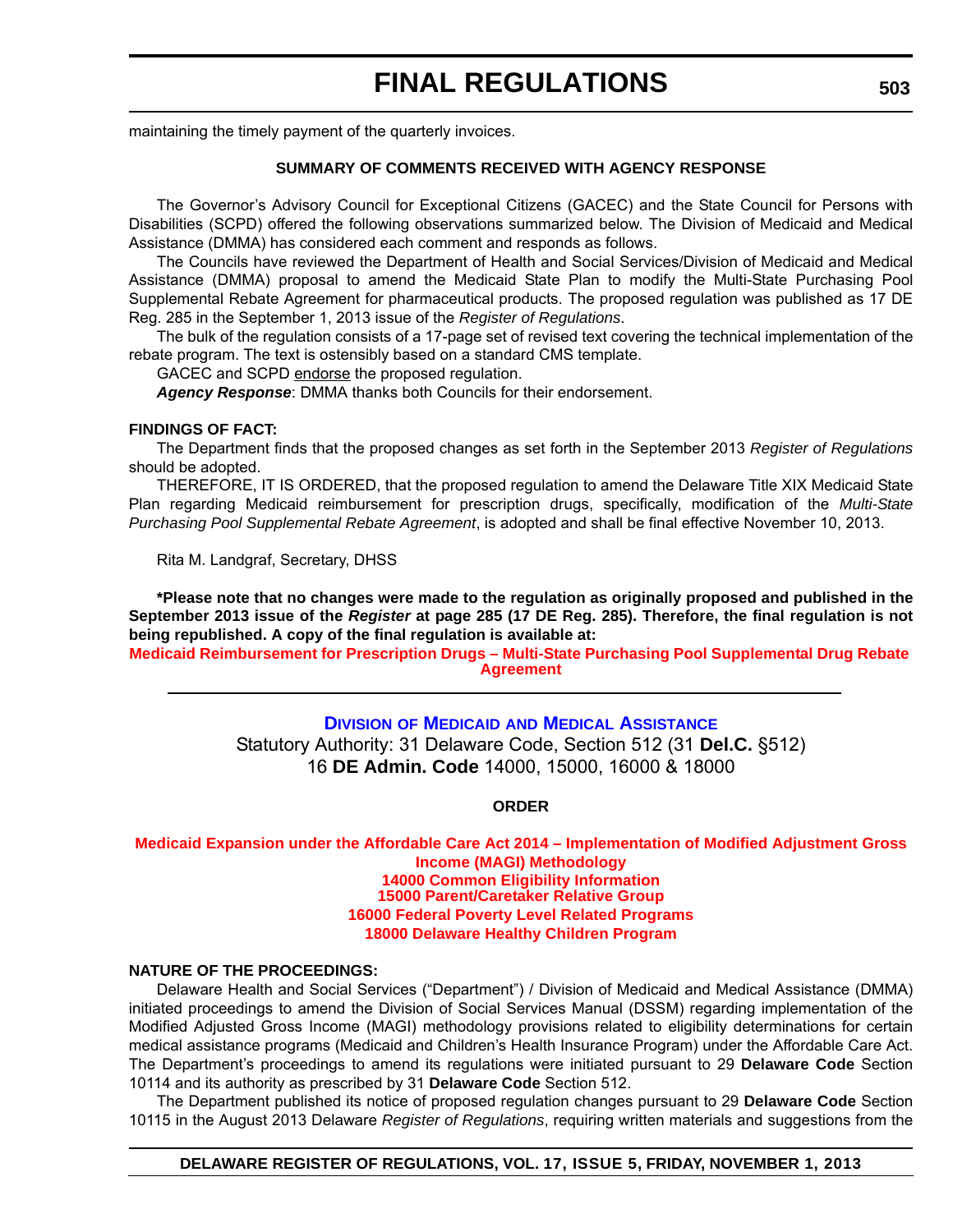# **FINAL REGULATIONS**

public concerning the proposed regulations to be produced by August 31, 2013 at which time the Department would receive information, factual evidence and public comment to the said proposed changes to the regulations.

### **SUMMARY OF PROPOSAL**

The purpose of this notice is to advise the public that the Division of Medicaid and Medical Assistance (DMMA) is proposing to amend rules in Division of Social Services Manual (DSSM) to implement the Modified Adjusted Gross Income (MAGI) provisions related to eligibility determinations for certain medical assistance programs (Medicaid and Children's Health Insurance Program). The Patient Protection and Affordable Care Act of 2010 mandates significant changes in how eligibility is determined for medical assistance programs for children, parent/ caretaker relatives and pregnant women beginning January 1, 2014.

### **Statutory Authority**

- Patient Protection and Affordable Care Act (Pub. L. No. 111-148 as amended by the Health Care and Education Reconciliation Act of 2010 (Pub. L. No. 111-152)), together known as the *Affordable Care Act*
- 42 CFR 431 Subpart G, *Section 1115 Demonstrations (Family Planning)*
- 42 CFR 435.4, *Definitions and use of terms*
- 42 CFR 435.110, *Parents and other caretaker relatives*
- 42 CFR 435.112, *Families with Medicaid eligibility extended because of increased earnings or hours of employment*
- 42 CFR 435.115, *Families with Medicaid eligibility extended because of increased collection of spousal support*
- 42 CFR 435.116, *Pregnant women*
- 42 CFR 435.117, *Deemed newborn children*
- 42 CFR 435.118, *Infants and children under age 19*
- 42 CFR 435.119, *Coverage for individuals age 19 or older and under age 65 at or below 133 percent FPL*
- 42 CFR 435.145, *Children with adoption assistance, foster care, or guardianship care under title IV-E*
- 42 CFR 435.150, *Former foster care children*
- 42 CFR 435.170, *Pregnant women eligible for extended or continuous eligibility*
- 42 CFR 435.172, *Continuous eligibility for hospitalized children*
- 42 CFR 435.213, *Optional eligibility for individuals needing treatment for breast or cervical cancer*
- 42 CFR 435.222, *Optional eligibility for reasonable classifications of individuals under age 21*
- 42 CFR 435.227, *Optional eligibility for individuals under age 21 who are under State adoption assistance agreements*
- 42 CFR 435.403, *State residence*
- 42 CFR 435.603, *Application of modified adjusted gross income (MAGI)*
- 42 CFR 435.907, *Application*
- 42 CFR 435.908, *Assistance with application and renewal*
- 42 CFR 435.910, *Use of Social Security number*
- 42 CFR 435.911, *Determination of eligibility*
- 42 CFR 435.912, *Timely determination of eligibility*
- 42 CFR 435.923, *Authorized Representatives*
- 42 CFR 435.940, *Basis and scope*
- 42 CFR 435.945, *General requirements*
- 42 CFR 435.948, *Verifying financial information*
- 42 CFR 435.949, *Verification of information through an electronic service*
- 42 CFR 435.952, *Use of information and requests of additional information from individuals*
- 42 CFR 435.956, *Verification of other non-financial information*
- 42 CFR 435.1200, *Medicaid agency responsibilities for a coordinated eligibility and enrollment process with other insurance affordability programs*
- 42 CFR 457.10, *Definitions and use of terms*
- 42 CFR 457.80, *Current State child health insurance coverage and coordination*
- 42 CFR 457.110, *Enrollment assistance and information requirements*

### **DELAWARE REGISTER OF REGULATIONS, VOL. 17, ISSUE 5, FRIDAY, NOVEMBER 1, 2013**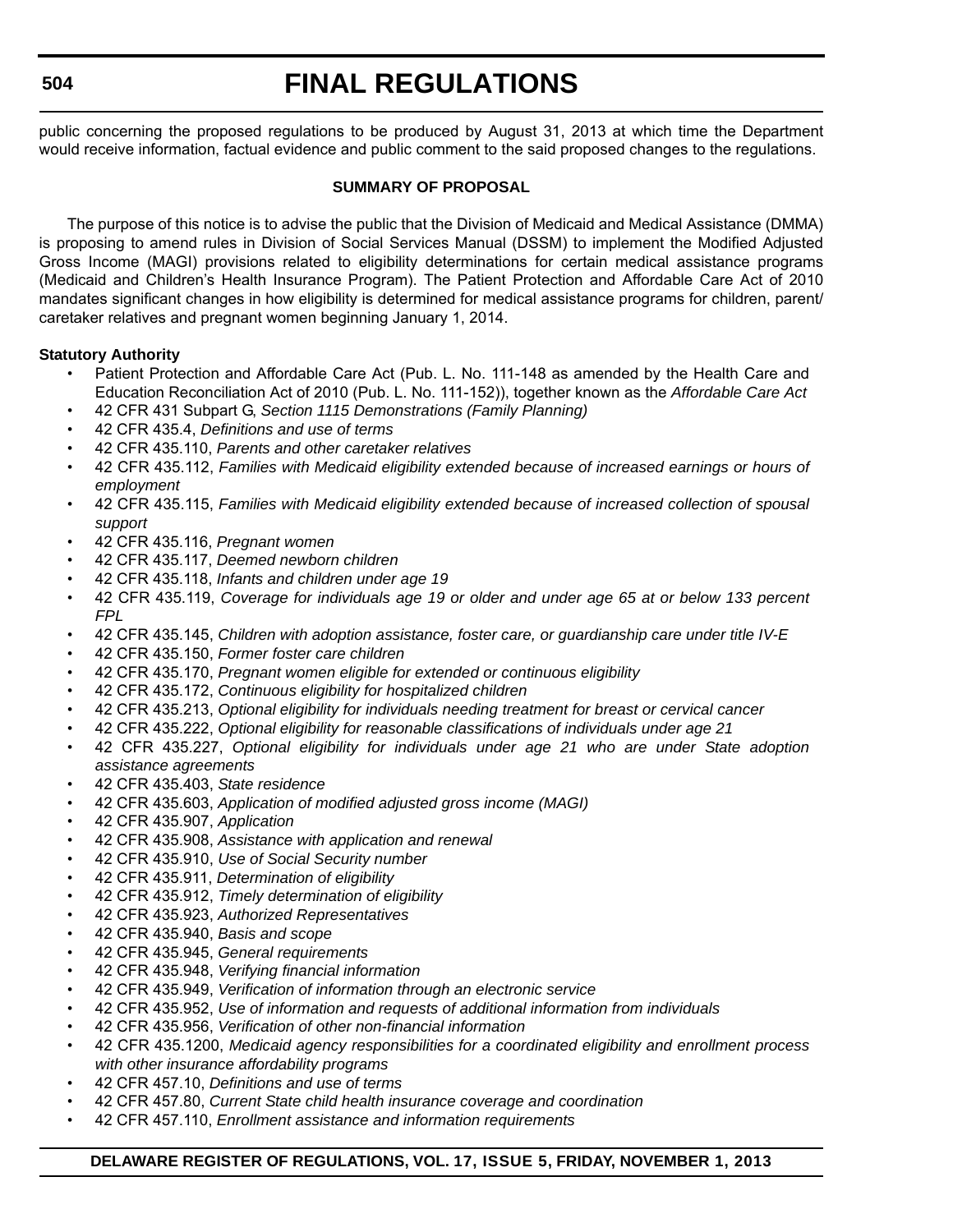- 42 CFR 457.300, *Basis, scope, and applicability*
- 42 CFR 457.301, *Definitions and use of terms*
- 42 CFR 457.310, *Targeted low-income child*
- 42 CFR 457.315, *Application of modified adjusted gross income and household definition*
- 42 CFR 457.320, *Other eligibility standards*
- 42 CFR 457.330, *Application*
- 42 CFR 457.340, *Application for and enrollment in CHIP*
- 42 CFR 457.348, *Determinations of Children's Health Insurance Program eligibility by other insurance affordability programs*
- 42 CFR 457.350, *Eligibility screening and enrollment in other insurance affordability programs*
- 42 CFR 457.370, *Alignment with Exchange initial open enrollment period*
- 42 CFR 457.380, *Eligibility verification*

### **Background**

The Affordable Care Act (ACA) was signed into law on March 23, 2010. Under the ACA, health reform will make health care more affordable, guarantee choices when purchasing health insurance, expands Medicaid coverage to millions of low-income Americans and makes numerous improvements to both Medicaid and the Children's Health Insurance Program (CHIP).

The Affordable Care Act (ACA) includes many provisions designed to expand and streamline Medicaid eligibility. The ACA offers the option to extend coverage to non-disabled, non-elderly citizens with income under 133 percent of the Federal Poverty Level (FPL); adopts new methodologies for determining and renewing eligibility; and requires establishment of a streamlined process to allow state Medicaid programs to coordinate seamlessly with other insurance affordability programs and affordable health insurance exchanges. These provisions are intended to change the Medicaid eligibility determination and renewal processes for most Medicaid applicants and beneficiaries from one based on a welfare model to one that utilizes information technology to provide the insurance coverage option that fits each individual's current circumstances and needs.

To provide coordinated guidance on the eligibility determination process for insurance affordability programs and health plan coverage through an exchange, the Centers for Medicare and Medicaid Services (CMS) published the proposed rule "Medicaid Program: Eligibility Changes Under the Affordable Care Act of 2010" on August 17, 2011, in conjunction with the Department of Health and Human Services' (HHS) proposed rule on exchange eligibility determinations and the Internal Revenue Services' "Health insurance premium tax credit" proposed rule. CMS issued a final/interim final rule incorporating significant changes on March 23, 2012 at [http://www.gpo.gov/](http://www.gpo.gov/fdsys/pkg/FR-2012-03-23/pdf/2012-6560.pdf) [fdsys/pkg/FR-2012-03-23/pdf/2012-6560.pdf](http://www.gpo.gov/fdsys/pkg/FR-2012-03-23/pdf/2012-6560.pdf).

The March rule's intent is to align Medicaid and CHIP eligibility determinations for parents/caretaker relatives, other adults, pregnant women, and children with determinations for health plan coverage by the exchanges and determinations for advance payments of premium tax credits and cost-sharing subsidies by the IRS. The rule modifies the Code of Federal Regulations to enable an entity to determine eligibility for all insurance affordability programs using a single streamlined application, IRS income rules, and a shared electronic verification service.

The most significant actions of the March 2012 rule on Medicaid eligibility changes as of January 1, 2014 include:

Creates eligibility groups for adults ages 19 through 64 who are not otherwise eligible for Medicaid as a parent/caretaker relative of a dependent child, pregnant woman, disabled individual, or Medicare beneficiary.

Establishes a minimum eligibility level of 133 percent of the FPL (effectively 138 percent of the FPL when a 5 percent disregard is taking into account) for individuals in these categories.

Prohibits states from considering assets in determining eligibility for individuals in these categories.

Requires that states use the IRS' methodology for determining Modified Adjusted Gross Income (MAGI), with certain exceptions, to determine household composition, family size, and income eligibility, thereby eliminating most income deductions and disregards.

Provides increased federal financial participation for "newly eligible" adults who would not have been covered under the state's policies and procedures in effect as of December 2009.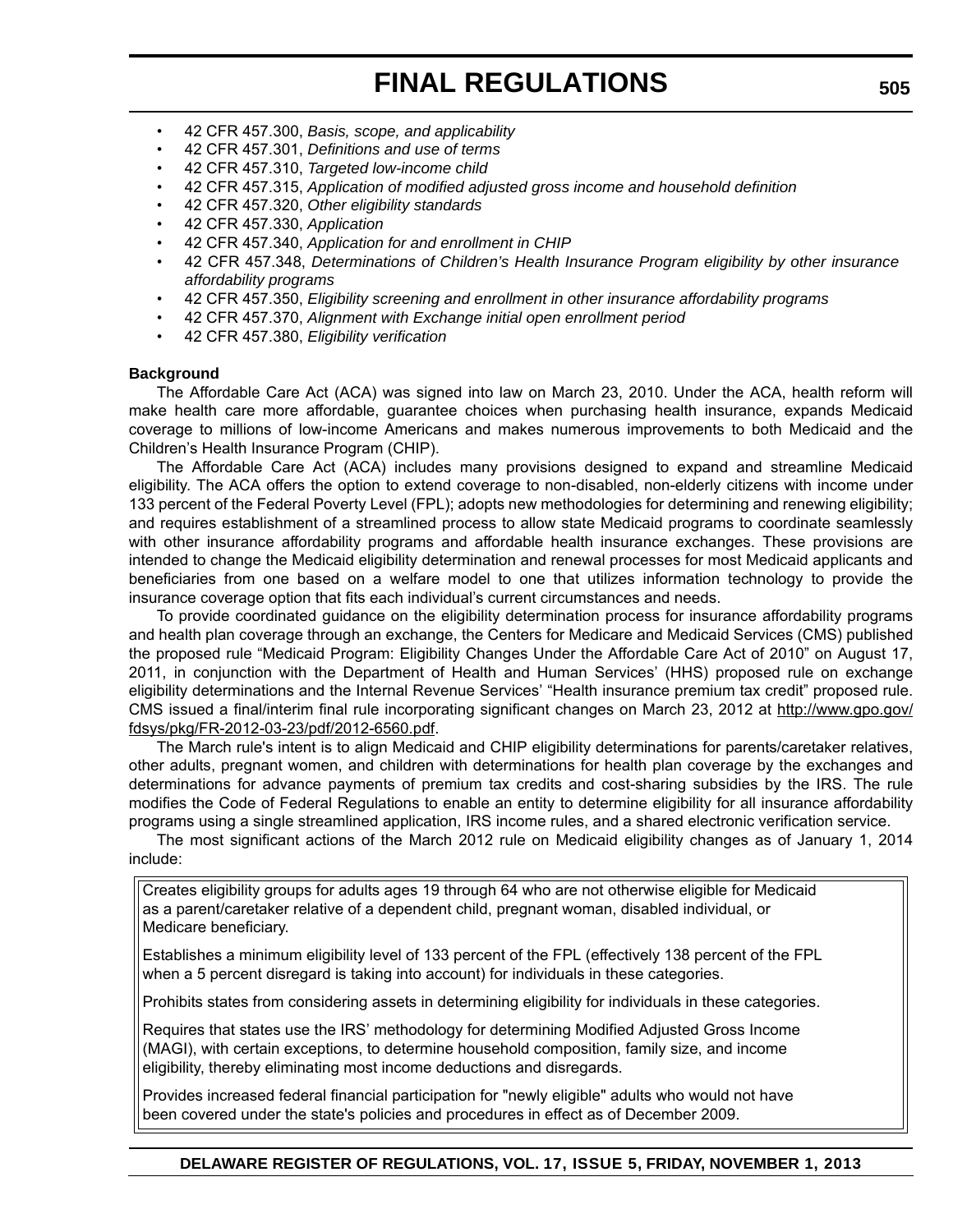# **FINAL REGULATIONS**

Mandates that all states use a standard, streamlined application form developed by HHS for all insurance affordability programs, or an approved alternative that is no more burdensome, and accept it via an internet Web site and other electronic means, telephone, mail, and in person. (States may use a multi-benefit program application in addition to the standard application form.).

Mandates that states make available Web sites in accessible, plain language with information regarding application for and receipt of Medicaid and other insurance affordability program benefits.

Requires states to rely to the extent possible upon electronic data, including a shared electronic service (or federal data hub) established by HHS, to verify financial and non-financial information.

Establishes that Medicaid agencies must accept and transfer via secure electronic interface eligibility information, including eligibility determinations, from other insurance affordability programs.

Permits entities other than the Medicaid or welfare agency, including nongovernmental exchange entities, to determine eligibility.

In 2014, the following groups will not have any changes in eligibility for Medicaid and will remain eligible for Medicaid and will qualify based on current income and resource standards used today: Aged, Blind or Disabled individuals; Foster Care children; and SSI cash recipients.

## **Summary of Proposal**

Delaware supports the goals of the Affordable Care Act (ACA) to enhance access to affordable coverage, improve service delivery and control program cost growth.

### *Description of Rule Changes*

These amendments to the eligibility rules reflect programmatic changes affecting Delaware Medicaid programs as required by the federal Affordable Care Act (ACA). This regulatory action proposes to codify policy and procedural changes to the Medicaid program and Children's Health Insurance Program (CHIP) related to eligibility, enrollment, renewals, public availability of program information, and coordination across Medicaid programs to be consistent with the ACA.

The proposed changes affect the following policy sections in the Division of Social Services Manual (DSSM): DSSM 14000, DSSM 15000, DSSM 16000, and DSSM 18000.

### **DSSM 14000**

*Specific Changes, Revisions, and Additions to Eligibility Rules in DSSM 14000*

The proposed changes affect the following general eligibility rules in section 14000 of the Division of Social Services Manual (DSSM).

14000 <del>Common Eligibility Information</del> General Eligibility Requirements

14100 General Application Information

14100.1Application Filing Date Authorized Representative

14100.2Protected Filing Date

14100.3Face-to-Face Interview Requirement for Some Programs Eligibility Groups

- 14100.4Disposition of Applications
- 14100.5Timely Determination of Eligibility

14100.8Coordination of Eligibility and Enrollment with Other Insurance Availability Programs

14100.8.1 Transfer from Other Insurance Affordability Programs to the State Agency

14100.8.2 Evaluation of Eligibility for Other Insurance Affordability Programs

14100.8.3 Individuals Undergoing a Medicaid Eligibility Determination on a Basis Other than MAGI

14105 Social Security Number

### 14105.1 Exception for Infants-to Furnish a Social Security Number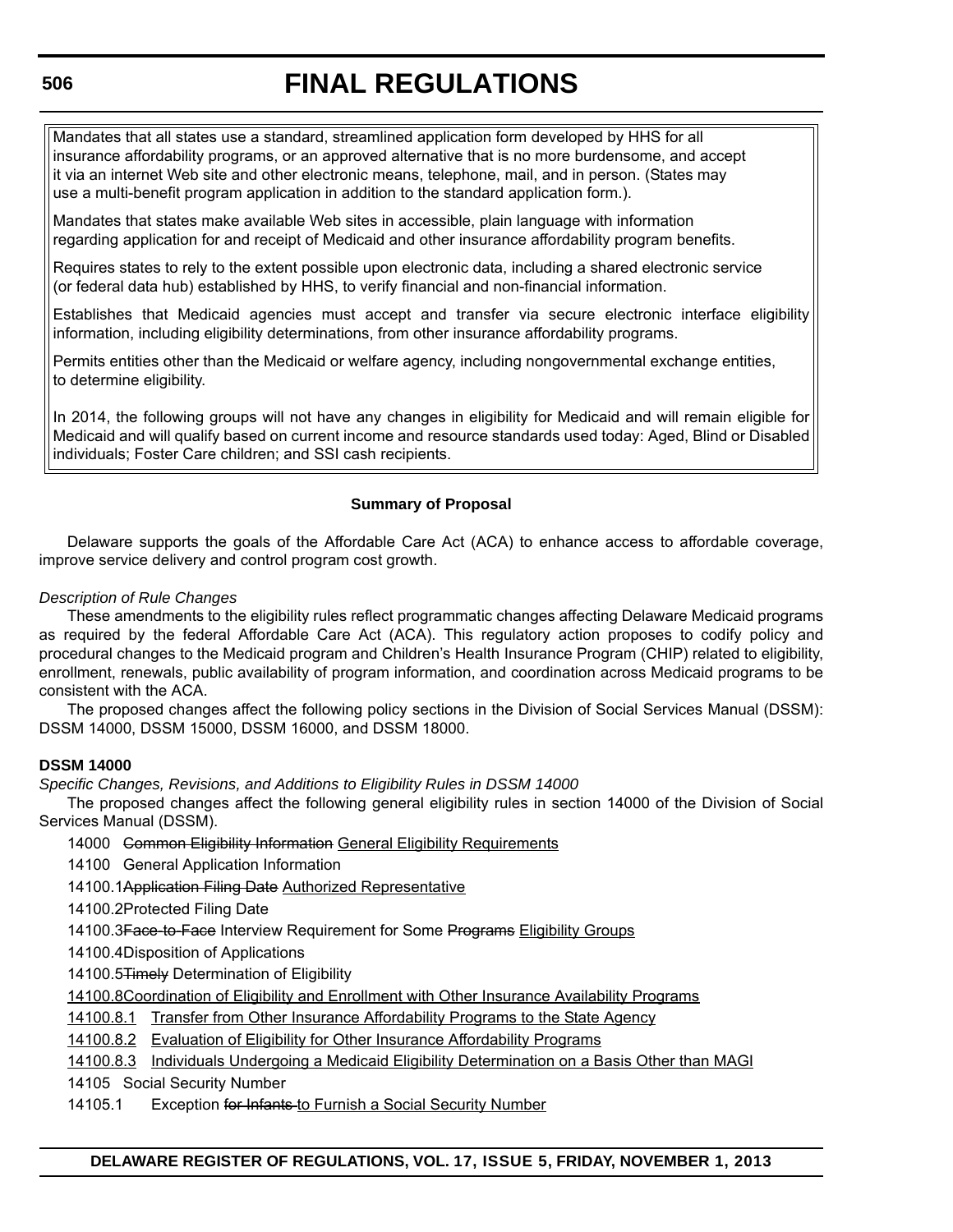- 14110 State Residency
- 14110.144110.1 Capable of Indicating Intent to Reside in Delaware and 44110.2 Incapable of Indicating Intent to Reside in Delaware Definitions
- 14110.214110.3 Placement by State in an Out-of-State Institution
- 14110.314110.4 Actions which do not Constitute State Placement
- 14110.4<del>14110.5</del> Lack of Appropriate Facility
- 14110.514110.6 Criteria Specific to Individuals under Age 21
- 14110.6<del>14110.7 Criteria Specific to</del> Individuals Age 21 and Over
- 14110.714110.8 Specific Prohibitions and Exceptions and 14110.8.1 Prohibitions Specific Prohibitions for Denial or Termination of Eligibility
- 14110.814110.8.2 Exceptions to General Residency Rules

14800Verifications of Factors of Eligibility

- 14810Continuously Eligible Newborns RESERVED
- 14820Reporting Changes in Circumstances

**SECTION 14000 – General Eligibility Requirements**: DMMA proposes to reformat, renumber, rename and reorganize its general eligibility rules. Proposed for adoption are the following specific rule changes in Section 14000 identified and detailed below. The rule name is *italicized* and substantive changes noted.

| <b>Section</b> | <b>Description of Changes for DSSM 14000</b>                                                                                                                                                                                                                                                                                                                                                                                                                                                                                                                         |
|----------------|----------------------------------------------------------------------------------------------------------------------------------------------------------------------------------------------------------------------------------------------------------------------------------------------------------------------------------------------------------------------------------------------------------------------------------------------------------------------------------------------------------------------------------------------------------------------|
| 14000          | The name and content of this section details General Eligibility Requirements.                                                                                                                                                                                                                                                                                                                                                                                                                                                                                       |
| 14100          | The content of this rule, which details General Application Information, is revised to describe the<br>single streamlined application process to ensure a coordinated eligibility and enrollment system for<br>all insurance affordability programs in accordance with the requirements under the Affordable Care<br>Act. The application processes must be accessible for all individuals and maximize the submission<br>options for individuals being evaluated for eligibility under a modified adjusted gross income (MAGI)<br>category and a non-MAGI category. |
| 14100.1        | This content of this rule is moved to 14100. This section is renamed Authorized Representative with<br>new content. This rule details the minimum requirements for authorized representative acting on<br>behalf of individual applicants.                                                                                                                                                                                                                                                                                                                           |
| 14100.2        | The content of this rule, which details the requirements of the Protected Filing Date, is revised to<br>delete language about the receipt of an application in a Division of Social Services (DSS) office or in<br>the mail. The submission modes for an application are described in section 14100, General<br>Application Information. The examples are deleted as they are procedural depictions.                                                                                                                                                                 |
| 14100.3        | Language in this rule, Interview Requirement for Some Eligibility Groups, referring to face-to-face<br>requirement is being updated to add the prohibition of an in-person interview requirement for<br>individuals whose eligibility is based on the financial methodology, modified adjusted gross income<br>(MAGI). The rule is also revised to rephrase the in-person interview requirement for some Long<br>Term Care eligibility determinations.                                                                                                               |
| 14100.4        | The content of this rule, which details the <i>Disposition of Applications</i> , is revised to delete language<br>about the verification process. The verification process is described in section 14800, Verifications of<br>Factors of Eligibility. New content is added to comply with the requirement for the reinstatement of a<br>withdrawn application in cases where the individual submits an application via the Federally<br>Facilitated Marketplace (FFM.                                                                                                |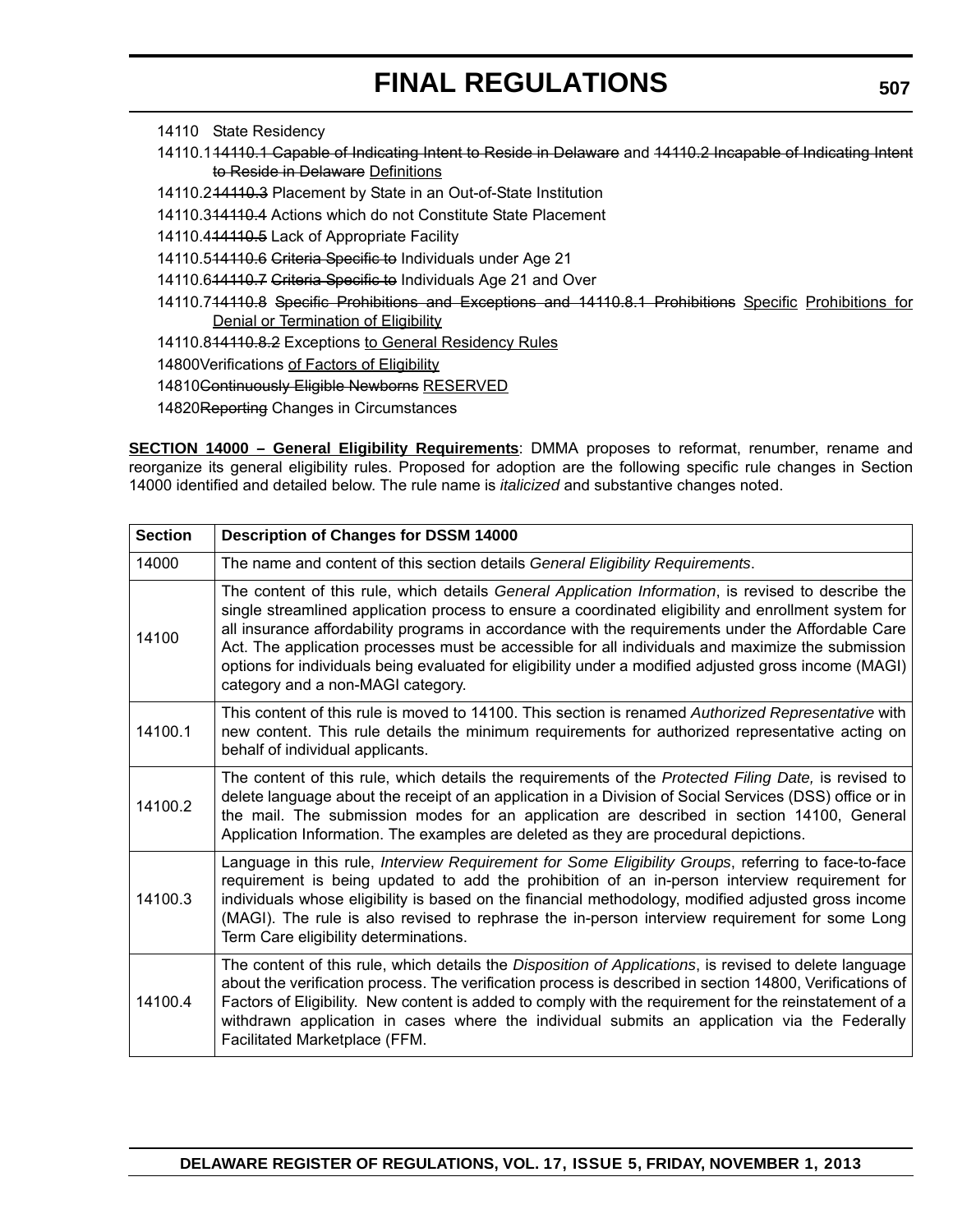# **FINAL REGULATIONS**

| 14100.5   | This rule is renamed Determination of Eligibility with new content and moves the existing content to<br>revised section 14100.5.1, Timely Determination of Eligibility. The new content details the<br>requirement to make a modified adjusted gross income (MAGI) based eligibility determination for<br>each applicant and beneficiary.                                                                                                                                                             |
|-----------|-------------------------------------------------------------------------------------------------------------------------------------------------------------------------------------------------------------------------------------------------------------------------------------------------------------------------------------------------------------------------------------------------------------------------------------------------------------------------------------------------------|
| 14100.5.1 | This rule, Timely Determination of Eligibility, is renumbered with new content to include time<br>standards for a determination of eligibility when an application is submitted via the Federally<br>Facilitated Marketplace (FFM).                                                                                                                                                                                                                                                                   |
| 14100.8   | The number and content of this rule, Coordination of Eligibility and Enrollment with Other Insurance<br>Affordability Programs, is new and addresses the requirement for a coordinated eligibility and<br>enrollment system for insurance affordability programs in accordance with the Affordable Care Act.<br>The content of this rule provides definitions for "coordinated content", "electronic account" files,<br>"insurance affordability program", and "secure electronic interface".         |
| 14100.8.1 | The number and content of this rule, Transfer from Other Insurance Affordability Programs to State<br>Agency, is new and addresses the requirement to accept the electronic account for an individual<br>who has been assessed by the Federally Facilitated Marketplace (FFM) as potentially eligible for<br>Medicaid; to promptly complete a determination of eligibility without requiring another application;<br>and, to notify the FFM of the individual's eligibility or ineligibility.         |
| 14100.8.2 | The number and content of this rule, Evaluation of Eligibility for Other Insurance Affordability<br>Programs, is new and addresses the requirement to assess eligibility for another insurance<br>affordability program for individuals determined to be ineligible for Medicaid; to transfer the<br>individual's electronic account to the Federally Facilitated Marketplace (FFM) as appropriate; to<br>notify the individual of the electronic transfer.                                           |
| 14100.8.3 | The number and content of this rule, Individuals Undergoing a Medical Eligibility Determination on a<br>Basis other than MAGI, is new and addresses the requirement to assess an individual's eligibility for<br>another insurance affordability program and to transfer an individual's electronic account to the<br>Federally Facilitated Marketplace (FFM) while the individual is undergoing a Medicaid eligibility<br>determination on a basis other than modified adjusted gross income (MAGI). |
| 14105     | The content of this rule, Social Security Number, which details social security number requirements,<br>is revised to comply with the requirement to verify the Social Security number of an applicant with<br>the Social Security Administration via the Federal Data Services Hub (FDSH) in accordance with the<br>Affordable Care Act.                                                                                                                                                             |
| 14105.1   | The name and content of this rule, Exceptions to SSN, details the following exceptions to the social<br>security number (SSN) requirements: the individual: is not eligible to receive a SSN; does not have a<br>SSN and may only be issued a SSN for a valid non-work reason; or, refuses to obtain a SSN<br>because of well-established religious objections; or is an infant under age one.                                                                                                        |
| 14110     | This rule, State Residency, is revised to rephrase the requirement that an individual must be a<br>Delaware resident.                                                                                                                                                                                                                                                                                                                                                                                 |
| 14110.1   | The content of 14110.1 and 14110.2, which details the criteria for being capable/incapable of<br>indicating intent to reside in Delaware, is combined into one rule and is renamed and renumbered<br>accordingly as 14110.1, Definitions. Definitions are provided for "incapable of indicating intent to<br>reside in Delaware" and "institution".                                                                                                                                                   |
| 14110.2   | This rule, previously numbered 14110.3, addresses Placement by State in an Out-of-State<br>Institution, is renumbered as 14110.2.                                                                                                                                                                                                                                                                                                                                                                     |
| 14110.3   | This rule, previously numbered 14110.4, details Actions which do not Constitute State Placement, is<br>renumbered as 14110.3.                                                                                                                                                                                                                                                                                                                                                                         |
| 14110.4   | This rule, previously numbered 14110.5, explains Lack of Appropriate Facility and is renumbered<br>14110.4.                                                                                                                                                                                                                                                                                                                                                                                           |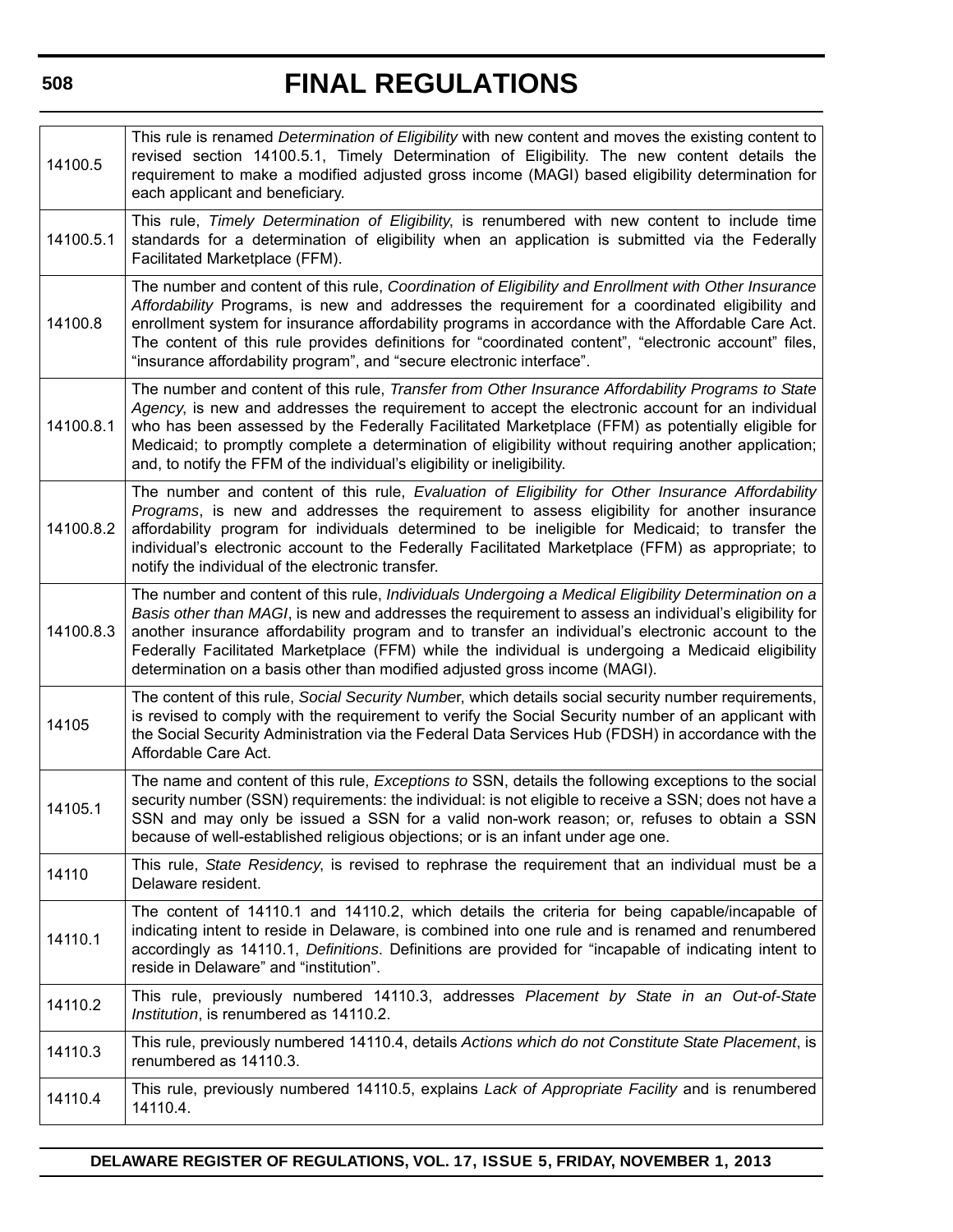| 14110.5 | This rule (previously numbered 14110.6), which details eligibility criteria specific to Individuals Under<br>Age 21, is renumbered 14110.5 to reflect the above-referenced numbering changes. The content is<br>revised to strike the references to the SSI and AFDC programs and the cross-reference to 45 CFR<br>233.40(a); to strike the note about an institution which is now included in 14110.1; to align the<br>residency rules for individuals who are emancipated or married with the residency rules for adults;<br>and, to combine and consolidate the residency rules for un-emancipated individuals under age 21.                                                                                |
|---------|----------------------------------------------------------------------------------------------------------------------------------------------------------------------------------------------------------------------------------------------------------------------------------------------------------------------------------------------------------------------------------------------------------------------------------------------------------------------------------------------------------------------------------------------------------------------------------------------------------------------------------------------------------------------------------------------------------------|
| 14110.6 | This rule (previously numbered 14110.7), which details eligibility criteria specific to Individuals Age<br>21 and Over, is renumbered to reflect the above-referenced numbering changes. The content is<br>revised to base the residency for a non-institutionalized adult upon where the individual is living and<br>has intent to reside. The content for an institutionalized individual who became incapable of<br>indicating intent before age 21 and an institutionalized individual who became of indicating intent at<br>or after age 21 are not being changed. The content is revised to base the residency of any other<br>institutionalized individual on the state where the individual is living. |
| 14110.7 | This rule, which addresses criteria specific to prohibitions, is renumbered to reflect the above-<br>referenced numbering changes and renamed Specific Prohibitions for Denial or Termination of<br>Eligibility. This rule combines content located in previous sections 14110.8 and 1410.8.1.                                                                                                                                                                                                                                                                                                                                                                                                                 |
| 14110.8 | This rule, which addresses criteria specific exceptions to the general residency policy, is<br>renumbered to reflect the above-referenced numbering changes and renamed to Exception to<br><b>General Residency Rules.</b>                                                                                                                                                                                                                                                                                                                                                                                                                                                                                     |
| 14800   | This rule, which addresses verifications, is renamed Verification of Factors of Eligibility with new<br>content. The content is revised to accept attestation of most of the information needed to determine<br>eligibility and accept such attestation by the individual, an adult in the individual's household, an<br>authorized representative, or someone acting responsibly for a minor or an incapacitated individual.                                                                                                                                                                                                                                                                                  |
| 14810   | This rule, Continuously Eligible Newborns, is deleted and its contents moved to new section 15210.<br>The content of this rule regarding "retroactive coverage" is deleted here and described in current<br>section 14920, Retroactive Coverage. The number 14810 remains in place as "RESERVED".                                                                                                                                                                                                                                                                                                                                                                                                              |
| 14820   | The name and content of this rule, which addresses Changes in Circumstances, is revised to require<br>the agency to accept the reporting of changes via the agency's self-service web site, by telephone,<br>via mail, in person, and through other commonly available electronic means, and to add language<br>about the existing procedures to redetermine eligibility promptly when information about a change in<br>circumstances is received.                                                                                                                                                                                                                                                             |

### **DSSM 15000**

*Specific Changes, Revisions, and Additions to Eligibility Rules in DSSM 15000*

Historically, Medicaid eligibility is based on several factors, including linkage to a specific coverage group and income eligibility, including allowable deductions. The State currently provides coverage to uninsured adults at 100% FPL under the 1115 Demonstration Waiver.

Delaware is taking the option to expand eligibility to adults at 133% of the Federal Poverty Level (FPL).

The proposed changes affect the eligibility rules in section 15000 of the Division of Social Services Manual (DSSM). The rules in DSSM 15000 are stricken in their entirety to consolidate several existing and mandatory groups and place related rules near each other in the organizational scheme to avoid duplication of content. Every effort has been made to ensure that the content and meaning of the rules remain the same. This section is also amended to add a new mandatory eligibility group, former foster care children aged 18 or older and under age 26; and, as an optional expansion, the low-income adult group, aged 19 or older and under age 65.

Modified Adjusted Gross Income (MAGI) and household income are defined in section 36B(d)(2)(A) and (B) of the Internal Revenue Code (IRC). The MAGI-based financial methodology under the Medicaid statute includes certain unique income counting and household composition rules reflected in the Centers for Medicare and Medicaid Services (CMS) regulations at 42 CFR 435.603 and discussed in section III.B. of the preamble to the eligibility final rule published in the Federal Register on March 23, 2012, (77 FR 17144, pages 17150-59; available at http://www.gpo.gov/fdsys/pkg/FR-2012-03-23/pdf/2012-6560.pdf.)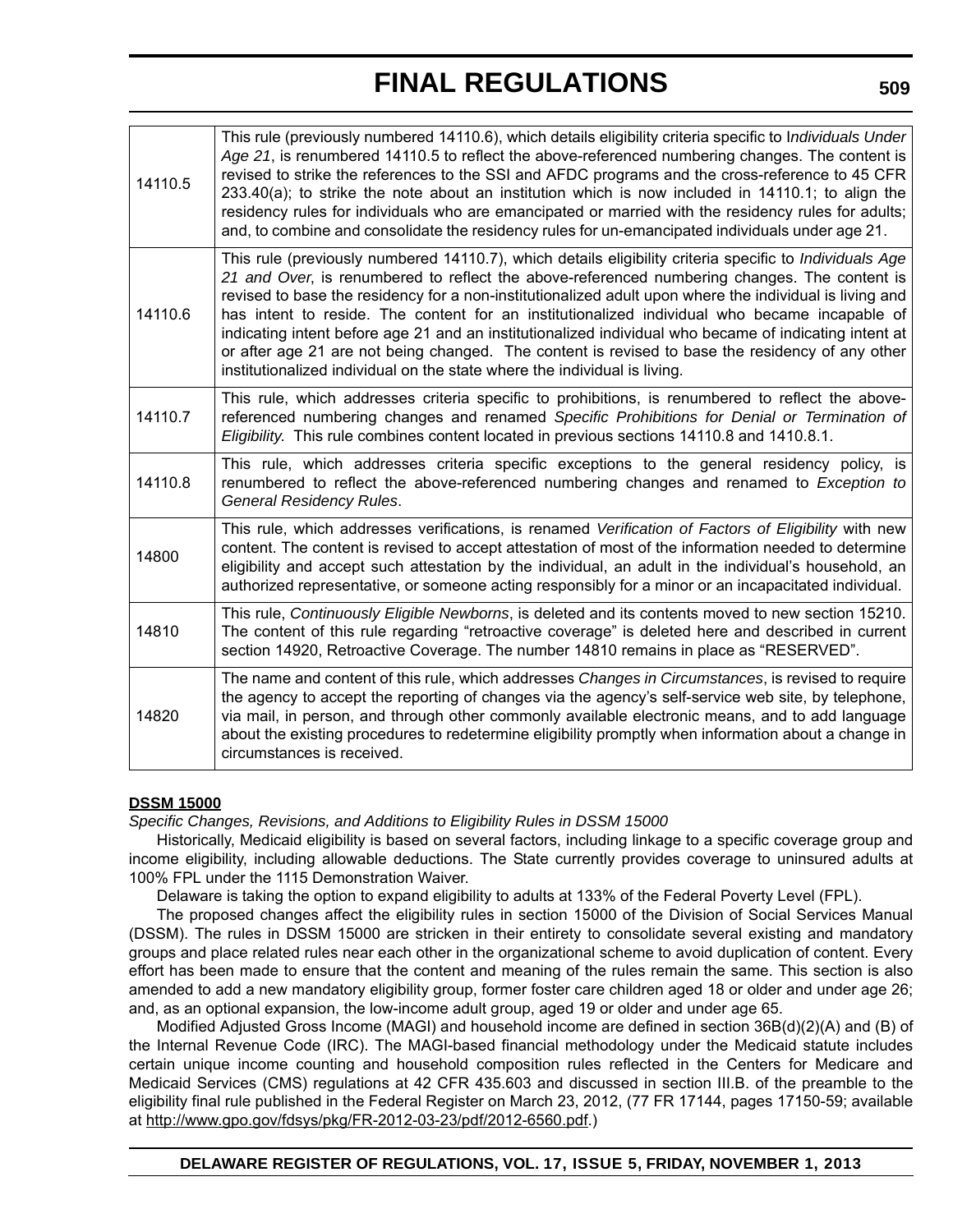# **FINAL REGULATIONS**

This proposed section includes the new net income limits for eligibility groups that are subject to the modified adjusted gross income (MAGI) methodology described in Section 16000, *Financial Methodologies - Application of Modified Adjusted Gross Income (MAGI).* Provisions under the ACA require states to convert current net income limits to MAGI-equivalent income limits.

The following eligibility groups are subject to MAGI-based methodology:

# **Section Eligibility Group**

- 15000 Parent/Caretaker Relative Group
- 15200 Pregnant Woman Group
- 15300 Children Group
- 15400 Adult Group
- 15510 Foster Children Group
- 15540 Infants Awaiting Adoption Group
- 15700 Family Planning Group
- 18000 Delaware Healthy Children Program

The current rules in DSSM 15000 become obsolete with adoption of these proposed changes and as such are not listed in table form here. These rules can be found at: http://regulations.delaware.gov/AdminCode/

To accurately reflect the revised content of revised section 15000, AFDC-TANF Related Programs is renamed Family and Community Medicaid Eligibility Groups.

**SECTION 15000 - Family and Community Medicaid Eligibility Groups**: The following table presents the assignment of new numbers and shorter names for each rule, section, and subsection in the renamed section 15000, Family and Community Medicaid Eligibility Groups. The rule name is *italicized* and substantive changes noted.

| <b>Section</b> | <b>Description of Revised DSSM 15000</b>                                                                                                                                                                                           |
|----------------|------------------------------------------------------------------------------------------------------------------------------------------------------------------------------------------------------------------------------------|
| 15000          | This section describes the eligibility requirements for family and community Medicaid eligibility<br>groups.                                                                                                                       |
| 15100          | This rule describes the Parent/Caretaker Relative Group, formerly section 15120, Low Income<br>Families with Children Under Section 1931.                                                                                          |
| 15100.1        | This rule, Definitions, provides definitions for the following words and terms: "caretaker relative" and<br>"dependent child".                                                                                                     |
| 15100.2        | This rule describes Parent/Caretaker Relative General Eligibility Requirements.                                                                                                                                                    |
| 15100.3        | This rule describes Parent/Caretaker Relative Technical Eligibility requirements.                                                                                                                                                  |
| 15100.4        | This rule describes Parent/Caretaker Relative Financial Eligibility requirements using MAGI-based<br>financial methodologies.                                                                                                      |
| 15110          | This rule describes the Transitional Group eligibility requirements. In the second paragraph,<br>language referring to the "twelve-month extension period", which is based on federal authorization/<br>federal funding, is added. |
| 15110.1        | This rule describes the Transitional Group General Eligibility Requirements                                                                                                                                                        |
| 15110.2        | This rule describes the Three out of Six Months Requirement for the Transitional Group.                                                                                                                                            |
| 15110.3        | This rule describes eligibility criteria based on Increase in Earned Income or Hours of Employment.                                                                                                                                |
| 15110.4        | This rule describes the Child Living in the Home (as defined in section 15100.1) criteria.                                                                                                                                         |
| 15110.5        | This rule describes the criteria for household Composition of a Transitional Group Family Unit.                                                                                                                                    |
| 15110.6        | This rule describes the criteria First Month of Transitional Group Eligibility.                                                                                                                                                    |
| 15110.7        | This rule describes Transitional Group Eligibility during First Six-Month Period.                                                                                                                                                  |

**DELAWARE REGISTER OF REGULATIONS, VOL. 17, ISSUE 5, FRIDAY, NOVEMBER 1, 2013**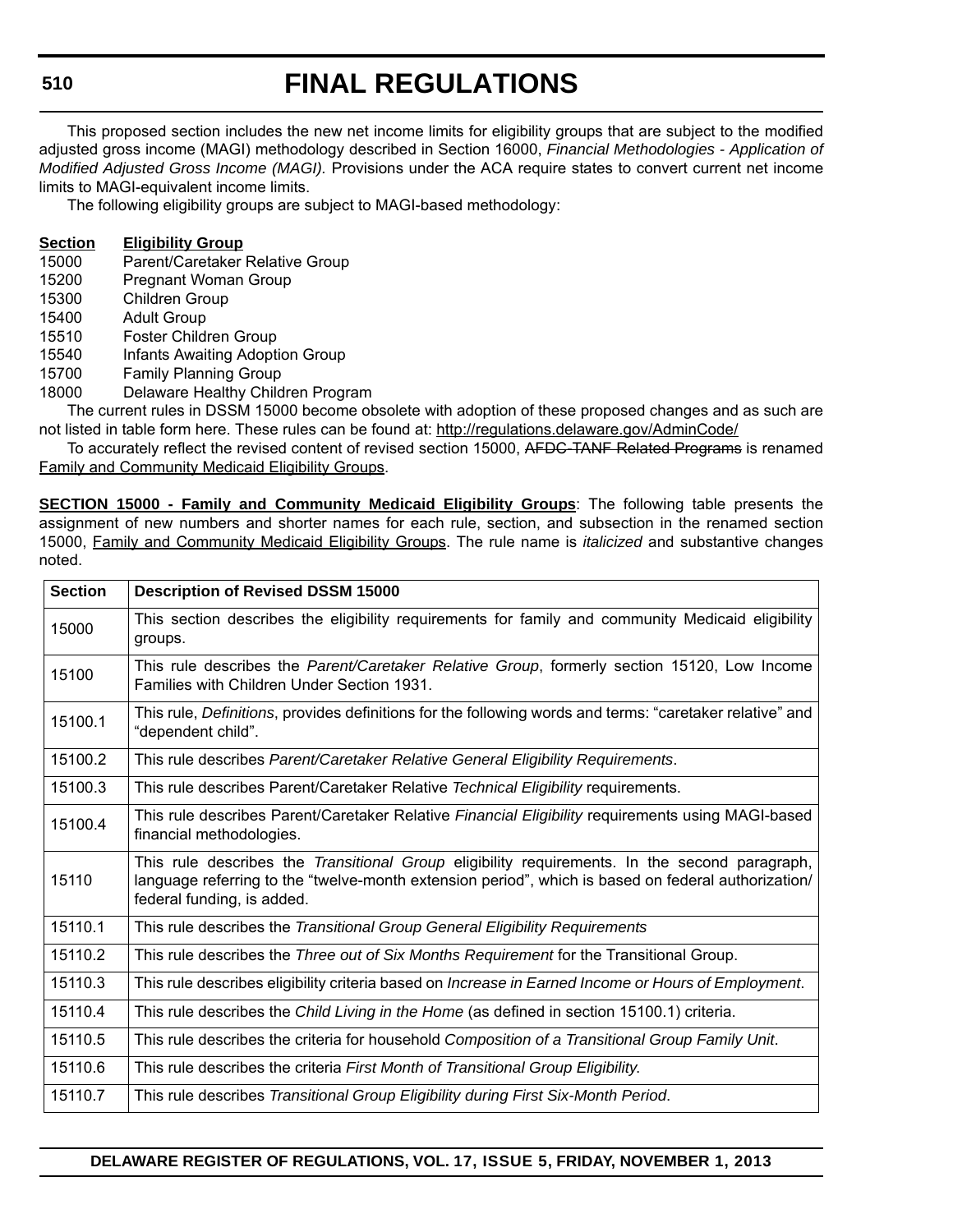| 15110.8   | This rule describes Transitional Group Eligibility during Second Six-Month Period.                                                                                                                                                                          |
|-----------|-------------------------------------------------------------------------------------------------------------------------------------------------------------------------------------------------------------------------------------------------------------|
| 15110.8.1 | This rule, Child Living in the Home, describes the requirement that a dependent child must be living<br>in the home during the second six-month period.                                                                                                     |
| 15110.8.2 | This rule, <i>Employment of Caretaker Relative</i> , describes "good cause" exceptions to the<br>requirement that a parent/caretaker relative must be employed.                                                                                             |
| 15110.8.3 | This rule describes the Limit on Gross Monthly Earned Income.                                                                                                                                                                                               |
| 15110.9   | This rule describes the criteria for Twelve-Month Period of Transitional Group Eligibility.                                                                                                                                                                 |
| 15110.10  | This new rule describes the criteria for Four-Month Period of Transitional Group Eligibility.                                                                                                                                                               |
| 15120     | This rule describes the eligibility requirements for the Prospective Group. Language in this rule<br>referring to child support extension is being eliminated because income from child support is not<br>counted under MAGI-based financial methodologies. |
| 15120.1   | This rule describes Prospective Group General Eligibility Requirements.                                                                                                                                                                                     |
| 15120.2   | This rule describes Three out of Six Months Requirement for the Prospective Group.                                                                                                                                                                          |
| 15120.3   | This rule describes the Collection of Spousal Support requirement for the Prospective Group.                                                                                                                                                                |
| 15120.4   | This rule, Child Living in the Home, describes the requirement that a dependent child must be living<br>in the home, as defined in 15100.1.                                                                                                                 |
| 15120.5   | This rule, First Month of Prospective Group Eligibility, describes when prospective group eligibility<br>begins.                                                                                                                                            |
| 15120.6   | This rule describes the criteria for household Composition of Prospective Group Family Unit.                                                                                                                                                                |
| 15200     | This rule describes the eligibility requirements for the Pregnant Woman Group.                                                                                                                                                                              |
| 15200.1   | This new rule, Definitions, provides a definition for "pregnant woman" which mirrors the definition of<br>pregnant woman in the Affordable Care Act.                                                                                                        |
| 15200.2   | This rule describes Pregnant Woman Group General Eligibility Requirements.                                                                                                                                                                                  |
| 15200.3   | This rule describes Pregnant Woman Group Technical Eligibility requirements.                                                                                                                                                                                |
| 15200.4   | This rule describes Pregnant Woman Group Financial Eligibility requirements using MAGI-based<br>financial methodologies.                                                                                                                                    |
| 15200.5   | This rule describes Continuous Eligibility throughout the pregnancy and the postpartum period.                                                                                                                                                              |
| 15200.6   | This rule describes the <i>Postpartum Period</i> which includes a change from 90-days of postpartum<br>coverage to 60-days of postpartum coverage. NOTE: The authorization for 90-day postpartum<br>coverage was in the 1115 Demonstration Waiver.          |
| 15210     | This rule describes the eligibility requirements for the Deemed Newborn Group.                                                                                                                                                                              |
| 15210.1   | This rule describes Deemed Newborn Group General Eligibility Requirements.                                                                                                                                                                                  |
| 15210.2   | This rule describes Deemed Newborn Group Financial Eligibility requirements.                                                                                                                                                                                |
| 15300     | This rule describes the eligibility requirements for the Children Group.                                                                                                                                                                                    |
| 15300.1   | This rule describes Children Group General Eligibility Requirements.                                                                                                                                                                                        |
| 15300.2   | This rule describes Children Group Technical Eligibility requirements.                                                                                                                                                                                      |
|           |                                                                                                                                                                                                                                                             |
| 15300.3   | This rule describes Children Group Financial Eligibility requirements using MAGI-based financial<br>methodologies.                                                                                                                                          |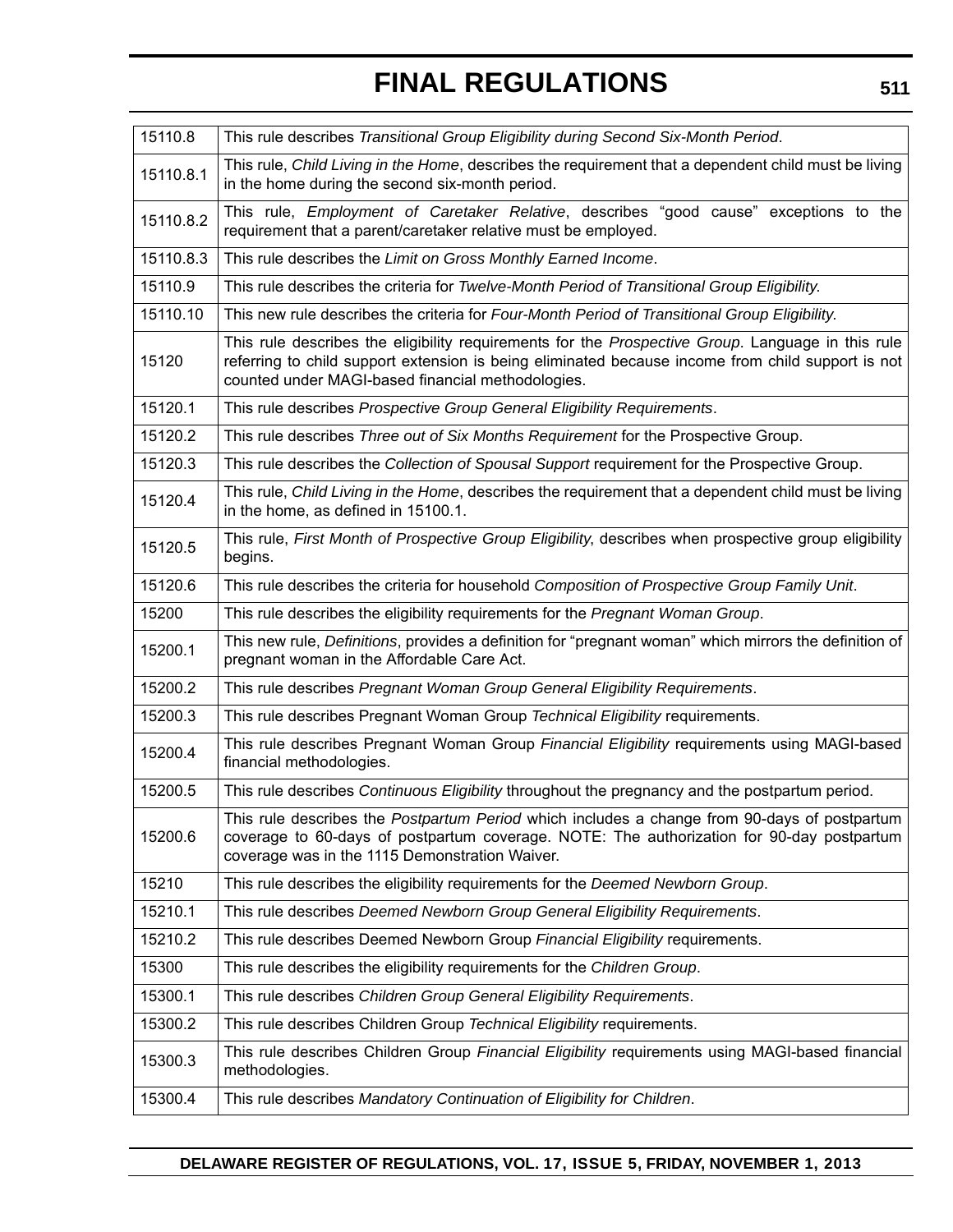# 15400 This new rule describes eligibility requirements for the low-income *Adult Group*. NOTE: The uninsured adults at 100% of the Federal Poverty Level (FPL) are moving from the 1115 Demonstration Waiver to the Medicaid state plan as the new 133% FPL adult group. 15400.1 This new rule, *Definitions*, provides a definition for the following term: "minimum essential coverage". 15400.2 This new rule describes *Adult Group General Eligibility Requirements*. 15400.3 This new rule describes *Technical Eligibility* for the Adult Group. 15400.4 This new rule describes *Financial Eligibility* requirements for the Adult Group using MAGI-based financial methodologies. 15500 This rule describes eligibility requirements for the *Title IV-E Foster Children Group*. 15500.1 This rule describes *Title IV-E Foster Children Group General Eligibility Requirements.* 15500.2 This rule describes *Technical Eligibility* requirements for the Title IV-E Foster Children Group. 15500.3 This rule explains that the *Eligibility Determination* for the Title IV-E Foster Children Group is the responsibility of the Delaware Department of Services for Children, Youth, and their Families (DSCYF). 15510 This rule describes eligibility requirements for the *Foster Children Group*. 15510.1 This rule describes *Foster Children Group General Eligibility Requirements*. 15510.2 This rule describes *Technical Eligibility* requirements for the Foster Children Group. 15510.3 This rule describes the *Financial Eligibility* requirements for the Foster Children Group using MAGIbased financial methodologies. 15510.4 This rule describes the *Effective Date of Coverage* for the Foster Children Group. 15520 This rule describes the eligibility requirements for the *Adoption Assistance Group*. 15520.1 This rule describes the *Adoption Assistance Group General Eligibility Requirements*. 15520.2 This rule describes the *Technical Eligibility* requirements for the Adoption Assistance Group. 15520.3 This rule explains that *Eligibility Determination* for the Title IV-E Foster Children Group is the responsibility of the Delaware Department of Services for Children, Youth, and their Families (DSCYF). 15530 This rule describes the eligibility requirements for the *Adoption Subsidy Group*. 15530.1 This rule describes the *Adoption Subsidy Group General Eligibility Requirements*. 15530.2 This rule describes the *Technical Eligibility* requirements for the Adoption Subsidy Group. 15530.0 This rule, *Financial Eligibility*, explains that there is no income or resource test for the Adoption Subsidy Group. 15540 This rule describes eligibility requirements for the *Infants Awaiting Adoption Group*. 15540.1 This rule describes *Infants Awaiting Adoption Group General Eligibility Requirements*. 15540.2 This rule describes the *Technical Eligibility* requirements for the Infants Awaiting Adoption Group. 15540.3 This rule describes *Financial Eligibility* for the Infants Awaiting Adoption Group using MAGI-based financial methodologies. 15540.4 This rule describes the *Effective Date of Coverage* for the Infants Awaiting Adoption Group. 15540.5 This rule explains that *Termination of Eligibility* for Infants Awaiting Adoption Group occurs when the infant is placed with the prospective adoptive parents even if the adoption is not final.

**FINAL REGULATIONS**

### **DELAWARE REGISTER OF REGULATIONS, VOL. 17, ISSUE 5, FRIDAY, NOVEMBER 1, 2013**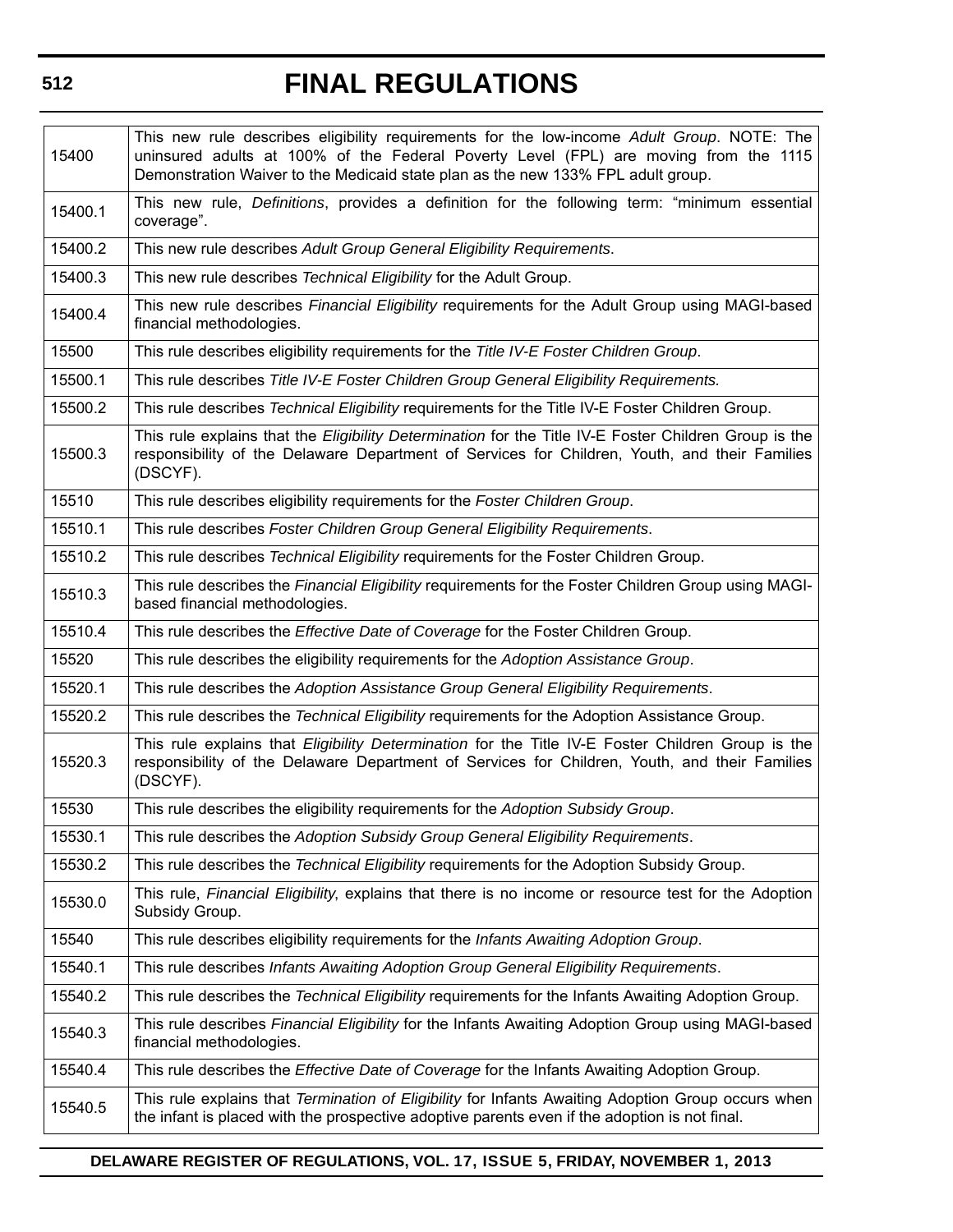| 15550   | This new rule describes the eligibility requirements for the Former Foster Children Group.                                                                                                              |
|---------|---------------------------------------------------------------------------------------------------------------------------------------------------------------------------------------------------------|
| 15550.1 | This new rule describes the Former Foster Children Group General Eligibility Requirements.                                                                                                              |
| 15550.2 | This new rule describes the Technical Eligibility requirements for the Former Foster Children<br>Group.                                                                                                 |
| 15550.3 | This new rule, Financial Eligibility, explains that there is no income or resource test for the Former<br>Foster Children Group.                                                                        |
| 15600   | This rule describes the eligibility requirements for the Breast and Cervical Cancer Group.                                                                                                              |
| 15600.1 | This rule, Definitions, provides a definition for the following Breast and Cervical Cancer Group term:<br>"comprehensive health insurance".                                                             |
| 15600.2 | This rule describes the Breast and Cervical Cancer Group General Eligibility Requirements.                                                                                                              |
| 15600.3 | This rule describes the Technical Eligibility requirements for the Breast and Cervical Cancer Group.                                                                                                    |
| 15600.4 | This rule, Financial Eligibility, explains that there is no income or resource test for the Breast and<br>Cervical Cancer Group.                                                                        |
| 15600.5 | This rule describes the Presumptive Eligibility criteria for the Breast and Cervical Cancer Group.                                                                                                      |
| 15600.6 | This rule describes the Eligibility Period for the Breast and Cervical Cancer Group.                                                                                                                    |
| 15600.7 | This rule, Benefits, explains that a woman eligible under the Breast and Cervical Cancer Group is<br>entitled to full Medicaid coverage and that coverage is not limited to breast and cervical cancer. |
| 15600.8 | This rule describes Termination of Eligibility under the Breast and Cervical Cancer Group.                                                                                                              |
| 15700   | This rule describes the eligibility requirements for the Family Planning Group.                                                                                                                         |
| 15700.1 | This rule describes the Family Planning Group General Eligibility Requirements.                                                                                                                         |
| 15700.2 | This rule describes the Technical Eligibility requirements for the Family Planning Group.                                                                                                               |
| 15700.3 | This new rule describes the Financial Eligibility for the Family Planning Group using MAGI-based<br>financial methodologies.                                                                            |
| 15700.4 | This rule, Benefits, explains that Medicaid coverage is limited to family planning and related<br>services only.                                                                                        |
| 15700.5 | This rule explains that Termination of Eligibility occurs at the end of the 24-month period.                                                                                                            |
|         |                                                                                                                                                                                                         |

### **DSSM 16000**

*Specific Changes, Revisions, and Additions to Eligibility Rules in DSSM 16000* 

The proposed changes affect the eligibility rules in section 16000 of the Division of Social Services Manual (DSSM). The rules in DSSM 16000 are stricken in their entirety to implement the Modified Adjusted Gross Income (MAGI) financial eligibility methodologies. As mandated by the Affordable Care Act (ACA), these new rules provide that eligibility for most children, pregnant women, parents and caretaker relatives, the new low-income adult group, aged 19 or older and under age 65 and, the Delaware Healthy Children Program are determined using MAGIbased financial methodologies. Please note that although authorized under the 1115 Demonstration Waiver, MAGIbased financial methodologies will be used to determine eligibility for the family planning group.

These rule amendments implement a streamlined eligibility determination process required for all insurance affordability programs and the requirement to verify information to establish income using federal and state data matching sources providing real-time Medicaid eligibility decisions.

To accurately reflect the revised content of section 16000, Federal Poverty Level Related Programs is renamed Financial Methodologies – Application of Modified Adjusted Gross Income (MAGI).

The following table presents the current rules in the Federal Poverty Level Related Program section that are obsolete, have been moved or are eliminated. They are identified by their current numbers. The rule name is *italicized* and substantive changes noted.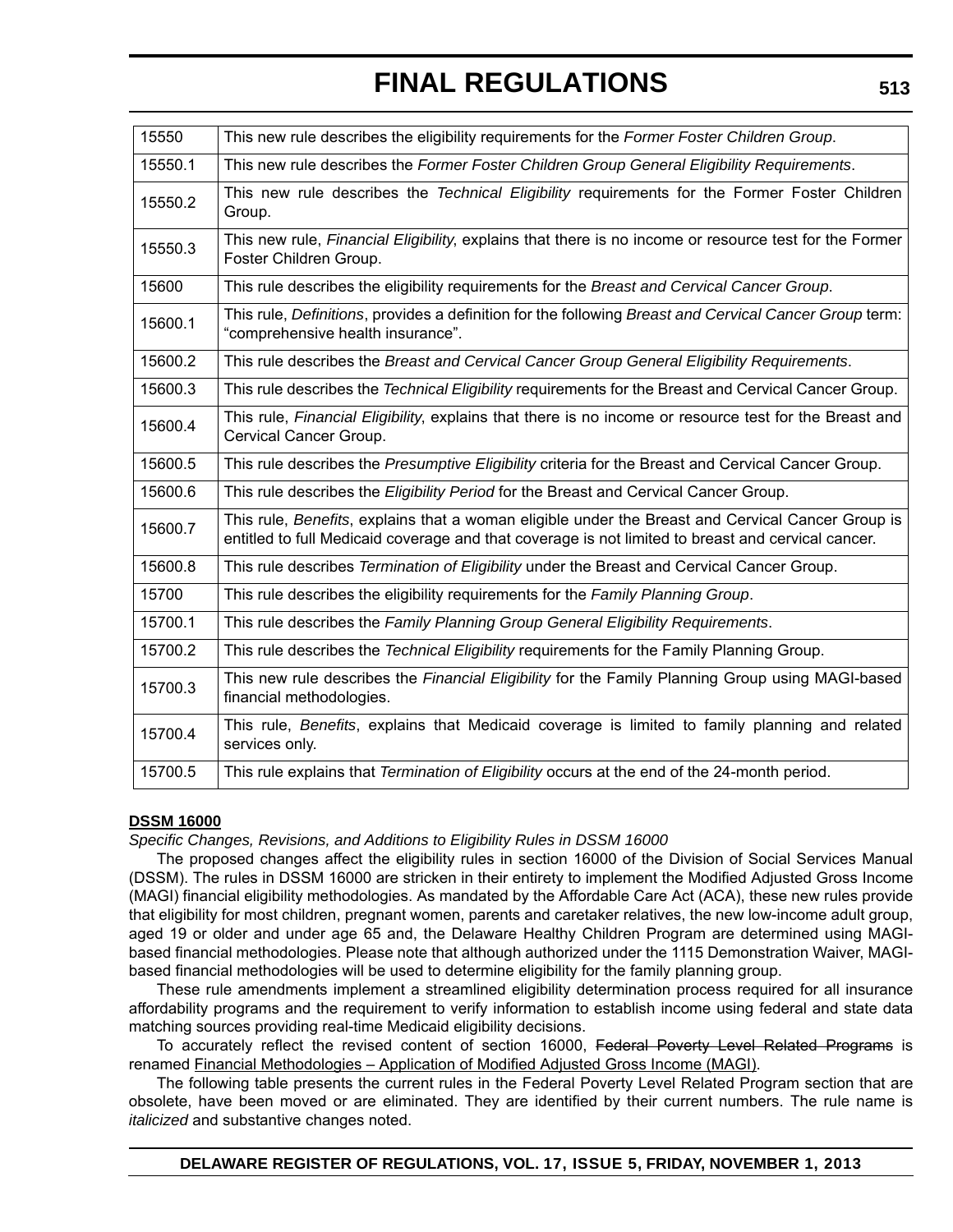| <b>Section</b>                                                                      | <b>Current Rules in DSSM 16000</b>                                                                                                                                                                                                                                                                                                                                          |
|-------------------------------------------------------------------------------------|-----------------------------------------------------------------------------------------------------------------------------------------------------------------------------------------------------------------------------------------------------------------------------------------------------------------------------------------------------------------------------|
| 16100                                                                               | This section, Pregnant Women, Infants and Children, is moved to 15200.                                                                                                                                                                                                                                                                                                      |
| 16100.1,<br>16100.1.1,<br>16100.1.2,<br>16100.1.3,<br>16100.1.4                     | This rule, Presumptive Eligibility for Pregnant Women, and its subsections, Application Procedures,<br>Initial Eligibility Determination, Final Eligibility Determination and Limitations, are being eliminated<br>because attestation will be accepted for verification of pregnancy and income. Managed care<br>enrollment will occur earlier with better birth outcomes. |
| 16100.1.5                                                                           | This section, Continuously Eligibility for Newborns, is moved to 15210.                                                                                                                                                                                                                                                                                                     |
| 16110                                                                               | This section, Adult Expansion Population, is redefined and becomes the new eligibility group, Adult<br>Group. See section 15400.                                                                                                                                                                                                                                            |
| 16120                                                                               | This section, General Assistance (GA) Recipients, becomes the new eligibility group, Adult Group,<br>and is moved to 15400.                                                                                                                                                                                                                                                 |
| 16200                                                                               | This rule, Application Process, is deleted because its content is covered by revised rule 14100.                                                                                                                                                                                                                                                                            |
| 16200.1                                                                             | This rule, Protected Filing Date, is deleted because its content is covered by revised rule 14100.2.                                                                                                                                                                                                                                                                        |
| 16210                                                                               | This rule, Limitations on Retroactive Coverage, is deleted because its content is covered by current<br>rule 14920.                                                                                                                                                                                                                                                         |
| 16220                                                                               | The content of this rule, Technical Eligibility, is deleted and becomes obsolete as requirements for<br>"technical eligibility" are covered in each eligibility group rule in section 15000.                                                                                                                                                                                |
| 16220.1                                                                             | The content of this rule, Waiver of Social Security Number Requirement for Infants, is deleted as<br>this requirement is covered in section 14105.1.                                                                                                                                                                                                                        |
| 16220.2                                                                             | The content of this rule, Age Requirement, is deleted as this requirement is covered in each<br>eligibility group rule in section 15000.                                                                                                                                                                                                                                    |
| 16220.2.1                                                                           | This rule, Adult, is deleted because its content is covered in 15400.3.                                                                                                                                                                                                                                                                                                     |
| 16220.2.2                                                                           | The content of this rule, Minor, is deleted and becomes obsolete with adoption of these rule<br>changes.                                                                                                                                                                                                                                                                    |
| 16220.2.3                                                                           | The content of this rule, <i>Emancipated Minor</i> , is deleted and becomes obsolete with adoption of<br>these rule changes.                                                                                                                                                                                                                                                |
| 16220.3                                                                             | This rule, Pregnancy, is deleted because its content is covered by revised rule 15200.3.                                                                                                                                                                                                                                                                                    |
| 16220.4                                                                             | This rule, Uninsured Requirement of Adult Expansion Population, is deleted and becomes obsolete<br>with adoption of these rule changes.                                                                                                                                                                                                                                     |
| 16220.4.1                                                                           | This rule, Definition of Comprehensive Health Insurance, is deleted and becomes obsolete with<br>adoption of these rule changes.                                                                                                                                                                                                                                            |
| 16220.5                                                                             | This rule, Enrollment in Managed Care - Special Requirement for Adult Expansion Population, is<br>deleted and becomes obsolete with adoption of these rule changes.                                                                                                                                                                                                         |
| 16230,<br>16230.1,<br>16230.1.2,<br>16230.1.3,<br>16230.1.4,<br>16230.2,<br>16230.3 | These rules, Financial Eligibility, Earned Income, Wages, Self-Employment Income, Roomer/<br>Boarder Income, Deductions from Earned Income, Unearned Income and Excluded Income are<br>deleted and become obsolete with the adoption of MAGI-based financial methodologies.                                                                                                 |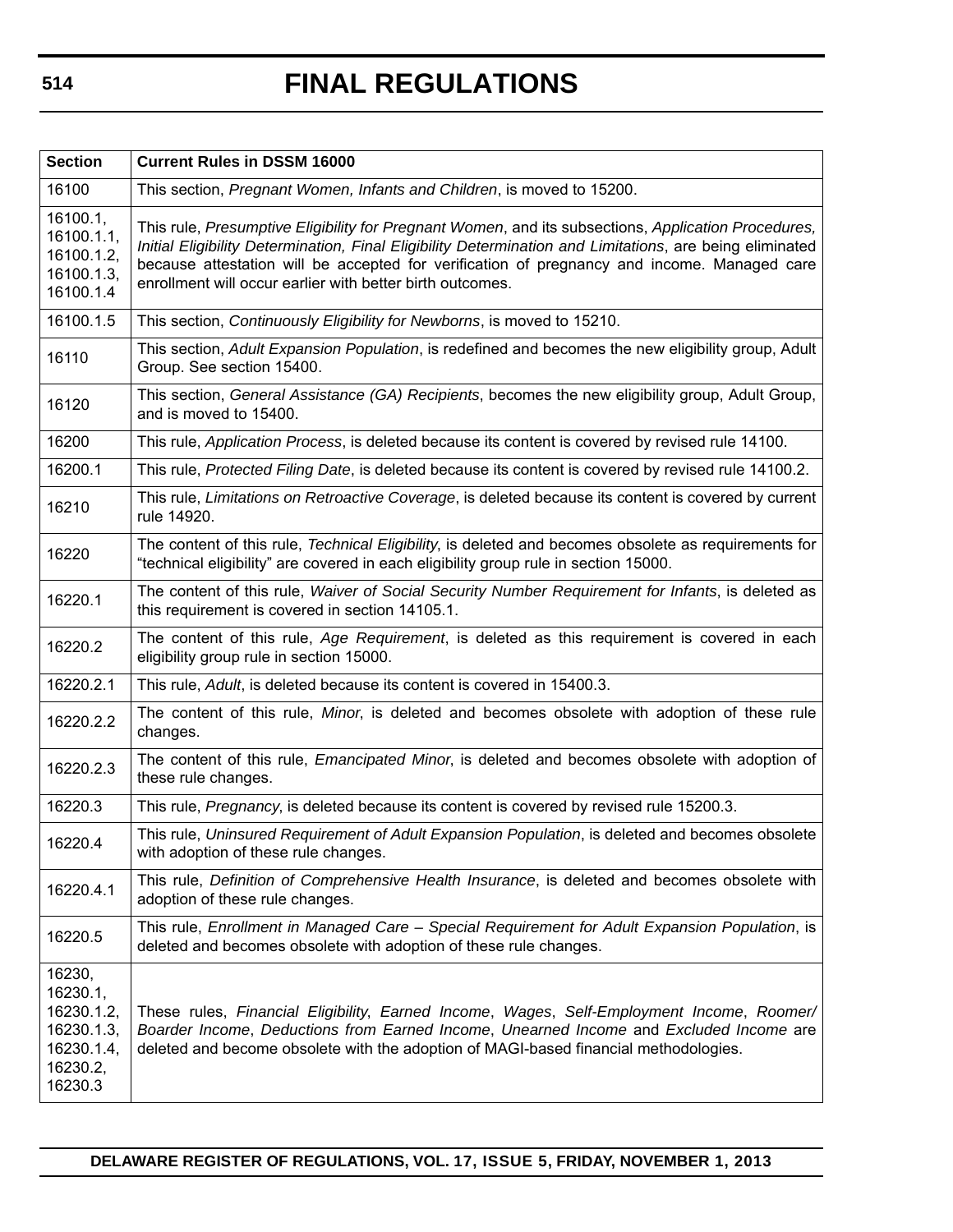| 16240,<br>16240.1,<br>16240.2,<br>16240.3 | These rules, Composition of Budget Units, Individuals to Include, Individuals to Exclude and<br>Individuals in Separate Budget Units are deleted and become obsolete with the adoption of MAGI-<br>based financial methodologies. |
|-------------------------------------------|-----------------------------------------------------------------------------------------------------------------------------------------------------------------------------------------------------------------------------------|
| 16250                                     | This rule, Eligibility Determination, is deleted and becomes obsolete as requirements for<br>"determining eligibility" are covered in section 14100.5 and in each eligibility group rule in section<br>15000.                     |
| 16260                                     | This rule, Effective Date of Coverage for Adult Expansion Population, is deleted and becomes<br>obsolete with adoption of these rule changes.                                                                                     |
| 16270                                     | This rule, Continuous Eligibility of Pregnant Women, is deleted because its content is covered by<br>revised rule 15200.5.                                                                                                        |
| 16270.1                                   | This rule, Postpartum, is deleted because its content is covered by revised rule 15200.6.                                                                                                                                         |
| 16280                                     | This rule, Deemed Eligibility of Newborns, is deleted because its content is covered by revised rule<br>15210.                                                                                                                    |
| 16280.1                                   | This rule, Continuous Eligibility of Newborns, is deleted because its content is covered by revised<br>rule 15210.2.                                                                                                              |
| 16290                                     | This rule, Mandatory Continuation of Coverage for Children, is deleted because its content is<br>covered by revised rules 15300, 15300.2, 15300.3 and 15300.4.                                                                    |
| 16300                                     | This rule, Redetermination of Eligibility, is deleted because its content is covered by rule 14100.5.                                                                                                                             |
| 16310                                     | This rule, Termination of Eligibility, is deleted because its content is covered by revised rule<br>14100.5.                                                                                                                      |
| 16310.1                                   | This rule, Pregnant Women, is deleted because its content is covered by revised rules 15200.6 and<br>15700.2.                                                                                                                     |
| 16310.2                                   | This rule, Children, is deleted because its content is covered by revised rules 15300, 15300.2,<br>15300.3 and 15300.4.                                                                                                           |
| 16310.3                                   | This rule, Adults, is deleted and becomes obsolete with adoption of these rule changes.                                                                                                                                           |
| 16500                                     | This rule, Family Planning, is deleted because its content is covered by revised rules 15700,<br>15700.1, 15700.2, 15700.3, 15700.4 and 15700.5.                                                                                  |
| 16500.1                                   | This rule, Eligibility Requirements, is deleted because its content is covered by revised rules 15700,<br>15700.1, 15700.2, 15700.3, 15700.4 and 15700.5.                                                                         |
| 16500.2                                   | This rule, Procedures for Determining Eligibility, is deleted because its content is covered by<br>revised rules 15700, 15700.1, 15700.2, 15700.3, 15700.4 and 15700.5.                                                           |
| 16500.3                                   | This rule, Redetermination of Eligibility, is deleted because its content is covered by revised rules<br>15700, 15700.1, 15700.2, 15700.3, 15700.4 and 15700.5.                                                                   |
| 16500.4                                   | This rule, Benefits, is deleted because its content is covered by revised rules 15700, 15700.1,<br>15700.2, 15700.3, 15700.4 and 15700.5.                                                                                         |
| 16500.5                                   | This rule, Termination of Eligibility, is deleted because its content is covered by revised rules 15700,<br>15700.1, 15700.2, 15700.3, 15700.4 and 15700.5.                                                                       |

### **SECTION 16000 – Financial Methodologies – Application of Modified Adjusted Gross Income (MAGI**

The Affordable Care Act will expand Medicaid eligibility and consolidate existing eligibility categories and will change how financial eligibility is determined for Medicaid. As of January 1, 2014, financial eligibility will be based on modified adjusted gross income (MAGI) methods, as defined in the Internal Revenue Code. The move to MAGIbased methodology will result in some changes from current Medicaid rules related to calculating family size and

### **DELAWARE REGISTER OF REGULATIONS, VOL. 17, ISSUE 5, FRIDAY, NOVEMBER 1, 2013**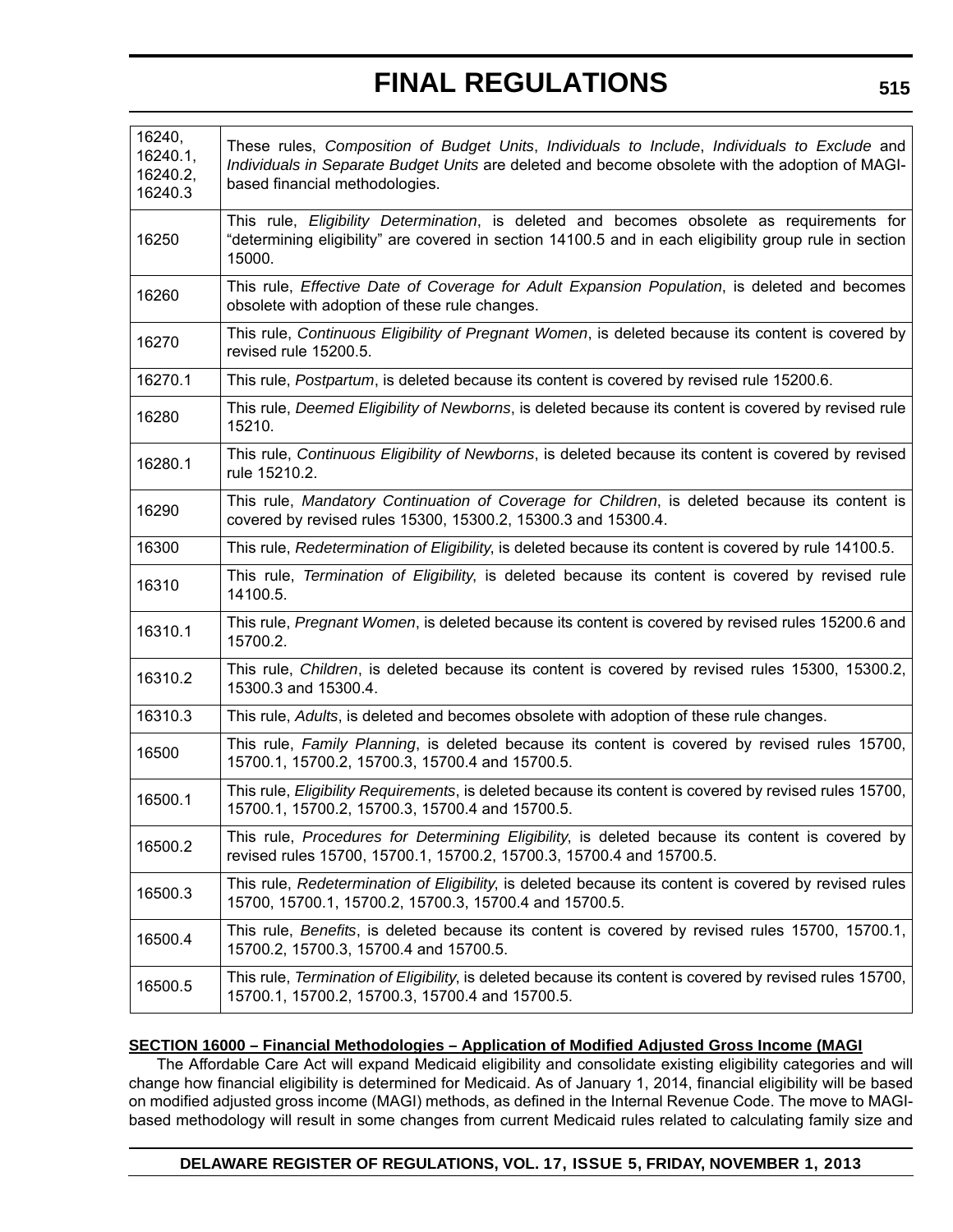household income and will largely align Medicaid financial eligibility determinations with the standards used to determine eligibility for advance payments of premium tax credits and cost-sharing reduction through the Federally Facilitated Marketplace (FFM).

Medicaid financial eligibility for most categories will be based on the MAGI definition of household income. Certain categories are exempt from the use of MAGI-based methodology and will continue to have financial eligibility determined based on existing Medicaid rules. Eligibility determinations for categories subject to MAGIbased methodology will no longer be based on the existing deductions from income. The existing deductions from income are replaced with a standard 5% income disregard. An amount equivalent to 5% of the Federal Poverty Level (FPL) for the applicable family size is deducted from household income.

The rules for the revised content of section 16000 are identified and detailed below with their new rule number. The rule name is *italicized* and substantive changes noted.

| <b>Section</b> | <b>Description of Revised DSSM 16000</b>                                                                                                                                                                                                                                                    |
|----------------|---------------------------------------------------------------------------------------------------------------------------------------------------------------------------------------------------------------------------------------------------------------------------------------------|
| 16000          | This section implements 1902(e)(14) of the Social Security Act and describes the financial<br>methodology, modified adjusted gross income (MAGI).                                                                                                                                           |
| 16100          | This rule, Definitions, provides definitions for the following words and terms used in the context of<br>MAGI-based methodology: "child", "family size", "Federal Poverty Level", "household income",<br>"modified adjusted gross income (MAGI)", "parent", "sibling", and "tax dependent". |
| 16200          | This rule describes the Application of MAGI income and household size.                                                                                                                                                                                                                      |
| 16300          | This rule describes MAGI-based Determination of Eligibility.                                                                                                                                                                                                                                |
| 16400          | This rule describes Household Composition.                                                                                                                                                                                                                                                  |
| 16400.1        | This rule describes the Basic rule for taxpayer not claimed as a tax dependent.                                                                                                                                                                                                             |
| 16400.2        | This rule describes the Basic rule for tax dependents.                                                                                                                                                                                                                                      |
| 16400.3        | Rule for individuals who neither file a tax return nor are claimed as a tax dependent is described in<br>this section.                                                                                                                                                                      |
| 16400.4        | Rule for married couples is described in this section.                                                                                                                                                                                                                                      |
| 16500          | This rule describes MAGI-based Income.                                                                                                                                                                                                                                                      |
| 16500.1        | This rule, Counted Income, describes the income calculated to determine MAGI.                                                                                                                                                                                                               |
| 16500.2        | This rule, Excluded Income, describes the exceptions to counted income.                                                                                                                                                                                                                     |
| 16500.3        | This rule, Deductions, describes deductions from income allowed in determining MAGI-based<br>income.                                                                                                                                                                                        |
| 16600          | This rule, <i>Income Disregard</i> , describes the five-percent disregard in determining MAGI eligibility.                                                                                                                                                                                  |
| 16700          | This rule, Budget Period, explains that the budget period is based on current monthly household<br>income and family size.                                                                                                                                                                  |
| 16800          | This rule, Eligibility Determination, explains that household income must not exceed the income<br>standard for the applicable eligibility group to the individual.                                                                                                                         |

### **DSSM 18000**

*Specific Changes, Revisions, and Additions to Eligibility Rules in DSSM 18000*

The proposed changes affect the eligibility rules in section 18000 of the Division of Social Services Manual (DSSM). The ACA revises the household composition and income evaluation methodologies related to Children's Health Insurance Program (CHIP) eligibility determinations, as well as determinations for advanced premium tax credits. The rules in DSSM 18000 are stricken in their entirety and revised, reformatted, renumbered and reorganized to implement the Modified Adjusted Gross Income (MAGI) financial methodologies.

The following table presents the current rules in the Delaware Healthy Children Program section that are

### **DELAWARE REGISTER OF REGULATIONS, VOL. 17, ISSUE 5, FRIDAY, NOVEMBER 1, 2013**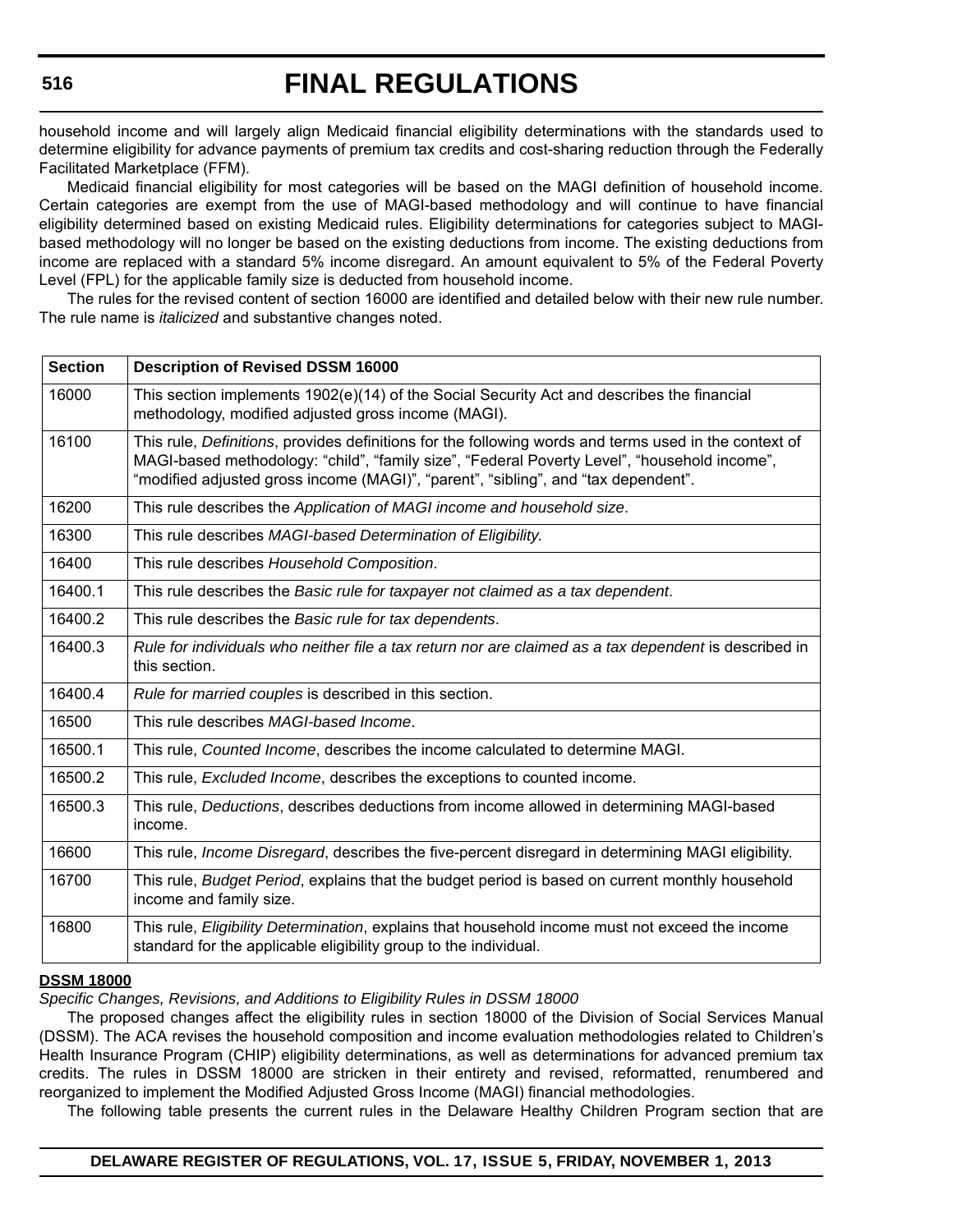obsolete, have been moved or are eliminated. They are identified by their current numbers. The rule name is *italicized* and substantive changes noted.

| <b>Section</b> | <b>Current Rules in DSSM 18000</b>                                                                                                                                                                                      |
|----------------|-------------------------------------------------------------------------------------------------------------------------------------------------------------------------------------------------------------------------|
| 18000          | The content of this introductory section has been renumbered, renamed and edited to improve<br>clarity.                                                                                                                 |
| 18100          | This rule, General Eligibility Requirements, is deleted and its content moved to revised section<br>18200.                                                                                                              |
| 18100.1        | This rule, Alien Status, is deleted and its content is covered by revised rule 18200.                                                                                                                                   |
| 18100.2        | This rule, Limitations on Retroactive Coverage, is eliminated and its content moved to 18200.                                                                                                                           |
| 18200          | This rule, Technical Eligibility, is deleted and its content moved to revised section 18300.                                                                                                                            |
| 18200.1        | This rule, Age Requirement, is deleted and its content moved to revised section 18300.                                                                                                                                  |
| 18200.2        | This rule, Uninsured Requirement, is deleted and its content moved to revised section 18300.<br>Language about "comprehensive health insurance within the six months preceding the month of<br>application" is deleted. |
| 18200.2.1      | This rule, Definition of Comprehensive Health Insurance, is deleted and its content moved to revised<br>section 18100.                                                                                                  |
| 18200.2.2      | This rule, Good Cause for Loss of Health Insurance, is deleted because the six-month waiting period<br>for loss of health insurance is being eliminated.                                                                |
| 18200.3        | This content of this rule, Children of Public Agency Employees, is deleted and becomes obsolete<br>with adoption of these rule changes. See revised section 18300.                                                      |
| 18200.4        | This rule, Residents of Institutions, is deleted and its content is covered by revised rule 18300.                                                                                                                      |
| 18200.4.1      | This rule, Patient in an Institution for Mental Disease, is deleted and its content is covered by revised<br>rule 18100.                                                                                                |
| 18200.4.2      | This rule, Inmate of a Public Institution, is deleted and its content is covered by revised rule 18100.                                                                                                                 |
| 18300          | This rule, Composition of Budget Unit, is deleted and its content is covered by revised 18400.                                                                                                                          |
| 18400          | This rule, Financial Eligibility, is deleted and its content is covered by revised rule 18400.                                                                                                                          |
| 18500          | This rule, Eligibility Determination, is deleted and its content is covered by revised rule 18400.                                                                                                                      |
| 18600          | This rule, Managed Care Enrollment Requirements, is deleted and its content is covered by revised<br>rule 18600.                                                                                                        |
| 18700          | This rule, Premium Requirements, is deleted and its content is covered by revised rule 18700.                                                                                                                           |
| 18700.1        | This rule, <i>Initial Premium</i> , is deleted and its content is covered by revised rule 18700.                                                                                                                        |
| 18700.2        | This rule, Premiums to Continue Coverage, is deleted and its content is covered by revised rule<br>18700.                                                                                                               |
| 18700.3        | This rule, Advance Payment of Premiums, is deleted and its content is covered by revised rule<br>18700.                                                                                                                 |
| 18700.4        | This rule, Refund of Premiums, is deleted and its content is covered by revised rule 18700.                                                                                                                             |
| 18700.5        | This rule, Cancellation of Coverage for Nonpayment of Premiums, is deleted and its content is<br>covered by revised rule 18700.                                                                                         |
| 18700.6        | This rule, Good Cause for Nonpayment of Premiums, is deleted and its content is covered by<br>revised rule 18700.                                                                                                       |

### **DELAWARE REGISTER OF REGULATIONS, VOL. 17, ISSUE 5, FRIDAY, NOVEMBER 1, 2013**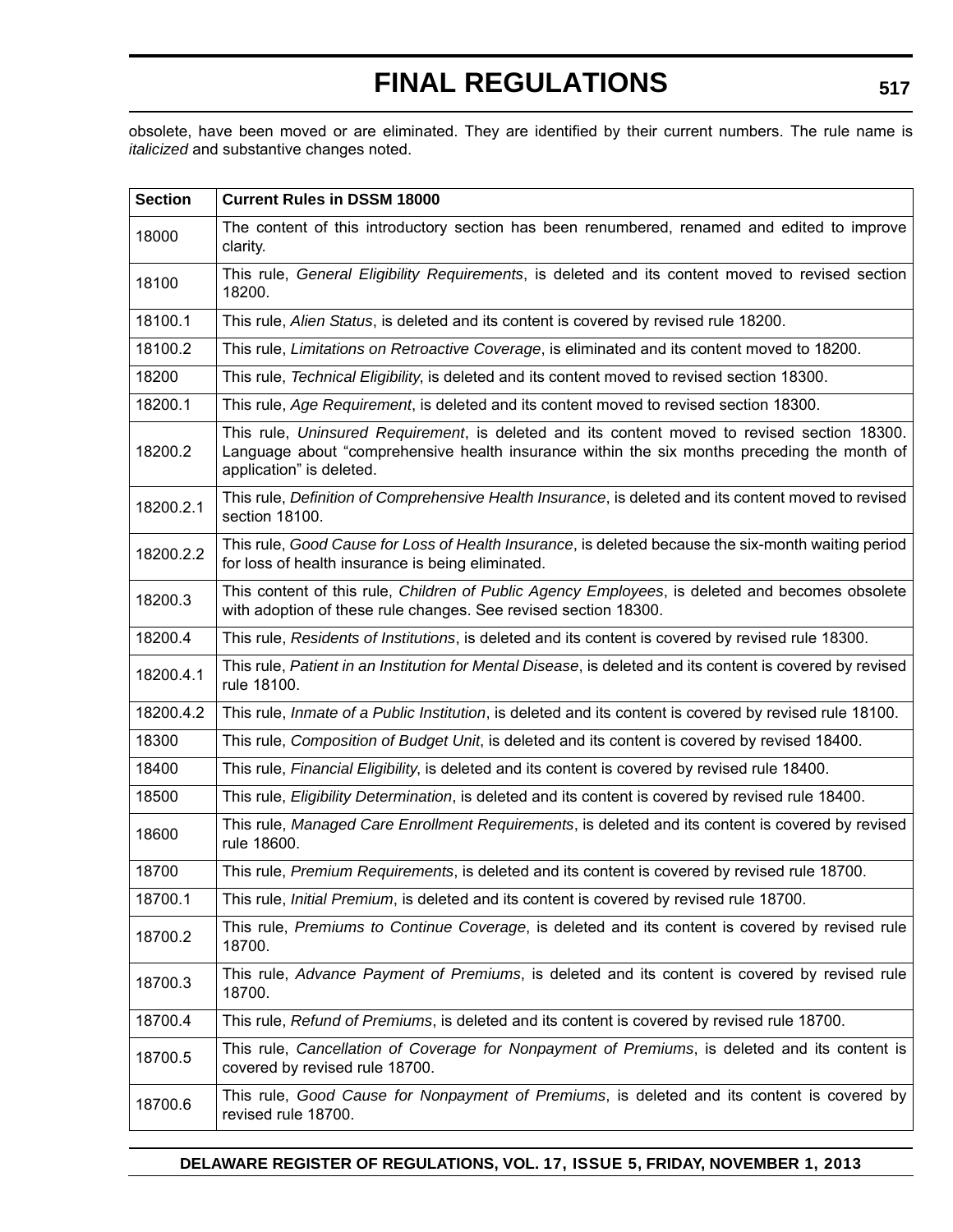# **FINAL REGULATIONS**

| 18800,<br>18800.1,<br>18800.2 | The name and number of this rule, Continuous Eligibility, remains in place. The content is revised to<br>combine the content of current section 18800.1, Termination of Eligibility, and current section<br>18800.2, Changes in Family Income. |
|-------------------------------|------------------------------------------------------------------------------------------------------------------------------------------------------------------------------------------------------------------------------------------------|
| 18800.3                       | This rule, Continuously Eligible Newborns, is deleted because its content is covered by revised rule<br>15210.2.                                                                                                                               |
| 18800.4                       | This rule, Redetermination of Eligibility, is deleted because its content is covered by existing rule<br>14100.6. NOTE: DSSM 14100.6, Redetermination of Eligibility and DSSM 14100.7, Fair Hearings<br>will be revised in future rulemakings. |

The rules for the revised content of section 18000 are identified and detailed in the table below with their new rule number. The rule name is *italicized* and substantive changes noted.

### **SECTION 18000 – Delaware Healthy Children Program**

| <b>Section</b> | <b>Description of Revised DSSM 18000</b>                                                                                                                                                    |
|----------------|---------------------------------------------------------------------------------------------------------------------------------------------------------------------------------------------|
| 18000          | This updated section describes the statutory authority for Delaware's CHIP program, the Delaware<br>Healthy Children Program.                                                               |
| 18100          | This rule, Definitions, provides definitions for the following words and terms: "comprehensive health<br>insurance", "inmate of a public institution" and "institution for mental disease". |
| 18200          | This rule, General Eligibility Requirements, explains that an individual must meet the general eligibility<br>requirements described in revised section 14000.                              |
| 18300          | This rule describes Technical Eligibility requirements for the Delaware Health Children Program.                                                                                            |
| 18400          | This rule describes <i>Financial Eligibility</i> requirements for the Delaware Health Children Program.                                                                                     |
| 18500          | The requirements for <i>Protection of Former Medicaid Children</i> are described in this new section.                                                                                       |
| 18600          | This rule describes Managed Care Enrollment Requirements.                                                                                                                                   |
| 18700          | This rule describes Premium Requirements.                                                                                                                                                   |
| 18800          | This rule describes Continuous Eligibility.                                                                                                                                                 |

DMMA intends to request authority to begin use of these rules beginning **[October 1, 2013 January 1, 2014]**. While the March 23, 2012 rule reflects final policies, CMS has stated that it will issue additional regulatory and subregulatory guidance on related policy and operational issues.

Eligibility rules and State plan amendments (SPAs) will be further amended to implement other ACA provisions. DMMA will work with CMS to identify and formulate these rules and SPAs.

This proposed regulation was also published concurrently under "Emergency Regulations" in 17 DE Reg. 126 – 142 (August 1, 2013).

### **Fiscal Impact Statement**

| <b>Change to Federal</b><br><b>Expenditures</b> |    | <b>State Fiscal Year</b><br>2014 |    | <b>State Fiscal Year</b><br>2015 |
|-------------------------------------------------|----|----------------------------------|----|----------------------------------|
| Former CHIP Kids                                | \$ | 124,986                          | \$ | 254,855                          |
| <b>ACA Expansion</b>                            | \$ | 11,924,412                       | \$ | 26,689,670                       |
| Transitional                                    | S  | 187,657                          | S  | 566,356                          |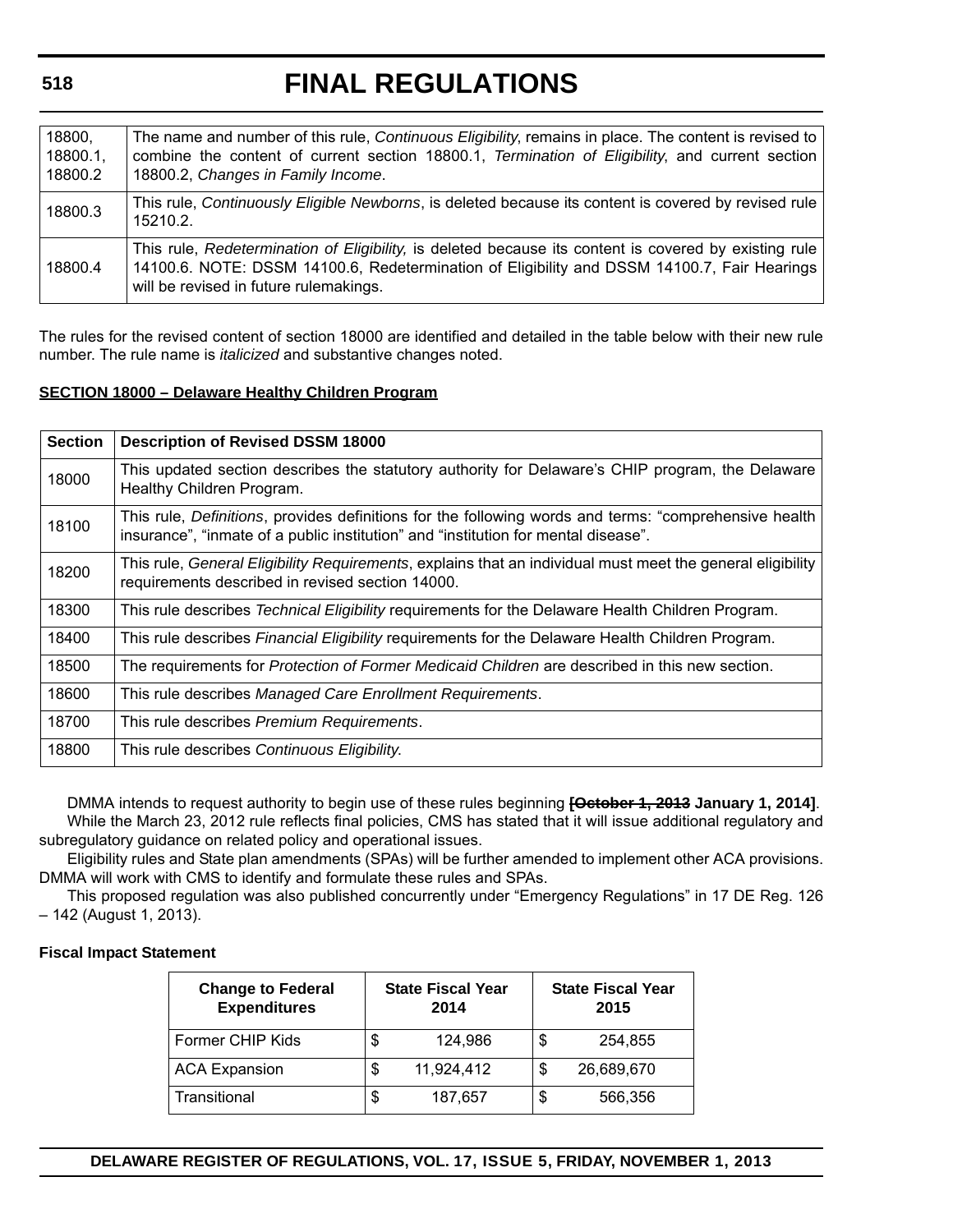| Former Foster Children | $\overline{\phantom{a}}$ | мD     | $\overline{\phantom{0}}$ |
|------------------------|--------------------------|--------|--------------------------|
| Total                  | 12,237,055               | ₼<br>Œ | 27,510,882               |

### **SUMMARY OF COMMENTS RECEIVED WITH AGENCY RESPONSE**

DMMA received no public comments regarding these rule changes.

### **FINDINGS OF FACT:**

The Department finds that the proposed changes as set forth in the August 2013 *Register of Regulations* should be adopted.

THEREFORE, IT IS ORDERED, that the proposed regulation to amend Division of Social Services Manual (DSSM) regarding implementation of the Modified Adjusted Gross Income (MAGI) methodology provisions related to eligibility determinations for certain medical assistance programs (Medicaid and Children's Health Insurance Program) under the Affordable Care Act is adopted and shall be final effective November 10, 2013.

Rita M. Landgraf, Secretary, DHSS

**Please Note: Due to the size of the final regulation, it is not being published here. A copy of the regulation is available at:**

**[Medicaid Expansion under the Affordable Care Act 2014 – Implementation of Modified Adjustment Gross](http://regulations.delaware.gov/register/november2013/final/17 DE Reg 503 11-01-13.htm)  Income (MAGI) Methodology**

## **DIVISION OF MEDICAID [AND MEDICAL ASSISTANCE](http://www.dhss.delaware.gov/dhss/dmma/)**

Statutory Authority: 31 Delaware Code, Section 512 (31 **Del.C.** §512)

### **ORDER**

### **[Medicaid Provider Screening Requirements and Enrollment Fee and Program Integrity](#page-3-0)**

### **NATURE OF THE PROCEEDINGS:**

Delaware Health and Social Services ("Department") / Division of Medicaid and Medical Assistance (DMMA) initiated proceedings to amend existing provisions in the Delaware Medical Assistance Program (DMAP) Manual specifically, the General Policy Provider Manual regarding *Medicaid Provider Screening Requirements and Provider Enrollment Fee and Program Integrity*. The Department's proceedings to amend its regulations were initiated pursuant to 29 **Delaware Code** Section 10114 and its authority as prescribed by 31 **Delaware Code** Section 512.

The Department published its notice of proposed regulation changes pursuant to 29 **Delaware Code** Section 10115 in the September 2013 Delaware *Register of Regulations*, requiring written materials and suggestions from the public concerning the proposed regulations to be produced by September 30, 2013 at which time the Department would receive information, factual evidence and public comment to the said proposed changes to the regulations.

### **SUMMARY OF PROPOSAL**

### **Statutory Authority**

- Patient Protection and Affordable Care Act (Pub. L. No. 111-148 as amended by the Health Care and Education Reconciliation Act of 2010 (Pub. L. No. 111-152)), together known as the Affordable Care Act. Specifically, Section 6401, *Provider Screening and Other Enrollment Requirements Under Medicare, Medicaid, and CHIP*; and Section 6501, *Termination of Provider Participation Under Medicaid If Terminated Under Medicare or Other State Plan*
- 42 CFR Part 455 Subpart E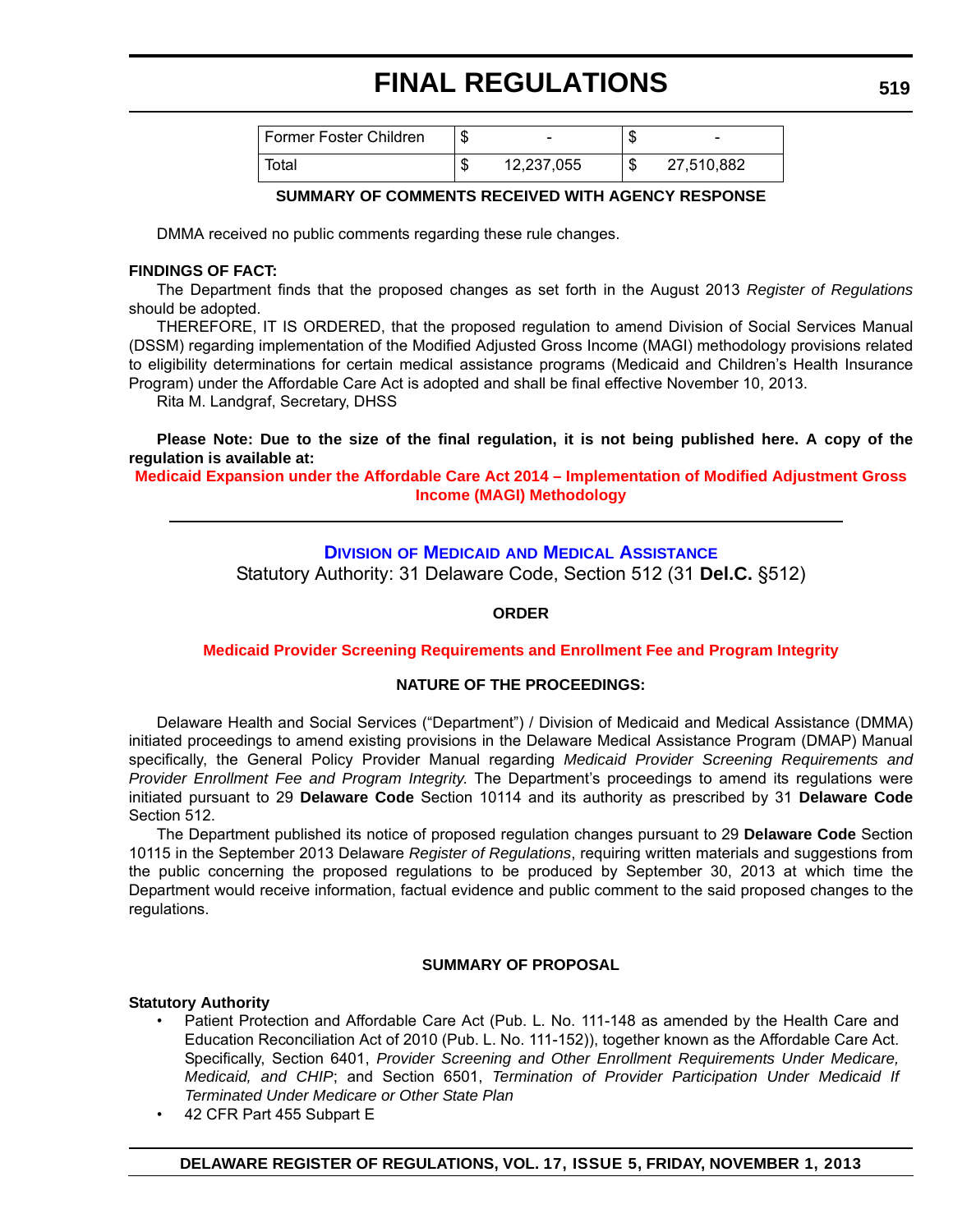### **Background** *Section 6401*

Section 6401(a) of the Affordable Care Act, as amended by section 10603 of the Affordable Care Act, establishes procedures under which screening is conducted with respect to providers of medical or other items or services and suppliers under Medicare, Medicaid, and Children's Health Insurance Program (CHIP). Section 1866(j)(2)(B) of the Act requires the Secretary of the U.S. Department of Health and Human Services to determine the level of screening to be conducted according to the risk of fraud, waste, and abuse with respect to the category of provider or supplier. Section 1866(j)(2)(C) of the Act requires the Secretary to impose a fee on each institutional provider of medical or other items or services or supplier, to be used by the Secretary for program integrity efforts. Section 6401(b) of the Affordable Care Act includes requirements for States to comply with the process of screening providers and suppliers and imposing temporary enrollment moratoria for the Medicaid program as established by the Secretary. The Centers for Medicare and Medicaid Services (CMS) implemented these requirements with Federal regulations at 42 CFR Part 455 Subpart E. These regulations were published in the Federal Register, Volume 76, February 2, 2011, and were effective March 25, 2011.

### *Section 6501*

Section 6501 of the Affordable Care Act (ACA) amends section 1902(a)(39) of the Social Security Act (the Act) and requires State Medicaid agencies to terminate the participation of any individual or entity if such individual or entity is terminated under Medicare or any other State Medicaid plan. In final implementing regulations at 42 CFR §455.101, CMS generally defined "termination" as occurring when a State Medicaid program, CHIP, or the Medicare program has taken action to revoke a Medicaid or CHIP provider's or Medicare provider or supplier's billing privileges and the provider has exhausted all applicable appeal rights or the timeline for appeal has expired. CMS also indicated in final implementing regulations at 42 CFR §455.101, that the requirement to terminate under section 6501 of the ACA only applies in cases where providers, suppliers or eligible professionals have been terminated or had their billing privileges revoked "for cause." Section 6501 builds upon section 6401(b)(2) which requires that CMS establish a process to make provider termination information available to State Medicaid programs.

### **Summary of Proposal**

To receive reimbursement under the Delaware Medical Assistance Program (DMAP), a provider must be eligible and actively enrolled. The provider is enrolled when certain conditions are met and are applicable to the provider type.

Section 6401 and Section 6501 of the Affordable Care Act mandate provider screening and enrollment requirements that State Medicaid agencies must implement. Please refer to *42 CFR 455 Subpart E – Provider Screening and Enrollment* for the complete set of rules and regulations. Delaware Medicaid must implement these requirements to comply with Federal law.

To become compliant with the ACA-mandated provider screening and enrollment requirements, the Division of Medicaid and Medical Assistance (DMMA) is updating the Program Integrity provisions of the General Policy Provider Manual at Section 1.39 to include the following provisions:

- An enrollment fee for institutional providers as described in 42 CFR §455.460 (section 6401(a));
- Compliance in the event that CMS imposes a temporary enrollment moratoria as described in 42 CFR §455.470 (section 6401(b));
- Termination of provider participation in Medicaid and CHIP upon termination from Medicare or another State's Medicaid program or CHIP on or after January 1, 2011 as described in 42 CFR §455.416 (section 6501); and,
- Screening of providers in accordance with 42 CFR 455.400 et seq. at enrollment, reenrollment and revalidation (section 6401).

### **Fiscal Impact Statement**

These revisions impose no increase in cost on the General Fund.

The costs for system changes are already budgeted in the General Fund.

There will be additional costs for some providers associated with the enrollment/revalidation fee.

## **DELAWARE REGISTER OF REGULATIONS, VOL. 17, ISSUE 5, FRIDAY, NOVEMBER 1, 2013**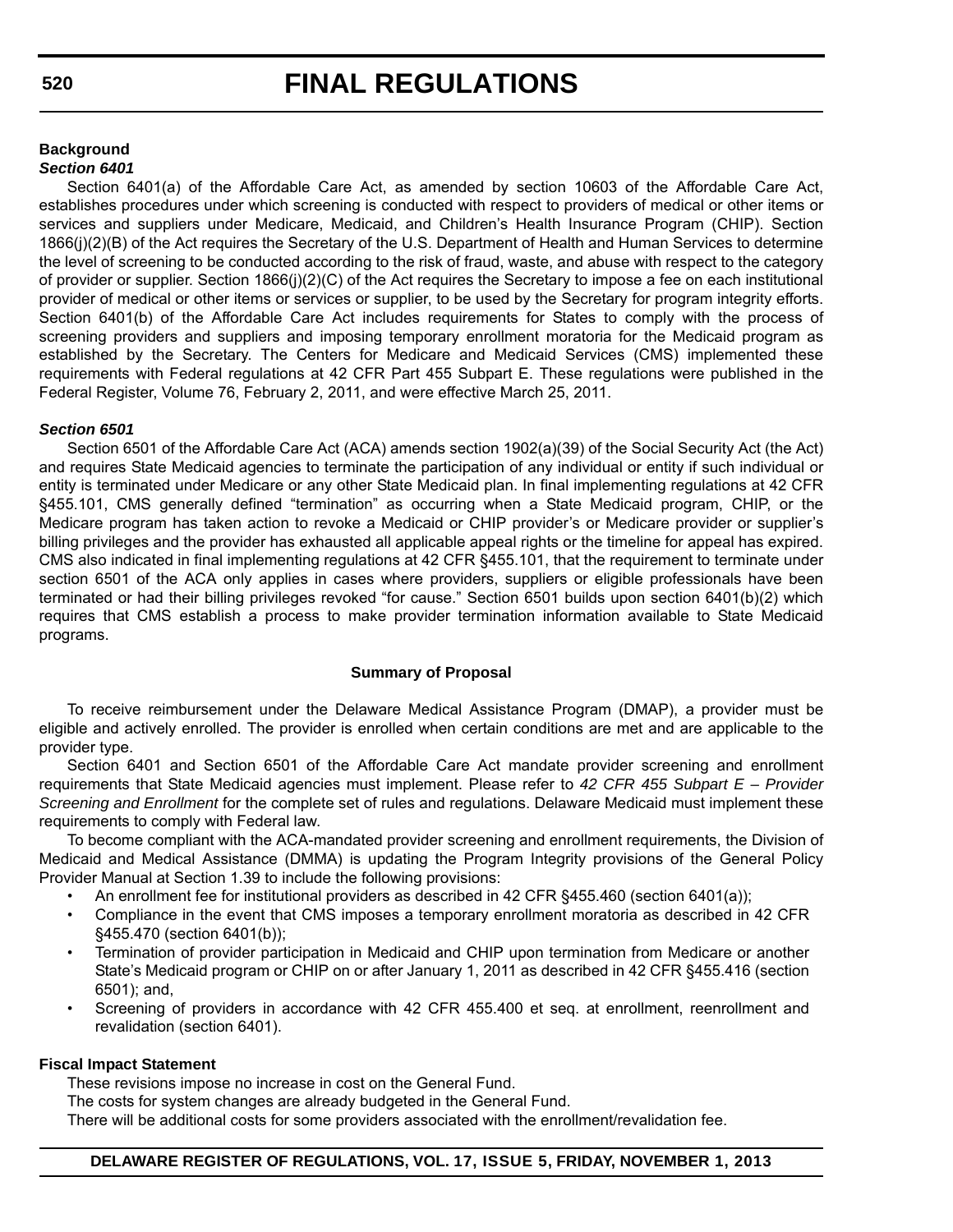### **SUMMARY OF COMMENTS RECEIVED WITH AGENCY RESPONSE AND EXPLANATION OF CHANGE(S)**

The Governor's Advisory Council for Exceptional Citizens (GACEC) and the State Council for Persons with Disabilities (SCPD) offered the following observations and recommendations summarized below. The Division of Medicaid and Medical Assistance (DMMA) has considered each comment and responds as follows.

The Governor's Advisory Council for Exceptional Citizens (GACEC) and the State Council for Persons with Disabilities (SCPD) have reviewed the Department of Health and Social Services/Division of Medicaid and Medical Assistance's (DMMA) proposal to adopt regulations implementing §§6401 and 6501 of the Affordable Care Act. In a nutshell, CMS adopted regulations in 2011 which: 1) require states to adopt certain screening and enrollment standards for Medicaid providers; 2) collect an enrollment fee for institutional providers; 3) authorize a temporary Medicaid provider enrollment moratorium when directed by CMS; 4) terminate provider participation in Medicaid and CHIP if another state has terminated the provider's participation on or after January 1, 2011; and 5) adopt provider screening standards at enrollment, reenrollment and revalidation. The proposed regulation was published as 17 DE Reg. 282 in the September 1, 2013 issue of the *Register of Regulations*. Given time constraints, we have not conducted an exhaustive comparison of the proposed regulation to extensive federal statutory, regulatory, and subregulatory ACA standards. However, we did identify two (2) areas of concern.

First, §§1.39.2.4 and 1.39.2.5 authorize providers terminated from program participation to invoke full appeal rights compiled in the General Policy Provider Manual. In contrast, the attached CMS Bulletin (CPI-B 11-05) contains the following limitation on provider appeal rights:

...When subsequent States terminate based on that initial termination, the scope of their appeals should only review whether the provider was, in fact, terminated by the initiating program. The subsequent appeals process should not review the underlying reasons for the initiating termination. The appeal process in subsequent States does not provide a new forum in which to litigate the basis of termination by another State Medicaid program, Medicare, or CHIP.

DMMA may wish to incorporate this limitation into §1.39.2.5.

*Agency Response*: DMMA appreciates your comment and has considered your recommendation. The change to proposed §1.39.2.5 to incorporate this limitation is indicated by bracketed, bold type on the final order regulation.

Second, §1.39.2.4 recites that DMMA will check federal databases monthly and "will terminate providers and disclosed entities or individuals who do not meet ACA screening guidelines." This is a "no-exceptions" standard. In contrast, the attached CMS Bulletin (CPI-B 11-05) clarifies that termination is not the invariable result of identification of termination of a provider by another state:

- Q. Are there any exceptions to the requirement to terminate a provider that was terminated by Medicare or another State Medicaid program or CHIP?
- A. Yes. The statute provides for the same limitations on termination that apply to exclusion under §§1128(c)(3)(B) and 1128(d)(3)(B) of the Social Security Act. Thus, a State may request a waiver of the requirement to terminate a particular provider's participation. State agencies may submit such waiver requests to their respective CMS Regional Offices.

DMMA may wish to consider the following amendment to the last sentence in §1.39.2.4:

DMAP will terminate providers and disclosed entities or individuals who do not meet ACA screening guidelines unless DMAP, in its sole discretion, solicits and secures a waiver from CMS.

*Agency Response*: DMMA appreciates your comment and has considered your recommendation. The change to proposed §1.39.2.4 regarding exceptions to the requirement to terminate a provider is indicated by bracketed, bold type on the final order regulation.

### **FINDINGS OF FACT:**

The Department finds that the proposed changes as set forth in the September 2013 *Register of Regulations* should be adopted.

THEREFORE, IT IS ORDERED, that the proposed regulation to amend the Delaware Medical Assistance Program (DMAP) Manual specifically, the General Policy Provider Manual regarding *Medicaid Provider Screening Requirements and Provider Enrollment Fee and Program Integrity* is adopted and shall be final effective November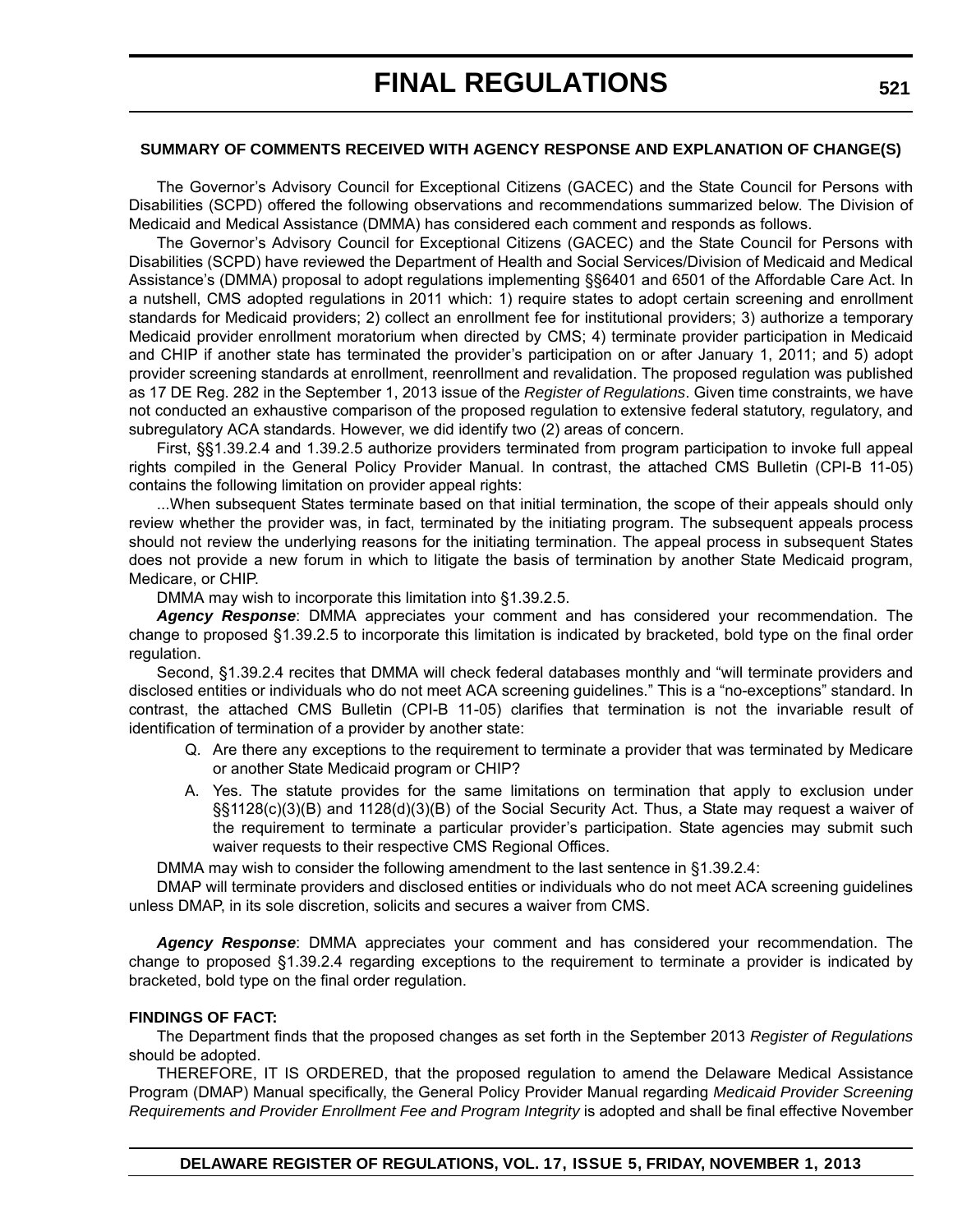10, 2013.

Rita M. Landgraf, Secretary, DHSS

### **DMMA FINAL ORDER REGULATION #13-42 REVISION:**

### 1.39.2 Provider Screening and Enrollment

Sections 6401 and 6501 of the Affordable Care Act require States to incorporate additional program integrity provisions within Medicaid and the Children's Health Insurance Program to prevent fraud, waste and abuse. The enhanced provisions include enrollment fees, additional provider screening requirements, temporary provider enrollment moratoria, and provider termination.

1.39.2.1 Provider Enrollment Fee

Effective, March 30, 2010, Section 6401(a) of the Affordable Care Act (ACA) requires states to impose a fee on institutional providers for program integrity efforts. The fee is required at initial enrollment and reenrollment. The enrollment fee amount is established by the Centers for Medicare and Medicaid Services (CMS) and updated annually. The Delaware Medical Assistance Program (DMAP) will begin collection of fees in August of 2013. Institutional providers who have paid the enrollment fee to a Medicare contractor or another State's Medicaid program or Children's Health Insurance Program (CHIP) within the last 365 days are not required to pay an additional enrollment fee to the DMAP. The enrollment fee may also be waived for providers who present proof of hardship exception from CMS.

1.39.2.2 Provider Screening and Enrollment Requirements

The Affordable Care Act (ACA) requires states to perform enhanced screening of providers at initial enrollment, re-enrollment, establishment of a new location, change of location, and revalidation. Providers will also need to complete an annual online disclosure statement identifying persons with 5% or more ownership, controlling interest, and all managing employees. Ordering and referring providers are required to enroll with DMAP in a limited capacity and are subject to the new provider screening initiatives. The ACA requires DMAP to deny or terminate enrollment of any providers, disclosed entities, or individuals who do not meet ACA screening guidelines.

1.39.2.2.1 Provider Risk Categories

Based on the potential for fraud, waste, and abuse, CMS has assessed the various Medicare provider types and assigned risk categories. DMAP will assign a risk category in accordance with CMS guidelines for non-Medicare providers. Provider screening requirements vary depending on ACA-defined risk categories. The risk categories are "limited", "moderate", and "high". Providers falling within two risk levels will be assigned the higher risk category. DMAP reserves the right to modify provider risk levels as it pertains to encumbrances, adverse actions, sanctions, terminations and suspensions.

Limited Risk Level- All providers and disclosure-identified individuals must verify Social Security number, licensure status, taxpayer identification number, and National Provider Identifier. Various databases will be checked for sanctions, exclusions, terminations, and encumbrances. Limited risk level providers include but are not limited to the following as identified by CMS:

- Physicians
- Non physician practitioners
- Medical groups or clinics
- Hospitals
- Ambulatory Surgical Centers (ACSs)
- Early Stage Renal Disease (ESRD) facilities
- Federally Qualified Health Centers (FQHCs)
- Skilled Nursing Facilities (SNFs)

Moderate Risk Level- Moderate risk providers are subject to unannounced pre-enrollment and postenrollment site visits. Moderate risk providers and disclosure-identified individuals must verify Social Security number, licensure status, taxpayer identification number, and National Provider Identifier. Various databases will be checked for sanctions, exclusions, terminations, and encumbrances. Moderate risk level providers include but are not limited to the following as identified by CMS:

- Ambulance providers
- Community Mental Health Centers
- CORF Comprehensive Outpatient Rehabilitation Facilities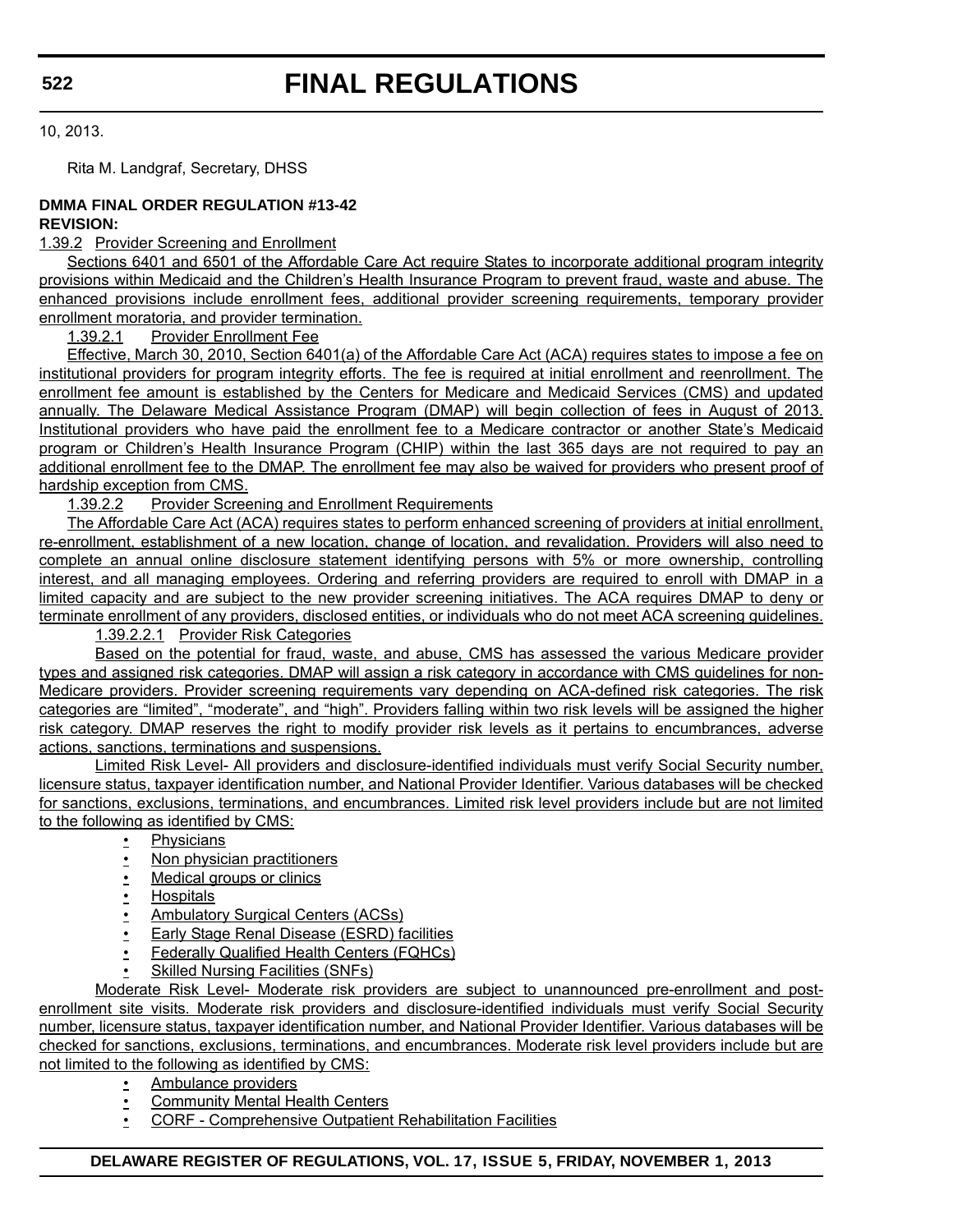- Revalidating Durable Medical Equipment (DME) suppliers
- Revalidating Home Health Agencies (HHA)
- Hospice organizations
- Laboratories independently owned

High Risk Level- High risk providers and disclosure-identified persons with 5% or more ownership are required to comply with a fingerprint-based background check and unannounced pre-enrollment and post enrollment site visits. High risk providers and disclosure-identified persons must verify Social Security number, licensure status, taxpayer identification number, and National Provider Identifier. Various databases as directed by CMS will be checked for sanctions, exclusions, terminations, and encumbrances. High risk level providers include but are not limited to the following as identified by CMS:

- Durable Medical Equipment suppliers (newly enrolling)
- Home Health Agencies (newly enrolling)
- 1.39.2.2.2 Ordering, Referring and Prescribing Providers (ORPs)

Physicians and non-physician practitioners whose sole interaction with clients is limited to ordering, referring, or prescribing items and/or services, are required to enroll with DMAP in a limited capacity for purposes of identifying the providers who write the orders, referrals and prescriptions. Providers who are members of Delaware's risk-based managed care organizations are exempt from this requirement. Failure to enroll with DMAP will result in the denial of claims for items ordered, referred, or prescribed for Medicaid beneficiaries by an ORP.

1.39.2.3 Temporary Provider Enrollment Moratoria

The ACA requires States to comply with a temporary provider enrollment moratorium when directed by the federal Secretary of Health and Human Services to combat fraud, waste, and abuse. States may also implement restrictions on new enrollment for provider types that are identified as high risk for fraud, waste, and abuse.

1.39.2.4 Provider Termination

Section 6501 of the ACA mandates that States terminate enrollment of providers who have been terminated from Medicare or another State's Medicaid or CHIP program. On a monthly basis, DMAP will screen all enrolled providers through various federal databases for sanctions, exclusions, and terminations. All individuals and entities identified through annual disclosure statements are also subject to these screenings. DMAP will terminate providers and disclosed entities or individuals who do not meet ACA screening guidelines **[unless DMAP, in its sole discretion, opts to request a waiver from CMS]**.

1.39.2.5 Provider Appeal Rights

**[Providers may appeal denial and termination decisions as a result of ACA provider screening and enrollment requirements. Denial and termination decisions following provider screening and enrollment procedures are appealable; however, the scope of the appeal is limited to whether the provider was terminated by Medicare or the initiating state Medicaid or CHIP program. The appeal does not provide an opportunity for the provider to contest the basis of the termination by Medicare or other state's Medicaid or CHIP program.]** Refer to Section 6.0 Appendix A in the General Policy Provider Manual for information regarding provider appeals.

## **DIVISION [OF PUBLIC HEALTH](http://www.dhss.delaware.gov/dhss/dph/index.html)**

Statutory Authority: 16 Delaware Code, Chapter 97, §9706 (g)(2) (16 **Del.C.** Ch 97, §9706  $(g)(2)$ 16 **DE Admin. Code** 4305

## **ORDER**

### **[4305 Trauma System](#page-3-0)**

### **NATURE OF THE PROCEEDINGS:**

The Delaware Department of Health and Social Services ("DHSS") initiated proceedings to adopt the State of Delaware Trauma System Regulations. The DHSS proceedings to adopt regulations were initiated pursuant to 29 **Delaware Code** Chapter 101 and authority as prescribed by 16 **Delaware Code**, Chapter 97, Section 9706 (g)(2). On September 1, 2013 (Volume 17, Issue 3), DHSS published in the Delaware *Register of Regulations* its

**DELAWARE REGISTER OF REGULATIONS, VOL. 17, ISSUE 5, FRIDAY, NOVEMBER 1, 2013**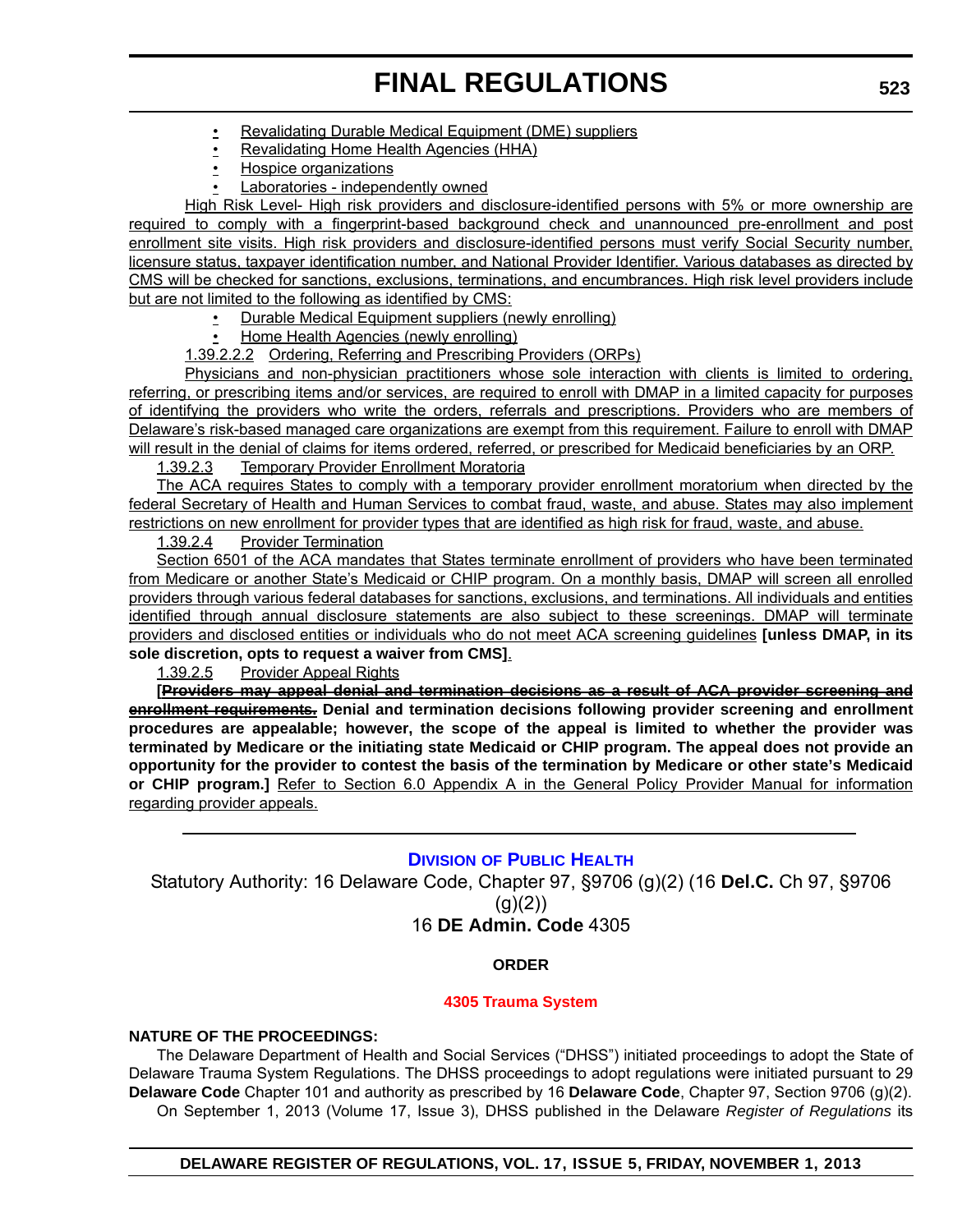notice of proposed regulations, pursuant to 29 **Del.C.** §10115. It requested that written materials and suggestions from the public concerning the proposed regulations be delivered to DHSS by October 3, 2013, after which time the DHSS would review information, factual evidence and public comment to the said proposed regulations.

Written comments were received during the public comment period and evaluated. The results of that evaluation are summarized in the accompanying "Summary of Evidence."

### **SUMMARY OF EVIDENCE**

In accordance with Delaware Law, public notices regarding proposed Department of Health and Social Services (DHSS) State of Delaware Trauma System Regulations were published in the *Delaware State New*s, the *News Journal* and the Delaware *Register of Regulations*.

Entities offering written comments include:

- State Council for Persons with Disabilities, Kyle Hodges, Director
- Governor's Advisory Council for Exceptional Citizens, Terri A. Hancharick, Chairperson

### Public comments and the DHSS (Agency) responses are as follows:

### **State Council for Persons with Disabilities (SCPD):**

### **Governor's Advisory Council for Exceptional Citizens (GACEC):**

The State Council for Persons with Disabilities (SCPD) and the Governor's Advisory Council for Exceptional Citizens (GACEC) have reviewed the Department of Health and Social Services/Division of Public Health's (DPH) proposal to adopt many discrete amendments to its 16-page set of regulations covering Delaware's trauma system. Some of the key features are as follows: 1) general alignment with American College of Surgeons' trauma standards (§5.1); 2) authorization to exceed the American College of Surgeons' standards (§5.1.1); 3) incorporation of DPH pre-hospital trauma triage guidance in lieu of listing specific guidance in the regulation (§6.1); 4) authorization of some discretion (given time and distance considerations) to transfer patients with significant head trauma or spinal cord injury to a Level 1 or Level 2 Trauma Center without an available neurosurgeon (§6.2); 5) adoption of more liberal standards for referral to burn centers (§6.4); and 6) adoption of new criteria, effective January 1, 2014, for patient inclusion in the hospital trauma registry (§7.7). The proposed regulation was published as 17 DE Reg. 288 in the September 1, 2013 issue of the *Register of Regulations*. SCPD has the following observations.

**First**, §5.2.2.4 recites as follows:

Desirable

5.2.2.4. Emergency Medicine department physicians, orthopedic surgeons, and neurosurgeons taking trauma call must be Board certified or eligible.

(NOTE: Non-boarded physicians in these specialty areas who have active privileges at a designated Trauma System facility at the time of promulgation of these revisions will be grandfathered)

Assuming "promulgation of these revisions" refers to an earlier version of the regulation, it would be clearer to simply insert a date. Individuals reading the regulation will otherwise have to guess at the effective date of the provision. Moreover, it is conceptually "odd" to have a "desirable", non-essential "grandfather" provision. In effect, covered facilities are encouraged, but not required, to employ only a Board Certified or eligible physician unless the physician is grandfathered.

*Agency Response:* The Agency appreciates and acknowledges these comments. We will add the date of promulgation of the original regulations, 2001, to clarify this Note. 5.2.2.4 is Essential in the current regulations and is not proposed to be changed. Desirable refers to 5.2.2.3 directly above 5.2.2.4, and the classification as Essential follows 5.2.2.4.

**Second**, §5.2.4 consists of an outline/list of "essential" participating hospital criteria. It would benefit from an introductory narrative. For example, the introduction could simply recite as follows: "Trauma System Participating Hospitals must have the following in place:"

*Agency Response:* The Agency appreciates and acknowledges these comments. The terms Essential and Desirable are taken from the format of the American College of Surgeons Committee on Trauma's document "Resources for Optimal Care of the Injured Patient" which Delaware utilizes for all Levels 1, 2, and 3 Trauma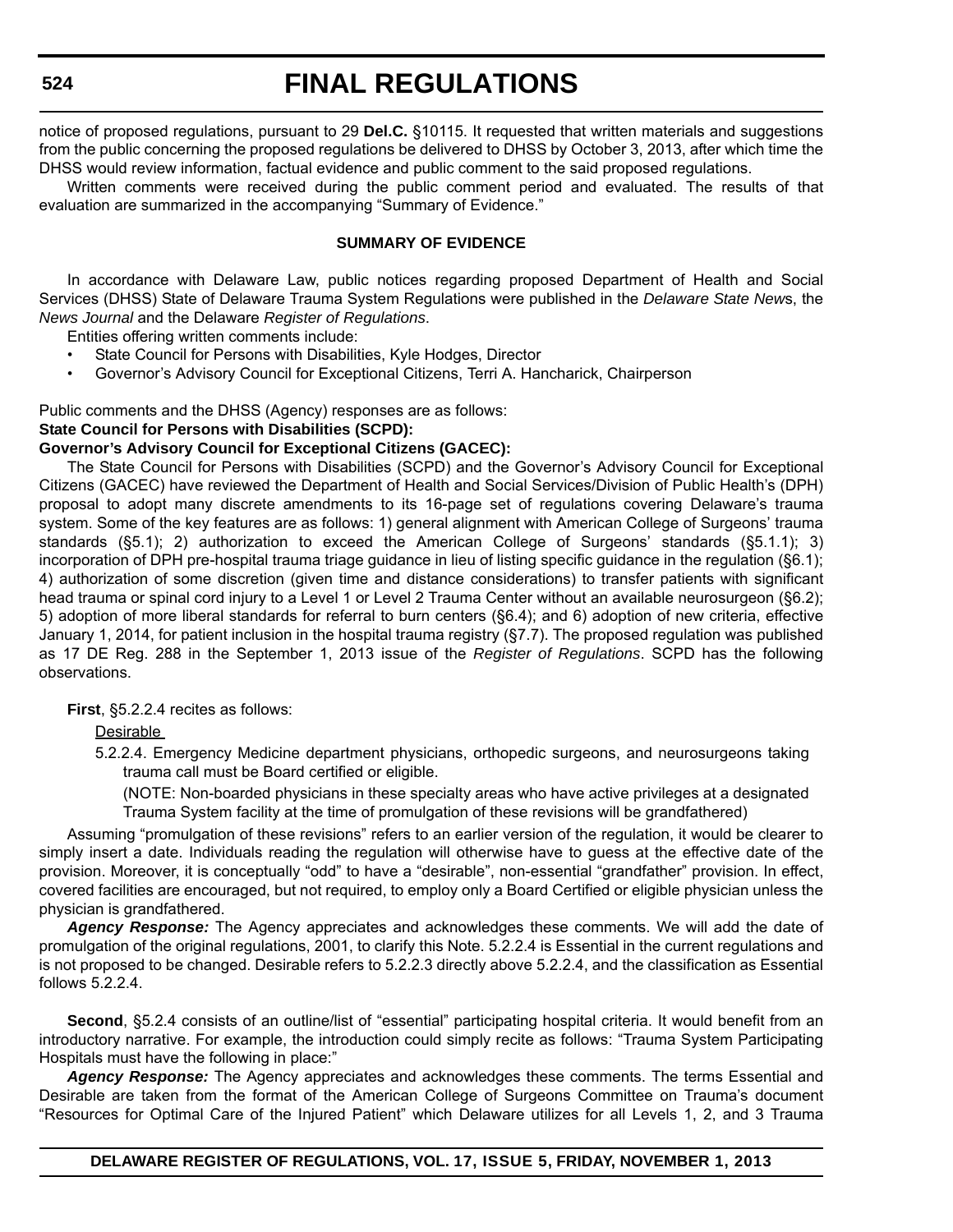Center standards and site visits. This section was formatted to be in alignment with the national document.

**Third**, in §7.7.1.1, the former standards contemplated patient inclusion in the hospital Trauma Registry based on "admission". The new standards literally only authorize inclusion of patients in the Registry based on a "transfer". It may be preferable to include patients in the Registry who are directly admitted to a trauma center without being "transferred" from another facility.

*Agency Response:* The Agency appreciates and acknowledges these comments. 7.7.1.1.1 states *admission to the hospital*. The transfer criteria are items 7.7.1.1.2 and 7.7.1.1.3.

The public comment period was open from September 1, 2013 through October 3, 2013.

Based on comments received during the public comment period non-substantive changes have been made to the proposed regulation. The regulation has been approved by the Delaware Attorney General's office and the Cabinet Secretary of DHSS.

### **FINDINGS OF FACT:**

Based on public comments received, non-substantive changes were made to the proposed regulations. The Department finds that the proposed regulations, as set forth in the attached copy should be adopted in the best interest of the general public of the State of Delaware.

THEREFORE, IT IS ORDERED, that the proposed State of Delaware Trauma System Regulations are adopted and shall become effective November 11, 2013, after publication of the final regulation in the Delaware *Register of Regulations*.

Rita M. Landgraf, Secretary

### **4305 Trauma System**

### *(Break in Continuity of Sections)*

### **5.0 State of Delaware Trauma Center Standards**

### *(Break in Continuity Within Section)*

5.2 The modifications to the current American College of Surgeons Standards in effect for Delaware Trauma System facilities are:

| Regional Trauma Center | Community     | Participating |
|------------------------|---------------|---------------|
| Level 1 Level 2        | Trauma Center | Hospital      |

### 5.2.1 Clinical Capabilities

5.2.1.1 Trauma surgeons, neurosurgeons, and orthopedic surgeons must be dedicated to one hospital when on call (taking call at only one institution at a time) or there must be a physician on back-up call at each institution he/she is covering.

### **Essential**

5.2.2 Clinical Qualifications

### *(Break in Continuity Within Section)*

(NOTE: Non-boarded physicians in these specialty areas who have active privileges at a designated Trauma System facility at the time of promulgation of these revisions **[in 2001]** will be grandfathered.)

### **6.0 State of Delaware Triage, Transport and Transfer Protocols**

Prehospital Trauma Triage Scheme Implementation Guidelines Due to the dynamic nature of identification and evolution of best practices in prehospital care, the prehospital trauma triage guidance will be found solely in the current State of Delaware, Department of Health and Social Services, Division of Public Health, Office of Emergency Medical Services, Statewide Standard Treatment Protocols, Guidelines, Policies, and Paramedic Standing Orders and Statewide Standard Treatment Protocols and Basic Life Support Standing Orders. The Trauma System Committee will **[be]** ask**[ed]**

## **DELAWARE REGISTER OF REGULATIONS, VOL. 17, ISSUE 5, FRIDAY, NOVEMBER 1, 2013**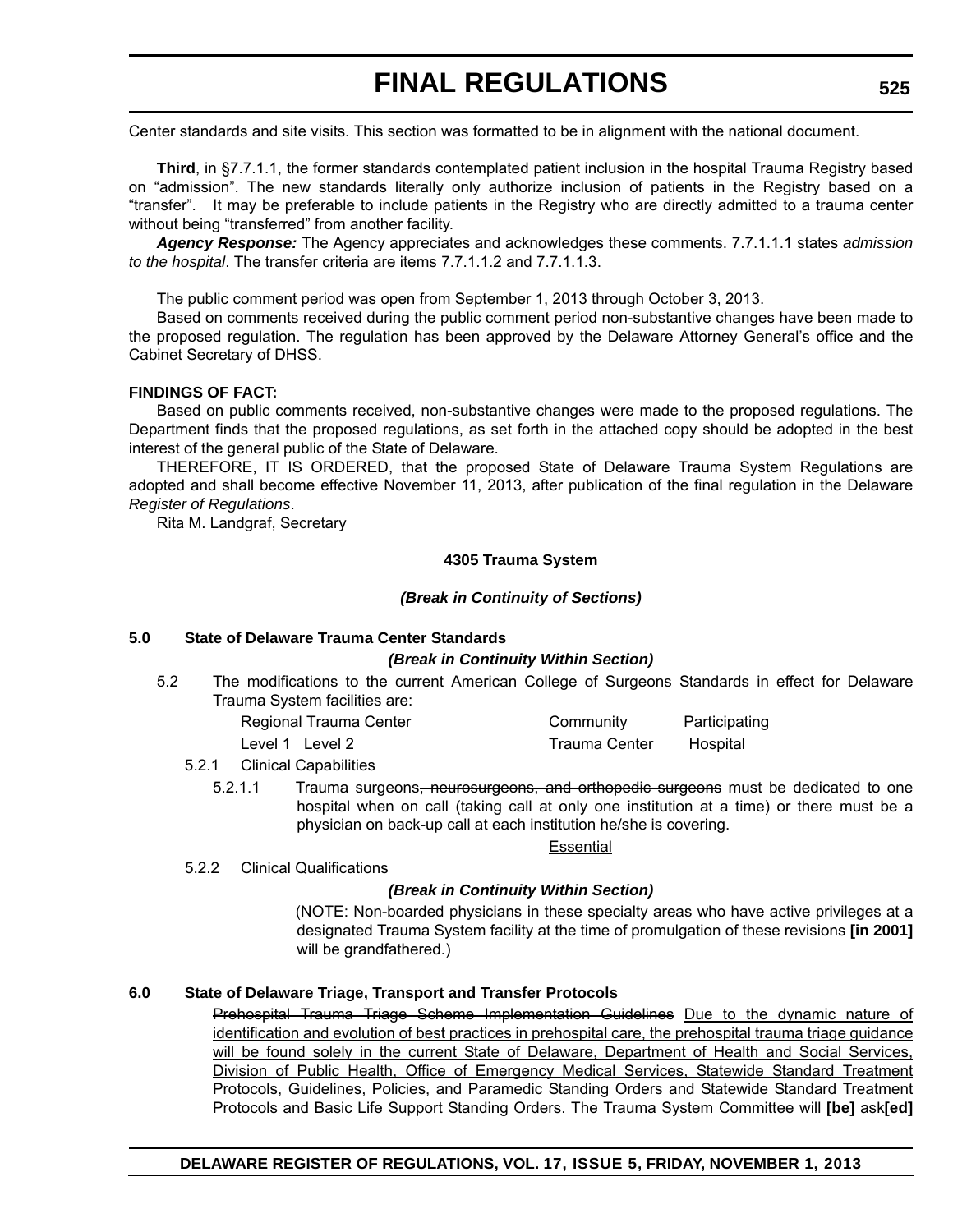# **FINAL REGULATIONS**

for input by the State EMS Medical Director through the Trauma System Manager during every Standing Orders revision process.

**\*Please note that no additional changes were made to the regulation as originally proposed and published in the September 2013 issue of the** *Register* **at page 288 (17 DE Reg. 288). Therefore, the final regulation is not being republished here in its entirety. A copy of the final regulation is available at: [4305 Trauma System](http://regulations.delaware.gov/register/november2013/final/17 DE Reg 523 11-01-13.htm)**

## **DIVISION [OF SOCIAL SERVICES](http://www.dhss.delaware.gov/dhss/dss/)** Statutory Authority: 31 Delaware Code, Section 512 (31 **Del.C.** 512) 16 **DE Admin. Code** 11002.9

### **ORDER**

### **[Child Care Subsidy Program, Definitions and Explanation of Terms, Definition of Relative](#page-3-0)**

### **NATURE OF THE PROCEEDINGS**

Delaware Health and Social Services ("Department") / Division of Social Services initiated proceedings to amend the Division of Social Services Manual (DSSM) regarding the Child Care Subsidy Program, specifically, Definitions and Explanation of Terms. The Department's proceedings to amend its regulations were initiated pursuant to 29 **Delaware Code** Section 10114 and its authority as prescribed by 31 **Delaware Code** Section 512.

The Department published its notice of proposed regulation changes pursuant to 29 **Delaware Code** Section 10115 in the September 2013 Delaware *Register of Regulations*, requiring written materials and suggestions from the public concerning the proposed regulations to be produced September 30, 2013 at which time the Department would receive information, factual evidence and public comment to the said proposed changes to the regulations.

### **SUMMARY OF PROPOSAL**

The proposal described below amends policies in the Division of Social Services Manual (DSSM) regarding Definitions and Explanation of Terms in the context of the Child Care Subsidy Program, specifically, the definition of Relative.

### **Statutory Authority 45 CFR Part 98, Child Care and Development Fund**

### **Background**

Delaware Health and Social Services ("DHSS")/Division of Social Services ("DSS") is designated as the lead agency with primary responsibilities for the planning and administration of child care subsidies funded with the Child Care Development Fund.

The Child Care and Development Fund ("CCDF") Block Grant Act of 1990, as amended, 42 USC § 9858b (b)(1)(A), (the "Act") requires the Lead Agency to "administer, directly, or through other governmental or nongovernmental agencies" the funds received. The regulations at 45 CFR 98.11 provide that, in addition to retaining "overall responsibilities" for the administration of the program, the Lead Agency must also (among other things) promulgate all rules and regulations governing the overall administration of the CCDF program.

### **Summary of Proposed Changes**

DSSM 11002.9, Definition and Explanation of Terms, is amended to clarify the definition of "relative" for child care certificate approvals. The current definition is vague and leads eligibility determination workers to the Delaware Temporary Assistance for Needy Families (TANF) policy definitions. The proposed rule change is intended to ensure that eligible relatives provide authorized child care services.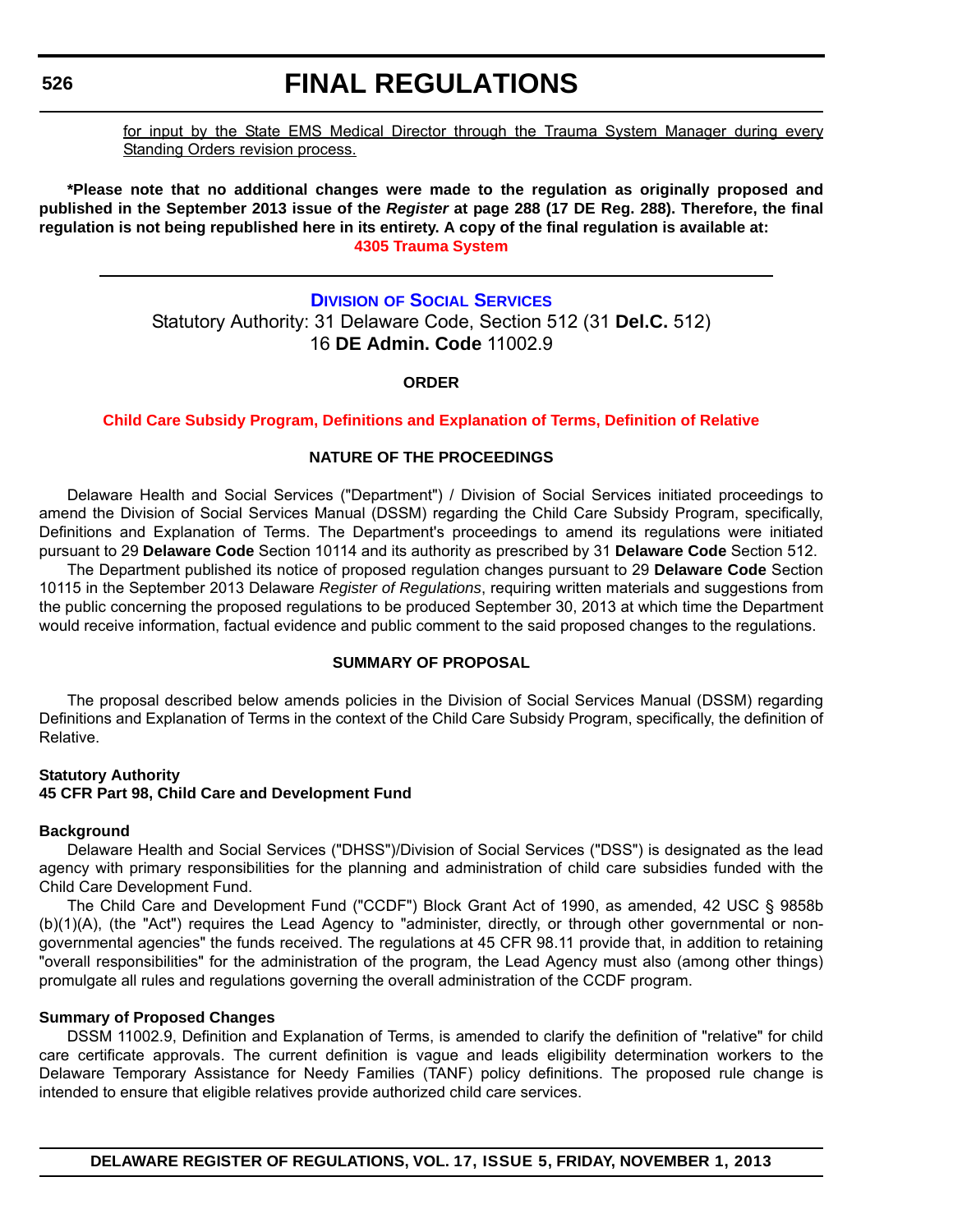### **SUMMARY OF COMMENTS RECEIVED WITH AGENCY RESPONSE AND EXPLANATION OF CHANGE(S)**

The State Council for Persons with Disabilities (SCPD) offered the following observations and recommendations summarized below. The Division of Social Services (DSS) has considered each comment and responds as follows.

The summary of proposed changes states that the current definition is vague and leads eligibility determination workers to the Delaware Temporary Assistance for Needy Families (TANF) policy definitions. The proposed rule change is intended to ensure that eligible relatives provide authorized child care services. The proposed regulation was published as 17 DE Reg. 289 in the September 1, 2013 issue of the *Register of Regulations*. SCPD has the following observations.

First, the new reference to "step-relatives" could be interpreted in different ways:

A. All step-relatives (even step-cousins and step-parents) qualify as a "relative"; or

B. Only step-grandparents, great-grandparents, aunts, uncles and siblings qualify.

This is confusing.

Second, the definition omits persons related by adoption. Compare 45 C.F.R. §98.2(definition of "eligible child care provider), which reads, in pertinent part, as follows:

(2) A child care provider who is 18 years of age or older who provides child care services only to eligible children who are, by marriage, blood relationship, or court decree, the grandchild, great grandchild, sibling (if such provider lives in separate residence), niece, or nephew of such provider, and complies with any applicable requirements that govern child care provided by the relative involved;...

See also analogous references to "natural, legal, adoptive, step" relatives in 16 **DE Admin. Code** §11003.9.3 and definition of parent in §11002.9 covering "natural, adoptive, and step" relatives.

Third, based on the above excerpt from 45 C.F.R. §98.2 (definition of "eligible child care provider"), SCPD surmises that a "relative" must be an adult. The definition in the proposed regulation only requires a sibling to be an adult. An aunt or uncle could be under 18 years of age in the State regulation.

Based on the above observations, DSS could consider the following alternative:

Relative: An adult who is by marriage, blood relationship, or court decree, the grandparent, great grandparent, sibling, aunt or uncle of the child receiving care.

Fourth, the Division may wish to consider amending its definition of "parent" and adding a definition of "in loco parentis" in a future proposed regulation. Consider the following:

The federal definition of "parent" (45 C.F.R. §98.2) includes a "legal guardian" and "other person standing in loco parentis":

Parent means a parent by blood, marriage, or adoption and also means a legal guardian, or other person standing in loco parentis.

In contrast, the DSS definition of "parent" in §11002.9 omits guardians and other persons standing in loco parentis:

Parent: The child's natural mother, natural legal father, adoptive mother or father, or step-parent.

Moreover, another federal regulation requires the State to specifically adopt a definition of "in loco parentis". See 45 C.F.R. §98.16(f)(9).

**Agency Response:** DSS appreciates your recent comments regarding the proposed revision of the relative care definition in the Division of Social Services (child care policy) Manual.

The proposed definition of "Relative" is revised as follows: An adult who is by marriage, blood relationship, or court decree, the grandparent, great grandparent, sibling, aunt or uncle of the child receiving care.

You recommend that in a future policy change DSS consider amending the definition of parent to include in loco parentis. The division will consider this for a future change.

### **FINDINGS OF FACT**

The Department finds that the proposed changes as set forth in the September 2013 *Register of Regulations* should be adopted.

**THEREFORE, IT IS ORDERED**, that the proposed regulation to amend the Division of Social Services Manual (DSSM) regarding Definitions and Explanation of Terms in the context of the Child Care Subsidy Program, specifically, the definition of Relative is adopted and shall be final effective November 10, 2013.

Rita M. Landgraf, Secretary, DHSS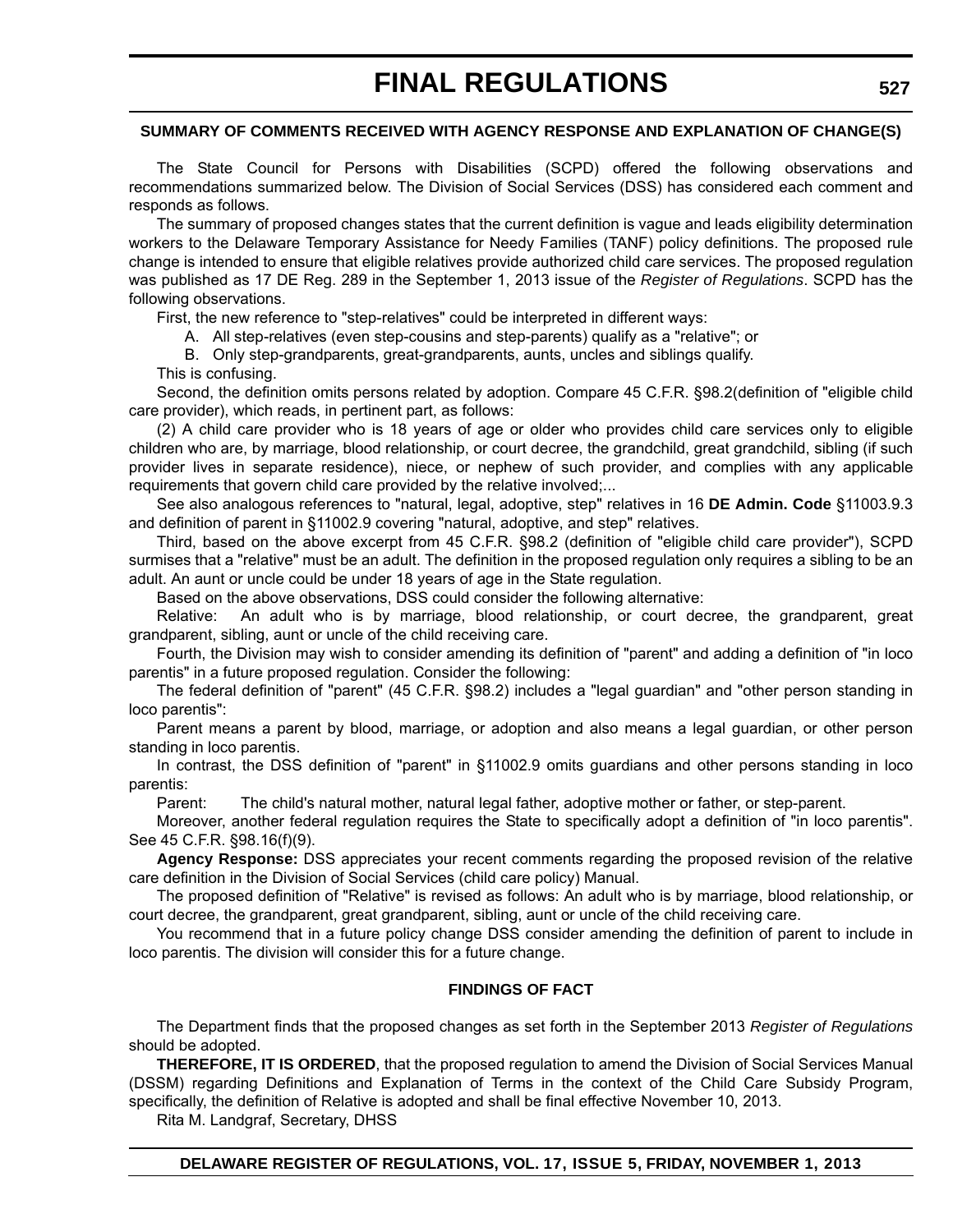### **DSS FINAL ORDER #13-43**

### **11002.9 Definitions and Explanation of Terms**

The following words and terms, when used in the context of these policies will, unless clearly indicated otherwise, have the following meanings.

| Authorization              | Form 618d or 626 is the parents/caretakers authority to receive subsidized child care<br>services and is the provider's authority to provide subsidized child care services to<br>eligible parents/caretakers. The authorization informs providers how much care a<br>parent is authorized to receive, what DSS will pay the provider, and what parents/<br>caretakers must pay as part of their fee.                                                            |
|----------------------------|------------------------------------------------------------------------------------------------------------------------------------------------------------------------------------------------------------------------------------------------------------------------------------------------------------------------------------------------------------------------------------------------------------------------------------------------------------------|
| <b>Caregiver/Provider</b>  | The person(s), other than the parent/caretaker, whom DSS approves to provide child<br>care services or the approved place where care is provided.                                                                                                                                                                                                                                                                                                                |
| <b>Caretaker</b>           | The adult responsible for the primary support and guardianship of the child. As used<br>here, this adult is someone other than the child's parent who acts in place of the<br>parent. If a caretaker is unrelated to the child and has not been awarded custody by<br>Family Court or guardianship, the caretaker is referred to the Division of Family<br>Services to make a determination to either approve the non-relative placement or<br>remove the child. |
| <b>CCDBG</b>               | Child Care and Development Block Grant. 45 CFR Parts 98 and 99 created by the<br>Omnibus Budget Reconciliation Act of 1990 to provide federal funds without state<br>match to:                                                                                                                                                                                                                                                                                   |
|                            | 1. Provide child care to low income families                                                                                                                                                                                                                                                                                                                                                                                                                     |
|                            | 2. Enhance the quality and increase the supply of child care                                                                                                                                                                                                                                                                                                                                                                                                     |
|                            | 3. Provide parents the ability to choose their provider                                                                                                                                                                                                                                                                                                                                                                                                          |
|                            | 4. Increase the availability of early childhood programs and before and after<br>school services. Under the Division's DCIS II Child Care Sub system,<br>CCDBG is part of Categories 31 and 41                                                                                                                                                                                                                                                                   |
| <b>CFR</b>                 | Code of Federal Regulations. These are the rules the Federal Government writes to<br>implement federal legislation. Once written and approved, they have the force of law.                                                                                                                                                                                                                                                                                       |
| <b>CCMIS</b>               | Child Care Management Information System, the name used to describe the<br>Division's payment system for child care.                                                                                                                                                                                                                                                                                                                                             |
| <b>Child</b>               | A person under the age of 13, or children 13 through 18 years of age if they are<br>physically or mentally incapable of caring for themselves or are in need of protective<br>services.                                                                                                                                                                                                                                                                          |
| <b>Child Care Category</b> | The DCIS II Child Care Sub system code for the child care funding source. Case<br>Managers choose category codes based on the parents/caretaker's technical<br>eligibility for service. The codes are:                                                                                                                                                                                                                                                           |
|                            | 11 - Participants receiving TANF and not working, but participating in TANF E&T                                                                                                                                                                                                                                                                                                                                                                                  |
|                            | 12 - Participants receiving TANF and working                                                                                                                                                                                                                                                                                                                                                                                                                     |
|                            | 21 - Participants receiving Food Stamps Benefits who are mandatory or voluntary<br>participants in E&T and not receiving TANF                                                                                                                                                                                                                                                                                                                                    |
|                            | 31 - SSBG, CCDBG, and State funds: Income eligible participants. Participants<br>who receive FS and are not E&T mandatory or voluntary                                                                                                                                                                                                                                                                                                                           |
|                            | 41 - A participant who is a qualified alien or U.S. citizen is coded as a category 41<br>when his or her eligibility allows a non U.S. citizen or non-qualified alien to<br>receive child care services. (Example: One child is a citizen and one is<br>not. The citizen child is a 41.)                                                                                                                                                                         |
|                            | 51 - A participant is coded category 51 when s/he is not a U.S. citizen or legal<br>alien but receives Child Care services due to a family member in category<br>41                                                                                                                                                                                                                                                                                              |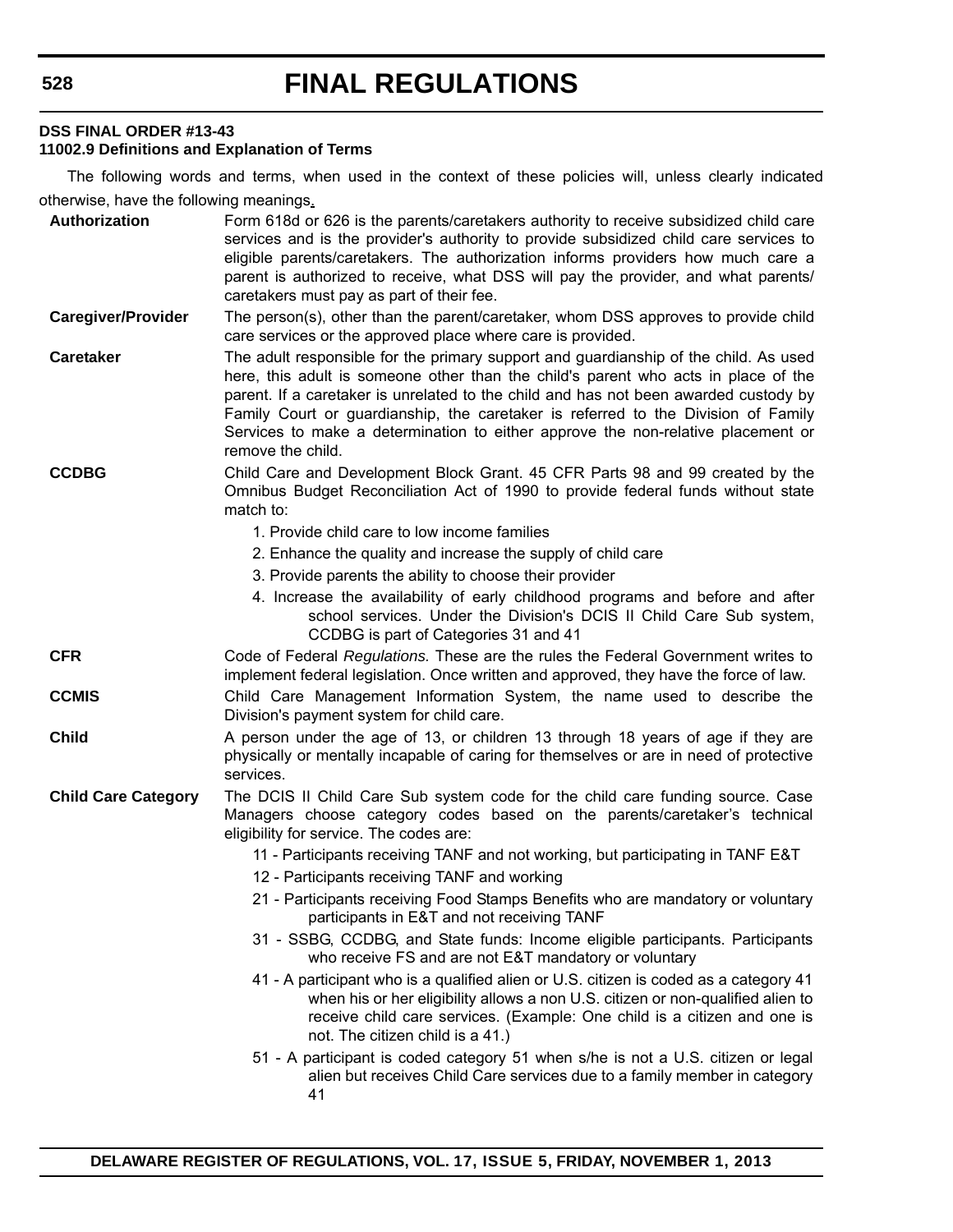| <b>Child Care Centers</b>                                       | A place where licensed or license-exempt child care is provided on a regular basis for<br>periods of less than 24 hours a day to 13 or more children, who are unattended by a<br>parent or guardian.                                                                                                                                                                                                         |
|-----------------------------------------------------------------|--------------------------------------------------------------------------------------------------------------------------------------------------------------------------------------------------------------------------------------------------------------------------------------------------------------------------------------------------------------------------------------------------------------|
| <b>Child Care Certificate</b>                                   | A form issued to a parent/caretaker which allows a parent/caretaker to choose a child<br>care provider who does not have a contract with DSS. A certificate is not an<br>authorization for child care, but parents who wish to select a non-contracted provider<br>of their choice cannot get care unless the provider completes one.                                                                        |
| <b>Child Care Parent Fee</b>                                    | The amount the parent/caretaker must pay toward the cost of child care. The fee is<br>based on the income of the parent(s) and children, or the child if the child lives with a<br>caretaker, family size and a percentage of the cost of care based on type of care<br>requested.                                                                                                                           |
| <b>Child Care Services</b>                                      | Those activities that assist eligible families in the arrangement of child care for their<br>children.                                                                                                                                                                                                                                                                                                       |
| <b>Child Care Type</b>                                          | Refers to the setting or place where child care is provided. The four types of care are:<br>1. Center based (under DCIS II Child Care Sub system Site #17 or 18)<br>2. Large Family Home (under DCIS II Child Care Sub system Site #16)<br>3. Family Home (under DCIS II Child Care Sub system Site #15)<br>4. In-Home (under DCIS II Child Care Sub system Site #19)                                        |
| <b>Children From Low</b><br><b>Income Families</b>              | Children in families whose income is less than 200% of the Federal Poverty Limit<br>(FPL).                                                                                                                                                                                                                                                                                                                   |
| <b>DCIS II</b>                                                  | Delaware Client Information System, the automated client eligibility system for the<br>Department of Health and Social Services.                                                                                                                                                                                                                                                                             |
| <b>Educational Program</b>                                      | Educational Program - A program of instruction to achieve:<br>1. A basic literacy level of 8.9;                                                                                                                                                                                                                                                                                                              |
|                                                                 | 2. Instruction in English as a second language;                                                                                                                                                                                                                                                                                                                                                              |
|                                                                 | 3. A GED, Adult Basic Education (ABE), or High School Diploma;                                                                                                                                                                                                                                                                                                                                               |
|                                                                 | 4. Completion of approved special training or certificate courses;                                                                                                                                                                                                                                                                                                                                           |
|                                                                 | 5. A post-secondary degree where the degree is part of an approved DSS<br>Employment and Training program.                                                                                                                                                                                                                                                                                                   |
|                                                                 | The above definition excludes the pursuit of a graduate degree or second four-year<br>college degree. A second associate's degree may be attained if it leads to a<br>bachelor's degree. The completion of a second associate's degree can be authorized<br>only if it has a significant chance of leading to employment.                                                                                    |
| <b>Employment</b>                                               | Employment - Either part-time or full time work for which the parent/caretaker receives<br>wages equal to minimum wage or an equivalent. It also includes periods of up to three<br>months of continued child care services when parents/caretakers lose one job and<br>need to search for another, or when one job ends and another job has yet to start.                                                   |
| <b>Family Child Care</b>                                        | A private residence other than the child's residence, where licensed care is provided                                                                                                                                                                                                                                                                                                                        |
| Home                                                            | for one to six children who are not related to the caregiver.                                                                                                                                                                                                                                                                                                                                                |
| <b>Family Size</b>                                              | The total number of persons whose needs and income are considered together. This<br>will always include the parent(s) (natural, legal, adoptive, step, and unmarried<br>partners with a child in common) and all their dependent children under 18 living in the<br>home.                                                                                                                                    |
| <b>Food Benefit</b><br><b>Employment and</b><br><b>Training</b> | The program by which certain unemployed mandatory and/or voluntary Food Benefit<br>recipients participate in activities to gain skills or receive training to obtain regular, paid<br>employment. Persons can receive child care if they need care to participate. This is<br>referred to as Food Benefit Employment & Training. Under the Division's DCIS II Child<br>Care Sub system, this is Category 21. |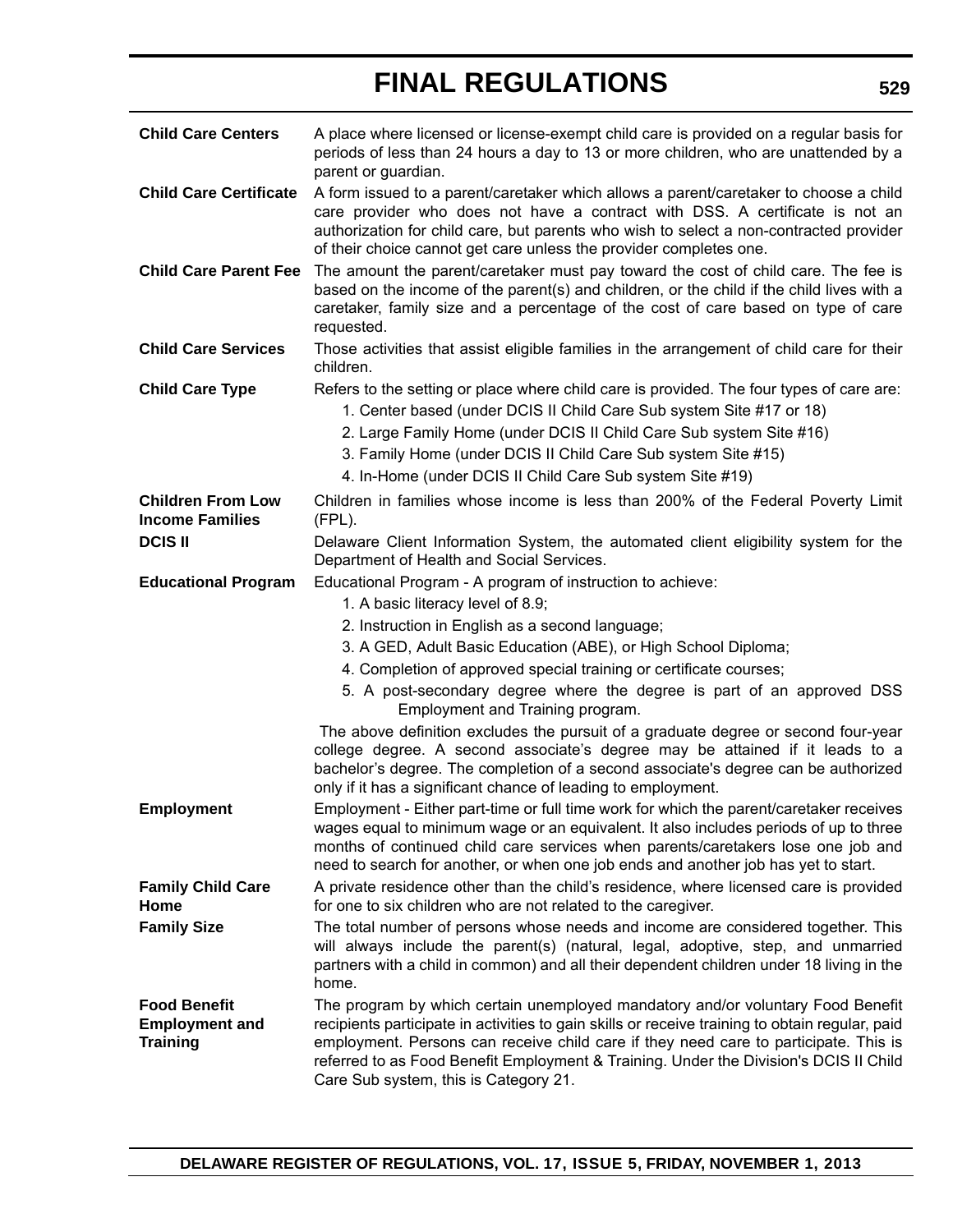| <b>Income</b>                                  | Any type of money payment that is of gain or benefit to a family. Examples of income<br>include wages, social security pensions, public assistance payments, child support,<br>etc.                                                                                                                                                                                                                                                                                                                                                                                                                                                                                                                                                                                                                                                                                                                                                                                                                                                                                                          |
|------------------------------------------------|----------------------------------------------------------------------------------------------------------------------------------------------------------------------------------------------------------------------------------------------------------------------------------------------------------------------------------------------------------------------------------------------------------------------------------------------------------------------------------------------------------------------------------------------------------------------------------------------------------------------------------------------------------------------------------------------------------------------------------------------------------------------------------------------------------------------------------------------------------------------------------------------------------------------------------------------------------------------------------------------------------------------------------------------------------------------------------------------|
| <b>Income Eligible</b>                         | A family is financially eligible to receive child care services based on the family's gross<br>income. It also refers to child care programs under Category 31.                                                                                                                                                                                                                                                                                                                                                                                                                                                                                                                                                                                                                                                                                                                                                                                                                                                                                                                              |
| <b>Income Limit</b>                            | The maximum amount of gross income a family can receive to remain financially<br>eligible for child care services. Current income limit is 200 percent of the federal<br>poverty level.                                                                                                                                                                                                                                                                                                                                                                                                                                                                                                                                                                                                                                                                                                                                                                                                                                                                                                      |
| <b>In-Home Care</b>                            | Care provided for a child in the child's own home by either a relative or non-relative,<br>other than the parent/caretaker, where such care is exempt from licensing<br>requirements. Care is limited to the child(ren) residing in the household. It also refers<br>to situations where care is provided by a relative in the relative's own home. This care<br>is also exempt from licensing requirements and is also limited to the children of one<br>household.                                                                                                                                                                                                                                                                                                                                                                                                                                                                                                                                                                                                                         |
| <b>Job Training/Training</b>                   | A program which either establishes or enhances a person's job skills. Such training<br>either leads to employment or allows a person to maintain employment already<br>obtained. Such training includes, but is not limited to: Food Benefit Employment &<br>Training (FB E&T) contracted programs; WIA sponsored training programs,<br>recognized school vocational programs, and on-the-job training programs.                                                                                                                                                                                                                                                                                                                                                                                                                                                                                                                                                                                                                                                                             |
| <b>Large Family Child</b><br><b>Care Home</b>  | A licensed child care service provided for part of a twenty-four (24) hour day, offered<br>by any person or entity including but not limited to an owner, association, agency or<br>organization that advertises or holds himself, herself or itself out as conducting such a<br>service. This person or entity has in custody or control seven (7) to a maximum of<br>twelve (12) children preschool-age or older who live at and/or are present at the Large<br>Family Child Care Home. In addition to the children preschool-age or younger, this<br>person or entity may also have custody or control of one (1) to a maximum of two (2)<br>school-age children who do not live at the Large Family Child Care Home but are<br>present only for before and after school, and/or during school holidays, and/or during<br>the summer. All of these children are provided care, education, protection, supervision<br>or guidance in a private home or non-residential setting. This does not include a child<br>care service provided exclusively to relatives as defined by these rules. |
| <b>Legal Care</b><br><b>Parent</b>             | Care which is either licensed or exempt from licensing requirements.<br>The child's natural mother, natural legal father, adoptive mother or father, or step-                                                                                                                                                                                                                                                                                                                                                                                                                                                                                                                                                                                                                                                                                                                                                                                                                                                                                                                                |
|                                                | parent.                                                                                                                                                                                                                                                                                                                                                                                                                                                                                                                                                                                                                                                                                                                                                                                                                                                                                                                                                                                                                                                                                      |
| <b>Parental Choice</b>                         | The right of parents/caretakers to choose from a broad range of child care providers,<br>the type and location of child care.                                                                                                                                                                                                                                                                                                                                                                                                                                                                                                                                                                                                                                                                                                                                                                                                                                                                                                                                                                |
| <b>Physical or Mental</b><br><b>Incapacity</b> | A dysfunctional condition which disrupts the child's normal development patterns<br>during which the child cannot function without special care and supervision. Such<br>condition must be verified by either a doctor or other professional with the competence<br>to do so.                                                                                                                                                                                                                                                                                                                                                                                                                                                                                                                                                                                                                                                                                                                                                                                                                |
| <b>Protective Services</b>                     | The supervision/placement of a child by the Division of Family Services in order to<br>monitor and prevent situations of abuse or neglect.                                                                                                                                                                                                                                                                                                                                                                                                                                                                                                                                                                                                                                                                                                                                                                                                                                                                                                                                                   |
| $(POC+)$                                       | Purchase of Care Plus Care option that allows providers to charge most DSS clients the difference between<br>the DSS reimbursement rate up to the provider's private fee for service. The provider<br>receives DSS rate, the DSS determined child care parent fee, if applicable, and any<br>additional provider-determined co-pay.                                                                                                                                                                                                                                                                                                                                                                                                                                                                                                                                                                                                                                                                                                                                                          |
|                                                | Reimbursement Rates The maximum dollar amount the State will pay for child care services.                                                                                                                                                                                                                                                                                                                                                                                                                                                                                                                                                                                                                                                                                                                                                                                                                                                                                                                                                                                                    |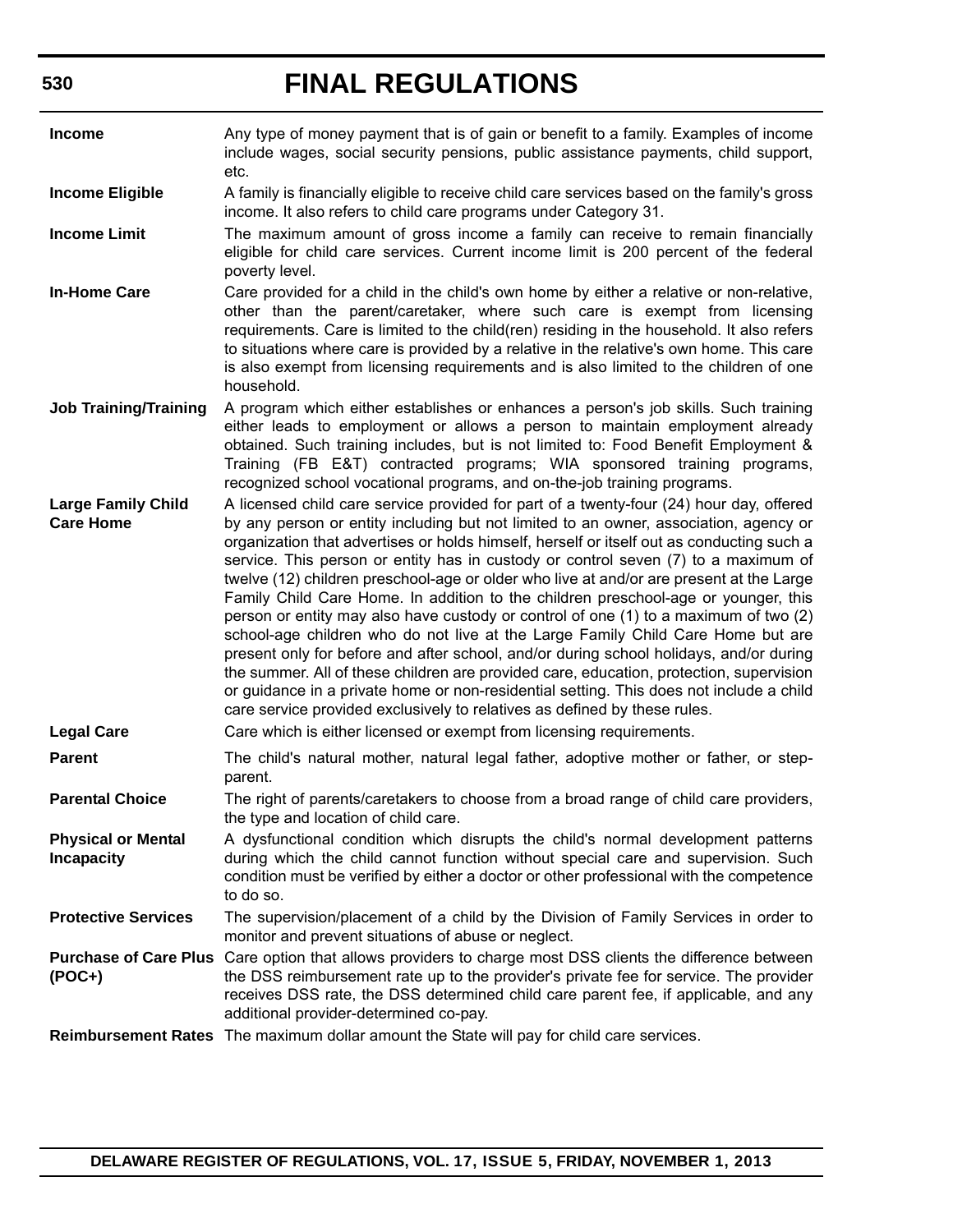| <b>Relative</b>                                  | [Grandparents, great-grandparents, aunts, uncles, brothers, sisters adult<br>brother or sister, cousins, and any other relative as defined by TANF policy,<br>including step relatives, as they are related to the child. An adult who is by<br>marriage, blood relationship, or court decree, the grandparent, great<br>grandparent, sibling, aunt or uncle of the child receiving care.]                                                                                                                                |
|--------------------------------------------------|---------------------------------------------------------------------------------------------------------------------------------------------------------------------------------------------------------------------------------------------------------------------------------------------------------------------------------------------------------------------------------------------------------------------------------------------------------------------------------------------------------------------------|
| <b>Residing With</b>                             | Living in the home of the parent or caretaker.                                                                                                                                                                                                                                                                                                                                                                                                                                                                            |
| <b>Seamless Services</b>                         | To the extent permitted by applicable laws, a family is able to retain the same provider<br>regardless of the source of funding, and providers are able to provide services to<br>children regardless of the basis for the family's eligibility for assistance or the source<br>of payment.                                                                                                                                                                                                                               |
| <b>Self-Arranged Care</b>                        | Child care which either parents or caretakers arrange on their own between<br>themselves and providers. In this instance, the parents/caretakers choose to use a<br>child care certificate, but the provider does not accept the State reimbursement rate<br>for child care services. DSS limits payment for self-arranged care to its regular<br>provider rates. Parents/caretakers, in addition to any parent fee they pay, must also<br>pay the difference between DSS' reimbursement rates and the providers' charge. |
| <b>Self-Initiated</b>                            | Clients who enter an education or training program on their own. The education or<br>training program must be comparable to a Food Benefit Employment & Training (FB<br>E&T) - TANF education or training component. Self-initiated clients must receive child<br>care services if there is a child care need.                                                                                                                                                                                                            |
| <b>Special Needs Child</b>                       | A child under 19 years of age whose physical, emotional, or developmental needs<br>require special care. Both the need and care must be verified by a doctor or other<br>professional with the authority to do so.                                                                                                                                                                                                                                                                                                        |
| <b>Caretaker</b>                                 | Special Needs Parent/ An adult, who because of a special need, is unable on his/her own to care for children.<br>The need must be verified by a doctor or other professional with the authority to do so.                                                                                                                                                                                                                                                                                                                 |
| <b>SSBG</b>                                      | Social Services Block Grant. Under the DCIS II Child Care Sub system, this is<br>Category 31 child care.                                                                                                                                                                                                                                                                                                                                                                                                                  |
| <b>TANF</b>                                      | Temporary Assistance for Needy Families, a program established by Title IV-A of the<br>Social Security Act and authorized by Title 31 of the Delaware Code to provide<br>benefits to needy children who are deprived of parental support and care. While on<br>TANF, families are eligible for child care only as long as they are working or<br>participating in a TANF Employment and Training activity (Categories 11 and 12).                                                                                         |
| <b>TANF Child Care</b>                           | The name of the child care program for TANF recipients who work or who are<br>participating in a TANF Employment and Training program. Under the DCIS II Child<br>Care Sub system, this is Category 11 and 12.                                                                                                                                                                                                                                                                                                            |
| <b>Technical Eligibility</b>                     | Parents/caretakers meet requirements, other than financial, to receive child care<br>services based on need and category.                                                                                                                                                                                                                                                                                                                                                                                                 |
| Verification                                     | Written or oral documentation, demonstrating either need for service or sources of<br>income.                                                                                                                                                                                                                                                                                                                                                                                                                             |
| <b>Work Force</b><br><b>Investment Act (WIA)</b> | Federal Legislation that consolidates Employment and Training programs and funding<br>streams. This legislation embodies the One Stop Employment and Training Service<br>system under DOL.                                                                                                                                                                                                                                                                                                                                |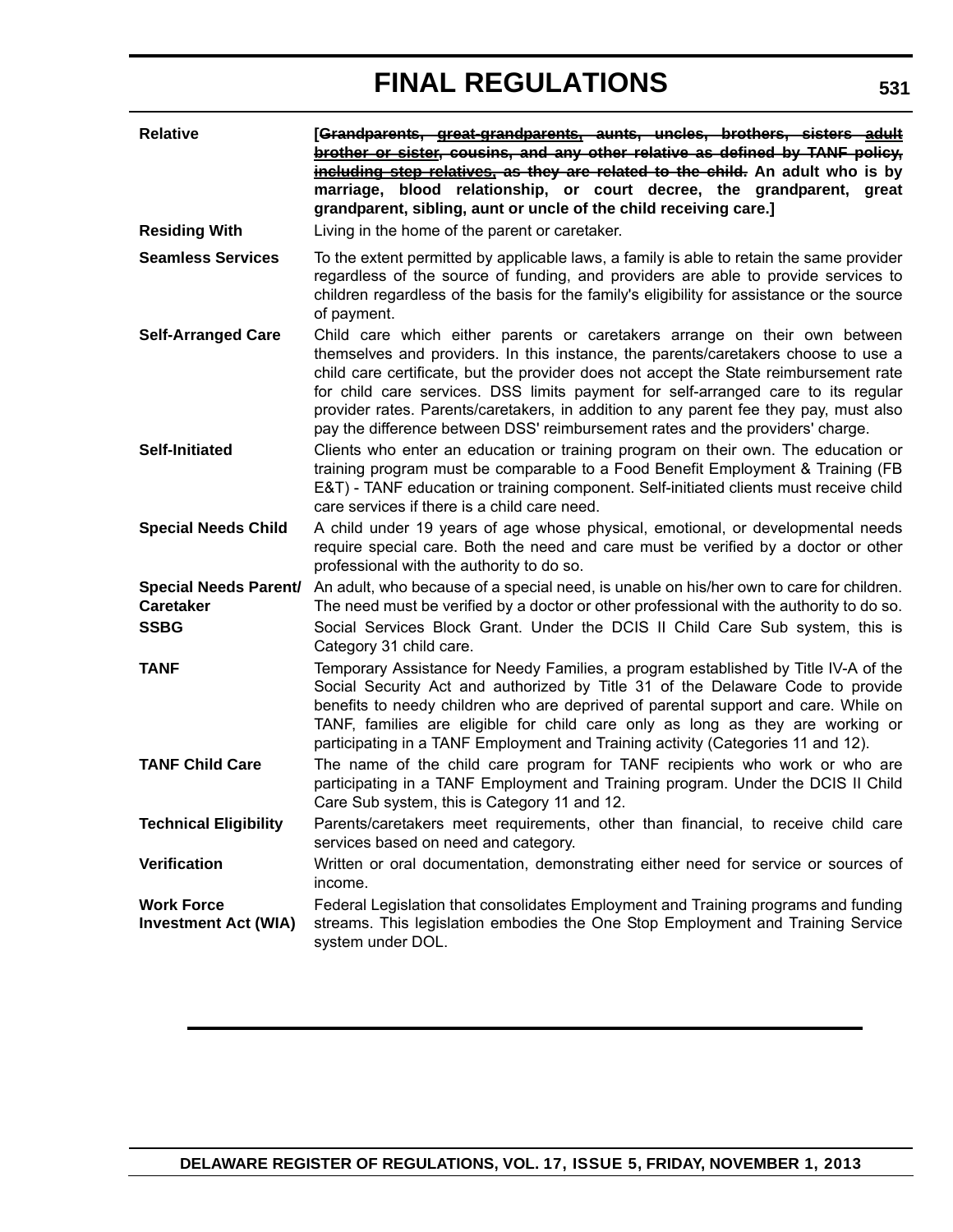## **[DEPARTMENT OF INSURANCE](http://www.delawareinsurance.gov/)**

**OFFICE OF THE COMMISSIONER**

Statutory Authority: 18 Delaware Code, Section 311, 6915 and 29 Delaware Code, Chapter 101 (18 **Del.C.** §§311 and 6915 and 29 **Del.C.** Ch. 101) 18 **DE Admin. Code** 302

### **ORDER**

### **[302 Captive Insurance Financial Regulation](#page-4-0)**

Proposed Regulation 302 relating to Captive Insurance Financial Regulation was published in the Delaware *Register of Regulations* on September 1, 2013. The comment period remained open until September 30, 2013. There was no public hearing on proposed amended Regulation 302. Public notice of the proposed amended Regulation 302 in the *Register of Regulations* was in conformity with Delaware law.

### **SUMMARY OF THE EVIDENCE AND INFORMATION SUBMITTED**

No public comments were received on the proposed amended Regulation 302.

With no additional amendments being suggested, no changes have been made to the proposed amended Regulation 302.

### **FINDINGS OF FACT**

Based on Delaware law and the record in this docket, I make the following findings of fact:

1. 18 **Del.C.** §6915 of the Insurance Code requires a regulation to set forth rules and procedural requirements which the Commissioner deems necessary to carry out the provisions of the Code.

2. The requirements of proposed amended Regulation 302 best serve the interests of the public and of insurers and comply with Delaware law.

### **DECISION AND EFFECTIVE DATE**

Based on the provisions of 18 **Del.C.** §§311 and 6915, and of 29 **Del.C.** Ch. 101, and the record in this docket, I hereby adopt proposed Regulation 302 as amended as may more fully and at large appear in the version attached hereto to be effective 10 days after being published as final.

### **TEXT AND CITATION**

The text of proposed amended Regulation 302 last appeared in the *Register of Regulations* Vol. 17, Issue 3, pages 293-294.

IT IS SO ORDERED this 15th day of October, 2013.

Karen Weldin Stewart, CIR-ML, Insurance Commissioner

**\*Please note that no changes were made to the regulation as originally proposed and published in the September 2013 issue of the** *Register* **at page 293 (17 DE Reg. 293). Therefore, the final regulation is not being republished. A copy of the final regulation is available at:**

**[302 Captive Insurance Financial Regulation](http://regulations.delaware.gov/register/november2013/final/17 DE Reg 532 11-01-13.htm)**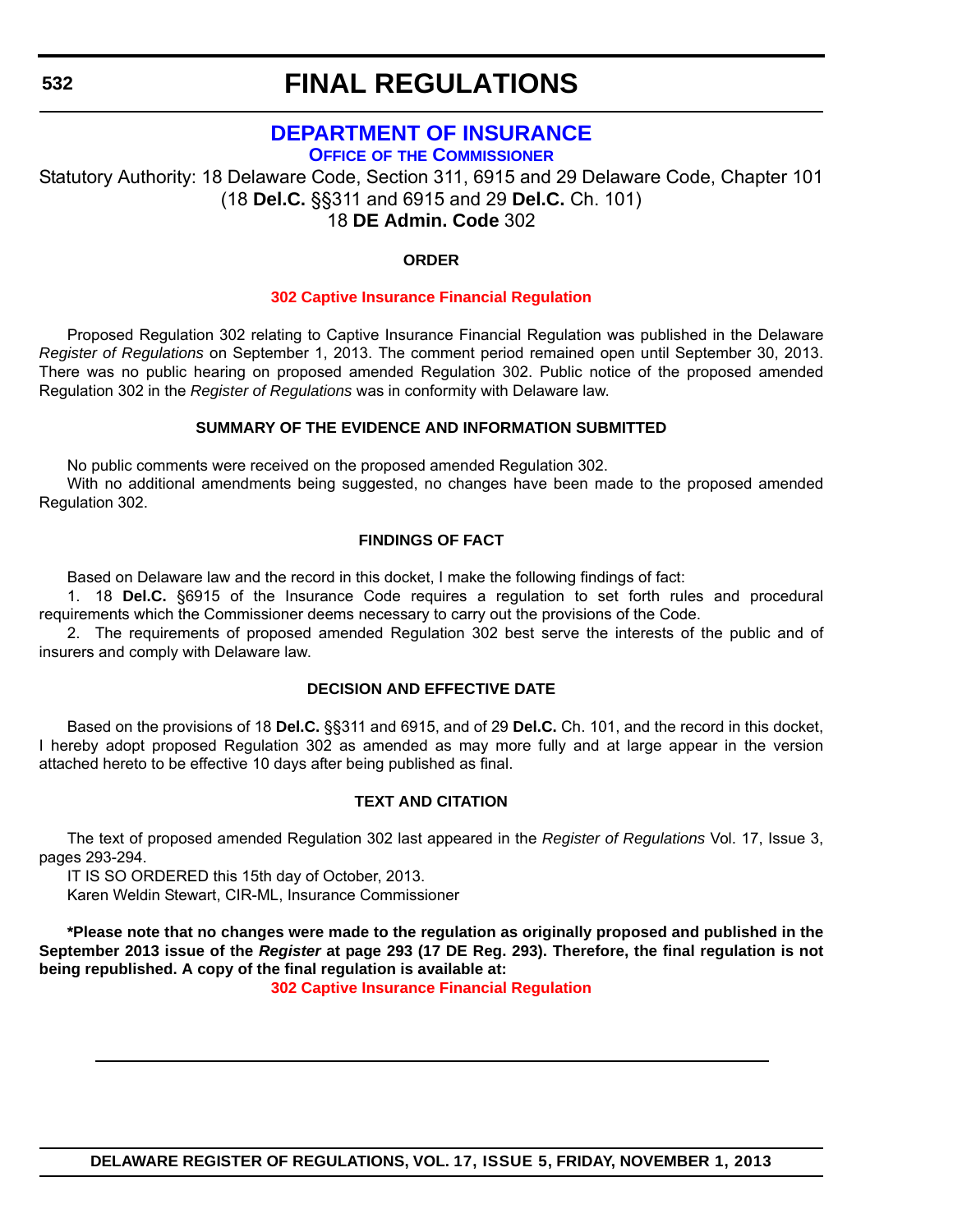### **OFFICE OF [THE COMMISSIONER](http://www.delawareinsurance.gov/)**

Statutory Authority: 18 Delaware Code, Section 311, 2533 and 29 Delaware Code, Chapter 101 (18 **Del.C.** §§311 and 2533 and 29 **Del.C.** Ch. 101) 18 **DE Admin. Code** 802

### **ORDER**

### **[802 Delaware Workplace Safety Regulation](#page-4-0)**

Regulation 802 relating to Delaware Workplace Safety was published in the Delaware *Register of Regulations* on August 1, 2013. The comment period remained open until August 30, 2013. There was no public hearing on proposed amended Regulation 802. Public notice of the proposed amended Regulation 802 in the *Register of Regulations* was in conformity with Delaware law.

### **SUMMARY OF THE EVIDENCE AND INFORMATION SUBMITTED**

Comments were received on the proposal from:

"Don and Ruth Poore of Workplace Safety, Inc."

The collective comments were reviewed and considered, with no changes being made to the proposal.

### **FINDINGS OF FACT**

Based on Delaware law and the record in this docket, I make the following findings of fact:

1. 18 **Del.C.** §2533 of the Insurance Code requires a regulation to set forth rules and procedural requirements which the Commissioner deems necessary to carry out the provisions of the Code.

2. The requirements of the proposed amendments to Regulation 802 best serve the interests of the public and of insurers and comply with Delaware law.

### **DECISION AND EFFECTIVE DATE**

Based on the provisions of 18 **Del.C.** §§311 and 2533, and of 29 **Del.C.** Ch. 101, and the record in this docket, I hereby adopt the proposed amendments to Regulation 802 as may more fully and at large appear in the version attached hereto to be effective 10 days after being published as final.

### **TEXT AND CITATION**

The text of proposed amended Regulation 802 last appeared in the *Register of Regulations* Vol. 17, Issue 2, pages 166-168.

### **IT IS SO ORDERED this 15TH day of October, 2013.**

Karen Weldin Stewart, CIR-ML, Insurance Commissioner

**\*Please note that no changes were made to the regulation as originally proposed and published in the August 2013 issue of the** *Register* **at page 166 (17 DE Reg. 166). Therefore, the final regulation is not being republished. A copy of the final regulation is available at:**

**[802 Delaware Workplace Safety Regulation](http://regulations.delaware.gov/register/november2013/final/17 DE Reg 533 11-01-13.htm)**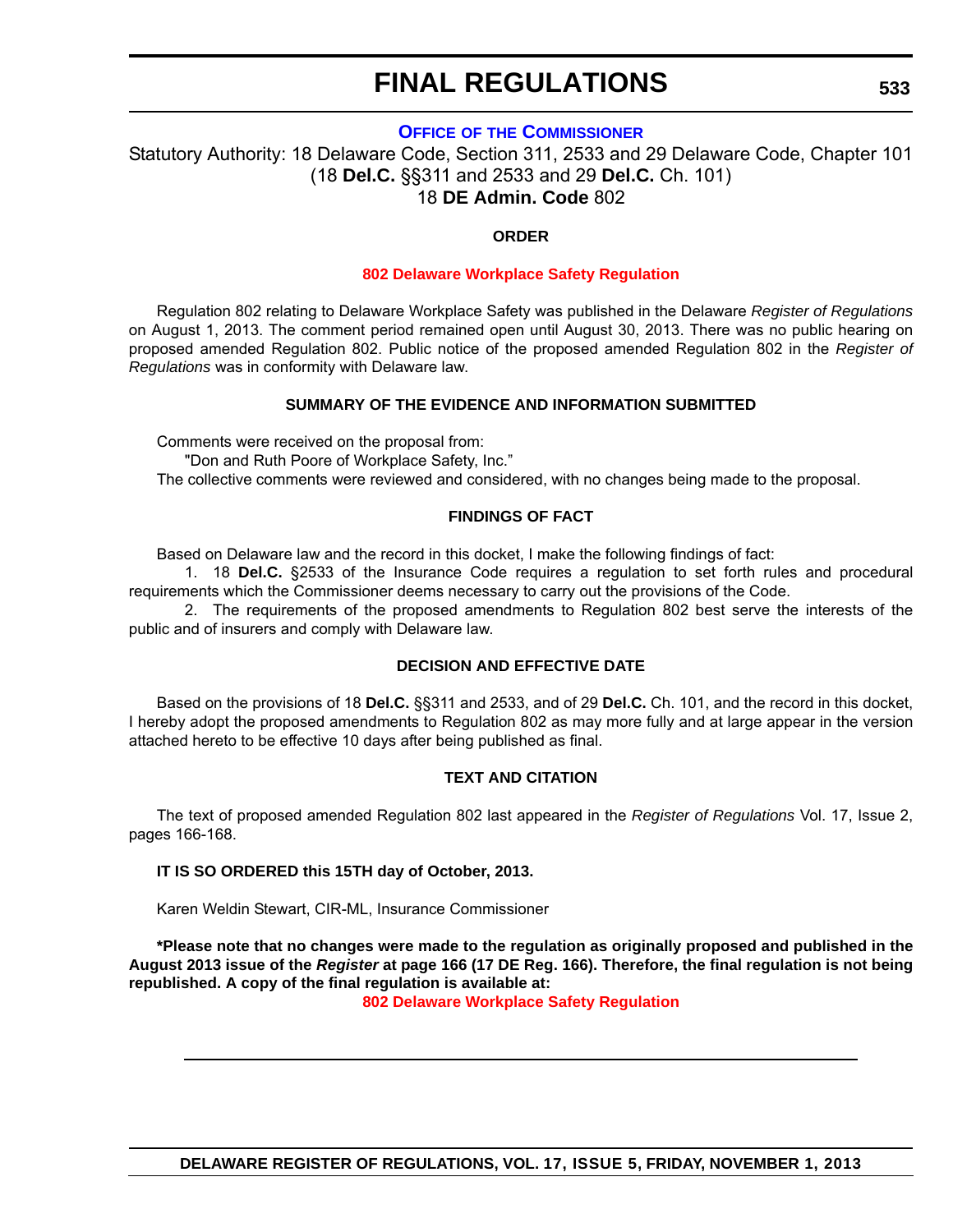### **534**

## **FINAL REGULATIONS**

### **OFFICE OF [THE COMMISSIONER](http://www.delawareinsurance.gov/)**

Statutory Authority: 18 Delaware Code, Section 311, 2610 and 29 Delaware Code, Chapter 101 (18 **Del.C.** §§311 and 2610 and 29 **Del.C.** Ch. 101)

### **ORDER**

### **[804 Workers Compensation Ratepayer Advocate](#page-4-0)**

Proposed Regulation 804 relating to Workers Compensation Ratepayer Advocate was published in the Delaware *Register of Regulations* on August 1, 2013. The comment period remained open until August 30, 2013. There was no public hearing on proposed Regulation 804. Public notice of the proposed Regulation 804 in the *Register of Regulations* was in conformity with Delaware law.

### **SUMMARY OF THE EVIDENCE AND INFORMATION SUBMITTED**

Comments were received on the proposed Regulation 804 from the Delaware Compensation Rating Bureau, Inc. (DCRB). The collective comments were reviewed and considered, with minor changes being made to the proposed Regulation 804.

### **FINDINGS OF FACT**

Based on Delaware law and the record in this docket, I make the following findings of fact:

1. 18 **Del.C.** §§311 and 2610 of the Insurance Code requires a regulation to set forth rules and procedural requirements which the Commissioner deems necessary to carry out the provisions of the Code.

2. The requirements of proposed Regulation 804, with suggested amendments, best serve the interests of the public and of insurers and comply with Delaware law.

### **DECISION AND EFFECTIVE DATE**

Based on the provisions of 18 **Del.C.** §§311 and 2610, and of 29 **Del.C.** Ch. 101, and the record in this docket, I hereby adopt proposed Regulation 804 as may more fully and at large appear in the version attached hereto to be effective 10 days after being published as final.

### **TEXT AND CITATION**

The text of proposed Regulation 804 last appeared in the *Register of Regulations* Vol. 17, Issue 2, pages 169- 171.

IT IS SO ORDERED this 15th day of October, 2013 Karen Weldin Stewart, CIR-ML, Insurance Commissioner

### **804 Workers Compensation Ratepayer Advocate**

### *(Break in Continuity of Sections)*

### **6.0 Representation Of The Ratepayers By The Ratepayer Advocate**

- 6.1 The Ratepayer Advocate shall represent the interests of Delaware workers compensation rate-payers during the Commissioner's consideration of the application.
- 6.2 The Ratepayer Advocate shall select an actuary to work with him or her in review of the filing and to testify in any rate-setting proceeding. The selected actuary shall be an Associate or Fellow of the Casualty Actuarial Society, and shall have met the qualification standards of the American Academy of Actuaries for issuing a statement of opinion concerning workers compensation insurance. The actuary shall prepare a written report and statement of opinion evaluating the filing, which shall include a

### **DELAWARE REGISTER OF REGULATIONS, VOL. 17, ISSUE 5, FRIDAY, NOVEMBER 1, 2013**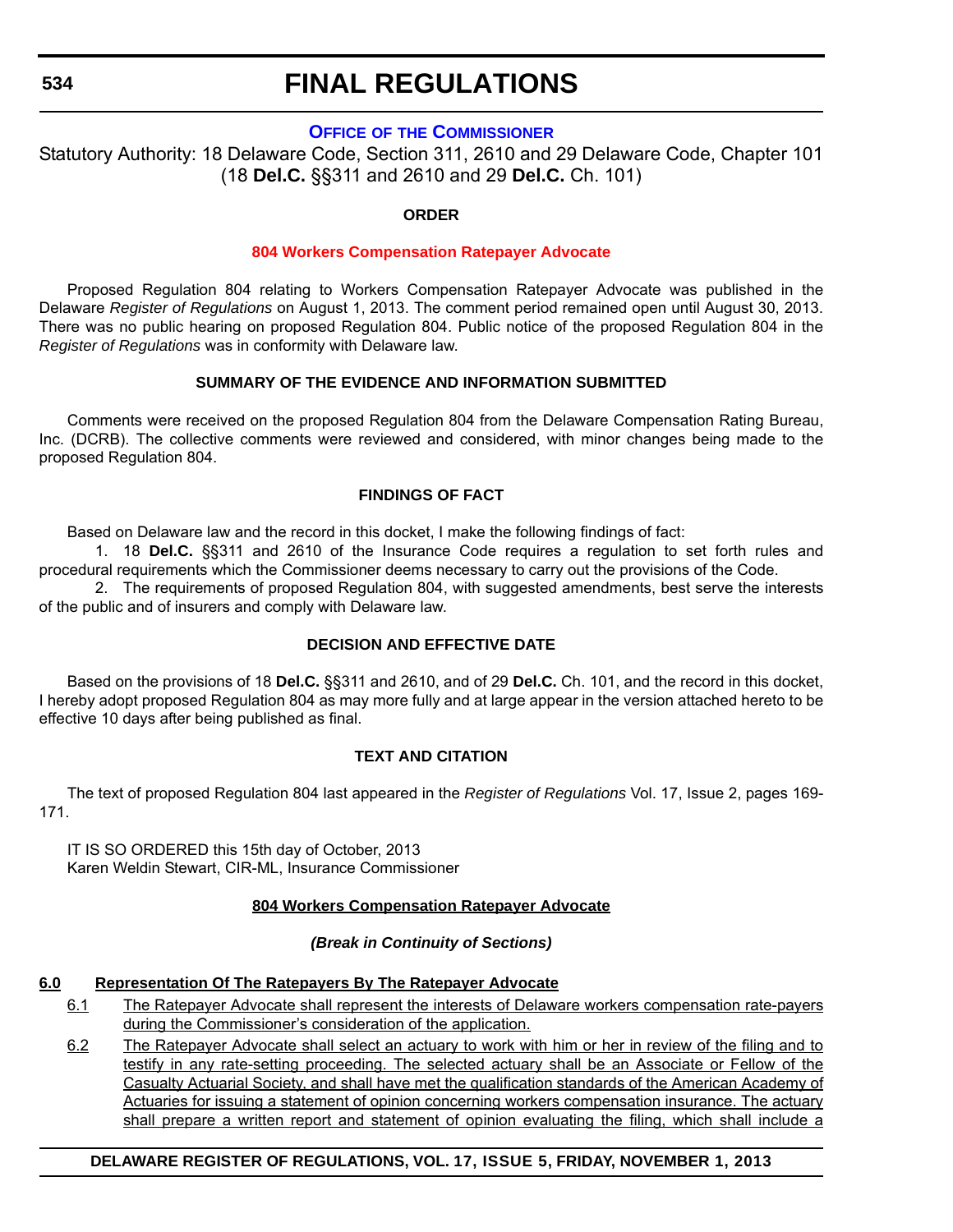calculation of the appropriate increase or decrease in residual market rates and voluntary market loss costs and supporting analysis ("Report"). The Ratepayer Advocate shall provide a complete copy of the Report to the Commissioner, the Advisory Organization and any other party upon receipt of the Report from the actuary.

- 6.2.1 The cost of this actuary shall be borne by the Advisory Organization. **[The actuary shall be entitled to charge a reasonable hourly rate acceptable to the Commissioner and the Attorney General, and to be reimbursed for reasonable expenses.]** The actuary shall submit a statement or statements for fees and expenses to the Commissioner, who shall forward each statement to the Advisory Organization for payment.
- 6.3 Applications by the Advisory Organization relating to rates or prospective loss costs shall be subject to the case decision provisions of Title 29, Chapter 101, Subchapter III, of the Delaware Code, and the Ratepayer Advocate shall be considered a party to the case.
- 6.4 **[The Advisory Organization shall provide to the Commissioner and the Ratepayer Advocate such documents and information as they may reasonably request in order to allow them to properly participate in review of the filing and in any hearing thereon. The Advisory Organization shall provide such information to the Commissioner and the Ratepayer Advocate within seven days of any request. The Advisory Organization shall provide such information in electronic format or by providing a link to information available on the internet, unless doing so would cause the Advisory Organization to incur undue expense. Following the commencement of a case concerning an application by a workers compensation advisory organization relating to rates or prospective loss costs, the Department and the Ratepayer Advocate may request from the Advisory Organization, in writing, such documents and information as they may reasonably require in order to allow them to properly participate in review of the filing and in any hearing thereon. Unless the Advisory Organization, within seven days of its receipt of the request, objects in writing to the production of such documents and information, or responds in writing that it is not able to produce the documents and information within seven days of its receipt of the request, the Advisory Organization shall provide such information to the Department and the Ratepayer Advocate within seven days of its receipt of the request. The Advisory Organization shall provide such information in electronic format or by providing a link to information available on the internet, unless doing so would cause the Advisory Organization to incur undue expense. If the Advisory Organization objects to the production of such documents and information, or responds that it is not able to produce the documents or information within seven days of its receipt to any such request, the Department or the Ratepayer Advocate may request that the Hearing Officer, if one has been appointed, or otherwise the Commissioner, issue subpoenas for witnesses and other sources of evidence, in accordance with 29 Del.C. Chapter 101.]**
- 6.5 If the **[Commissioner Department, the Ratepayer Advocate]** or any other party retains an actuary who prepares a written report regarding the filing, the **[Commissioner** Department, the Ratepayer **Advocate]** or other party**[, upon receipt of the written report from the actuary,]** shall provide a complete copy **[of the written report upon receipt from the actuary thereof]** to all other parties.
- 6.6 Pursuant to HB 175, Section 8 (enacted June 27, 2013) (the "Act"), the Advisory Organization "shall, within 90 days after June 27, 2013 [*i.e.*no later than September 25, 2013], file for approval by the Commissioner prospective loss costs that shall explicitly and individually account for the impact of any statutory changes in this Act or Senate Bill 238 of the 146<sup>th</sup> General Assembly, as well as any regulatory changes proposed by the Health Care Advisory Panel within 60 days of the enactment of this Act. Any order issued by the Department of Insurance relating to said filing shall explicitly account for all statutory changes and regulatory proposals that are enumerated by the advisory organization in the filing required by this Section." In furtherance of this directive, and to assist the Commissioner in formulating the findings required by the Act, any report prepared by an actuary retained by the Department of Insurance or the Ratepayer Advocate "shall explicitly account for all statutory changes and regulatory proposals that are enumerated by the advisory organization in the filing required by this Section."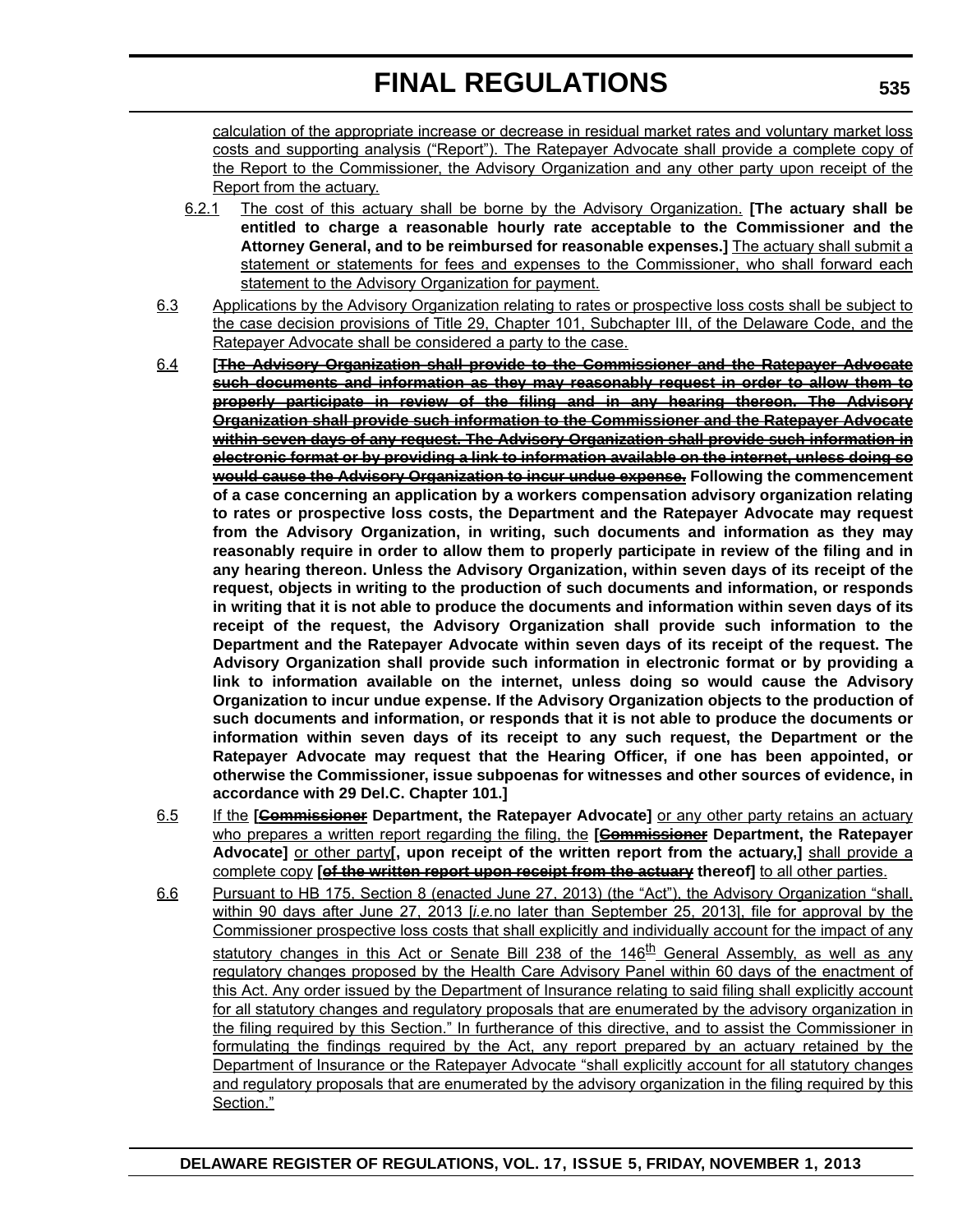- 6.7 The parties may enter into agreements to protect confidential, **[private]** or proprietary information. **[In the event of any dispute between the parties concerning whether any information requested or subpoenaed is of a confidential, private or proprietary nature, the party from whom the information has been requested may request that the Hearing Officer, if one has been appointed, or otherwise the Commissioner, issue an order protecting the information from disclosure.]**
- **[6.8 Any disputes regarding requests for information shall be presented to the Hearing Officer, if one has been appointed, or otherwise to the Commissioner, for resolution.]**
- 6.**[98]** The Hearing Officer, if one has been appointed, or otherwise the Commissioner, may conduct such pre-hearing or other meetings and make such rulings as appropriate to simplify the issues, obtain admissions of fact and of documents which will avoid unnecessary proof, and aid in the prompt disposition of the matter. **[Nothing in this Section 6.8 nor elsewhere in this Regulation 804 is intended to be inconsistent with the provisions and requirements of 18 Del.C. Chapter 26 or 29 Del.C. Chapter 101.]**
- 6.**[109]** The parties on their own initiative may submit pre-filed testimony for some or all witnesses. The parties shall submit pre-filed testimony if directed to do so by the Hearing Officer, if one has been appointed, or by the Commissioner.
- 6.**[1110]**Nothing in these regulations shall preclude the parties from resolving any matter by voluntary agreement.

**\*Please note that no additional changes were made to the regulation as originally proposed and published in the August 2013 issue of the** *Register* **at page 169 (17 DE Reg. 169). Therefore, the final regulation is not being republished here in its entirety. A copy of the final regulation is available at: [804 Workers Compensation Ratepayer Advocate](http://regulations.delaware.gov/register/november2013/final/17 DE Reg 534 11-01-13.htm)**

## **[DEPARTMENT OF NATURAL RESOURCES AND ENVIRONMENTAL](http://www.dnrec.delaware.gov/air/Pages/Default.aspx)  CONTROL**

### **DIVISION OF AIR QUALITY**

Statutory Authority: 7 Delaware Code, Chapter 60; (7 **Del.C.**, Ch. 60) 7 **DE Admin. Code** 1101

**Secretary's Order No.: 2013-A-0039**

**7 DE Admin. Code 1101 (Definitions and Administrative Principles); [7 DE Admin. Code 1104 \(Particulate Emissions from Fuel Burning Equipment\);](#page-4-0)  and 7 DE Admin. Code 1114 (Visible Emissions) Date of Issuance: October 14, 2013 Effective Date of the Amendment: November 11, 2013**

Under the authority vested in the Secretary of the Department of Natural Resources and Environmental Control ("Department" or "DNREC") the following findings, reasons and conclusions are entered as an Order of the Secretary in the above-referenced rulemaking proceeding.

### **Background and Procedural History**

This Order considers proposed regulations to amend 7 **DE Admin. Code** 1101 (Definitions and Administrative Principles); 7 **DE Admin. Code** 1104 (Particulate Emissions from Fuel Burning Equipment); and 7 **DE Admin. Code** 1114 (Visible Emissions), as a result of the Department's exhaustive review of its existing regulations, pursuant to Governor Markell's Executive Order No. 36 (hereinafter referred to as "E.O. 36"). In June of 2012, Governor Markell issued E.O. 36, which directed all state agencies, including DNREC, to perform a focused review of their existing, older regulations, identify and remove regulatory hurdles, and modernize and streamline any regulations that may be outdated or unnecessarily burdensome, while maintaining the state's commitment to

**DELAWARE REGISTER OF REGULATIONS, VOL. 17, ISSUE 5, FRIDAY, NOVEMBER 1, 2013**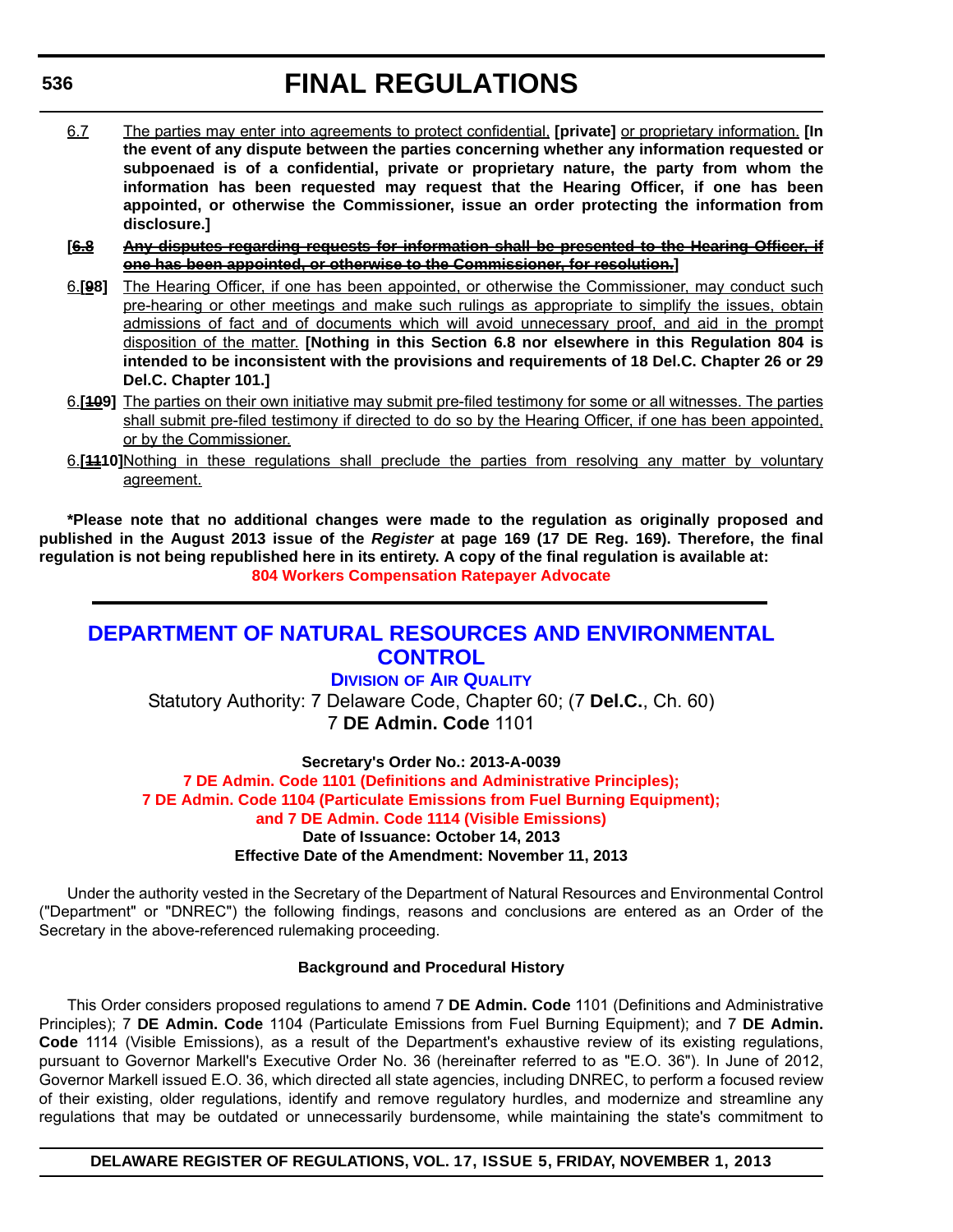improving public health and environmental performance.

Among the considerations of the Department's aforementioned focused review of its existing regulations under E.O. 36 was to ensure that the same continued to serve the original purpose for which they were adopted, and to provide for improvements. To that end, three sections of Delaware's existing air regulations were identified as needing revision at this time:

(1) 7 **DE Admin. Code** 1101, Definitions and Administrative Principles:

In 2008, Delaware's air regulations were recoded and established in 7 **DE Admin. Code** 1100. The regulatory language in 1101 was inadvertently not updated, and continues to reference the prior "Regulations Governing the Control of Air Pollution". The outdated references could lead citizens and industry searching for documents that no longer exist, or potentially to an incorrect regulatory interpretation. Thus, revisions to this existing air regulation are being proposed to correct the outdated references.

(2) 7 **DE Admin. Code** 1104, Particulate Emissions from Fuel Burning Equipment:

Revisions are being proposed by the Department to this existing air regulation to clarify that the exemptions found in Sections 1.2 and 1.4 of this regulation are for the capacity of the unit, and not the operating rate. The revised regulation will, once promulgated, be submitted to the U.S. Environmental Protection Agency ("EPA") as a revision to Delaware's State Implementation Plan ("SIP").

(3) 7 **DE Admin. Code** 1114, Visible Emissions:

Revisions are being proposed by the Department to this existing air regulation to delete the alternate opacity standard in Section 2.3. This alternate standard was established for a petroleum refinery unit prior to the installation of modern pollution control equipment in 2006. The installation of the pre-scrubber on the catalytic cracking unit in 2006 makes this alternate opacity standard obsolete, and the unit is now subject to compliance with the general 20 percent opacity limit in Section 2.1. This is a burdensome requirement to administer and track, and is no longer either relevant or necessary. The revised regulation will, once promulgated, be submitted to the EPA as a revision to Delaware's State Implementation Plan ("SIP").

The Department's Division of Air Quality commenced the regulatory development process with Start Action Notices 2013-13(E.O.36), 2013-15(E.O.36), and 2013-16(E.O.36), respectively. The Department published its initial proposed regulation Amendments in the July 1, 2013 *Delaware Register of Regulations*, and held a public hearing on August 1, 2013.

The proposed Amendments were thoroughly vetted by the Department at the aforementioned public hearing on August 1, 2013. Pursuant to Delaware law, the record remained open for fifteen (15) additional days subsequent to the date of the public hearing, for the purpose of receiving additional public comment. No public comment was received by the Department from the public at any time during the course of this proposed promulgation. It should also be noted that all proper notification and noticing requirements concerning this proposed promulgation were met by the Department. Proper notice of the hearing was provided as required by law.

The Department's presiding hearing officer, Lisa A. Vest, prepared a Hearing Officer's Report dated September 28, 2013 (Report). The Report recommends certain findings and the adoption of the proposed Amendments as attached to the Report as Appendix A.

### **Findings and Discussion**

I find that the proposed Amendments are well-supported by the record developed by the Department, and I adopt the Report to the extent it is consistent with this Order. The Department's experts developed the record and drafted the proposed Amendments. As previously noted, no public comment was received by the Department from the public at any time during the course of this proposed promulgation.

I find that the Department's experts in the Division of Air Quality fully developed the record to support adoption of these Amendments. The adoption of this Order will enable Delaware to update its existing, older air regulations by bringing the regulatory standards up-to-date with current federal requirements and provide additional clarity to both the regulated community and the public at large with respect to these issues. Moreover, the revisions to 7 **DE Admin. Code** 1104 and 7 **DE Admin. Code** 1114 will also be submitted to the EPA as a revision to update Delaware's State Implementation Plan.

In conclusion, the following findings and conclusions are entered:

1.) The Department has jurisdiction under its statutory authority to issue an Order adopting these proposed Amendments as final;

2.) The Department provided adequate public notice of the proposed Amendments, and provided the public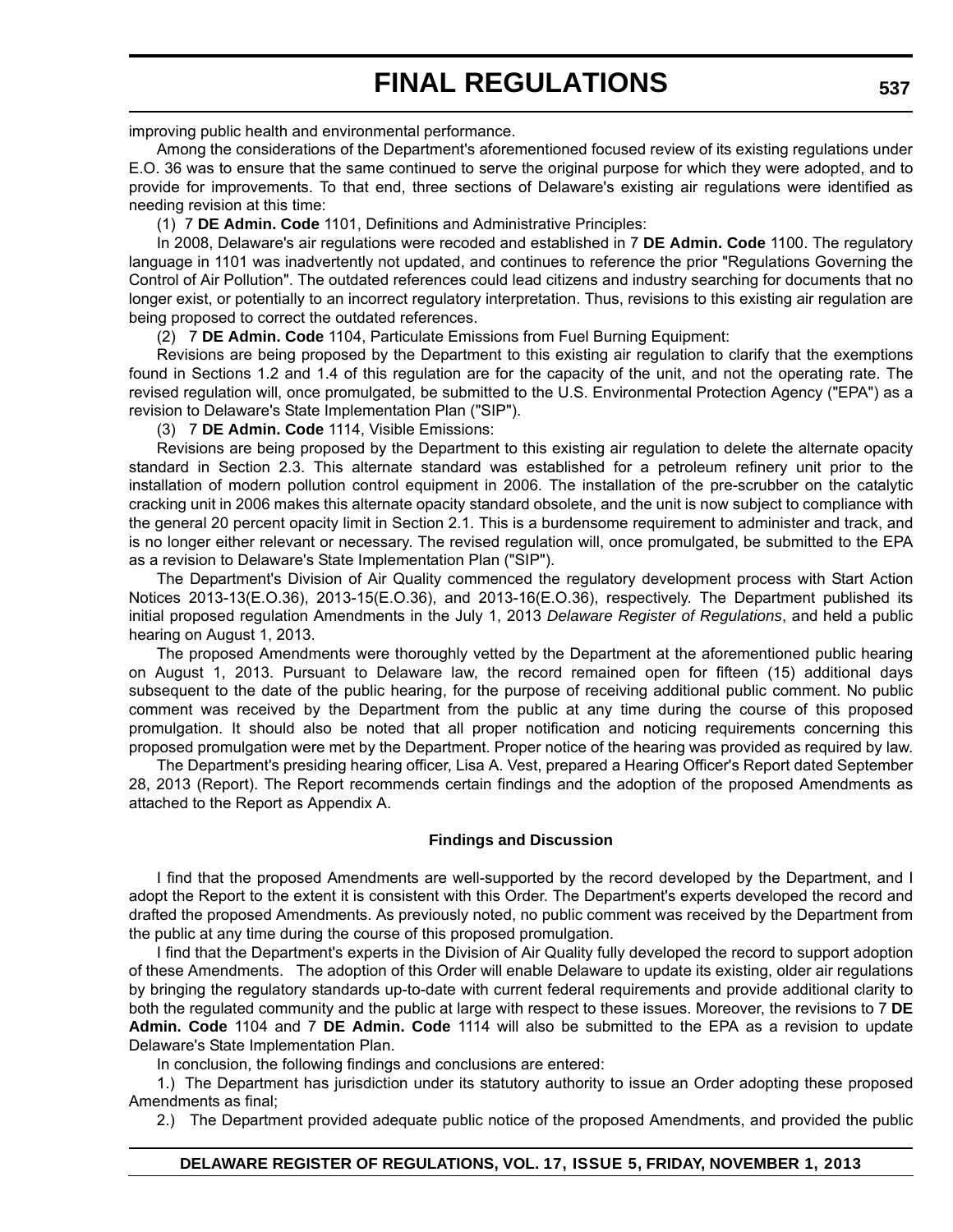with an adequate opportunity to comment on the initial proposed Amendments, including at the public hearing held on August 1, 2013;

3.) The Department held a public hearing on August 1, 2013 in order to consider public comment before making any final decision;

4.) The Department's Hearing Officer's Report, including its recommended record and the recommended Amendments as set forth in Appendix A, are adopted to provide additional reasons and findings for this Order;

5.) The adoption of this Order will enable Delaware to update its existing, older regulations by bringing the regulatory standards up-to-date with current federal requirements and provide additional clarity to both the regulated community and the public at large with respect to these issues. Moreover, the revisions to 7 **DE Admin. Code** 1104 and 7 **DE Admin. Code** 1114 will also be submitted to the EPA as a revision to update Delaware's State Implementation Plan;

6.) The recommended Amendments should be adopted as final regulation Amendments because Delaware will be able to (1) update its existing, older air regulations (as well as its SIP), and provide additional clarity and understanding to Delaware citizens with regard to these matters; (2) further the purpose of Governor Markell's initiatives as set forth in Executive Order No. 36, to wit: strengthen Delaware's economy by modernizing and streamlining regulations that may be outdated or unnecessarily burdensome, while maintaining the state's commitment to improving public health and environmental performance; and, lastly, because (3) the amendments are well supported by documents in the record;

7.) The Department shall submit this Order approving the final regulation to the *Delaware Register of Regulations* for publication in its next available issue, and provide such other notice as the law and regulation require and the Department determines is appropriate.

Collin P. O'Mara, Secretary

**\*Please Note: Due to the size of the final regulations, they are not being published here. A copy of the regulations are available at:**

### **[7 DE Admin. Code 1101, 1104, and 1114](http://regulations.delaware.gov/register/november2013/final/17 DE Reg 536 11-01-13.htm)**

### **DIVISION [OF AIR QUALITY](http://www.dnrec.delaware.gov/air/Pages/Default.aspx)** Statutory Authority: 7 Delaware Code, Chapter 60; (7 **Del.C.** Ch. 60) 7 **DE Admin. Code** 1139

### **Secretary's Order No.: 2013-A-0041**

### **[1139 Nitrogen Oxides \(NOx\) Budget Trading Program](#page-4-0) Date of Issuance: October 14, 2013 Effective Date of the Amendment: November 11, 2013**

Under the authority vested in the Secretary of the Department of Natural Resources and Environmental Control ("Department" or "DNREC") the following findings, reasons and conclusions are entered as an Order of the Secretary in the above-referenced rulemaking proceeding.

#### **Background and Procedural History**

This Order considers proposed regulatory action to repeal 7 **DE Admin. Code** 1139: Nitrogen Oxides (NOx) Budget Trading Program, and the adoption of an associated State Implementation Plan ("SIP") as a result of the Department's exhaustive review of its existing regulations, pursuant to Governor Markell's Executive Order No. 36 (hereinafter referred to as "E.O. 36"). In June of 2012, Governor Markell issued E.O. 36, which directed all state agencies, including DNREC, to perform a focused review of their existing, older regulations, identify and remove regulatory hurdles, and modernize and streamline any regulations that may be outdated or unnecessarily burdensome, while maintaining the state's commitment to improving public health and environmental performance.

Among the considerations of the Department's aforementioned focused review of its existing regulations under

### **DELAWARE REGISTER OF REGULATIONS, VOL. 17, ISSUE 5, FRIDAY, NOVEMBER 1, 2013**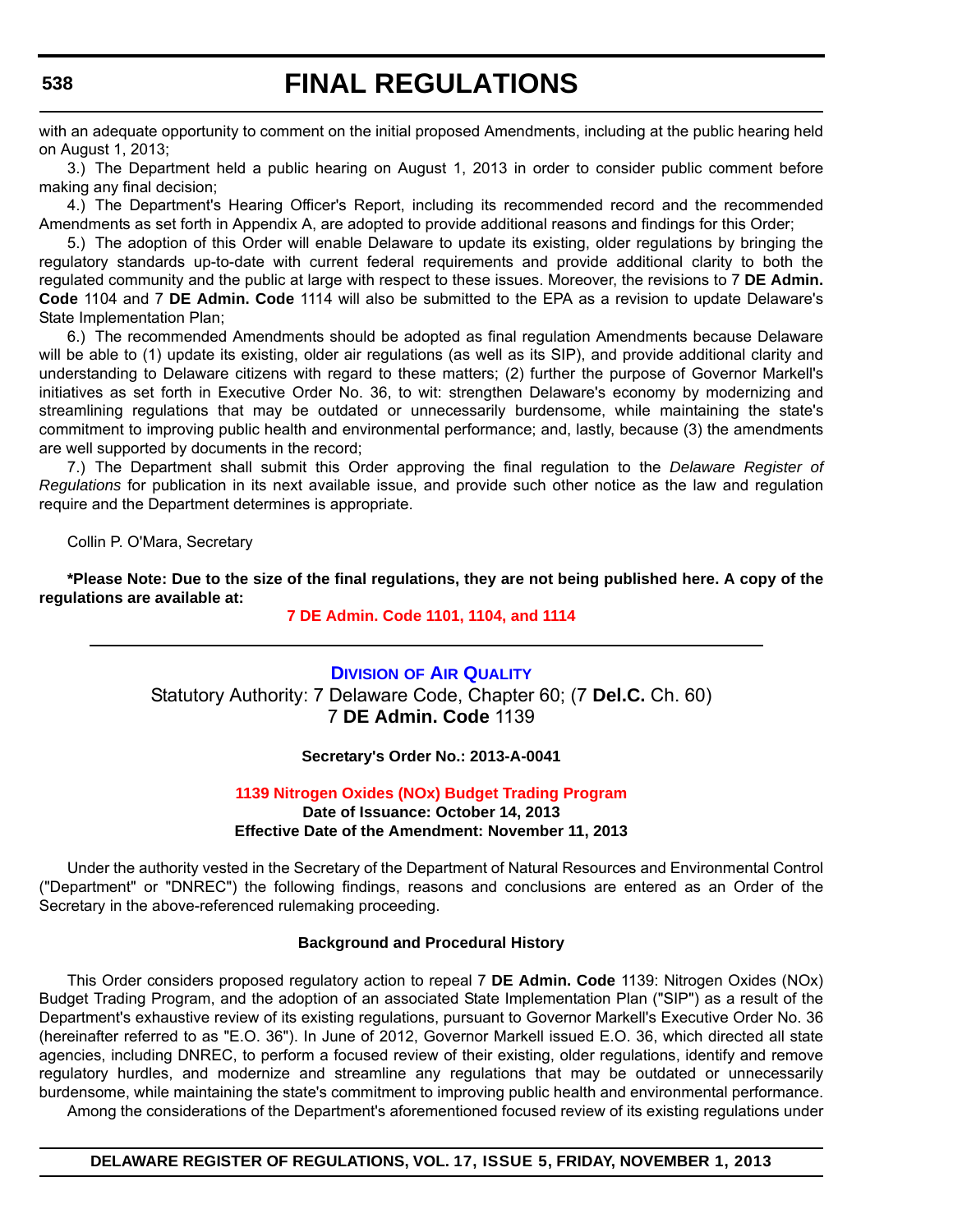E.O. 36 was to ensure that the same continued to serve the original purpose for which they were adopted, and to provide for improvements. To that end, the Department's Division of Air Quality ("DAQ") identified 7 **DE Admin. Code** 1139, Nitrogen Oxides (NOx) Budget Trading Program, as an existing, older regulation which required repeal at this time.

The Department is proposed to repeal 7 **DE Admin. Code** 1139, Nitrogen Oxides (NOx) Budget Trading Program, in its entirety at this time. This regulation established Delaware's participation in the NOx Budget Trading Program, which was a multi-state NOx emissions cap and trade program established pursuant to Title 40, Part 96 of the Code of Federal Regulations (40 CFR Part 96) and 40 CFR Part 51.121. The underlying federal program was subsequently replaced by the federal Clean Air Interstate Rule (CAIR). Given this, the original Air Regulation 1139 no longer serves its intended purpose. Additionally, the Department is also at this time proposing the adoption and submission to the U.S. Environmental Protection Agency ("EPA") of a State Implementation Plan ("SIP") that demonstrates Delaware's compliance with the federal NOx SIP Call requirements.

The Department's Division of Air Quality commenced the regulatory development process with Start Action Notice 2013-17 (E.O.36). The Department published its initial proposed regulation repeal action in the July 1, 2013 *Delaware Register of Regulations*, and held a public hearing on August 1, 2013.

These proposed regulatory actions were thoroughly vetted by the Department at the aforementioned public hearing on August 1, 2013. Pursuant to Delaware law, the record remained open for fifteen (15) additional days subsequent to the date of the public hearing, for the purpose of receiving additional public comment. No public comment was received by the Department from the public at any time during the course of this proposed promulgation. It should also be noted that all proper notification and noticing requirements concerning this proposed promulgation were met by the Department. Proper notice of the hearing was provided as required by law.

The Department's presiding hearing officer, Lisa A. Vest, prepared a Hearing Officer's Report dated September 30, 2013 (Report). The Report recommends certain findings and the adoption of the proposed regulatory actions as attached to the Report as Appendix A.

### **Findings and Discussion**

I find that the proposed regulatory actions are well-supported by the record developed by the Department, and I adopt the Report to the extent it is consistent with this Order. The Department's experts developed the record and drafted the proposed regulatory actions. As previously noted, no public comment was received by the Department from the public at any time during the course of this proposed promulgation.

I find that the Department's experts in the Division of Air Quality fully developed the record to support adoption of these regulatory actions. The adoption of this Order will enable Delaware to streamline its existing air regulations by repeal of this older, obsolete regulation, which no longer serves its intended purpose. Moreover, the Department will be able to update EPA with the adoption and submission of a SIP which demonstrates Delaware's compliance with the federal NOx SIP Call requirements at this time.

In conclusion, the following findings and conclusions are entered:

1.) The Department has jurisdiction under its statutory authority to issue an Order adopting these proposed regulatory actions as final;

2.) The Department provided adequate public notice of the proposed regulatory actions, and provided the public with an adequate opportunity to comment on the initial proposed actions, including at the public hearing held on August 1, 2013;

3.) The Department held a public hearing on August 1, 2013 in order to consider public comment before making any final decision;

4.) The Department's Hearing Officer's Report, including its recommended record and the recommended regulatory actions as set forth in Appendix A, are adopted to provide additional reasons and findings for this Order;

5.) The adoption of this Order will enable Delaware to streamline its existing air regulations by repeal of this older, obsolete regulation, which no longer serves its intended purpose. Moreover, the Department will be able to update EPA with the adoption and submission of a SIP which demonstrates Delaware's compliance with the federal NOx SIP Call requirements at this time;

6.) The recommended regulatory actions should be adopted as final regulatory actions because Delaware will be able to (1) update its existing, older air regulations by removing that which no longer serves its intended purpose, while simultaneously providing additional clarity and understanding to Delaware citizens with regard to these matters; (2) further the purpose of Governor Markell's initiatives as set forth in Executive Order No. 36, to wit: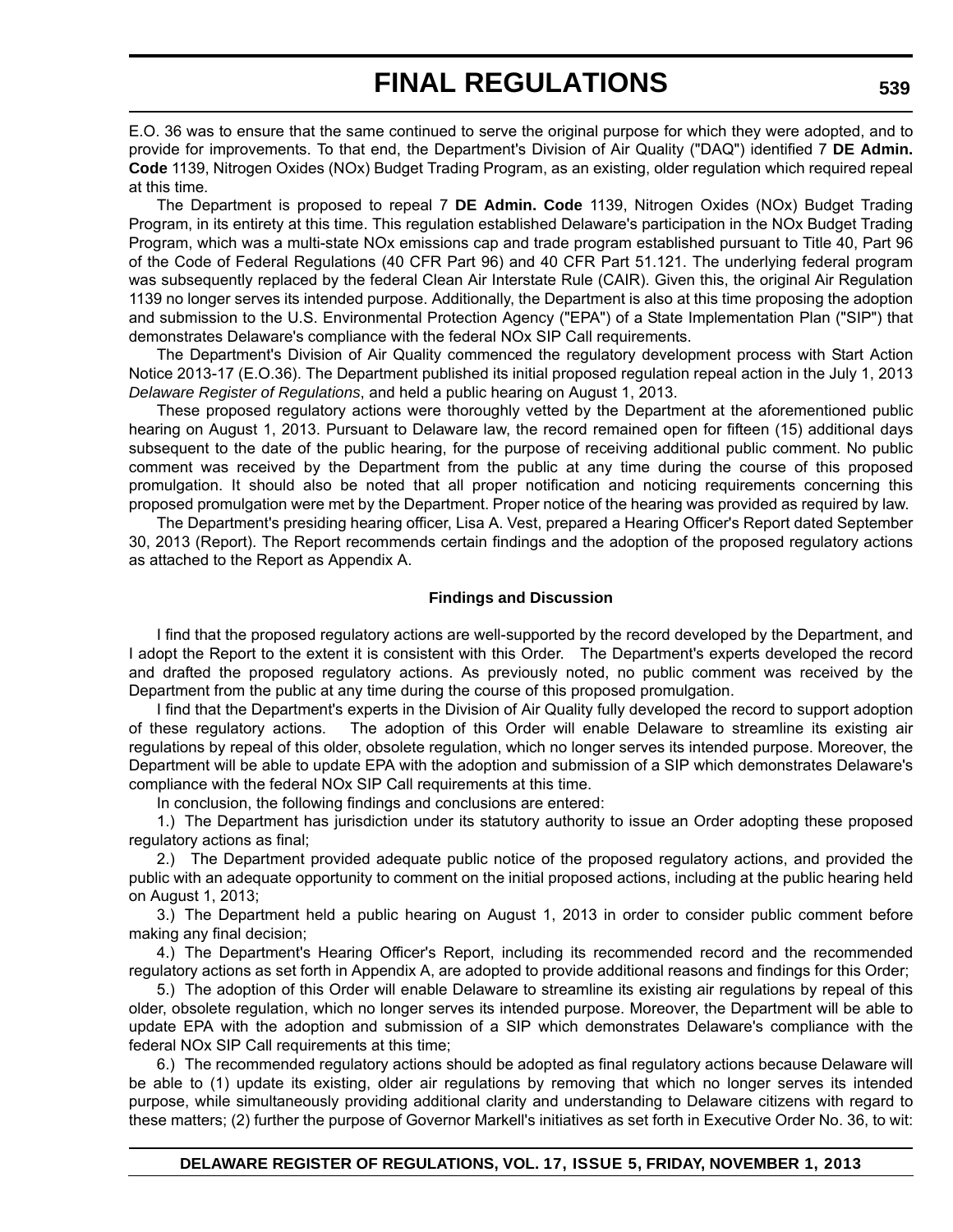### **540**

## **FINAL REGULATIONS**

strengthen Delaware's economy by modernizing and streamlining regulations that may be outdated or unnecessarily burdensome, while maintaining the state's commitment to improving public health and environmental performance; and, lastly, because (3) the regulation actions are well supported by documents in the record;

7.) The Department shall submit this Order approving the final regulation to the *Delaware Register of Regulations* for publication in its next available issue, and provide such other notice as the law and regulation require and the Department determines is appropriate.

Collin P. O'Mara, Secretary

**\*Please note that no changes were made to the regulation as originally proposed and published in the July 2013 issue of the** *Register* **at page 47 (17 DE Reg. 47). Therefore, the final regulation is not being republished. A copy of the final regulation is available at:**

**[1139 Nitrogen Oxides \(NOx\) Budget Trading Program](http://regulations.delaware.gov/register/november2013/final/17 DE Reg 538 11-01-13.htm)**

**DIVISION [OF AIR QUALITY](http://www.dnrec.delaware.gov/air/Pages/Default.aspx)** Statutory Authority: 7 Delaware Code, Chapter 60; (7 **Del.C.**, Ch. 60) 7 **DE Admin. Code** 1143

### **Secretary's Order No.: 2013-A-0042 [Repeal of 7 DE Admin. Code 1143: Heavy Duty Diesel Engine Standard, and correlating Revision](#page-4-0) To Delaware's State Implementation Plan (SIP) Date of Issuance: October 14, 2013 Effective Date of the Amendment: November 11, 2013**

Under the authority vested in the Secretary of the Department of Natural Resources and Environmental Control ("Department" or "DNREC") the following findings, reasons and conclusions are entered as an Order of the Secretary in the above-referenced rulemaking proceeding.

### **Background and Procedural History**

This Order considers proposed regulatory action to repeal 7 **DE Admin. Code** 1143: Heavy Duty Diesel Engine Standard, and correlating revision to Delaware's State Implementation Plan ("SIP"), as a result of the Department's exhaustive review of its existing regulations, pursuant to Governor Markell's Executive Order No. 36 (hereinafter referred to as "E.O. 36"). In June of 2012, Governor Markell issued E.O. 36, which directed all state agencies, including DNREC, to perform a focused review of their existing, older regulations, identify and remove regulatory hurdles, and modernize and streamline any regulations that may be outdated or unnecessarily burdensome, while maintaining the state's commitment to improving public health and environmental performance.

Among the considerations of the Department's aforementioned focused review of its existing regulations under E.O. 36 was to ensure that the same continued to serve the original purpose for which they were adopted, and to provide for improvements. To that end, the Department's Division of Air Quality ("DAQ") identified 7 **DE Admin. Code** 1143: Heavy Duty Diesel Engine Standard as an existing, older regulation which required repeal at this time.

The Department is proposed to repeal 7 **DE Admin. Code** 1143: Heavy Duty Diesel Engine Standard in its entirety at this time. The provisions of this regulation apply to heavy-duty diesel engines produced for the 2005 and 2006 model years, and to new motor vehicles with a gross vehicle weight rating (GVWR) of greater than 14,000 pounds containing such engines that are sold, leased, offered for sale or lease, imported, delivered, rented acquired, or received in the State of Delaware. This regulation was developed and adopted as a backstop to a then- anticipated U.S. Environmental Protection Agency ("EPA") regulation. EPA successfully adopted standards, and thus this regulation itself is no longer needed. Additionally, once this regulatory action has been taken, the Department will also submit the repeal of 7 **DE Admin. Code** 1143: Heavy Duty Diesel Engine Standard to the EPA as a revision to Delaware's State Implementation Plan ("SIP").

The Department's Division of Air Quality commenced the regulatory development process with Start Action Notice 2013-19 (E.O.36). The Department published its initial proposed regulation repeal action in the July 1, 2013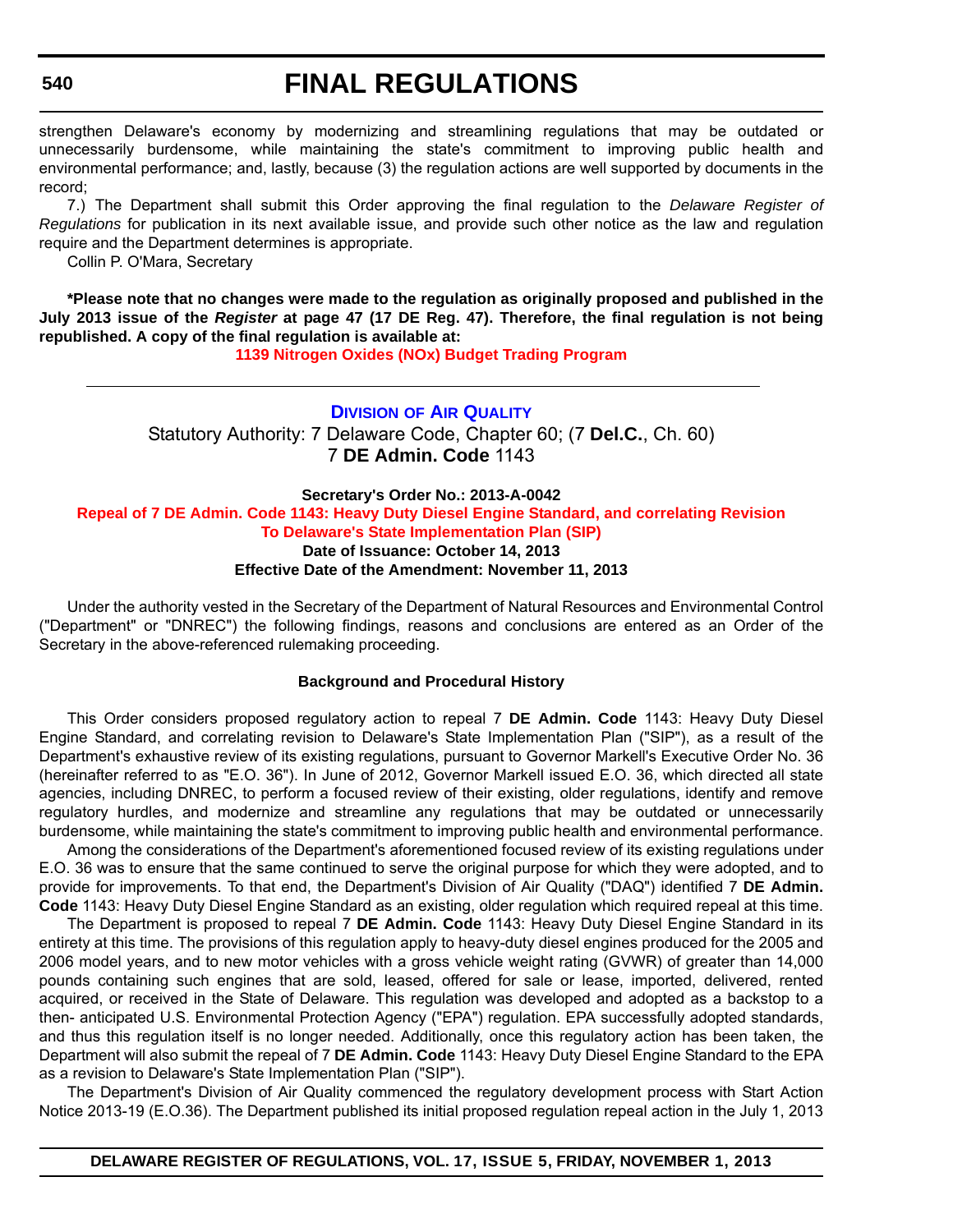*Delaware Register of Regulations*, and held a public hearing on August 1, 2013.

These proposed regulatory actions were thoroughly vetted by the Department at the aforementioned public hearing on August 1, 2013. Pursuant to Delaware law, the record remained open for fifteen (15) additional days subsequent to the date of the public hearing, for the purpose of receiving additional public comment. No public comment was received by the Department from the public at any time during the course of this proposed promulgation. It should also be noted that all proper notification and noticing requirements concerning this proposed promulgation were met by the Department. Proper notice of the hearing was provided as required by law.

The Department's presiding hearing officer, Lisa A. Vest, prepared a Hearing Officer's Report dated September 30, 2013 (Report). The Report recommends certain findings and the adoption of the proposed regulatory actions as attached to the Report as Appendix A.

### **Findings and Discussion**

I find that the proposed regulatory actions are well-supported by the record developed by the Department, and I adopt the Report to the extent it is consistent with this Order. The Department's experts developed the record and drafted the proposed regulatory actions. As previously noted, no public comment was received by the Department from the public at any time during the course of this proposed promulgation.

I find that the Department's experts in the Division of Air Quality fully developed the record to support adoption of these regulatory actions. The adoption of this Order will enable Delaware to streamline its existing air regulations by repeal of this older, obsolete regulation, which no longer serves its intended purpose. Moreover, the Department will be able to update EPA with the submission of a correlating SIP revision to note the formal appeal of this obsolete air regulation;

In conclusion, the following findings and conclusions are entered:

1.) The Department has jurisdiction under its statutory authority to issue an Order adopting these proposed regulatory actions as final;

2.) The Department provided adequate public notice of the proposed regulatory actions, and provided the public with an adequate opportunity to comment on the initial proposed actions, including at the public hearing held on August 1, 2013;

3.) The Department held a public hearing on August 1, 2013 in order to consider public comment before making any final decision;

4.) The Department's Hearing Officer's Report, including its recommended record and the recommended regulatory actions as set forth in Appendix A, are adopted to provide additional reasons and findings for this Order;

5.) The adoption of this Order will enable Delaware to streamline its existing air regulations by repeal of this older, obsolete regulation, which no longer serves its intended purpose. Moreover, the Department will be able to update EPA with the submission of a correlating SIP revision to note the formal appeal of this obsolete air regulation;

6.) The recommended regulatory actions should be adopted as final regulatory actions because Delaware will be able to (1) update its existing, older air regulations by removing that which no longer serves its intended purpose, while simultaneously providing additional clarity and understanding to Delaware citizens with regard to these matters; (2) further the purpose of Governor Markell's initiatives as set forth in Executive Order No. 36, to wit: strengthen Delaware's economy by modernizing and streamlining regulations that may be outdated or unnecessarily burdensome, while maintaining the state's commitment to improving public health and environmental performance; and, lastly, because (3) the regulation actions are well supported by documents in the record;

7.) The Department shall submit this Order approving the final regulation to the *Delaware Register of Regulations* for publication in its next available issue, and provide such other notice as the law and regulation require and the Department determines is appropriate.

Collin P. O'Mara, Secretary

**\*Please note that no changes were made to the regulation as originally proposed and published in the July 2013 issue of the** *Register* **at page 48 (17 DE Reg. 48). Therefore, the final regulation is not being republished. A copy of the final regulation is available at:**

**[Repeal of 7 DE Admin. Code 1143: Heavy Duty Diesel Engine Standard, and correlating Revision To \(SIP\)](http://regulations.delaware.gov/register/november2013/final/17 DE Reg 540 11-01-13.htm)**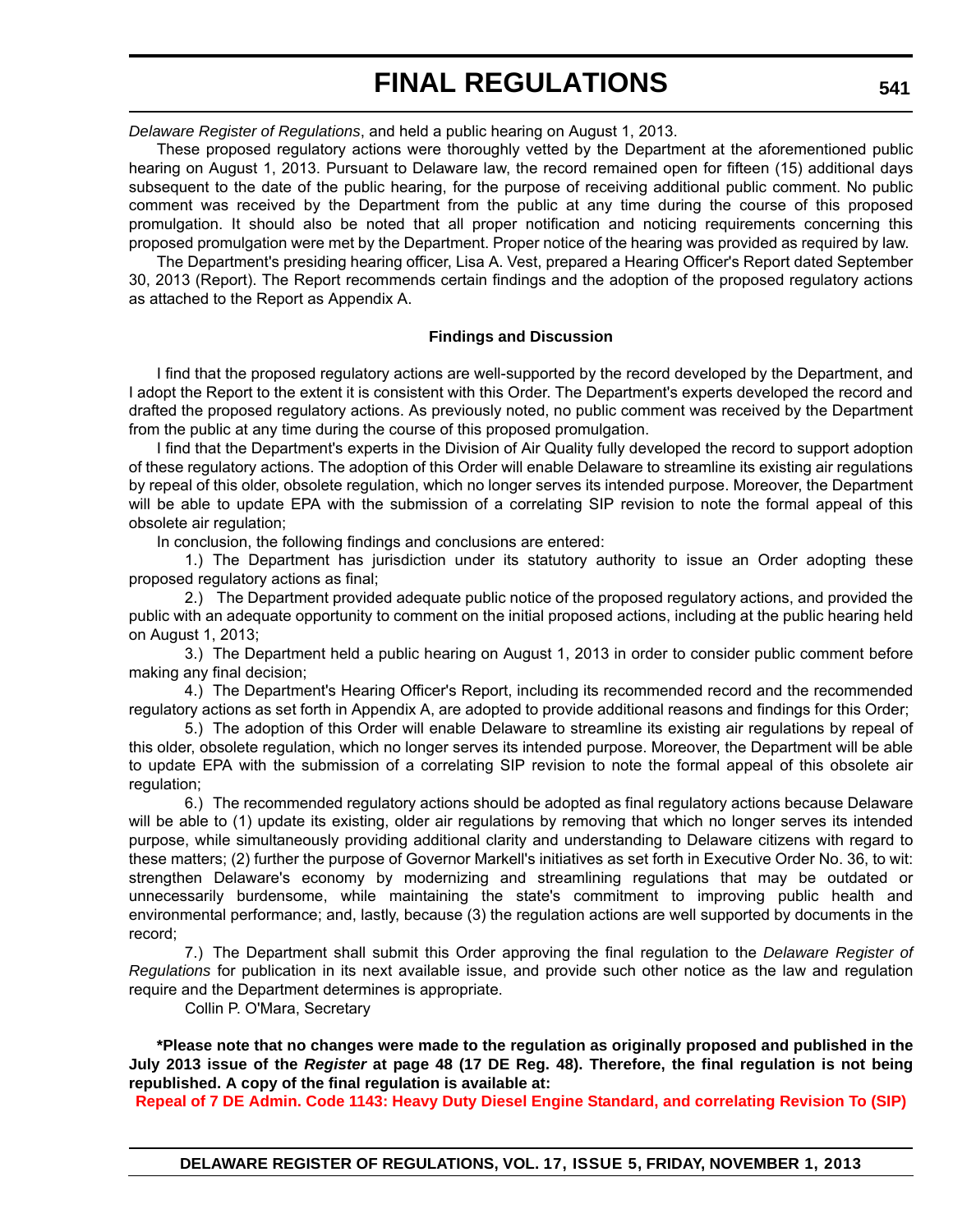**542**

## **FINAL REGULATIONS**

### **DIVISION OF FISH [AND WILDLIFE](http://www.dnrec.delaware.gov/fw/Pages/FWPortal.aspx)** Statutory Authority: 7 Delaware Code, Section 901(b); (7 **Del.C.**, §901(b)) 7 **DE Admin. Code** 3507

**Secretary's Order No.: 2013-F-0038**

**[7 DE Admin. Code 3507, Delaware Black Sea Bass: Size Limit, Trip Limits, Seasons, and Quotas](#page-4-0) Date of Issuance: October 14, 2013**

**Effective Date of the Amendment: November 11, 2013**

Under the authority vested in the Secretary of the Department of Natural Resources and Environmental Control ("Department" or "DNREC") the following findings, reasons and conclusions are entered as an Order of the Secretary in the above-referenced rulemaking proceeding.

### **Background and Procedural History**

This Order considers proposed regulations to amend 7 **DE Admin. Code** 3507, Delaware Black Sea Bass: Size Limit, Trip Limits, Seasons, and Quotas, as a result of the Department's exhaustive review of its existing Fish and Wildlife Regulations, pursuant to Governor Markell's Executive Order No. 36 (hereinafter referred to as "E.O. 36"). In June of 2012, Governor Markell issued E.O. 36, which directed all state agencies, including DNREC, to perform a focused review of their existing, older regulations, identify and remove regulatory hurdles, and modernize and streamline any regulations that may be outdated or unnecessarily burdensome, while maintaining the state's commitment to improving public health and environmental performance.

Among the considerations of the Department's aforementioned focused review of its existing regulations under E.O. 36 was to ensure that the same continued to serve the original purpose for which they were adopted, and to provide for improvements. As a result, the Department's review found that the current black sea bass regulations, as found in 7 **DE Admin. Code** 3507, contain unnecessary qualifying criteria and do not adequately address black sea bass commercial permit transferability. The proposed amendments to 7 **DE Admin. Code** 3507 will better accommodate the needs of Delaware's commercial black sea bass permittees.

The proposed amendments to Delaware's existing black sea bass regulations are needed because several of the current permit holders will be retiring from commercial fishing, and the Department wants to allow other Delawareans to obtain these permits. The Atlantic States Marine Fisheries Commission's Interstate Fisheries Management Plan for Black Sea Bass allocates Delaware an annual commercial black sea bass quota. This proposed regulatory action will assure that there will continue to be Delaware permit holders to harvest this valuable resource.

The Department's Division of Fish and Wildlife commenced the regulatory development process with Start Action Notice 2013-18 (E.O.36). The Department published its initial proposed regulation Amendments in the July 1, 2013 *Delaware Register of Regulations*, and held a public hearing on July 25, 2013.

The proposed Amendments were thoroughly vetted by the Department at the aforementioned public hearing on July 25, 2013. No member of the public attended said hearing. Pursuant to Delaware law, the record remained open for fifteen (15) additional days subsequent to the date of the public hearing, for the purpose of receiving additional public comment. No public comment was received by the Department from the public at any time during the course of this proposed promulgation. It should also be noted that all proper notification and noticing requirements concerning this proposed promulgation were met by the Department. Proper notice of the hearing was provided as required by law.

The Department's presiding hearing officer, Lisa A. Vest, prepared a Hearing Officer's Report dated September 28, 2013 (Report). The Report recommends certain findings and the adoption of the proposed Amendments as attached to the Report as Appendix A.

#### **Findings and Discussion**

I find that the proposed Amendments are well-supported by the record developed by the Department, and I adopt the Report to the extent it is consistent with this Order. The Department's experts developed the record and drafted the proposed Amendments. As previously noted, no members of the public attended the hearing held on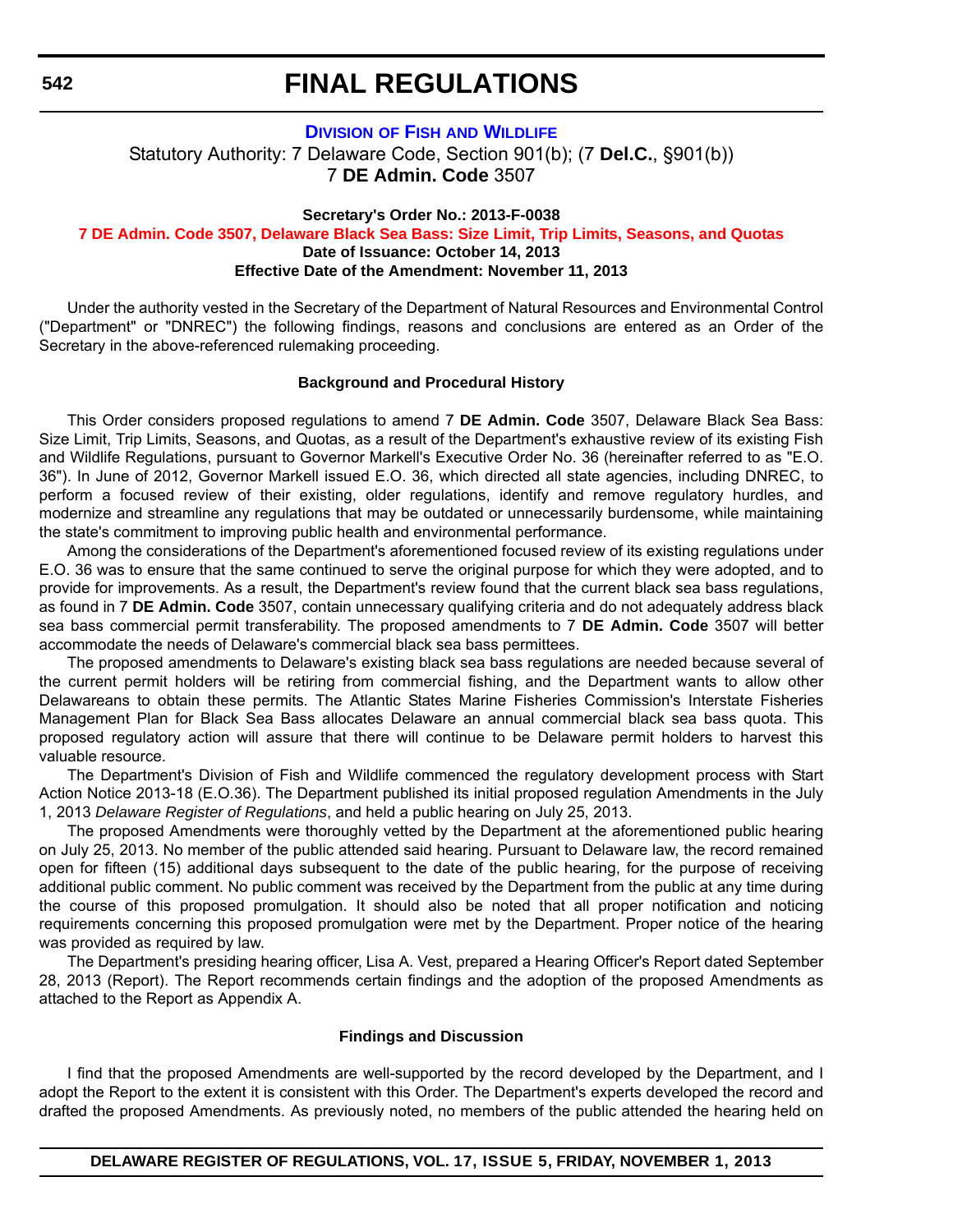July 25, 2013, and no public comment was received by the Department from the public at any time during the course of this proposed promulgation.

I find that the Department's experts in the Division of Fish and Wildlife fully developed the record to support adoption of these Amendments. The adoption of this Order will allow Delaware to better accommodate the needs of Delaware's commercial black sea bass permittees by removing existing unnecessary qualifying criteria and adequately addressing black sea bass commercial permit transferability.

In conclusion, the following findings and conclusions are entered:

1.) The Department has jurisdiction under its statutory authority to issue an Order adopting these proposed Amendments as final;

2.) The Department provided adequate public notice of the proposed Amendments, and provided the public with an adequate opportunity to comment on the initial proposed Amendments, including at the public hearing held on July 25, 2013;

3.) The Department held a public hearing on July 25, 2013 in order to consider public comment before making any final decision;

4.) The Department's Hearing Officer's Report, including its recommended record and the recommended Amendments as set forth in Appendix A, are adopted to provide additional reasons and findings for this Order;

5.) The adoption of this Order will allow Delaware to better accommodate the needs of Delaware's commercial black sea bass permittees by removing existing unnecessary qualifying criteria and adequately addressing black sea bass commercial permit transferability;

6.) The recommended Amendments should be adopted as final regulation Amendments because Delaware will be able to (1) assure that there will continue to be Delaware permit holders to harvest black sea bass commercially; (2) further the purpose of Governor Markell's initiatives as set forth in Executive Order No. 36, to wit: strengthen Delaware's economy by modernizing and streamlining regulations that may be outdated or unnecessarily burdensome, while maintaining the state's commitment to improving public health and environmental performance; and, lastly, because (3) the amendments are well supported by documents in the record;

7.) The Department shall submit this Order approving the final regulation to the *Delaware Register of Regulations* for publication in its next available issue, and provide such other notice as the law and regulation require and the Department determines is appropriate.

Collin P. O'Mara, Secretary

**\*Please note that no changes were made to the regulation as originally proposed and published in the July 2013 issue of the** *Register* **at page 50 (17 DE Reg. 50). Therefore, the final regulation is not being republished. A copy of the final regulation is available at:**

**[7 DE Admin. Code 3507,Delaware Black Sea Bass: Size Limit, Trip Limits, Seasons, and Quotas](http://regulations.delaware.gov/register/november2013/final/17 DE Reg 542 11-01-13.htm)**

### **DIVISION OF FISH [AND WILDLIFE](http://www.dnrec.delaware.gov/fw/Pages/FWPortal.aspx)**

Statutory Authority: 7 Delaware Code, Section 901(b); (7 **Del.C.**, §901(b)) 7 **DE Admin. Code** 3507

**Secretary's Order No.: 2013-F-0046**

**[7 DE Admin. Code 3507, Delaware Black Sea Bass: Size Limit, Trip Limits, Seasons, and Quotas](#page-4-0)  Date of Issuance: October 14, 2013 Effective Date of the Amendment: November 11, 2013**

Under the authority vested in the Secretary of the Department of Natural Resources and Environmental Control ("Department" or "DNREC") the following findings, reasons and conclusions are entered as an Order of the Secretary in the above-referenced rulemaking proceeding.

### **Background and Procedural History**

This Order considers proposed regulations to amend 7 **DE Admin. Code** 3507, Delaware Black Sea Bass: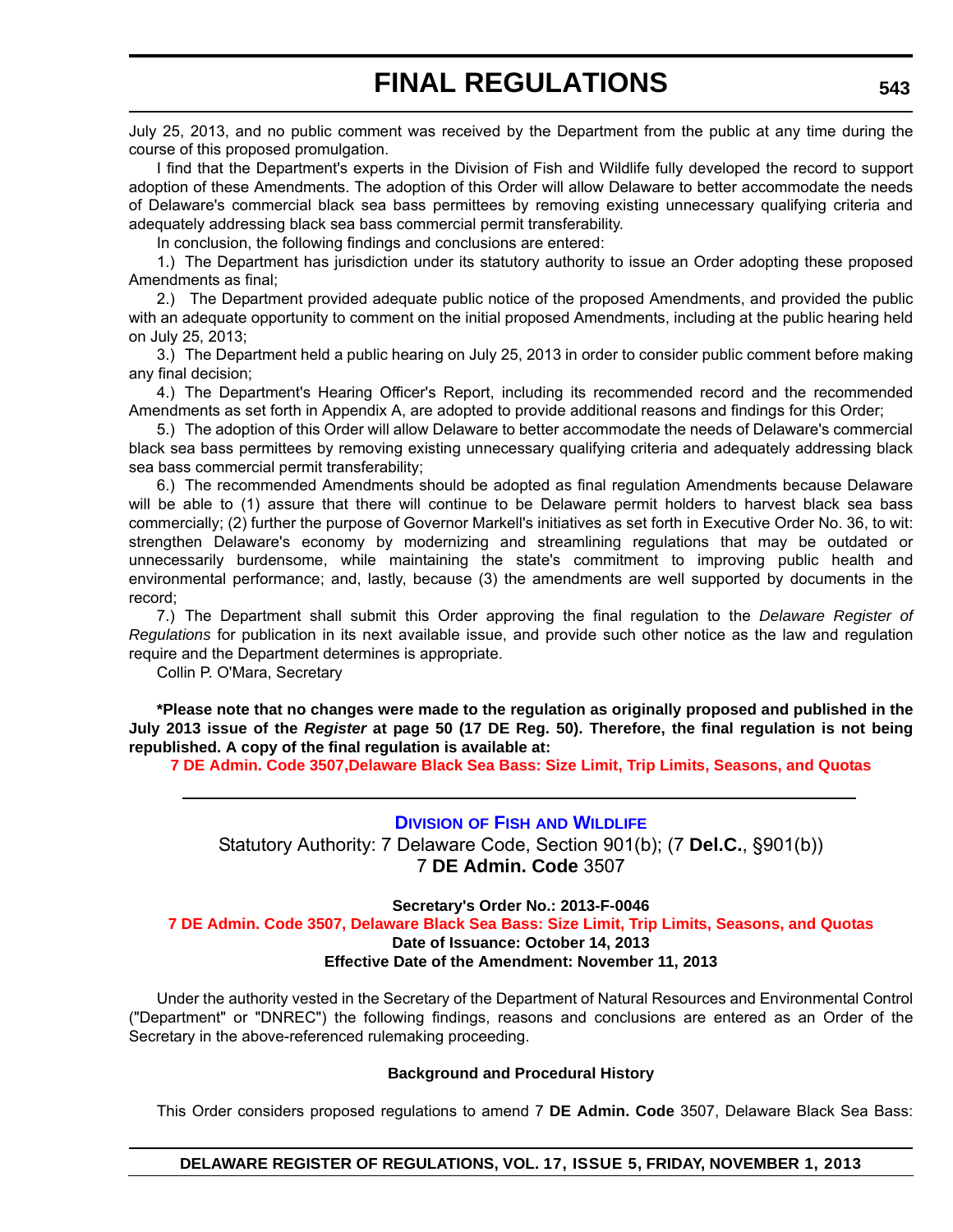Size Limit, Trip Limits, Seasons, and Quotas. The Department's Division of Fish and Wildlife commenced the regulatory development process with Start Action Notice 2013-20. The Department published its initial proposed regulation amendments in the August 1, 2013 *Delaware Register of Regulations*. The Department then held a public hearing on August 21, 2013. The public hearing record remained open at that time for public comment through September 5, 2013.

The purpose of the Department's proposed promulgation is to formally adopt the provisions of the federal Final Rule for the recreational black sea bass fishery and remain compliant with Addendum XXIII to the Atlantic States Marine Fisheries Commission's Fishery Management Plan for Summer Flounder, Scup, and Black Sea Bass by amending Tidal Finfish Regulation 3507, Black Sea Bass Size Limit; Trip Limits; Seasons; Quotas (12.0, 12.1, and 12.2).

Addendum XXIII to the Atlantic States Marine Fisheries Commission's Fishery Management Plan for Summer Flounder, Scup, and Black Sea Bass requires the southern region states (Delaware to North Carolina) to implement recreational fishery management measures for black sea bass consistent with those measures required for federal waters. The National Oceanic and Atmospheric Administration (NOAA) published a Final Rule in the Federal Register on June 21, 2013 (Federal Register/Vol.78, No. 120), specifying recreational management measures for black sea bass in federal waters. The Final Rule set the recreational black sea bass fishing season as May 19 through October 14, and November 1 through December 31, with a recreational possession limit of 20 black sea bass during those periods. The minimum size limit will remain 12.5 inches (excluding the caudal filament).

As a result of the Final Rule, the Department will close Delaware's January 1 through February 28 recreational black sea bass season, and adjust the black sea bass possession limits from 25 to 20 fish for the open seasons of May 19 through October 14, and November 1 through December 31, as indicated by the strikethrough notations to 7 **DE Admin. Code** 3507 (Sections 12.0, 12.1, and 12.2) in the attached proposed regulation amendments under "Appendix A".

The proposed amendments were thoroughly vetted by the Department at the public hearing on August 21, 2013. No member of the public attended said hearing. Pursuant to Delaware law, the record remained open for fifteen (15) additional days subsequent to the date of the public hearing, for the purpose of receiving additional public comment. No public comment was received by the Department from the public at any time during the course of this proposed promulgation. It should also be noted that all proper notification and noticing requirements concerning this proposed promulgation were met by the Department. Proper notice of the hearing was provided as required by law.

The Department's presiding hearing officer, Lisa A. Vest, prepared a Hearing Officer's Report dated October 7, 2013 (Report). The Report recommends certain findings and the adoption of the proposed amendments as attached to the Report as Appendix A.

### **Findings and Discussion**

I find that the proposed amendments are well-supported by the record developed by the Department, and I adopt the Report to the extent it is consistent with this Order. The Department's experts developed the record and drafted the proposed amendments. As previously noted, no members of the public attended the hearing held on August 21, 2013, and no public comment was received by the Department from the public at any time during the course of this proposed promulgation.

I find that the Department's experts in the Division of Fish and Wildlife fully developed the record to support adoption of these amendments. The adoption of this Order will allow Delaware to remain in compliance with the ASMFC's Addendum XXIII to the Fishery Management Plan for Summer Flounder, Scup and Black Sea Bass, to wit: (1) a 12.5 inch minimum size limit; (2) a closed season from January 1 through February 28; and (3) open seasons from May 19 through October 14, and then from November 1 through December 31, with an adjusted black sea bass possession limit during those seasons from 25 to 20 fish per person.

In conclusion, the following findings and conclusions are entered:

1.) The Department has jurisdiction under its statutory authority to issue an Order adopting these proposed amendments as final;

2.) The Department provided adequate public notice of the proposed amendments, and provided the public with an adequate opportunity to comment on both the initial proposed amendments, as well as the proposed amendments, including at the public hearing held on August 21, 2013;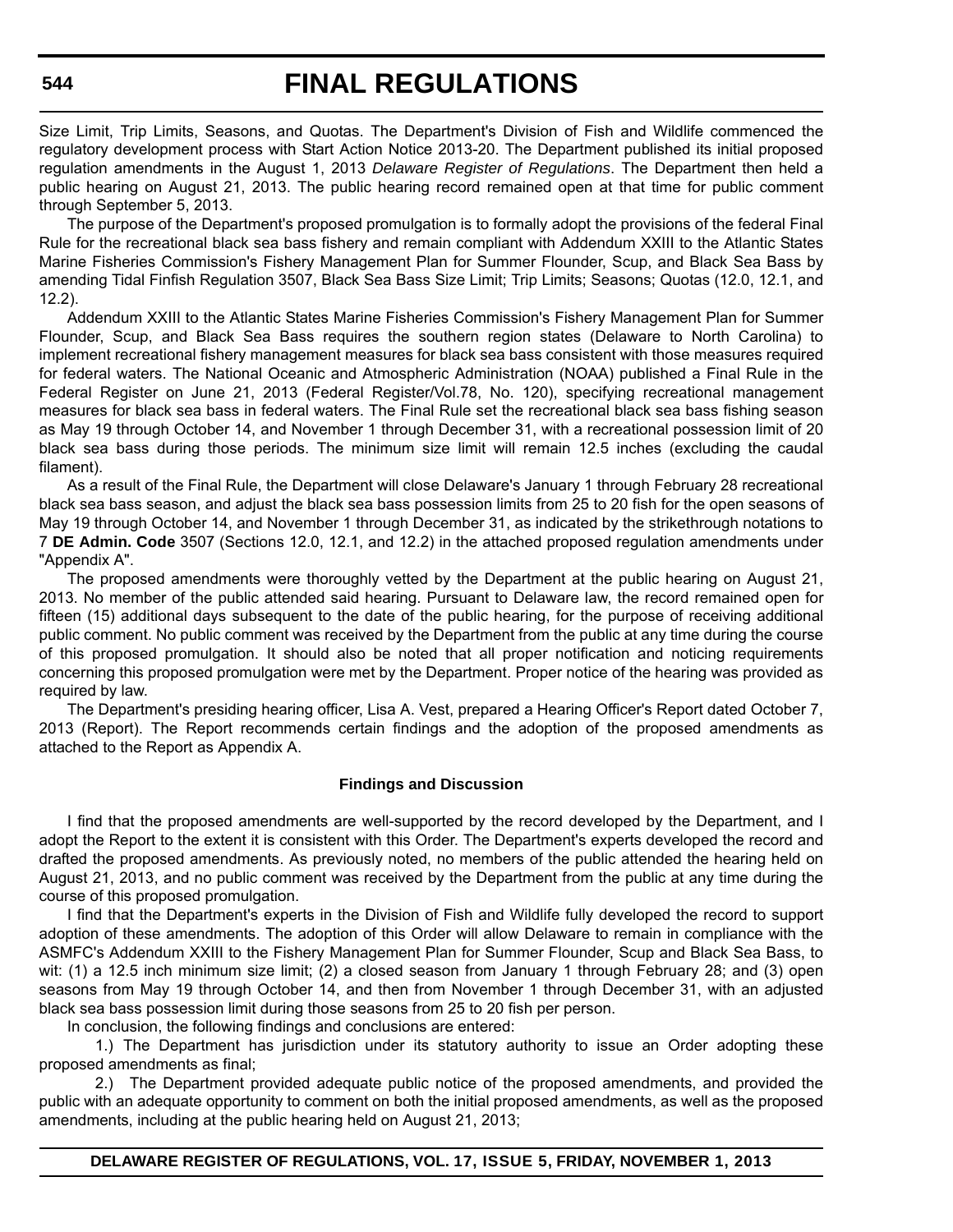3.) The Department held a public hearing on August 21, 2013 in order to consider public comment before making any final decision;

4.) The Department's Hearing Officer's Report, including its recommended record and the recommended amendments as set forth in Appendix A, are adopted to provide additional reasons and findings for this Order;

5.) The adoption of this Order will allow Delaware to remain in compliance with the ASMFC's Addendum XXIII to the Fishery Management Plan for Summer Flounder, Scup and Black Sea Bass, to wit: (1) a 12.5 inch minimum size limit; (2) a closed season from January 1 through February 28; and (3) open seasons from May 19 through October 14, and then from November 1 through December 31, with an adjusted black sea bass possession limit during those seasons from 25 to 20 fish per person.

6.) The recommended amendments should be adopted as final regulation amendments because Delaware will be able to (1) mirror its black sea bass management measures with those of surrounding states, as well as those likely to be in place in federal waters; (2) remain in compliance with the aforementioned Fishery Management Plan for this species, as implemented by both the NMFS and the ASMFC; and lastly, because (3) the amendments are well supported by documents in the record;

7.) The Department shall submit this Order approving the final regulation to the *Delaware Register of Regulations* for publication in its next available issue, and provide such other notice as the law and regulation require and the Department determines is appropriate.

Collin P. O'Mara, Secretary

**\*Please note that no changes were made to the regulation as originally proposed and published in the August 2013 issue of the** *Register* **at page 172 (17 DE Reg. 172). Therefore, the final regulation is not being republished. A copy of the final regulation is available at:**

**[7 DE Admin. Code 3507, Delaware Black Sea Bass: Size Limit, Trip Limits, Seasons, and Quotas](http://regulations.delaware.gov/register/november2013/final/17 DE Reg 543 11-01-13.htm)** 

### **DIVISION OF WASTE [AND HAZARDOUS SUBSTANCES](http://www.dnrec.delaware.gov/dwhs/Pages/default.aspx)** Statutory Authority: 7 Delaware Code, Chapter 60; (7 **Del.C.**, Ch. 60) 7 **DE Admin. Code** 1301

### **Secretary's Order No.: 2013-WH-0045 [7 DE Admin. Code 1301 Regulations Governing Solid Waste \("DRGSW"\)](#page-4-0) Date of Issuance: October 14, 2013 Effective Date of the Amendment: November 11, 2013**

Under the authority vested in the Secretary of the Department of Natural Resources and Environmental Control ("Department" or "DNREC") the following findings, reasons and conclusions are entered as an Order of the Secretary in the above-referenced rulemaking proceeding.

### **Background and Procedural History**

This Order considers proposed regulations to amend 7 **DE Admin. Code** 1301, Regulations Governing Solid Waste ("DRGSW"), as a result of the Department's exhaustive review of its existing regulations, pursuant to Governor Markell's Executive Order No. 36 (hereinafter referred to as "E.O. 36"). In June of 2012, Governor Markell issued E.O. 36, which directed all state agencies, including DNREC, to perform a focused review of their existing, older regulations, identify and remove regulatory hurdles, and modernize and streamline any regulations that may be outdated or unnecessarily burdensome, while maintaining the state's commitment to improving public health and environmental performance.

Among the considerations of the Department's aforementioned focused review of its existing regulations under E.O. 36 was to ensure that the same continued to serve the original purpose for which they were adopted, and to provide for improvements. To that end, the Department's Division of Air Quality ("DAQ") identified 7 **DE Admin. Code** 1301, Regulations Governing Solid Waste ("DRGSW"), as an existing, older regulation which required revision at this time.

The purpose of the revisions being proposed at this time to 7 **DE Admin. Code** 1301, Regulations Governing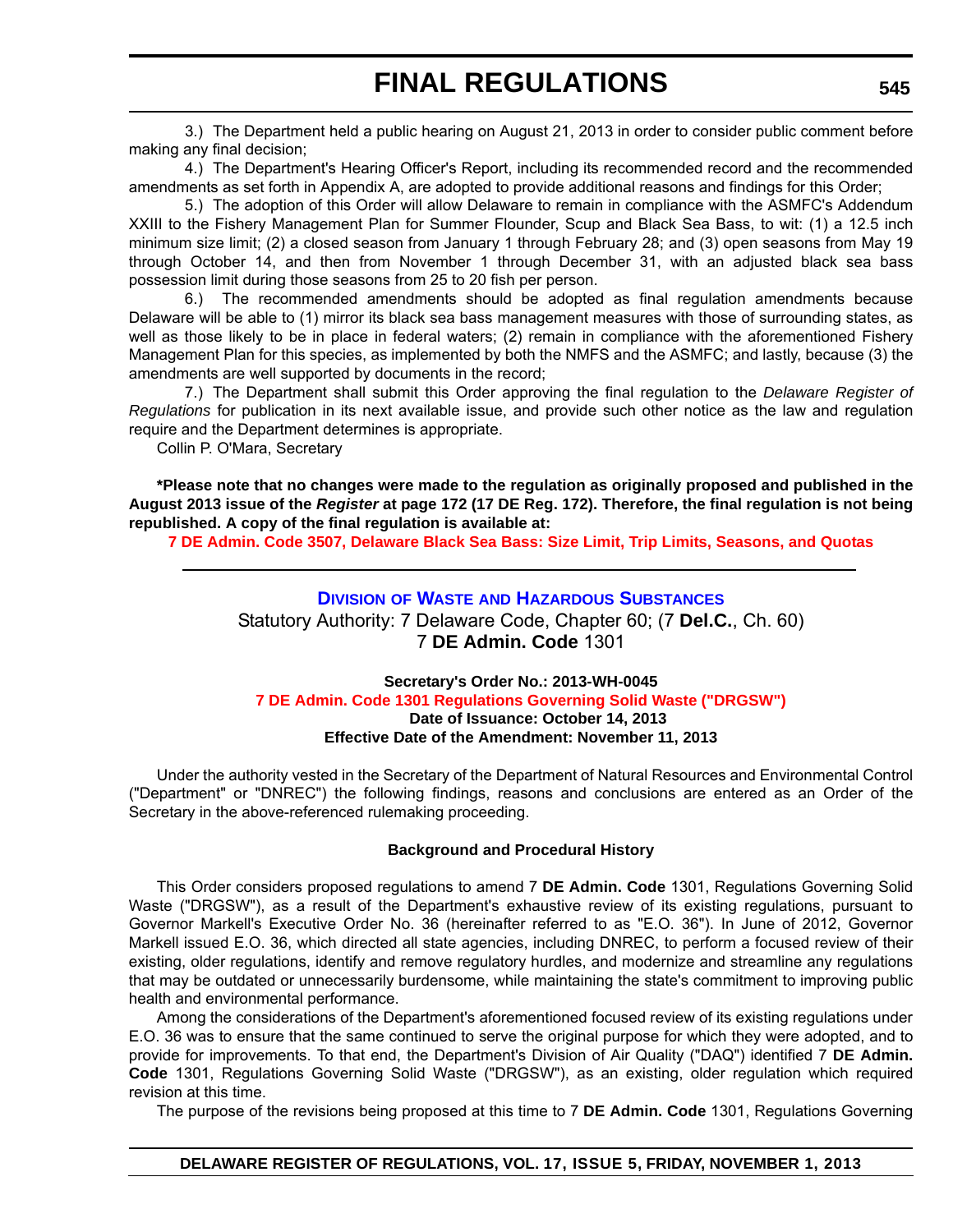Solid Waste ("DRGSW"), which includes infectious waste, is to provide amendments that afford regulated parties the opportunity to propose alternative packaging methods for infectious waste, provided that compliance is achieved with applicable federal Department of Transportation ("DOT") and Occupational Safety and Health Administration ("OSHA") standards. It is also proposed to allow infectious waste package labeling consistent with federal DOT requirements, rather than applying inconsistent state and federal requirements. Finally, it is proposed to amend the regulations with regard to industrial landfill capping and grading, to allow soil-equivalent material to be used as the final grading layer, as well as alternative materials if approved by the Department, providing more flexibility for landfill operators.

The Department's Division of Waste and Hazardous Substances commenced the regulatory development process with Start Action Notice 2013-10 (E.O.36). The Department published its initial proposed regulation Amendments in the July 1, 2013 *Delaware Register of Regulations*, and held a public hearing on August 7, 2013.

The proposed Amendments were thoroughly vetted by the Department at the aforementioned public hearing on August 7, 2013. Pursuant to Delaware law, the record remained open for fifteen (15) additional days subsequent to the date of the public hearing, for the purpose of receiving additional public comment. With the exception of a brief clarifying question from a representative of Dover Air Force Base made at the time of the aforementioned public hearing, no other public comment was received by the Department during the course of this proposed promulgation. It should also be noted that all proper notification and noticing requirements concerning this proposed promulgation were met by the Department. Proper notice of the hearing was provided as required by law.

The Department's presiding hearing officer, Lisa A. Vest, prepared a Hearing Officer's Report dated October 2, 2013 (Report). The Report recommends certain findings and the adoption of the proposed Amendments as attached to the Report as Appendix A.

### **Findings and Discussion**

I find that the proposed Amendments are well-supported by the record developed by the Department, and I adopt the Report to the extent it is consistent with this Order. The Department's experts developed the record and drafted the proposed Amendments. As previously noted, no public comment was received by the Department from the public at any time during the course of this proposed promulgation.

I find that the Department's experts in the Division of Waste and Hazardous Substances fully developed the record to support adoption of these Amendments. The adoption of this Order will enable Delaware to update its existing, older regulations by affording regulated parties the opportunity to propose alternative packaging methods for infectious waste, provided that compliance is achieved with applicable federal Department of Transportation ("DOT") and Occupational Safety and Health Administration ("OSHA") standards. Moreover, these revisions will allow infectious waste package labeling consistent with federal DOT requirements, rather than applying inconsistent state and federal requirements. Finally, with regard to Delaware's existing regulations concerning industrial landfill capping and grading, these revisions will allow soil-equivalent material to be used as the final grading layer, as well as alternative materials if approved by the Department, thus providing more flexibility for landfill operators.

In conclusion, the following findings and conclusions are entered:

1.) The Department has jurisdiction under its statutory authority to issue an Order adopting these proposed amendments as final;

2.) The Department provided adequate public notice of the proposed amendments, and provided the public with an adequate opportunity to comment on the initial proposed amendments, including at the public hearing held on August 7, 2013;

3.) The Department held a public hearing on August 7, 2013 in order to consider public comment before making any final decision;

4.) The Department's Hearing Officer's Report, including its recommended record and the recommended amendments as set forth in Appendix A, are adopted to provide additional reasons and findings for this Order;

5.) The adoption of this Order will enable Delaware to update its existing, older regulations by providing for consistency in state and federal packaging and labeling methods for infectious waste. Additionally, these revisions will afford use of soil equivalent materials as the final grading layer within industrial landfills

6.) The recommended amendments should be adopted as final regulation amendments because Delaware will be able to (1) update its existing, older regulations, and provide additional clarity and understanding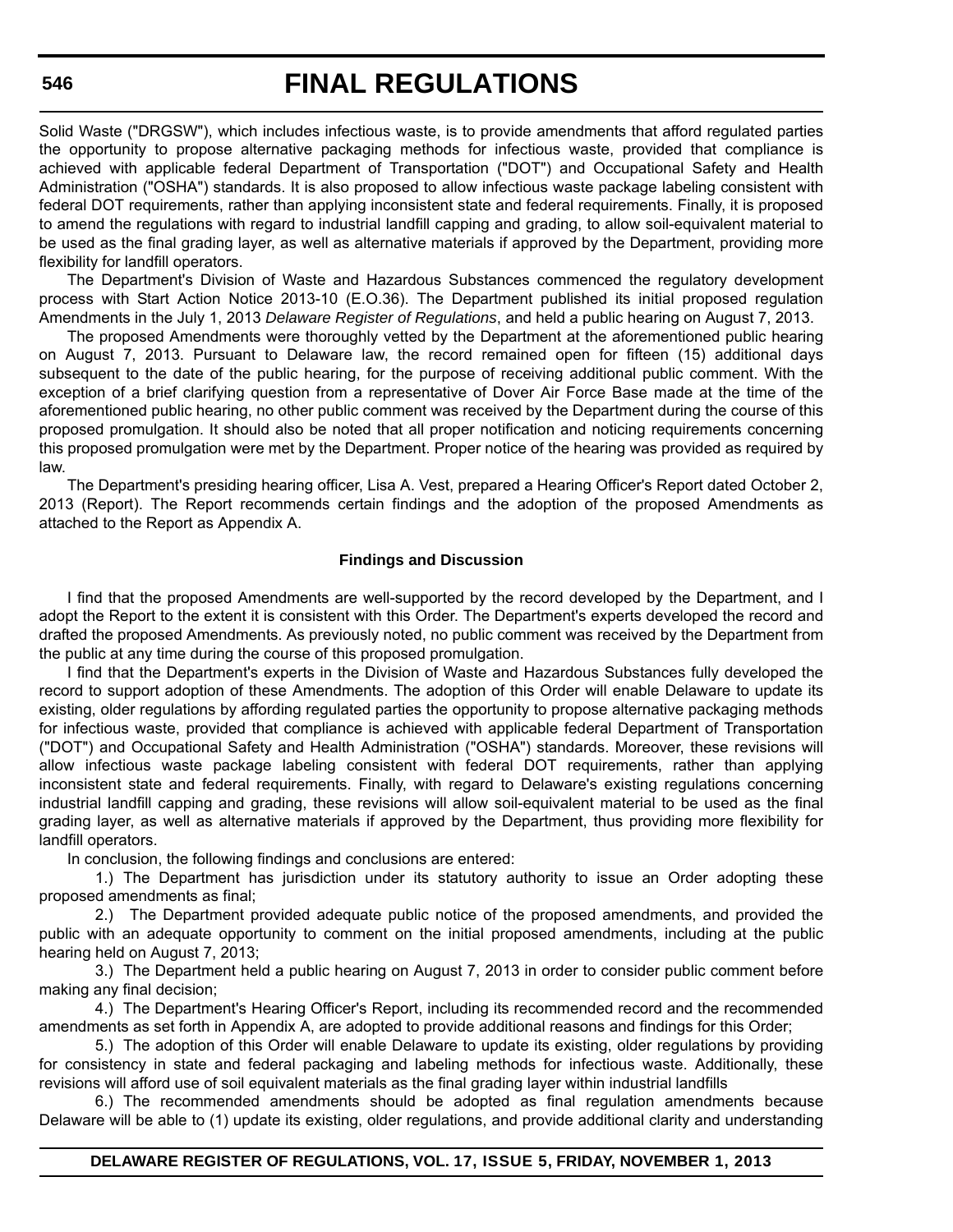to Delaware citizens with regard to these matters; (2) further the purpose of Governor Markell's initiatives as set forth in Executive Order No. 36, to wit: strengthen Delaware's economy by modernizing and streamlining regulations that may be outdated or unnecessarily burdensome, while maintaining the state's commitment to improving public health and environmental performance; and, lastly, because (3) the amendments are well supported by documents in the record;

7.) The Department shall submit this Order approving the final regulation to the *Delaware Register of Regulations* for publication in its next available issue, and provide such other notice as the law and regulation require and the Department determines is appropriate.

Collin P. O'Mara, Secretary

**\*Please note that no changes were made to the regulation as originally proposed and published in the July 2013 issue of the** *Register* **at page 58 (17 DE Reg. 58). Therefore, the final regulation is not being republished. A copy of the final regulation is available at:**

**[7 DE Admin. Code 1301 Regulations Governing Solid Waste \("DRGSW"\)](http://regulations.delaware.gov/register/november2013/final/17 DE Reg 545 11-01-13.htm)**

### **DIVISION [OF WATER](http://www.dnrec.delaware.gov/wr/Pages/Default.aspx)**

Statutory Authority:7 Delaware Code, Section 7505(g) (7 **Del.C.**, §7505(g)) 7 **DE Admin. Code** 7503

### **Secretary's Order No.: 2013-W-0043 [7 DE Admin. 7503 Regulations Governing Oil, Gas and Mineral Exploration](#page-4-0) Date of Issuance: October 14, 2013 Effective Date of the Amendment: November 11, 2013**

Under the authority vested in the Secretary of the Department of Natural Resources and Environmental Control ("Department" or "DNREC") the following findings, reasons and conclusions are entered as an Order of the Secretary in the above-referenced rulemaking proceeding.

### **Background and Procedural History**

This Order considers proposed regulatory action to repeal 7 **DE Admin. Code** 7503: Regulations Governing Oil, Gas and Mineral Exploration, as a result of the Department's exhaustive review of its existing regulations, pursuant to Governor Markell's Executive Order No. 36 (hereinafter referred to as "E.O. 36"). In June of 2012, Governor Markell issued E.O. 36, which directed all state agencies, including DNREC, to perform a focused review of their existing, older regulations, identify and remove regulatory hurdles, and modernize and streamline any regulations that may be outdated or unnecessarily burdensome, while maintaining the state's commitment to improving public health and environmental performance.

Among the considerations of the Department's aforementioned focused review of its existing regulations under E.O. 36 was to ensure that the same continued to serve the original purpose for which they were adopted, and to provide for improvements. To that end, the Department's Division of Water identified 7 **DE Admin. Code** 7503: Regulations Governing Oil, Gas and Mineral Exploration as an existing, older regulation which required repeal at this time.

The Department is proposed to repeal 7 **DE Admin. Code** 7503: Regulations Governing Oil, Gas and Mineral Exploration in its entirety at this time. This Regulation has been a part of the Delaware Code since 1971, and there is no record of an application for (nor has there been any decision upon) any permit under said Regulation. Therefore, pursuant to Executive Order No. 36, DNREC has reviewed this Regulation and recommends that it be repealed.

The Department's Division of Water commenced the regulatory development process with Start Action Notice 2013-11 (E.O.36). The Department published its initial proposed regulation repeal action in the July 1, 2013 *Delaware Register of Regulations*, and held a public hearing on August 7, 2013.

These proposed regulatory actions were thoroughly vetted by the Department at the aforementioned public hearing on August 7, 2013. Pursuant to Delaware law, the record remained open for fifteen (15) additional days

**DELAWARE REGISTER OF REGULATIONS, VOL. 17, ISSUE 5, FRIDAY, NOVEMBER 1, 2013**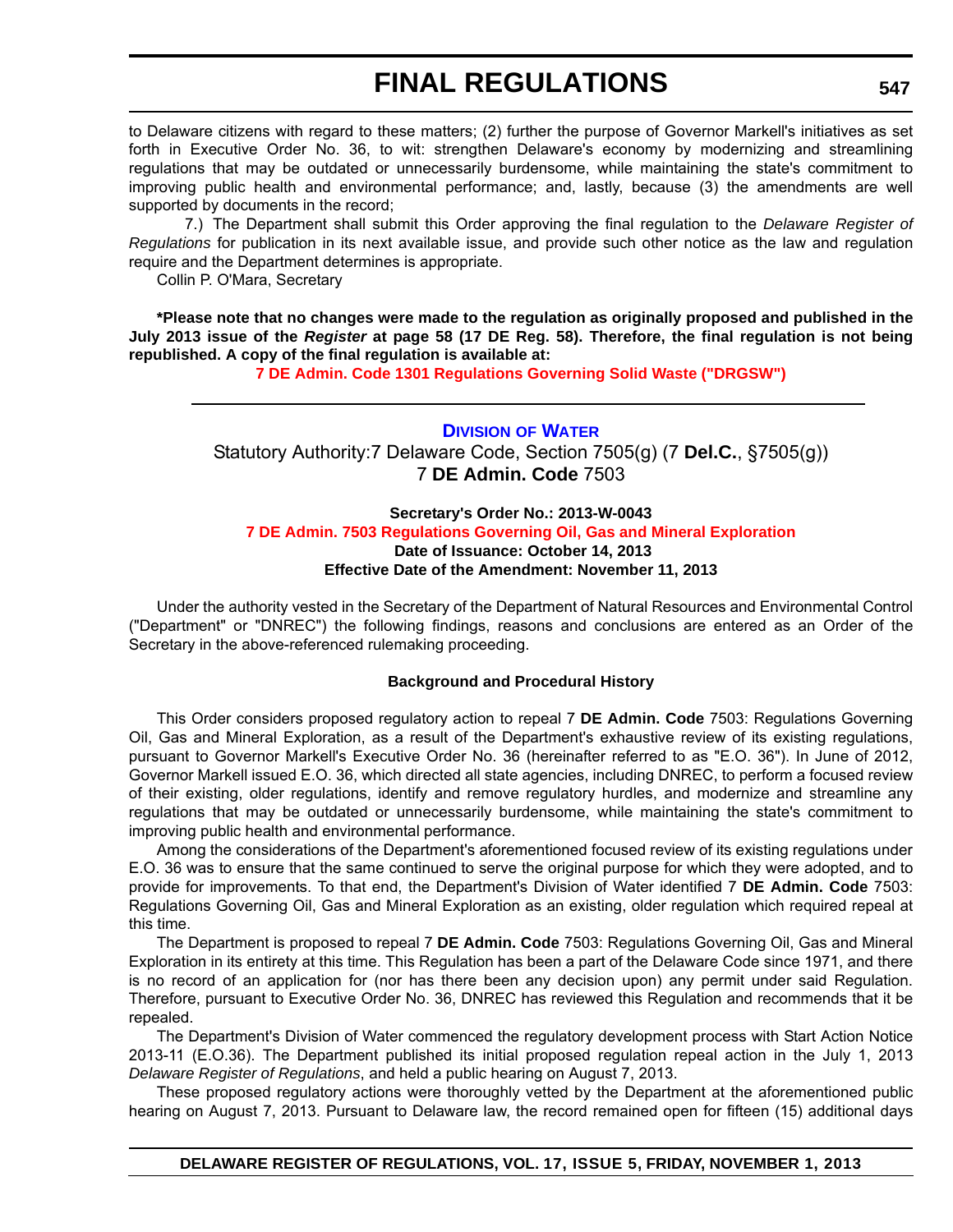subsequent to the date of the public hearing, for the purpose of receiving additional public comment. No public comment was received by the Department from the public at any time during the course of this proposed promulgation. It should also be noted that all proper notification and noticing requirements concerning this proposed promulgation were met by the Department. Proper notice of the hearing was provided as required by law.

The Department's presiding hearing officer, Lisa A. Vest, prepared a Hearing Officer's Report dated September 30, 2013 (Report). The Report recommends certain findings and the adoption of the proposed regulatory actions as attached to the Report as Appendix A.

#### **Findings and Discussion**

I find that the proposed regulatory actions are well-supported by the record developed by the Department, and I adopt the Report to the extent it is consistent with this Order. The Department's experts developed the record and drafted the proposed regulatory actions. As previously noted, no public comment was received by the Department from the public at any time during the course of this proposed promulgation.

I find that the Department's experts in the Division of Water fully developed the record to support adoption of these regulatory actions. The adoption of this Order will enable Delaware to streamline its existing regulations by repeal of this older, obsolete regulation, which no longer serves its intended purpose. Moreover, the Department will be able to update EPA with the submission of a correlating SIP revision to note the formal appeal of this obsolete air regulation;

In conclusion, the following findings and conclusions are entered:

1.) The Department has jurisdiction under its statutory authority to issue an Order adopting these proposed regulatory actions as final;

2.) The Department provided adequate public notice of the proposed regulatory actions, and provided the public with an adequate opportunity to comment on the initial proposed actions, including at the public hearing held on August 7, 2013;

3.) The Department held a public hearing on August 7, 2013 in order to consider public comment before making any final decision;

4.) The Department's Hearing Officer's Report, including its recommended record and the recommended regulatory actions as set forth in Appendix A, are adopted to provide additional reasons and findings for this Order;

5.) The adoption of this Order will enable Delaware to streamline its existing regulations by repeal of this older, obsolete regulation, which no longer serves its intended purpose;

6.) The recommended regulatory actions should be adopted as final regulatory actions because Delaware will be able to (1) update its existing, older regulations by removing that which no longer serves its intended purpose; (2) further the purpose of Governor Markell's initiatives as set forth in Executive Order No. 36, to wit: strengthen Delaware's economy by modernizing and streamlining regulations that may be outdated or unnecessarily burdensome, while maintaining the state's commitment to improving public health and environmental performance; and, lastly, because (3) the regulation actions are well supported by documents in the record; and

7.) The Department shall submit this Order approving the final regulation to the *Delaware Register of Regulations* for publication in its next available issue, and provide such other notice as the law and regulation require and the Department determines is appropriate.

Collin P. O'Mara, Secretary

**\*Please note that no changes were made to the regulation as originally proposed and published in the July 2013 issue of the** *Register* **at page 61 (17 DE Reg. 61). Therefore, the final regulation is not being republished. A copy of the final regulation is available at:**

**[7 DE Admin. 7503 Regulations Governing Oil, Gas and Mineral Exploration](http://regulations.delaware.gov/register/november2013/final/17 DE Reg 547 11-01-13.htm)**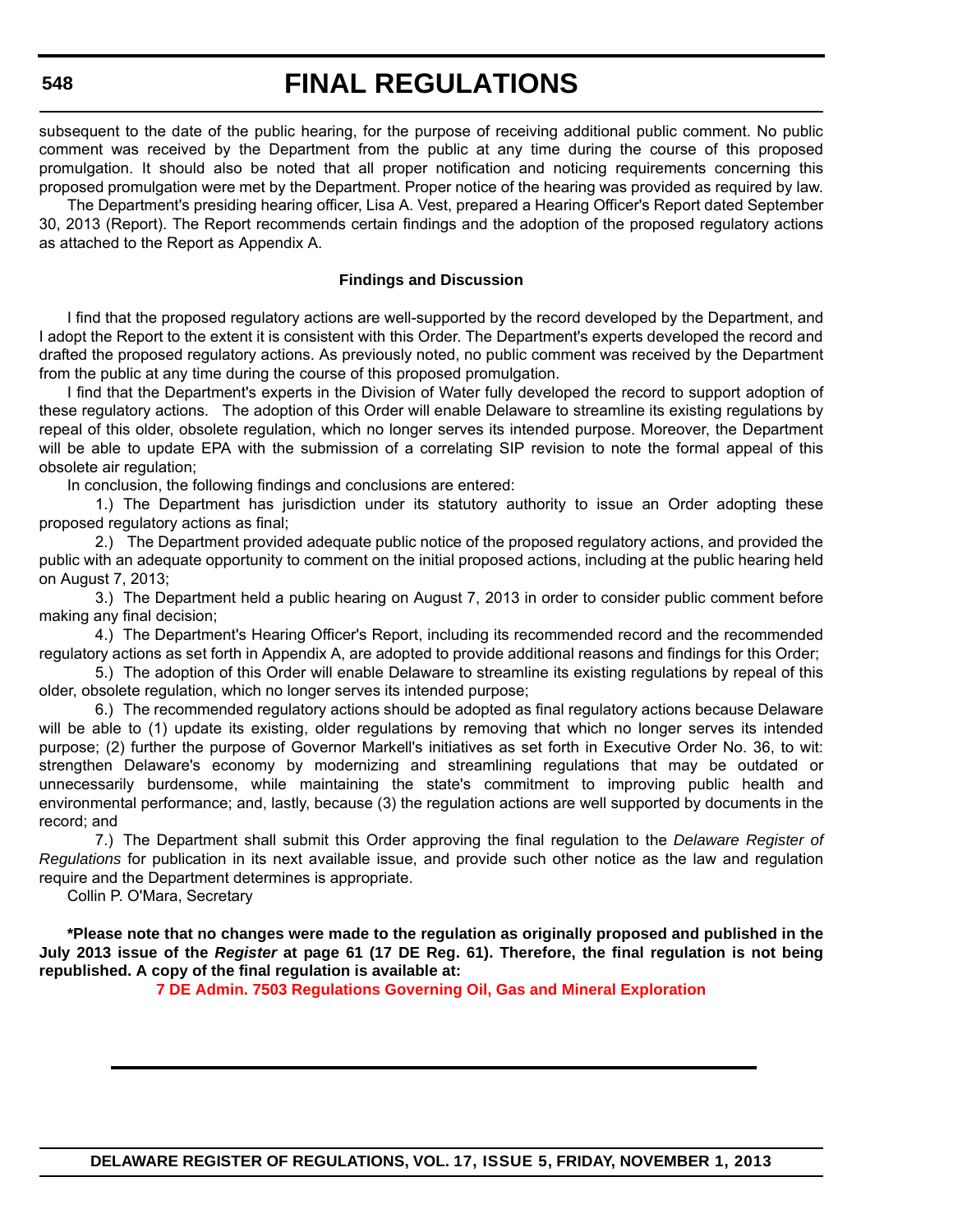## **[DEPARTMENT OF SAFETY AND HOMELAND SECURITY](http://ohs.delaware.gov/)**

**OFFICE OF HIGHWAY SAFETY**

Statutory Authority: 21 Delaware Code, Section 4101(d) (21 **Del.C.** §4101(d))

2 **DE Admin. Code** 1205

### **ORDER**

### **[1205 Electronic Red Light Safety Program \(ERLSP\)](#page-4-0)**

### **Summary of the Evidence and Information Submitted**

The Secretary of the Department of Safety and Homeland Security sought to update the existing regulations governing the Electronic Red Light Safety Program, as part of the general regulatory overview required by Executive Order No. 36.

Notice for public comment was properly noticed in 17 DE Reg. 182, August 1, 2013.

The Department received comments from the American Automobile Association, Mid-Atlantic, making several suggestions. These included using standardized warning signs alerting motorists of the system locations, making sure the vendor is paid an amount that does not correlate to the number of citations issued, a confirmation statement in the citation stating that the system was operating correctly at the time of the citation, and a suggestion about where any funds generated from the system should be directed.

The Department of Transportation is currently handling a Request for Proposals for a new vendor contract for the ERLSP. It will take the AAA comments into account while developing and negotiating the new contract.

Gary Myers, Esquire also commented on the statutory requirements that any potential location for the placement of the enforcement systems was subject to objection by the area's state representative or senator. While that statutory requirement remains in place, no member of the General Assembly has ever exercised this option.

Other comments from members of the public were directed primarily at the circumstances of the citations they received, and not at the content of the proposed regulatory changes.

### **Findings of Fact**

The Secretary finds that it is appropriate to amend the existing ERLSP regulations as proposed, to incorporate the programmatic changes to the Program since the original regulations were adopted.

### **Decision to Amend the Regulations**

For the foregoing reasons, the Secretary concludes that it is appropriate to amend the Existing ERLSP regulations as proposed.

### **Text and Citation**

The text of 2 **DE Admin. Code** 1205 shall be in the form attached as Exhibit "A".

### **Effective Date of Order**

The effective date of this Order shall be ten (10) days from the date this Order is published in the Delaware *Register of Regulations*.

IT IS SO ORDERED THIS DAY OF 2013.

Lewis D. Schiliro, Secretary, Department of Safety & Homeland Security

**\*Please note that no changes were made to the regulation as originally proposed and published in the August 2013 issue of the** *Register* **at page 182 (17 DE Reg. 182). Therefore, the final regulation is not being republished. A copy of the final regulation is available at:**

**[1205 Electronic Red Light Safety Program \(ERLSP\)](http://regulations.delaware.gov/register/november2013/final/17 DE Reg 549 11-01-13.htm)**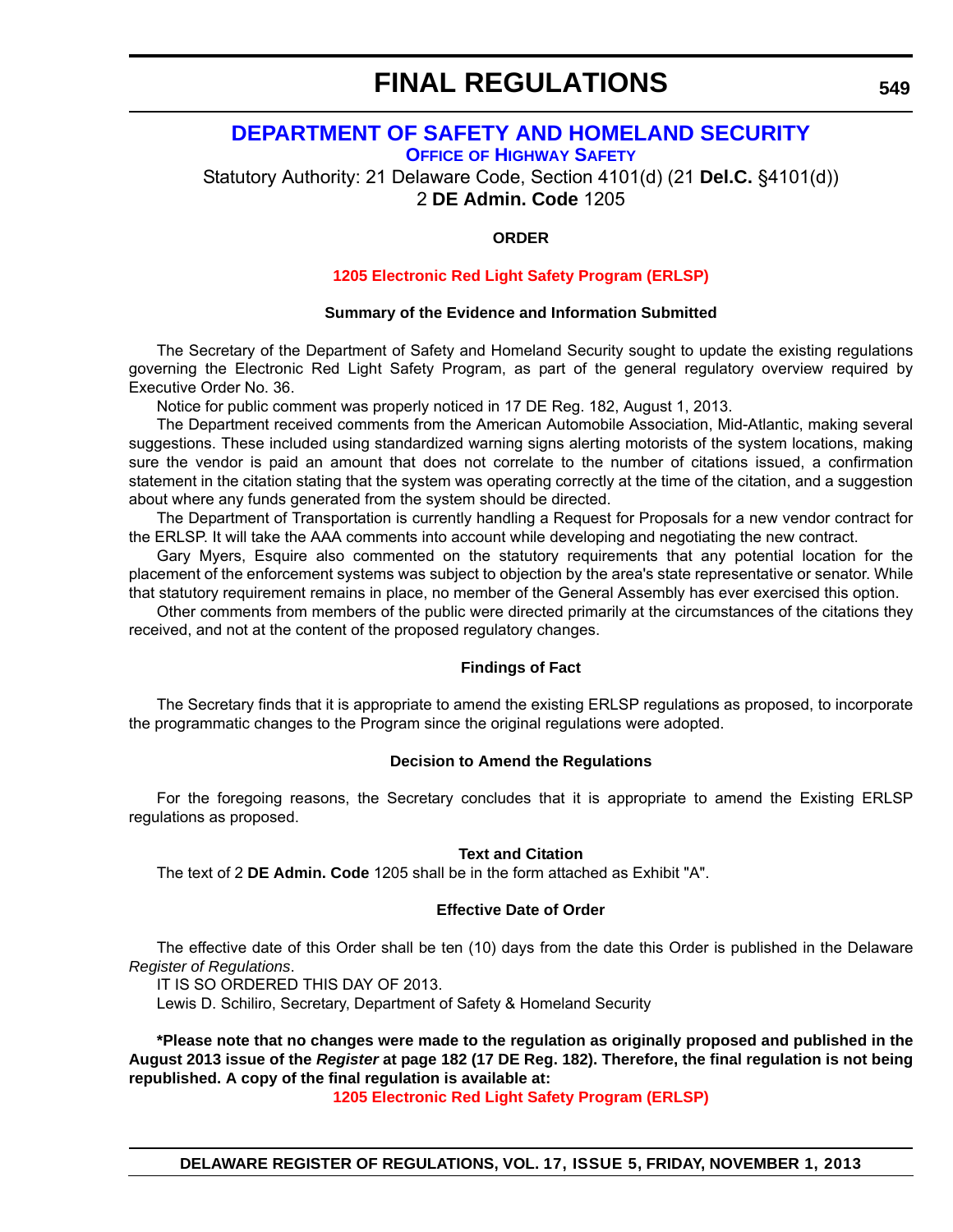## **[DEPARTMENT OF STATE](http://dpr.delaware.gov/)**

**DIVISION OF PROFESSIONAL REGULATION**

Statutory Authority: 24 Delaware Code, Section 306(a)(1) (24 **Del.C.** §306(a)(1))

24 **DE Admin. Code** 300

### **ORDER**

### **[300 Board of Architects](#page-4-0)**

### **NATURE AND STAGE OF THE PROCEEDINGS**

On August 1, 2013, the Delaware Board of Architects published proposed changes to its regulations in the *Delaware Register of Regulations*, Volume 17, Issue 2. This notice further indicated that written comments would be accepted by the Board for thirty days, a public hearing would be held, and written comments would be accepted for fifteen days thereafter. After due notice in the *Register of Regulations* and two Delaware newspapers, a public hearing was held on September 4, 2013 at a regularly scheduled meeting of the Delaware Board of Architects to receive verbal comments regarding the Board's proposed amendments to its regulations.

### **SUMMARY OF THE EVIDENCE AND INFORMATION SUBMITTED**

At the time of the deliberations, the Board considered the following documents:

**Board Exhibit** 1 -Affidavit of publication of the public hearing notice in the *News Journal*; and

**Board Exhibit** 2 -Affidavit of publication of the public hearing notice in the *Delaware State News*.

**Board Exhibit** 3 - Correspondence from Charles M. Weymouth, AIA arguing that the current available continuing education courses are insufficient and that the proposed audit process is "sporadic and thus weak."

There was no verbal testimony given at the public hearing on September 4, 2013. No written comments were received by the Board during the initial thirty day public comment period; nor were any written comments received after the public hearing during the fifteen day 29 **Del.C.** §10118(a) second public comment period.

### **FINDINGS OF FACT AND CONCLUSIONS**

1. The public was given notice and an opportunity to provide the Board with comments in writing and by testimony at the public hearing on the proposed amendments to the Board's regulations.

2. There was one public comment provided to the Board, which actually pre-dated the initial 30 day comment period but addressed some of the proposed changes which were set forth in the Board's newsletter.

3. There were no additional public comments received during the public hearing or in the 15 day comment period following the hearing.

4. Pursuant to 24 **Del.C.** §306(a)(1), the Board has statutory authority to promulgate rules and regulations clarifying specific statutory sections of its statute.

5. The proposed amendments to Rules 4.1.2.1 and 4.1.2.2 seek to allow applicants for licensure with five or more years of experience in a different jurisdiction to seek a waiver of the NCARB IDP program and set forth the process by which other applicants must meet NCARB IDP guidelines in order to be licensed in Delaware. The proposed changes at 6.2.1, seek to pro rate the continuing education credits a new applicant must complete based upon receipt of a license. The changes proposed at 6.2.2, 6.2.2.1 and 6.2.2.2 set forth what types of continuing education courses will be acceptable to the Board, and the changes at 6.3 and 6.3.1-6.3.3 seek to implements rules for audits of licensees' continuing education requirements. The proposed additions of Rules 6.9-6.9.3 set forth the requirements for ant the process by which a licensee may attain emeritus status in Delaware.

With regard to the public comment from Mr. Weymouth, the Board deliberated on the comments and determined that the regulations as proposed conform with the national standards under NCARB and thus are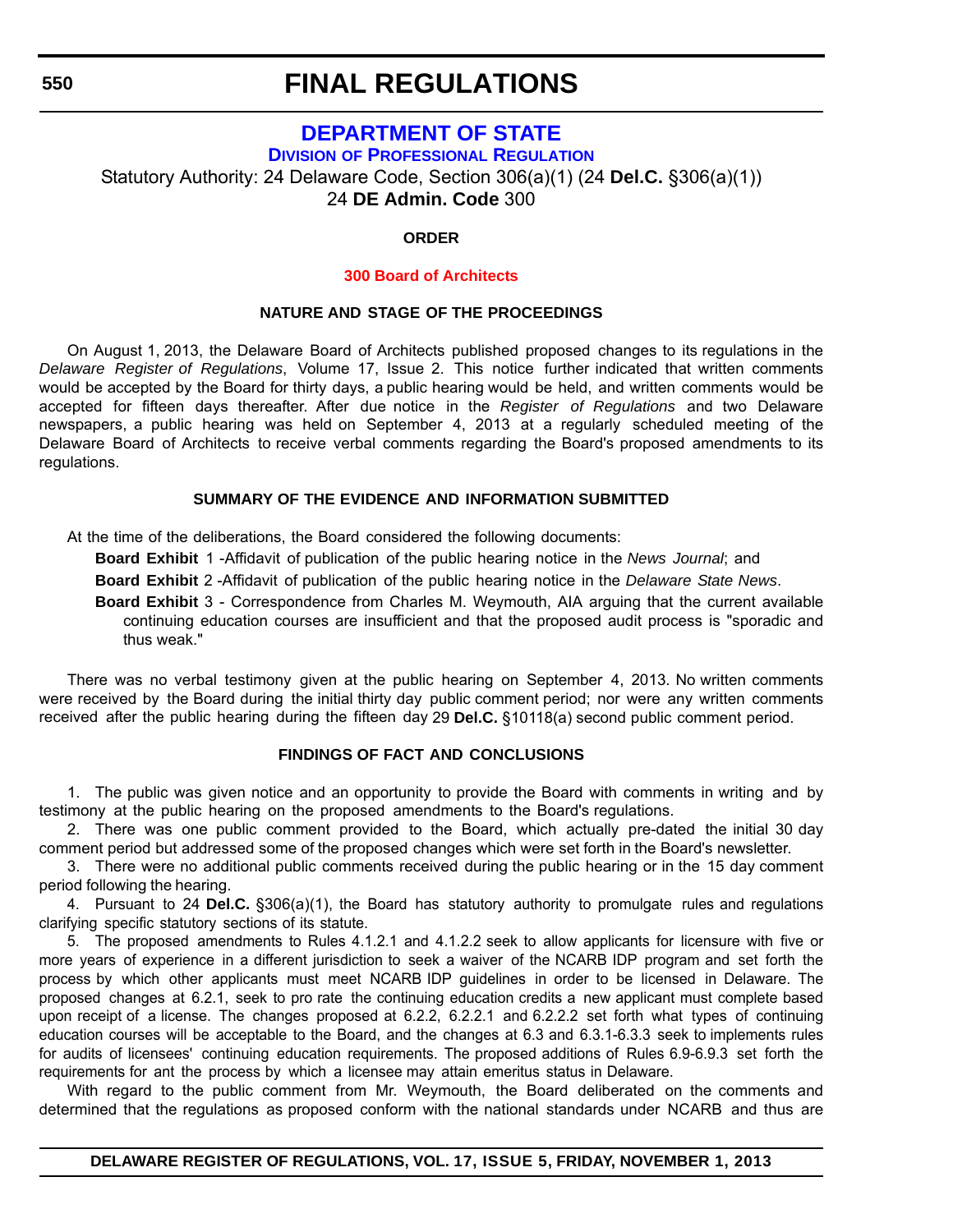sufficient to address continuing education courses and audits. In short, the Board does not believe the public comments from Mr. Weymouth were valid. As such, the Board decided not to change the proposed regulations in response to Mr. Weymouth's comments.

### **DECISION AND EFFECTIVE DATE**

The Board hereby adopts the changes to its rules and regulations as proposed, to be effective 10 days following publication of this order in the *Register of Regulations*. The new regulations are attached hereto as Exhibit A.

**SO ORDERED** this 2<sup>nd</sup> day of October, 2013. **BY THE DELAWARE BOARD OF ARCHITECTS** John Mateyko, RA, President (Absent) Kenneth M. Freemark, Jr., RA Elizabeth Happoldt, Public Member (Absent) Peter H. Jennings, RA Prameela Kaza, Public Member **Brian Lewis, Public Member** Brian Lewis, Public Member Joseph Schorah, Jr., Public Member Richard Wertz, RA Kevin W. Wilson, RA, Secretary

**\*Please note that no changes were made to the regulation as originally proposed and published in the August 2013 issue of the** *Register* **at page 188 (17 DE Reg. 188). Therefore, the final regulation is not being republished. A copy of the final regulation is available at:**

**[300 Board of Architects](http://regulations.delaware.gov/register/november2013/final/17 DE Reg 550 11-01-13.htm)**

### **DIVISION [OF PROFESSIONAL REGULATION](http://dpr.delaware.gov/)**

Statutory Authority: 24 Delaware Code, Section 4106(a)(1) (24 **Del.C.** §4106(a)(1)) 24 **DE Admin. Code** 4100

### **ORDER**

### **[4100 Board of Home Inspectors](#page-4-0)**

### **NATURE AND STAGE OF THE PROCEEDINGS**

On September 1, 2013, the Delaware Board of Home Inspectors published proposed regulations in the *Delaware Register of Regulations*, Volume 17, Issue 3. This notice further indicated that written comments would be accepted by the Board for thirty days, a public hearing would be held, and written comments would be accepted for fifteen days thereafter. After due notice in the *Register of Regulations* and two Delaware newspapers, a public hearing was held on September 24, 2013 at a regularly scheduled meeting of the Delaware Board of Home Inspectors to receive verbal comments regarding the Board's proposed amendments to its regulations.

### **SUMMARY OF THE EVIDENCE AND INFORMATION SUBMITTED**

At the time of the deliberations, the Board considered the following documents:

Board Exhibit 1 - Affidavit of publication of the public hearing notice in the *News Journal*; and

Board Exhibit 2 - Affidavit of publication of the public hearing notice in the *Delaware State News*.

There was no verbal testimony given at the public hearing on September 24, 2013. No written comments were received by the Board during the initial thirty day public comment period; nor were any written comments received after the public hearing during the fifteen day 29 **Del.C.** §10118(a) second public comment period.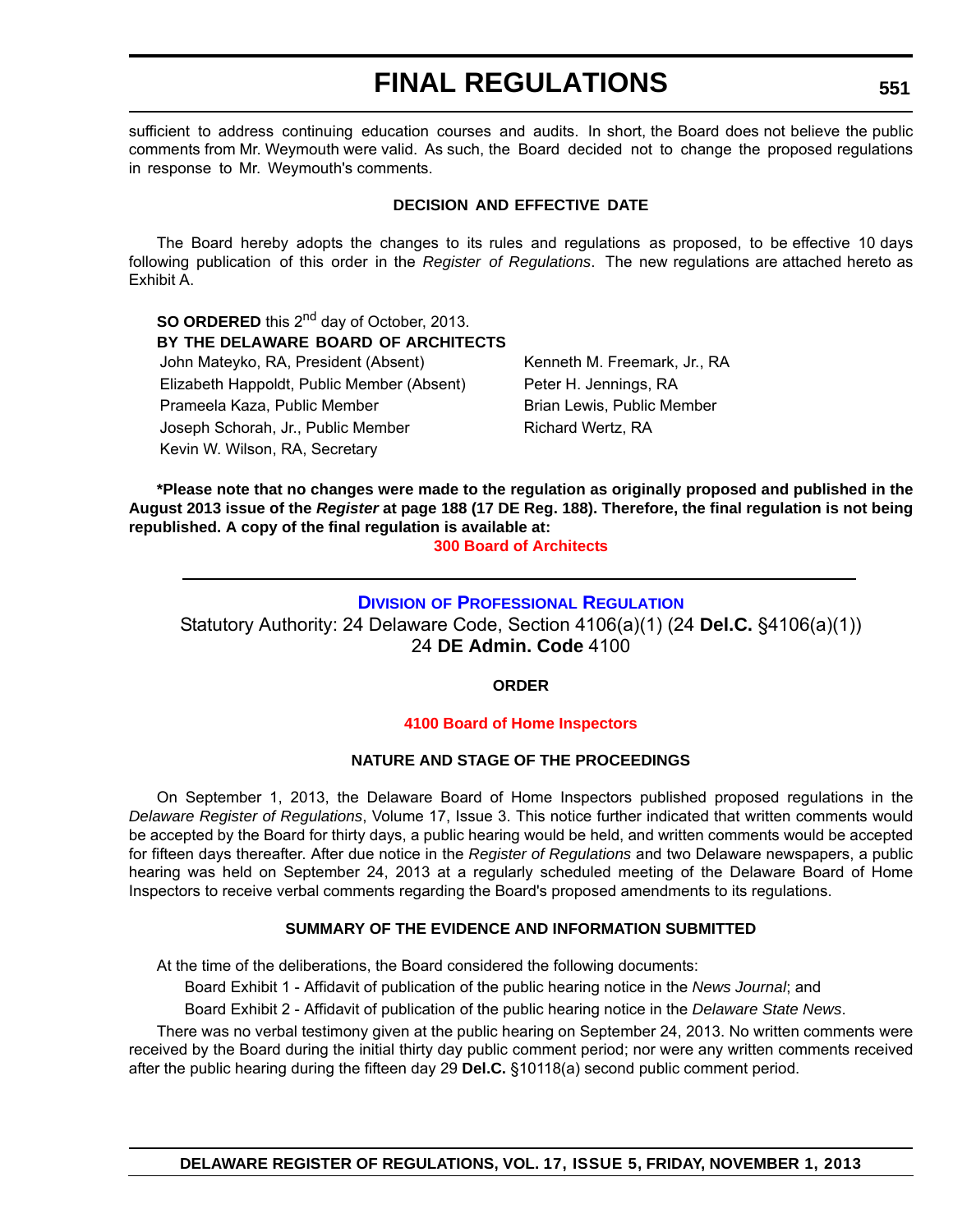### **FINDINGS OF FACT AND CONCLUSIONS**

1. The public was given notice and an opportunity to provide the Board with comments in writing and by testimony at the public hearing on the proposed regulations.

2. There were no public comments provided to the Board during the initial written public comment period, public hearing or fifteen day period following the public hearing.

3. Pursuant to 24 **Del.C.** §4106(a)(1), the Board has statutory authority to promulgate rules and regulations clarifying specific statutory sections of its statute.

4. The proposed additions at 3.5 and 10.1.2 seek to allow applicants for trainee status to obtain partial credit for inspections performed before November 4, 2013, as long as the application is submitted on or before November 4, 2013. The addition at 10.1.1 seeks to allow trainee applicants to obtain full credit for supervised inspections performed prior to November 4, 2013, and the proposed amendment at 3.5 seeks to decrease the overall number of supervised inspections a trainee licensee must complete in order to become a fully licensed home inspector. The addition at 5.1 seeks to allow the Board to pre-approve qualifying education courses for applicants.

5. Having received no public comments, the Board finds no reason to amend the regulations as proposed.

### **DECISION AND EFFECTIVE DATE**

The Board hereby adopts the changes to its rules and regulations as proposed, to be effective 10 days following publication of this order in the *Register of Regulations*. The new regulations are attached hereto as Exhibit A.

**SO ORDERED** this 10th day of October, 2013. BY THE DELAWARE BOARD OF HOME INSPECTORS Donald Pyle, Sr., Chairman **Dennis Theoharis, Vice Chairman** Timothy Harriger **Internal Control** Control Control Control Control Control Control Control Control Control Control Control Control Control Control Control Control Control Control Control Control Control Control Control Co

**\*Please note that no changes were made to the regulation as originally proposed and published in the September 2013 issue of the** *Register* **at page 309 (17 DE Reg. 309). Therefore, the final regulation is not being republished. A copy of the final regulation is available at:**

**[4100 Board of Home Inspectors](http://regulations.delaware.gov/register/november2013/final/17 DE Reg 551 11-01-13.htm)**

**DIVISION [OF PROFESSIONAL REGULATION](http://dpr.delaware.gov/)** Statutory Authority: 24 Delaware Code, Section 5206(1) (24 **Del.C.** §5206(1)) 24 **DE Admin. Code** 5200

**ORDER**

### **[5200 Board of Examiners of Nursing Home Administrators](#page-4-0)**

### **NATURE AND STAGE OF THE PROCEEDINGS**

On October 1, 2012, the Delaware Board of Nursing Home Administrators published proposed changes to its regulations in the *Delaware Register of Regulations*, Volume 16, Issue 4. This notice further indicated that written comments would be accepted by the Board for thirty days, a public hearing would be held, and written comments would be accepted for fifteen days thereafter. After due notice in the *Register of Regulations* and two Delaware newspapers, a public hearing was held on November 13, 2012 at a regularly scheduled meeting of the Delaware Board of Nursing Home Administrators to receive verbal comments regarding the Board's proposed amendments to its regulations.

**DELAWARE REGISTER OF REGULATIONS, VOL. 17, ISSUE 5, FRIDAY, NOVEMBER 1, 2013**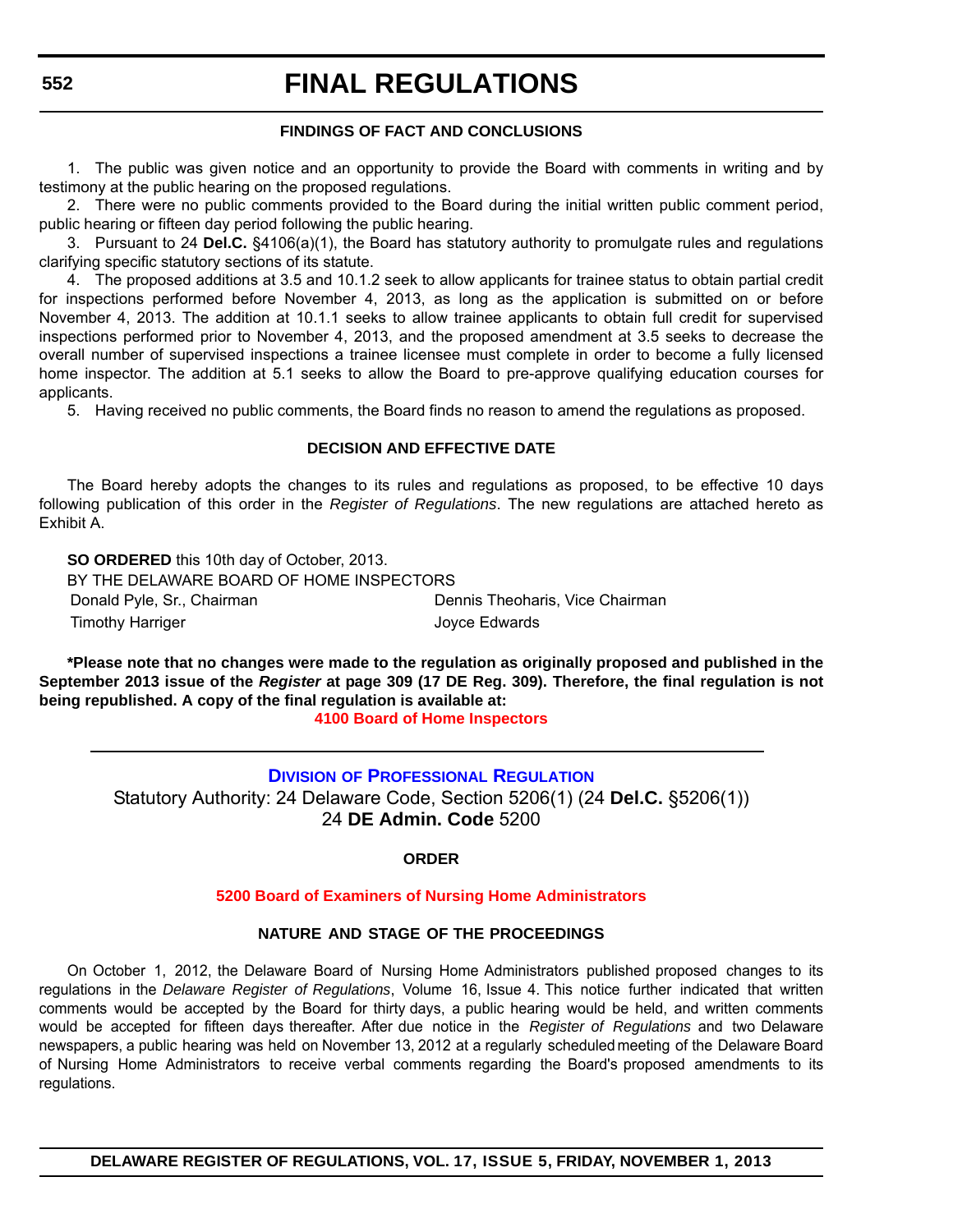### **SUMMARY OF THE EVIDENCE AND INFORMATION SUBMITTED**

At the time of the deliberations, the Board considered the following documents:

**Board Exhibit 1** - Affidavit of publication of the public hearing notice in the *News Journal*; and

**Board Exhibit 2** - Affidavit of publication of the public hearing notice in the *Delaware State News*.

There was no verbal testimony given at the public hearing on November 13, 2012. No written comments were received by the Board during the initial thirty day public comment period; nor were any written comments received after the public hearing during the fifteen day 29 **Del.C.** §10115(a) second public comment period.

#### **FINDINGS OF FACT AND CONCLUSIONS**

1. The public was given notice and an opportunity to provide the Board with comments in writing and by testimony at the public hearing on the proposed amendments to the Board's regulations.

2. There were no public comments provided to the Board during the two written public comment periods, or the public hearing.

3. Pursuant to 24 **Del.C.** §5206(1), the Board has statutory authority to promulgate rules and regulations clarifying specific statutory sections of its statute.

4. The proposed amendment to Rule 5.3.4 seeks to increase the number of online or similar continuing education courses licensees are permitted to take in order to meet the continuing education requirements. The proposed additions of Rules 5.6 and 5.6. 1 are an attempt to grant continuing education credits to approved preceptors for providing supervision to applicants for licensure.

5. Having received no public comments, the Board finds no reason to amend the regulations as proposed.

### **DECISION AND EFFECTIVE DATE**

The Board hereby adopts the changes to its rules and regulations as proposed, to be effective 10 days following publication of this order in the *Register of Regulations*. The new regulations are attached hereto as Exhibit A.

**SO ORDERED** this 10<sup>th</sup> day of September, 2013.

### **BY THE DELAWARE BOARD OF NURSING HOME ADMINISTRATORS**

| Teruko White, N.H.A., President           | Victorine Parker, Public Member          |
|-------------------------------------------|------------------------------------------|
| Michael Salitsky, N.H.A., Vice President  | E. Ray Quillen, N.H.A                    |
| Timothy Bane, Public Member               | Hope Squier, Healthcare Public Member    |
| Sandra Dole, Healthcare Public Member     | Frances Wimbush, Public Member Secretary |
| Elizabeth Hague, Healthcare Public Member |                                          |

**\*Please note that no changes were made to the regulation as originally proposed and published in the October 2012 issue of the** *Register* **at page 397 (16 DE Reg. 397). Therefore, the final regulation is not being republished. A copy of the final regulation is available at:**

**[5200 Board of Examiners of Nursing Home Administrators](http://regulations.delaware.gov/register/november2013/final/17 DE Reg 553 11-01-13.htm)**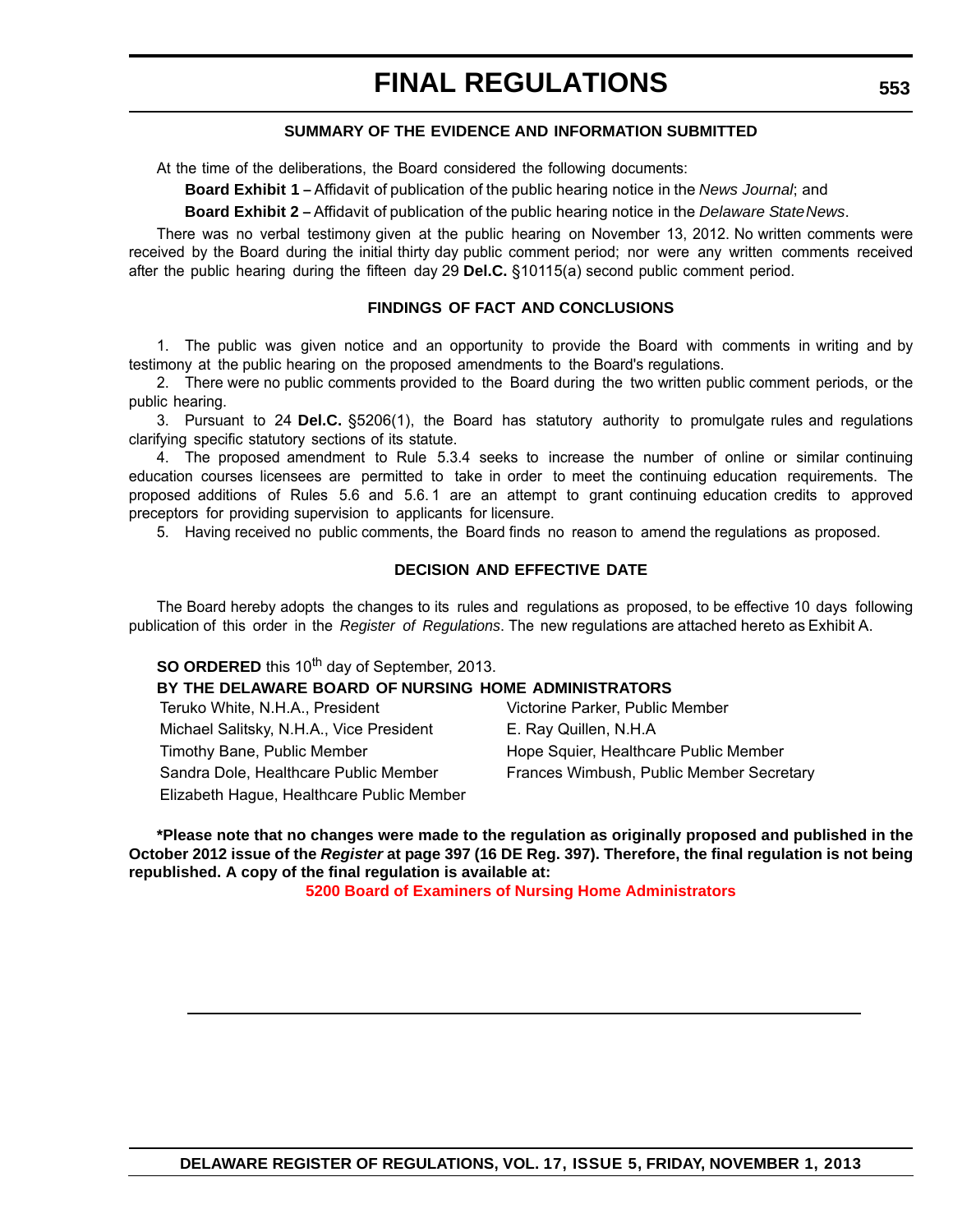### **[PUBLIC SERVICE COMMISSION](http://depsc.delaware.gov/)**

Statutory Authority: 26 Delaware Code, Section 209(a) (26 **Del.C.** §209(a)) 26 **DE Admin. Code** 1001

IN THE MATTER OF REVISION TO THE RULES OF PRACTICE AND PROCEDURE OF THE DELAWARE | PSC REGULATION DOCKET NO. 99-9 PUBLIC SERVICE COMMISSION | (FILED JANUARY 6, 1999; RE-OPENED OCTOBER 9, 2012 |

### **[ORDER NO. 8473](#page-4-0)**

AND NOW, this 22nd day of October, 2013, the Delaware Public Service Commission ("Commission") determines and orders the following:

WHEREAS, by Order No. 8232 (October 9, 2012), the Commission reopened Regulation Docket No. 99-9 to review and amend the "Rules of Practice and Procedure of the Delaware Public Service Commission," 26 **DE Admin. Code** §1001 et seq. (the "Rules"); and

WHEREAS, the Commission has jurisdiction over this matter pursuant to 26 **Del.C.** §§201(a) and 209(a)(1); and

WHEREAS, the Rules require amendment to include provisions relating to electronic filing (the "Amendments"); and

WHEREAS, pursuant to 29 **Del.C.** §§10102(9) and 10113(b)(2) of the Administrative Procedures Act (the "APA"), because the Amendments are strictly procedural and statutorily exempt from formal notice requirements, they are not substantive amendments which would otherwise require publication and a public comment period pursuant to §§ 10114 - 10118 of the APA;

NOW, THEREFORE, IT IS ORDERED BY THE AFFIRMATIVE VOTE OF NOT FEWER THAN THREE COMMISSIONERS:

1. Pursuant to 29 **Del.C**. §§10102(9) and 10113(b)(2) of the APA, decretal paragraphs 2 and 3 of Order No. 8232 are hereby waived.

2. Pursuant to 26 **Del.C.** §209(a) and 29 **Del.C.** §10113(b)(2), the Commission hereby adopts the Amended Rules of Practice and Procedure of the Delaware Public Service Commission, (the "Amended Rules") as official regulations as defined by 29 **Del.C.** §1132. A true and correct copy of the redlined version reflecting the changes as between the current Rules and the Amended Rules is attached as Exhibit "A". A clean version of the Amended Rules reflecting the changes is attached as Exhibit "B".

3. On and after November 4, 2013, all Filings with the Commission shall be E-Filed as defined in the Amended Rules.

4. All Filings in the following Dockets currently open at the Commission shall be E-filed:

| Docket No. | <b>Description</b>                                                                                                                                                                                                                                                                         |
|------------|--------------------------------------------------------------------------------------------------------------------------------------------------------------------------------------------------------------------------------------------------------------------------------------------|
| 10-CPCN-28 | IN THE MATTER OF THE APPLICATION OF CAMDEN-WYOMING SEWER AND WATER<br>AUTHORITY FOR A CERTIFICATE OF PUBLIC CONVENIENCE AND NECESSITY TO<br>PROVIDE WATER SERVICES PURSUANT TO 26 DEL. C. §203C ("CAMDEN-WYOMING<br>SEWER & WATER") (FILED SEPTEMBER 21, 2010) - PSC DOCKET NO. 10-CPCN-28 |
| 10-WW-011  | IN THE MATTER OF THE APPLICATION OF ARTESIAN WASTEWATER MANAGEMENT, INC.<br>FOR A CERTIFICATE OF PUBLIC CONVENIENCE AND NECESSITY TO PROVIDE<br>WASTEWATER SERVICES PURSUANT TO 26 DEL. C. §203D ("ROUTE 9 AREA PART 4")<br>(FILED DECEMBER 3, 2010) - PSC DOCKET NO. 10-WW-011            |
| 12-292     | IN THE MATTER OF THE APPLICATION OF CHESAPEAKE UTILITIES CORPORATION FOR<br>APPROVAL OF NATURAL GAS EXPANSION SERVICE OFFERINGS (FILED JUNE 25, 2012)                                                                                                                                      |
| 12-544     | IN THE MATTER OF INTEGRATED RESOURCE PLANNING FOR THE PROVISION OF<br>STANDARD OFFER SERVICE BY DELMARVA POWER & LIGHT COMPANY UNDER DEL. C.<br>§1007(c) & (d)(OPENED DECEMBER 18, 2012)                                                                                                   |

**DELAWARE REGISTER OF REGULATIONS, VOL. 17, ISSUE 5, FRIDAY, NOVEMBER 1, 2013**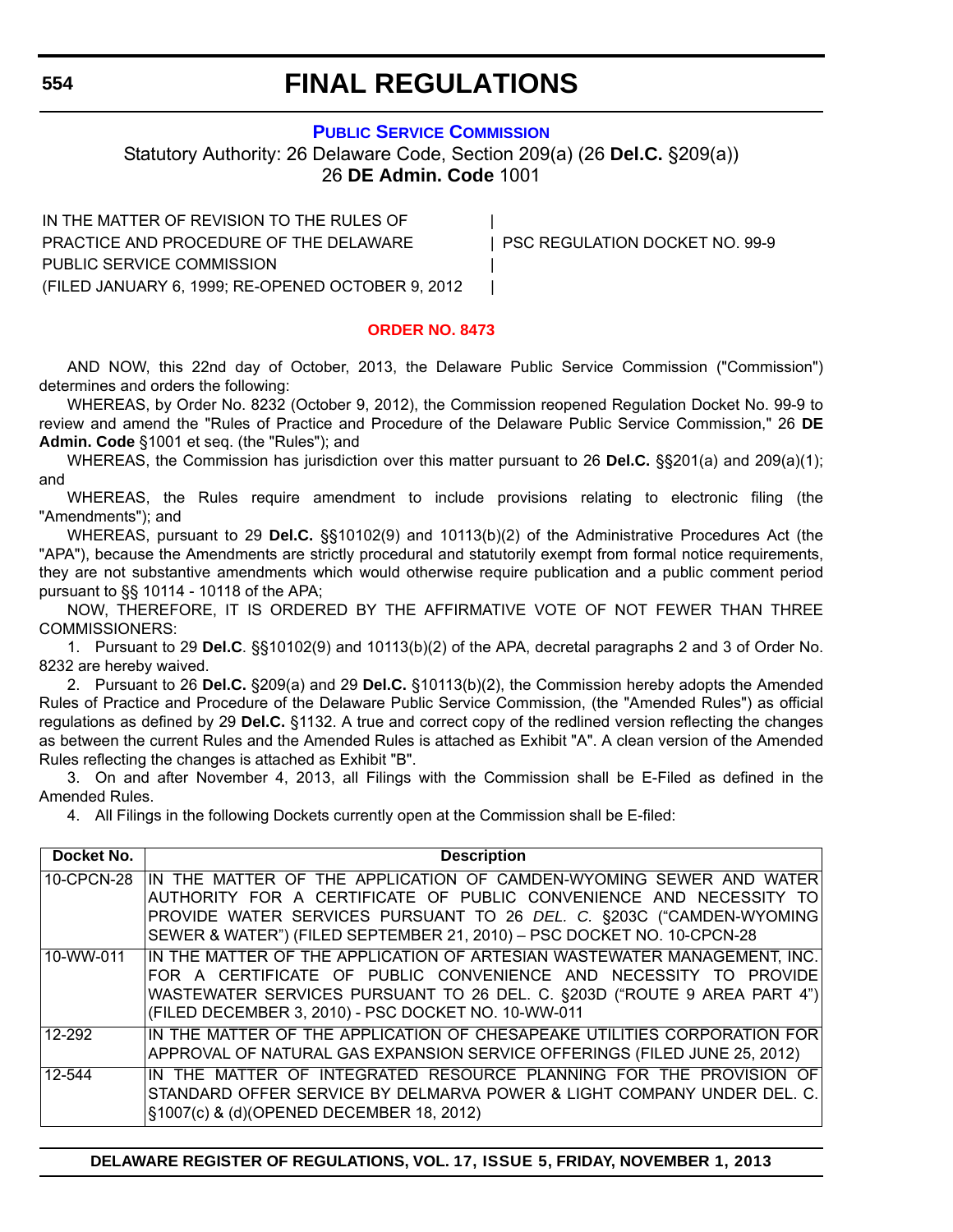| 12-546     | IN THE MATTER OF THE APPLICATION OF DELMARVA POWER & LIGHT COMPANY FOR A<br>CHANGE IN NATURAL GAS BASE RATES AND MISCELLANEOUS TARIFF CHANGES (FILED<br><b>DECEMBER 7, 2012)</b>                                                                                                                                                                                                                         |
|------------|----------------------------------------------------------------------------------------------------------------------------------------------------------------------------------------------------------------------------------------------------------------------------------------------------------------------------------------------------------------------------------------------------------|
| $13 - 115$ | IN THE MATTER OF THE APPLICATION OF DELMARVA POWER & LIGHT COMPANY FOR AN<br>INCREASE IN ELECTRIC BASE RATES AND MISCELLANEOUS TARIFF CHANGES (FILED<br>MARCH 22, 2013)                                                                                                                                                                                                                                  |
| $13 - 134$ | IN THE MATTER OF THE APPLICATION OF LOCAL ACCESS LLC FOR A CERTIFICATE OF<br>PUBLIC CONVENIENCE AND NECESSITY TO PROVIDE COMPETITIVE LOCAL EXCHANGE<br>AND INTRASTATE INTEREXCHANGE TELECOMMUNICATIONS SERVICES WITHIN THE<br>STATE OF DELAWARE AND FOR REVIEW OF A PLAN FOR PROVIDING INTRALATA TOLL<br>DIALING PARITY IN ACCORDANCE WITH FEDERAL COMMUNICATIONS REQUIREMENTS<br>(FILED MARCH 28, 2013) |
| $13 - 152$ | IN THE MATTER OF THE INVESTIGATION INTO DELMARVA POWER & LIGHT COMPANY'S<br>PLANNED DISTRIBUTION INFRASTRUCTURE INVESTMENTS OVER THE NEXT FIVE<br>YEARS (OPENED APRIL 16, 2013)                                                                                                                                                                                                                          |
| $13 - 208$ | IN THE MATTER OF THE APPLICATION OF INTELLIGEN RESOURCES LP FOR A<br>CERTIFICATE TO PROVIDE ELECTRIC SUPPLY SERVICES WITHIN THE STATE OF<br>DELAWARE (FILED MAY 28, 2013)                                                                                                                                                                                                                                |
| $13 - 248$ | IN THE MATTER OF THE APPLICATION OF TIDEWATER UTILITIES, INC. FOR APPROVAL<br>ON LANDOWNER NOTICE CORRESPONDENCE (FILED JUNE 21, 2013)                                                                                                                                                                                                                                                                   |
| 13-250     | IN THE MATTER OF LEGISLATIVE PETITION FOR REVIEW AND RECOMMENDATIONS ON<br>DELMARVA POWER & LIGHT COMPANY UTILITY BILL TRANSPARENCY (FILED JUNE 20,<br>2013)                                                                                                                                                                                                                                             |
| 13-308     | IN THE MATTER OF THE JOINT APPLICATION OF VERIZON DELAWARE, LLC AND<br>VOXBEAM TELECOMMUNICATIONS, INC. FOR APPROVAL OF AN INTERCONNECTION<br>AGREEMENT PURSUANT TO SECTION 252 (E) OF THE TELECOMMUNICATIONS ACT OF<br>1996 (FILED JULY 24, 2013)                                                                                                                                                       |
| 13-347     | IN THE MATTER OF THE JOINT APPLICATION OF PRIMUS TELECOMMUNICATIONS, INC.<br>AND PTUS, INC. FOR APPROVAL OF A TRANSFER OF CONTROL (FILED AUGUST 28, 2013)                                                                                                                                                                                                                                                |
| 13-348     | IN THE MATTER OF THE APPLICATION OF DELMARVA POWER & LIGHT COMPANY FOR AN<br>ANNUAL UPDATE IN THE GAS ENVIRONMENTAL SURCHARGE RIDER RATE ("ESR")(FILED<br><b>AUGUST 28, 2013)</b>                                                                                                                                                                                                                        |
| 13-349F    | IN THE MATTER OF APPLICATION OF DELMARVA POWER & LIGHT COMPANY FOR<br>APPROVAL OF MODIFICATIONS TO ITS GAS COST RATES ("GSR")(FILED AUGUST 28,<br>2013)                                                                                                                                                                                                                                                  |
| 13-351F    | IN THE MATTER OF THE APPLICATION OF CHESAPEAKE UTILITIES CORPORATION FOR<br>APPROVAL OF A CHANGE IN ITS GAS SALES SERVICE RATES ("GSR") TO BE EFFECTIVE<br>NOVEMBER 1, 2013 (FILED SEPTEMBER 3, 2013)                                                                                                                                                                                                    |
| 13-364     | IN THE MATTER OF THE APPLICATION OF SLAUGHTER BEACH WATER COMPANY FOR AN<br>INCREASE IN WATER RATES (FILED SEPTEMBER 18, 2013)                                                                                                                                                                                                                                                                           |
| 13-370     | IN THE MATTER OF THE APPLICATION OF CHESAPEAKE UTILITIES CORPORATION FOR<br>APPROVAL OF THE ISSUANCE OF COMMON STOCK (FILED SEPTEMBER 24, 2013)                                                                                                                                                                                                                                                          |
| 13-379     | IN THE MATTER OF THE APPLICATION OF COMCAST OF DELMARVA, INC., FOR A CHANGE<br>IN ITS BASIC SERVICE RATES AND NECESSARY EQUIPMENTY AND INSTALLATION<br>CHARGES IN THE UNINCORPORATED AREAS OF LOWER PORTION OF SUSSEX COUNTY,<br>NORTH OF DELMAR AND KENT COUNTY. (FILED SEPTEMBER 30, 2013).                                                                                                            |
| 13-380     | IN THE MATTER OF THE APPLICATION OF COMCAST OF EASTERN SHORE, LLC., FOR A<br>CHANGE IN ITS BASIC SERVICE RATES AND NECESSARY EQUIPMENTY AND<br>INSTALLATION CHARGES IN THE UNINCORPORATED AREAS SERVED BY THE OCEAN<br>CITY HEADEND. (FILED SEPTEMBER 30, 2013).                                                                                                                                         |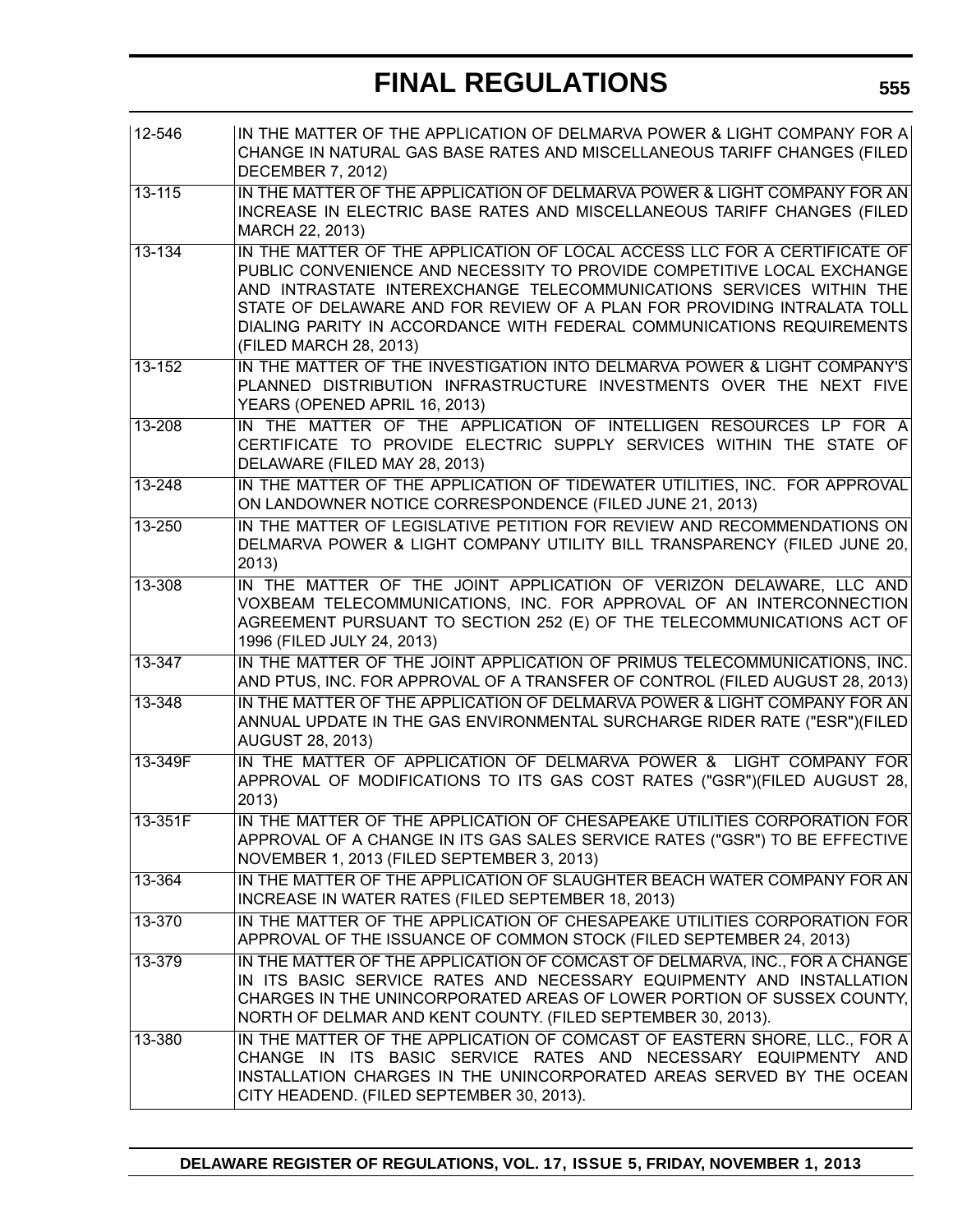| 13-381     | IN THE MATTER OF THE APPLICATION OF COMCAST CABLE COMMUNICATIONS, LLC.,<br>FOR A CHANGE IN ITS BASIC SERVICE RATES AND NECESSARY EQUIPMENTY AND<br>INSTALLATION CHARGES (FILED SEPTEMBER 30, 2013).                                            |
|------------|------------------------------------------------------------------------------------------------------------------------------------------------------------------------------------------------------------------------------------------------|
| 13-383     | IN THE MATTER OF THE APPLICATION OF CHESAPEAKE UTILITIES CORPORATION FOR<br>APPROVAL OF CHANGES TO THE TRANSPORTATION AND BALANCING RIDER AND THE<br>GAS SUPPLIER SCHEDULE OF ITS TARIFF (FILED OCTOBER 1, 2013)                               |
| 13-384     | IN THE MATTER OF THE APPLICATION OF DELMARVA POWER & LIGHT COMPANY FOR<br>APPROVAL OF ITS FORWARD LOOKING RATE PLAN (FILED OCTOBER 2, 2013)                                                                                                    |
| 13-388     | IN THE MATTER OF THE APPLICATION OF VODAFONE GLOBAL ENTERPRISE INC. FOR<br>AUTHORITY TO PROVIDE INTEREXCHANGE TELECOMMUNICATIONS SERVICES WITHIN<br>THE STATE OF DELAWARE (FILED OCTOBER 7, 2013)                                              |
| 13-CPCN-09 | IN THE MATTER OF THE APPLICATION OF TIDEWATER UTILITIES, INC. FOR A<br>CERTIFICATE OF PUBLIC CONVENIENCE AND NECESSITY TO PROVIDE WATER<br>SERVICES PURSUANT TO 26 DEL. C. §203C ("PRETTYMAN PROPERTY 2") (FILED<br><b>SEPTEMBER 30, 2013)</b> |
| 13-WW-001  | IN THE MATTER OF THE APPLICATION OF TIDEWATER ENVIRONMENTAL SERVICES, INC.<br>FOR A CERTIFICATE OF PUBLIC CONVENIENCE AND NECESSITY TO PROVIDE<br>WASTEWATER SERVICES PURSUANT TO 26 DEL. C. §203D (FILED APRIL 9, 2013)                       |
| 13-WW-002  | IN THE MATTER OF THE APPLICATION OF TIDEWATER ENVIRONMENTAL SERVICES. INC.<br>FOR A CERTIFICATE OF PUBLIC CONVENIENCE AND NECESSITY TO PROVIDE<br>WASTEWATER SERVICES PURSUANT TO 26 DEL. C. §203D (FILED OCTOBER 10, 2013)                    |
| 387-13     | IN THE MATTER OF THE NOTICE OF PROBABLE VIOLATION OF 26 DEL. ADMIN.C. §8001<br>AND ASSOCIATED CIVIL PENALTIES ASSESSED TO CHESAPEAKE UTILITIES<br>CORPORATION. (OPENED JANUARY 8, 2013)                                                        |
| 389-13     | IN THE MATTER OF A PROTEST FILED BY I.G. BURTON AGAINST BLUE BIRD<br>CORPORATION FOR DENIAL OF REIMBURSEMENT OF WARRANTY PARTS (FILED JULY 17,<br>2013)                                                                                        |
| 390-13     | IN THE MATER OF THE NOTICE OF POTENTIAL VIOLATION OF 26 DEL. ADMIN. C. §8001<br>AND ASSOCIATED CIVIL PENALTIES ASSESSED TO ALTMAN MANAGEMENT COMPANY<br>(OPENED AUGUST 8, 2013)                                                                |
| $391 - 13$ | IN THE MATER OF THE NOTICE OF POTENTIAL VIOLATION OF 26 DEL. ADMIN. C. §8001<br>AND ASSOCIATED CIVIL PENALTIES ASSESSED TO PETROLEUM EQUIPMENT, INC.<br>(OPENED AUGUST 8, 2013)                                                                |
| $392 - 13$ | IN THE MATER OF THE NOTICE OF POTENTIAL VIOLATION OF 26 DEL. ADMIN. C. §8001<br>AND ASSOCIATED CIVIL PENALTIES ASSESSED TO CHESAPEAKE UTILITIES<br>CORPORATION (OPENED AUGUST 8, 2013)                                                         |
| 393-13     | IN THE MATER OF THE NOTICE OF POTENTIAL VIOLATION OF 26 DEL. ADMIN. C. §8001<br>AND ASSOCIATED CIVIL PENALTIES ASSESSED TO COUNTY PROPANE OF DELMARVA<br>(OPENED AUGUST 8, 2013)                                                               |

5. Pursuant to 26 **Del.C.** §§10113 and 10118, the Secretary of the Commission shall transmit a copy of this Order (with the attached Amended Rules) to the Registrar of Regulations for publication in the Delaware Register. An exact copy of the Amended Rules shall be published as the current official regulations in the Delaware Register.

6. The Commission reserves the jurisdiction and authority to enter such further Orders in this matter as may be deemed necessary or proper.

### **BY ORDER OF THE COMMISSION:**

Dallas Winslow, Chair Joann T. Conaway, Commissioner Jaymes B. Lester, Commissioner Jeffrey J. Clark, Commissioner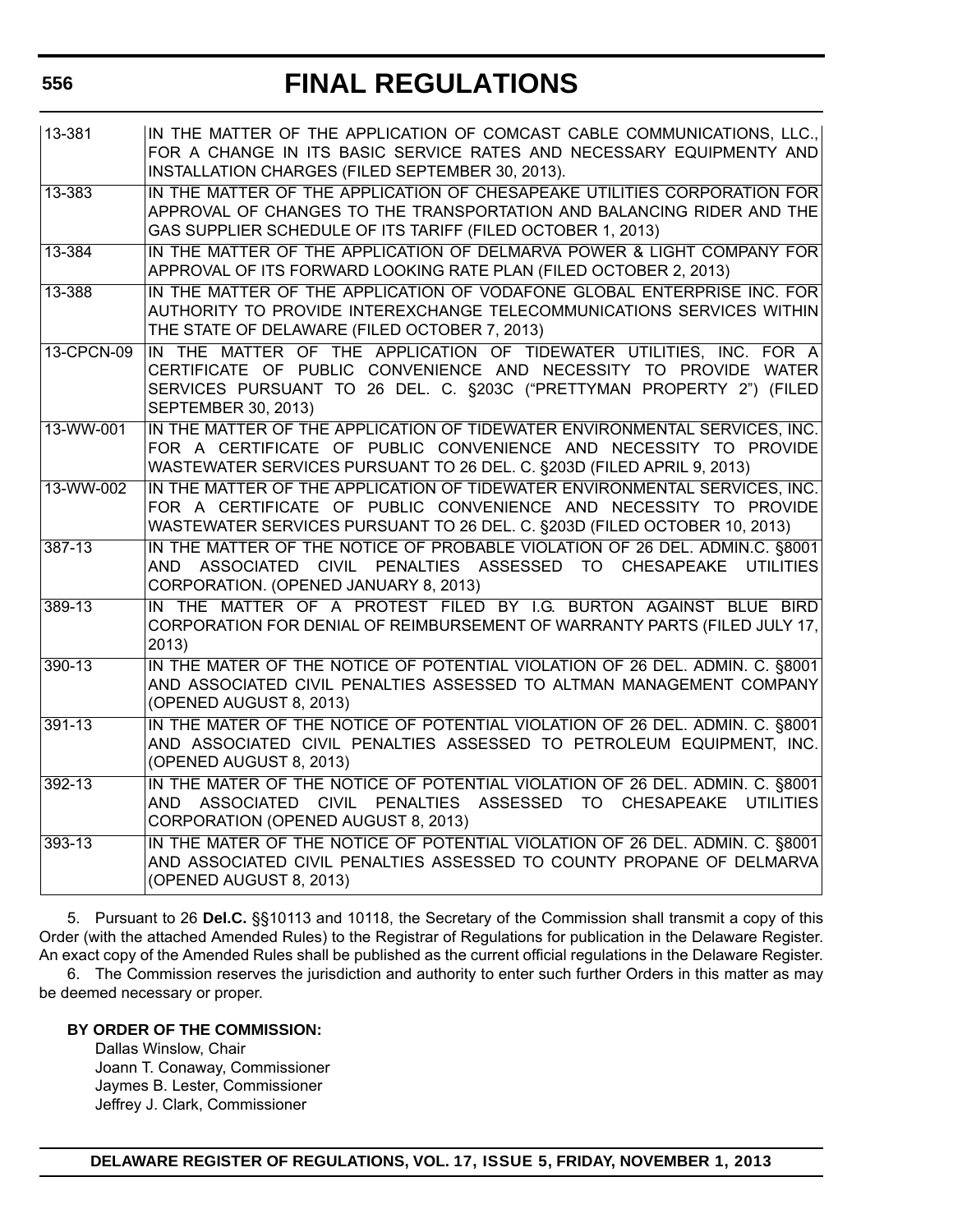ATTEST:

Alisa Carrow Bentley, Secretary

**\*Please Note: Due to the size of the final regulation, it is not being published here. A copy of the regulation is available at:**

**[Rules of Practice and Procedure of the Delaware Public Service Commission](http://regulations.delaware.gov/register/november2013/final/17 DE Reg 554 11-01-13.htm)**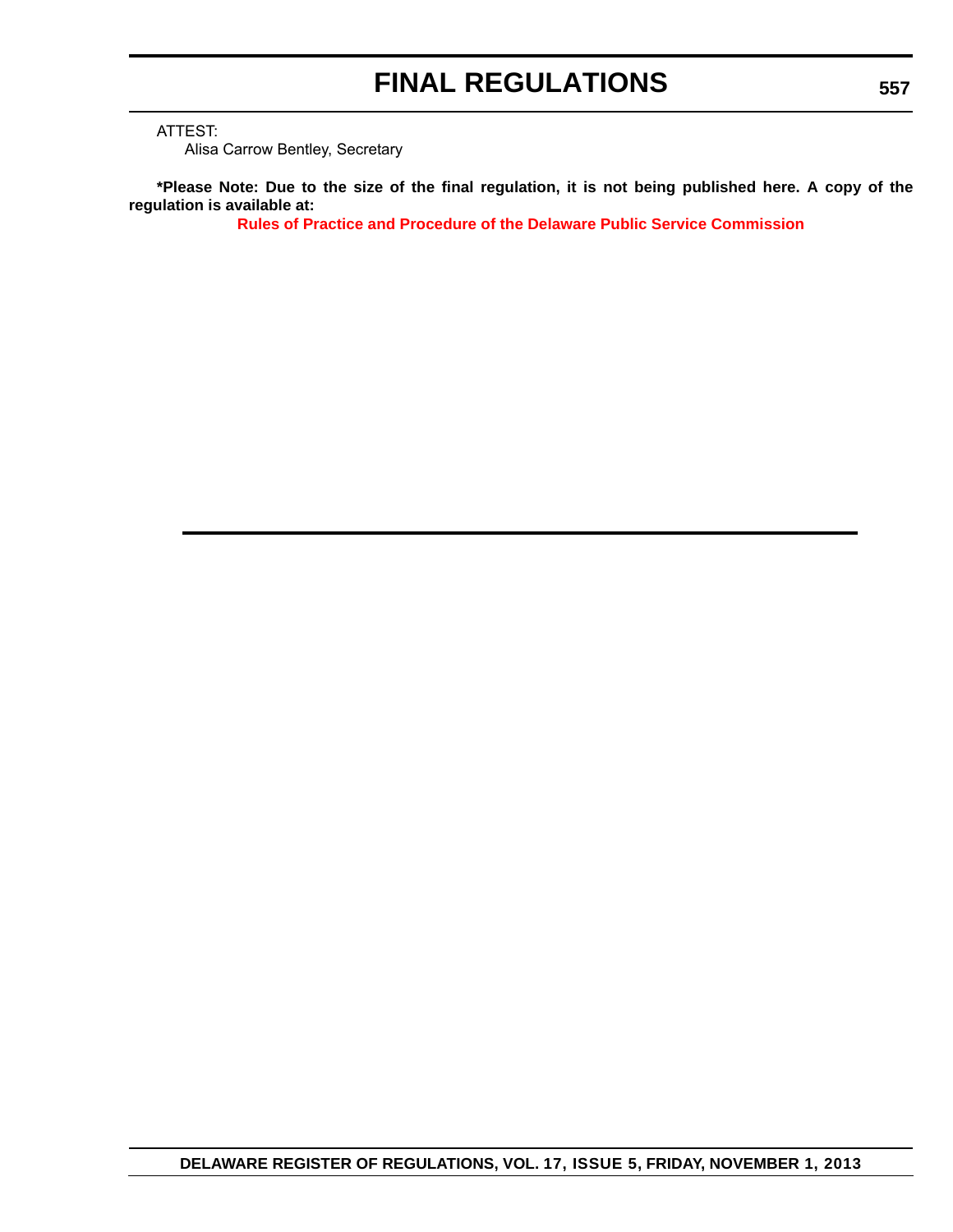| <b>Name</b>                  | <b>Board Name</b>                                                                         | <b>Appointment Date</b> | <b>Reappointment Date</b> |
|------------------------------|-------------------------------------------------------------------------------------------|-------------------------|---------------------------|
| Mrs. Jamie F Doane           | <b>Advisory Council to the</b><br><b>Division of Developmental</b>                        | 05/29/2012              | 7/24/2013                 |
|                              | <b>Disabilities Services</b>                                                              |                         |                           |
| Ms. Theresa A. Hancharick    |                                                                                           | 07/24/2013              |                           |
| Mr. Anthony L. Horstman      |                                                                                           | 08/24/2005              | 7/24/2013                 |
| Mr. Thomas E. Rust           |                                                                                           | 01/15/1993              | 7/24/2013                 |
| Ms. Angela C. Sipple         |                                                                                           | 06/11/2010              | 7/24/2013                 |
| Mr. James C. Martin, Jr.     | <b>Advisory Council to the</b><br><b>Division of Substance Abuse</b><br>and Mental Health | 07/15/2013              |                           |
| Ms. Joanna L. Rieger         |                                                                                           | 08/09/2013              |                           |
| Mr. Eric G. Potts            | <b>Architectural Accessibility</b><br><b>Board</b>                                        | 07/02/2013              |                           |
| Mr. Everett L. DeWhitt, Jr.  | <b>Authority on Radiation</b><br><b>Protection</b>                                        | 09/10/2013              |                           |
| Mr. Kenneth J Musto, Jr.     |                                                                                           | 07/28/2010              | 9/10/2013                 |
| Mr. Thomas V. May            |                                                                                           | 08/02/2013              |                           |
| Noureddine Melikechi, Ph.D.  |                                                                                           | 01/15/2007              | 9/10/2013                 |
| Dr. Kelly L. Keener          | <b>Board of Chiropractic</b>                                                              | 07/28/2010              | 9/10/2013                 |
| Ms. Lois J. Dunning          |                                                                                           | 12/16/2009              | 9/10/2013                 |
| Ms. Marceline W. Knox        |                                                                                           | 09/10/2013              |                           |
| Mr. John F. Mucha            | <b>Board of Clinical Social Work</b><br><b>Examiners</b>                                  | 07/02/2013              |                           |
| Lucinda K. Bunting, DMD      | <b>Board of Dentistry and Dental</b><br><b>Hygiene</b>                                    | 07/02/2012              | 9/12/2013                 |
| Mr. Nathaniel Gibbs          |                                                                                           | 03/03/2011              | 9/12/2013                 |
| Ms. June K. Ewing            |                                                                                           | 09/12/2013              |                           |
| Mr. Chad H. Chandler         | <b>Board of Funeral Services</b>                                                          | 02/16/2010              | 9/10/2013                 |
| Mr. Duwayne M. Casini        |                                                                                           | 09/10/2013              |                           |
| Mr. William Torbert          |                                                                                           | 04/29/2009              | 9/10/2013                 |
| Ms. Mary Christine Byrd      |                                                                                           | 10/20/2009              | 9/10/2013                 |
| Daryl Sharman, M.D.          | <b>Board of Medical Licensure</b><br>and Discipline                                       | 12/19/2008              | 7/17/2013                 |
| Dr. Karyl Rattay, M.D., M.S. |                                                                                           | 07/28/2010              | 8/16/2013                 |
| Joseph M. Parise, D.O.       |                                                                                           | 05/13/2010              | 7/17/2013                 |
| Ms. Vonda S. Calhoun         |                                                                                           | 05/13/2010              | 7/17/2013                 |
| Stephen Cooper, M.D.         |                                                                                           | 02/28/2007              | 7/17/2013                 |
| Stephen T. Lawless, MD       |                                                                                           | 07/17/2013              |                           |
| Ms. Penelope Marshall        | <b>Board of Pilot</b><br><b>Commissioners</b>                                             | 09/10/2013              |                           |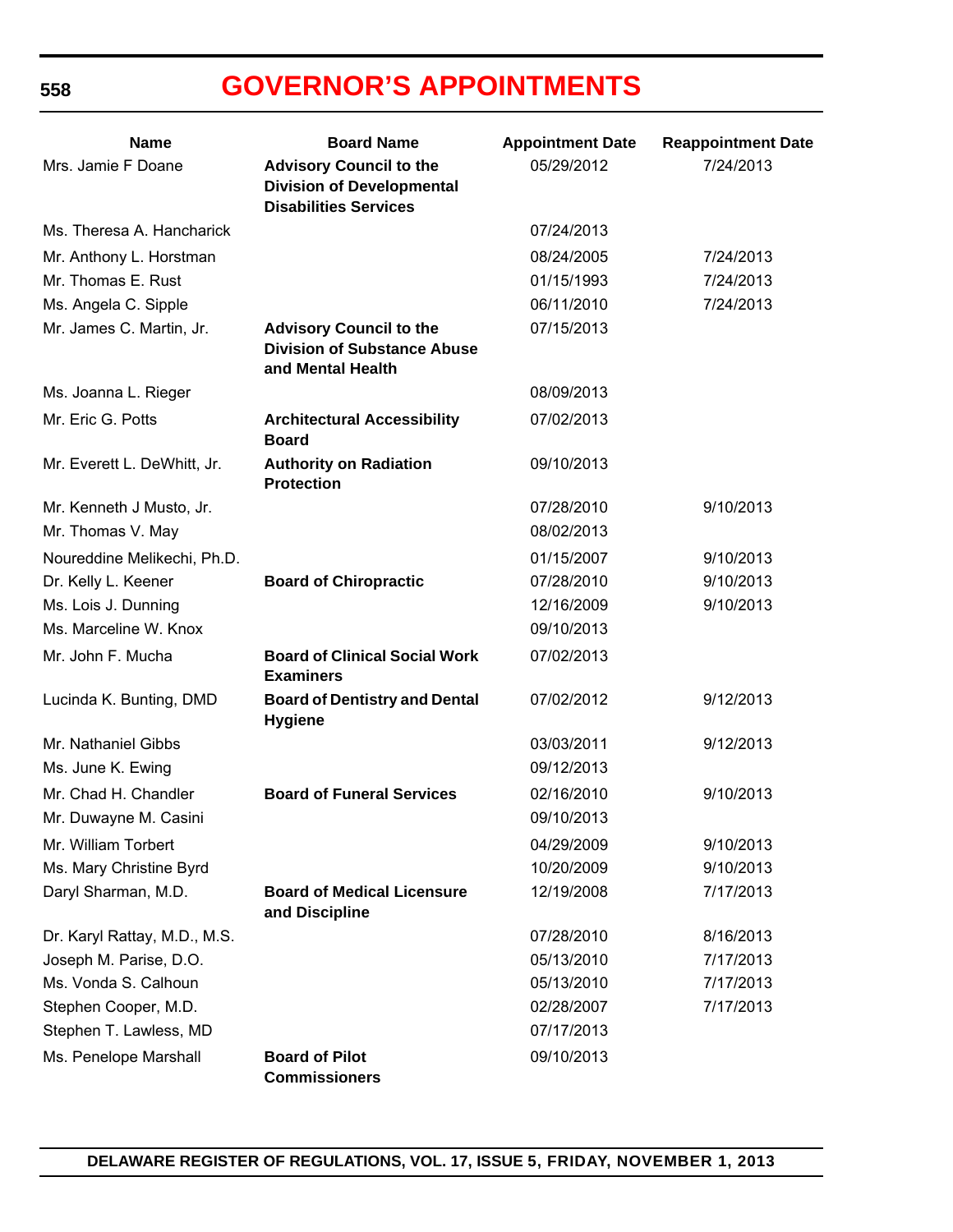| Mr. Gregg E. Drevno             | <b>Board of Professional</b><br><b>Counselors of Mental Health</b><br>& Chemical Dependency<br><b>Professionals</b> | 05/11/2011 | 8/9/2013  |
|---------------------------------|---------------------------------------------------------------------------------------------------------------------|------------|-----------|
| Mr. Irvin W. Bowers             |                                                                                                                     | 08/09/2013 |           |
| Ms. Teresa L. Wilson            | <b>Board of Speech/Language</b><br><b>Pathologists, Audiologists</b><br>and Hearing Aid Dispensers                  | 07/10/2013 |           |
| Natalie S. Titus, DVM           | <b>Board of Trustees of the</b><br><b>Delaware Institute for</b><br><b>Veterinary Medical Education</b>             | 09/10/2013 |           |
| Chief Henry V. Tobin            | Child Death, Near Death and<br><b>Stillbirth Review Commission</b>                                                  | 07/24/2013 |           |
| David A. Paul, M.D.             |                                                                                                                     | 01/03/2003 | 7/15/2013 |
| Garrett H. Colmorgen, M.D.      |                                                                                                                     | 12/21/1995 | 7/15/2013 |
| Lt. Teresa A. Williams          |                                                                                                                     | 07/15/2013 |           |
| Philip A. Shlossman, M.D.       |                                                                                                                     | 06/06/2006 | 7/15/2013 |
| Ms Judith R. Catterton          | <b>Child Placement Review</b><br><b>Board-Sussex</b>                                                                | 08/23/2013 |           |
| Mr. John C. Shockley            | <b>Child Support Collection</b><br><b>Task Force</b>                                                                | 09/24/2013 |           |
| Ms. Sydney G. White             |                                                                                                                     | 09/20/2013 |           |
| Sister Jeanne F. Cashman        |                                                                                                                     | 09/20/2013 |           |
| Mr. Dennis E. Rozumalski        |                                                                                                                     | 07/26/2013 |           |
| Mr. Michael B. Peyser           |                                                                                                                     | 07/26/2013 |           |
| Mr. Patrick J. Bush             |                                                                                                                     | 07/30/2013 |           |
| Mr. Rodney Brittingham          |                                                                                                                     | 07/26/2013 |           |
| Mrs. Patricia Dailey Lewis      | <b>Child Welfare Data Sharing</b><br><b>Task Force</b>                                                              | 07/26/2013 |           |
| Ms. Heather S. Williams         |                                                                                                                     | 07/30/2013 |           |
| Ms. Mary Crabbe                 |                                                                                                                     | 07/26/2013 |           |
| Ms. Rhonda L. Ringer            | <b>Child Welfare Data Sharing</b><br><b>Task Force</b>                                                              | 07/26/2013 |           |
| Mr. Leonard E. McCartney, Jr.   | <b>Commission on Adult</b><br><b>Entertainment</b><br><b>Establishments</b>                                         | 10/04/2013 |           |
| Ms. Abby L. Adams               | <b>Commissioner of the Court of</b><br><b>Common Pleas</b>                                                          | 07/12/2013 |           |
| The Hon. Andrew K.<br>Southmayd | <b>Commissioners of Family</b><br>Court                                                                             | 07/16/1998 | 7/25/2013 |
| The Hon. Jennifer L. Mayo       |                                                                                                                     | 06/12/2003 | 7/2/2013  |
| The Hon. John R. Carrow         |                                                                                                                     | 02/03/1999 | 7/2/2013  |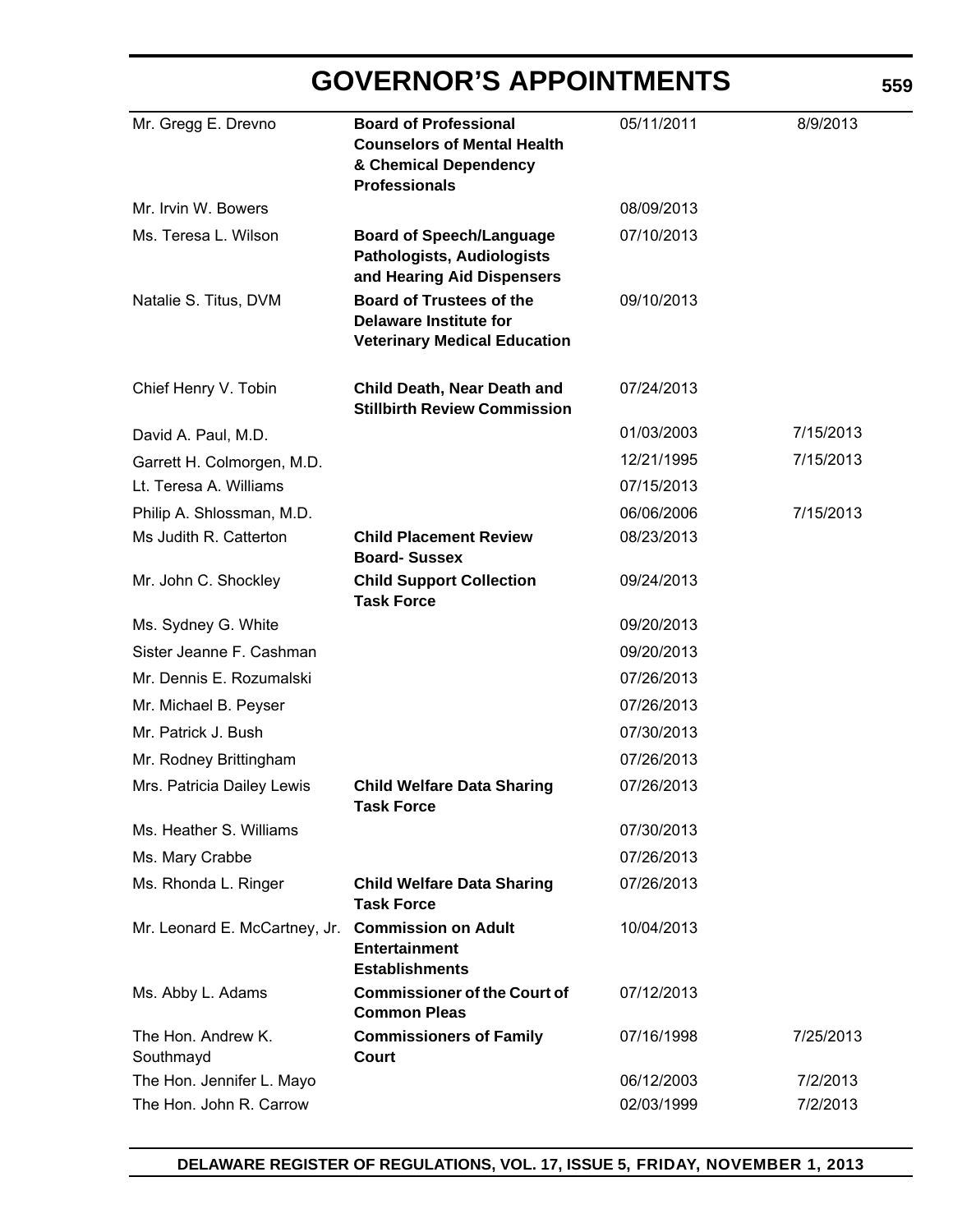| The Hon. Loretta M. Young    |                                                                                                | 05/21/1998 | 7/2/2013  |
|------------------------------|------------------------------------------------------------------------------------------------|------------|-----------|
| The Hon. M. DeSales Haley    |                                                                                                | 02/03/1999 | 7/2/2013  |
| Reis                         |                                                                                                |            |           |
| The Hon. Mary Ann H. Herlihy |                                                                                                | 02/03/1999 | 7/2/2013  |
| The Hon. Pamela D. Holloway  |                                                                                                | 07/05/1994 | 7/25/2013 |
| Karen Rosenberg, Ph.D.       | <b>Committee on Disposition of</b><br><b>Unmarked Human Burials</b>                            | 09/27/2004 | 9/10/2013 |
| Mr. John E. Tracey           | <b>Council of Delaware</b><br><b>Association of Professional</b><br><b>Engineers</b>           | 09/04/2009 | 9/10/2013 |
| Mr. Robert C. Wheatley       |                                                                                                | 09/10/2013 |           |
| Mr. Donato R. Buccini        | <b>Council on Apprenticeship</b><br>and Training                                               | 04/01/1999 | 9/10/2013 |
| Mr. John M. Hagelstein       |                                                                                                | 06/02/2008 | 9/10/2013 |
| Mr. Orville L. Mills, Jr.    |                                                                                                | 09/12/2013 |           |
| Ernest G. Cole, Ed.D.        | <b>Council on Services for</b><br><b>Aging and Adults with</b><br><b>Physical Disabilities</b> | 08/27/2009 | 8/2/2013  |
| Mr. Martin A. Markiewitz     | <b>Council on Services for</b><br><b>Aging and Adults with</b><br><b>Physical Disabilities</b> | 08/06/2013 |           |
| Ms. Linda A. Smith           |                                                                                                | 08/25/2011 | 8/2/2013  |
| Ms. Mary Ann C. Miller       |                                                                                                | 01/21/2011 | 8/2/2013  |
| Ms. Mary L. Andersen         |                                                                                                | 08/02/2013 |           |
| Mr. Jackie R. Turner         | <b>Council on the Blind</b>                                                                    | 02/28/2007 | 8/6/2013  |
| Mr. Lewis K. Rolph, Jr.      |                                                                                                | 09/03/2013 |           |
| Ms. Nancy R. Frankl          |                                                                                                | 08/30/2010 | 9/3/2013  |
| Mr. Irwin G. Burton, III     | <b>Council on Transportation</b>                                                               | 02/07/2002 | 8/23/2013 |
| Mr. John J. Gilbert          |                                                                                                | 08/23/2013 |           |
| Mr. Lee J. Beetschen         |                                                                                                | 07/09/2003 | 8/23/2013 |
| Mr. Ted C. Williams          |                                                                                                | 08/19/2008 | 8/23/2013 |
| Mr. Sheldon K. Rennie        | <b>Court of Common Pleas</b>                                                                   | 07/19/2013 |           |
| Mr. James Wilson             | <b>Delaware Bicycle Council</b>                                                                | 09/10/2013 |           |
| Mr. Michael L. Krumrine      |                                                                                                | 11/13/2007 | 9/10/2013 |
| Mr. Thomas C. Felice         |                                                                                                | 01/24/2006 | 9/10/2013 |
| Ms. Alison M. Kirk           |                                                                                                | 09/01/2010 | 9/10/2013 |
| Sergeant George A. Heberling |                                                                                                | 11/13/2000 | 9/10/2013 |
| The Hon. Roger P. Roy        | <b>Delaware Bicycle Council</b>                                                                | 04/06/2010 | 9/10/2013 |
| Mr. Harland W. Sanders, Jr.  |                                                                                                | 05/26/2010 | 9/12/2013 |
| Ms. Dianne Halpern           |                                                                                                | 09/04/2009 | 9/12/2013 |
| Ms. Jenifer M. Duncan        |                                                                                                | 09/12/2013 |           |
| Ms. Kathy L. Bradley, LPN    |                                                                                                | 09/04/2009 | 9/12/2013 |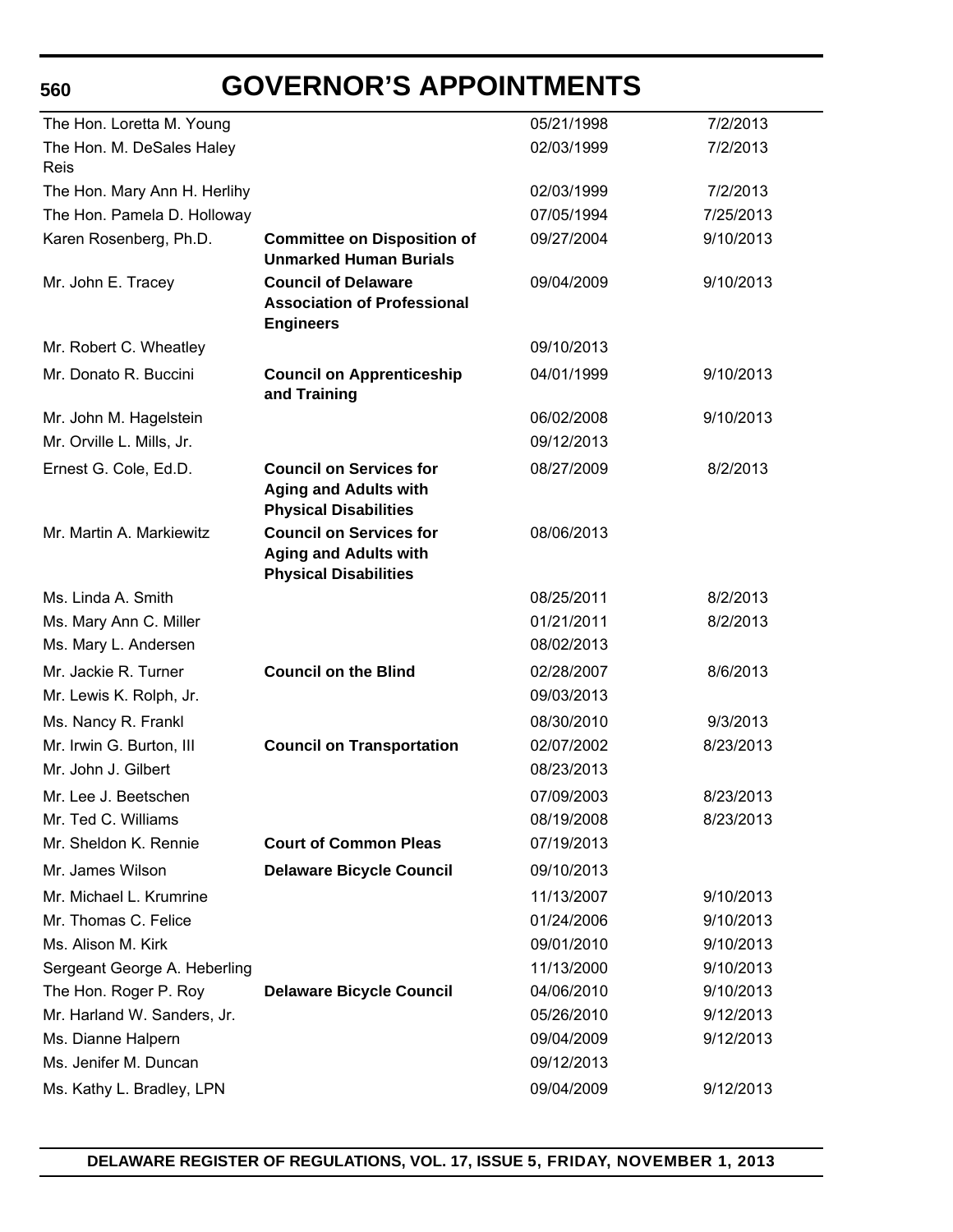| Ms. Victoria M. Udealer        |                                                                                  | 09/12/2013 |           |
|--------------------------------|----------------------------------------------------------------------------------|------------|-----------|
| Robert Contino, Ed.D           |                                                                                  | 04/21/2010 | 9/12/2013 |
| Mr. A. Glenn Barlow            | <b>Delaware College Investment</b><br><b>Board</b>                               | 08/19/2002 | 7/9/2013  |
| Mr. Santosh P. Viswanathan     |                                                                                  | 05/24/2006 | 7/9/2013  |
| Col. Ronald Sarg               | <b>Delaware Commission of</b><br><b>Veterans' Affairs</b>                        | 05/01/2009 | 8/2/2013  |
| Mr. MyRon W. Smith             |                                                                                  | 08/02/2013 |           |
| Mr. Charles A. Salkin          | <b>Delaware Council on</b><br><b>Greenways and Trails</b>                        | 08/02/2013 |           |
| Mr. Charles R. Emerson         |                                                                                  | 07/29/2003 | 8/2/2013  |
| Mr. Scott C. Blaier            |                                                                                  | 08/02/2013 |           |
| Mr. Wendel R. Cassel           |                                                                                  | 02/17/2010 | 8/2/2013  |
| Vincent Lobo, Jr., D.O.        | <b>Delaware Health Resources</b><br><b>Board</b>                                 | 07/17/2013 |           |
| Ms. Claudia M. Poretti         | <b>The Delaware Hispanic</b><br><b>Commission</b>                                | 08/23/2013 |           |
| Mr. John H. Morris             | <b>Delaware Manufactured</b><br><b>Home Relocation Authority</b>                 | 07/16/2013 |           |
| Chief Christine R. Dunning     | <b>Delaware Police</b><br><b>Accreditation Commission</b>                        | 09/19/2013 |           |
| Col. Elmer M. Setting          | <b>Delaware Police</b><br><b>Accreditation Commission</b>                        | 09/19/2013 |           |
| Col. Nathaniel McQueen, Jr.    |                                                                                  | 09/19/2013 |           |
| Jeffrey Horvath                |                                                                                  | 09/19/2013 |           |
| Mr. Andrew Staton              | <b>Delaware Real Estate</b><br><b>Commission</b>                                 | 02/27/2009 | 9/10/2013 |
| Mr. Michael J. Harrington, Sr. |                                                                                  | 11/05/2010 | 9/10/2013 |
| Mr. Robert J. Healy            |                                                                                  | 09/10/2013 |           |
| The Hon. Lynn J. Rogers        |                                                                                  | 09/10/2013 |           |
| Carol L. Rothschild            | <b>Delaware State Arts Council</b>                                               | 01/26/2011 | 7/2/2013  |
| Mr. Robert M. Fitzgerald       |                                                                                  | 07/02/2013 |           |
| Ms. Catherine M. Walls         |                                                                                  | 04/28/2010 | 7/2/2013  |
| Ms. Heather K. Morrissey       |                                                                                  | 07/02/2013 |           |
| Ms. Tina D. Betz               |                                                                                  | 07/02/2013 |           |
| Mr. Gregory B. Patterson       | <b>Delaware Statewide</b><br><b>Interoperability Executive</b><br><b>Council</b> | 08/20/2013 |           |
| Mr. Chris A. Burkhard          | <b>Delaware Workforce</b><br><b>Investment Board</b>                             | 08/16/2013 |           |
| Mr. Daniel Madrid              |                                                                                  | 08/28/2013 |           |
| Mr. Jack Berberian             |                                                                                  | 08/12/2013 |           |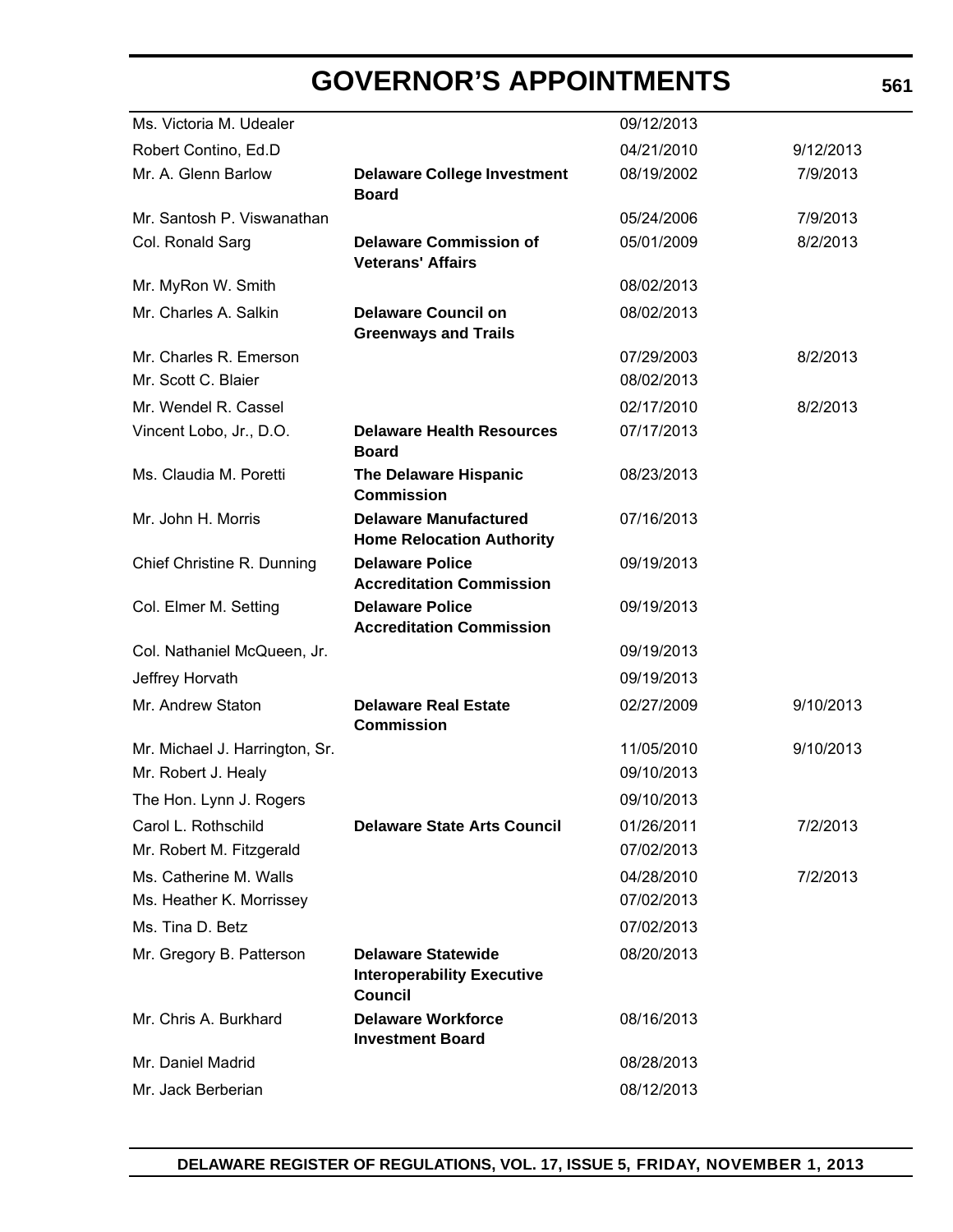### **562**

# **GOVERNOR'S APPOINTMENTS**

| Mr. John J. Casey, Jr.     | <b>Delaware Workforce</b><br><b>Investment Board</b>                         | 08/16/2013 |           |
|----------------------------|------------------------------------------------------------------------------|------------|-----------|
| Mr. Nello Paoli, Jr.       |                                                                              | 08/16/2013 |           |
| Ms. Alisha W. Bryson       |                                                                              | 08/12/2013 |           |
| Ms. Joan Verplanck         |                                                                              | 08/12/2013 |           |
| Ms. Michelle A. Taylor     |                                                                              | 08/15/2013 |           |
| Mrs. Sandra Mifflin Taylor | <b>Dover Housing Authority</b>                                               | 01/03/2012 | 7/9/2013  |
| Mr. Jonathan N. Street     | <b>Dover/Kent Metropolitan</b><br><b>Planning Organization PAC</b>           | 10/03/2013 |           |
| Ms. Phyllis K. Collins     |                                                                              | 08/30/2010 | 10/3/2013 |
| Ms. Joan Verplanck         | <b>Education Commission of</b><br>the States                                 | 07/18/2013 |           |
| Ms. Lindsay C. O'Mara      |                                                                              | 09/05/2013 |           |
| Mr. Andrew H. Lippstone    | <b>Election Law Task Force</b>                                               | 07/16/2013 |           |
| Ms. Lindsay C. O'Mara      | <b>Enrollment Preferences Task</b><br><b>Force</b>                           | 08/02/2013 |           |
| Ms. Susan E. Francis       |                                                                              | 08/09/2013 |           |
| Randall L. Hughes, II      |                                                                              | 08/02/2013 |           |
| Mary Ann Mieczkowski       | <b>Governor's Advisory Council</b><br>for Exceptional Citizens               | 09/09/2013 |           |
| Mrs. Glenda L. Krause      |                                                                              | 07/02/2013 |           |
| Ms. Brenne' M. Shepperson  |                                                                              | 07/02/2013 |           |
| Mr. Gary Patterson         | <b>Governor's Committee on</b><br><b>Interstate Cooperation</b>              | 07/26/2013 |           |
| Mr. Michael A. Barlow      |                                                                              | 07/26/2013 |           |
| The Hon. Nancy W. Cook     |                                                                              | 07/26/2013 |           |
| Mr. Steven R. Chambliss    | <b>Greater Wilmington</b><br><b>Convention and Visitors</b><br><b>Bureau</b> | 08/26/2013 |           |
| Ms. Deborah N. Buckson     |                                                                              | 07/28/2010 | 8/20/2013 |
| Ms. Jeanne L. Belk         |                                                                              | 07/12/2007 | 8/20/2013 |
| Mr. George W. Forbes, III3 | <b>Health Facilities Authority</b>                                           | 10/26/2007 | 7/9/2013  |
| Mr. William G. Neaton      |                                                                              | 01/07/2002 | 7/9/2013  |
| Mr. Rodney Brittingham     | <b>Healthy Mother and Infant</b><br><b>Consortium</b>                        | 08/23/2013 |           |
| Ms. Elizabeth A. O'Neill   |                                                                              | 07/02/2013 |           |
| The Hon. Nicole Poore      | <b>Interagency Coordinating</b><br>Council                                   | 07/24/2013 |           |
| The Hon. Thomas J. Cook    | <b>Lottery &amp; Gaming Study</b><br><b>Commission</b>                       | 07/01/2013 |           |
| Mr. John K. Starke         | <b>Manufactured Home</b><br><b>Installation Board</b>                        | 07/10/2013 |           |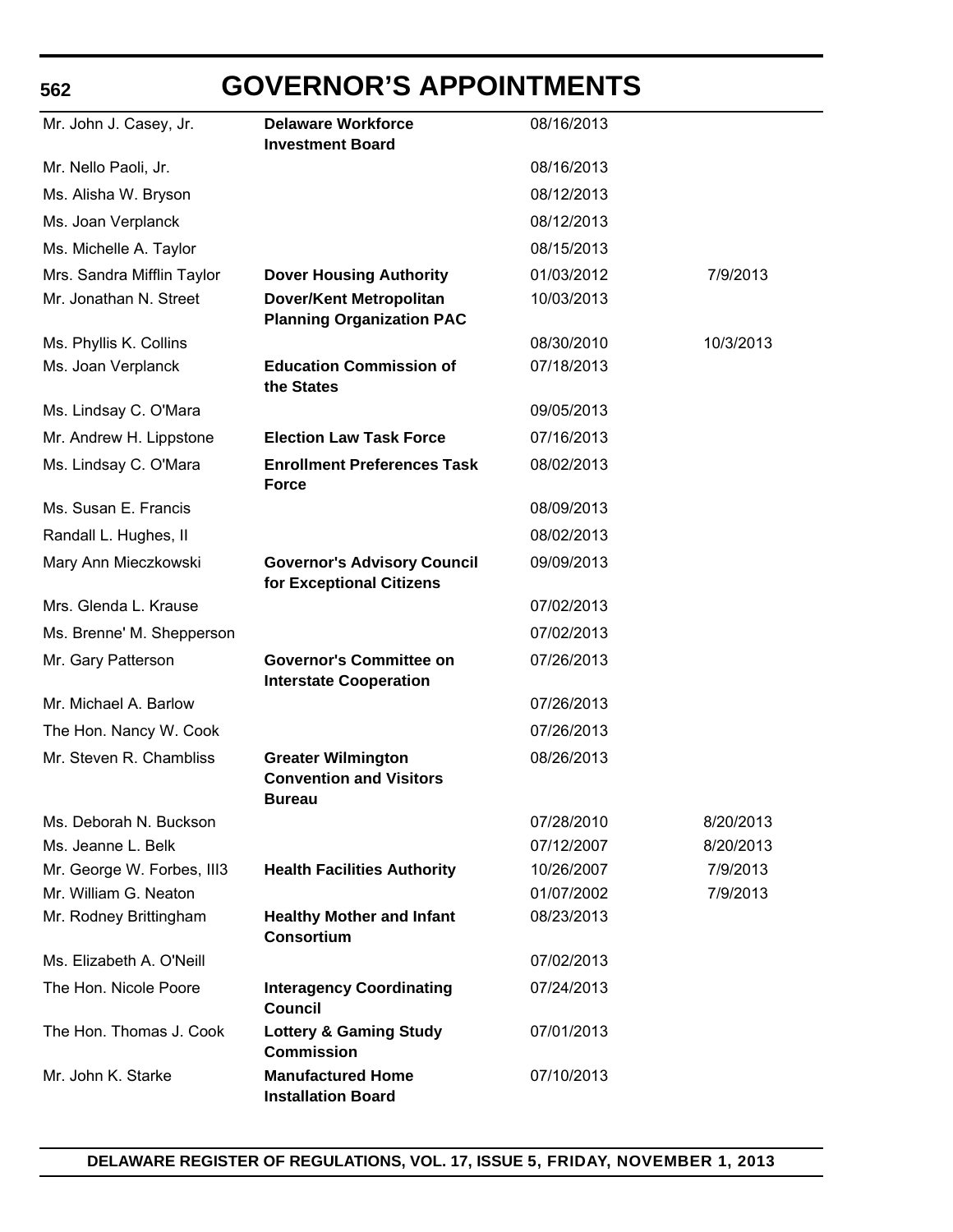| Mrs. Barbara A. Williams   |                                                                                                         | 08/02/2013 |           |
|----------------------------|---------------------------------------------------------------------------------------------------------|------------|-----------|
| Ms. Margaret L. Harper     |                                                                                                         | 07/10/2013 |           |
| Ms. Cheryl Dennis          | <b>New Castle County</b>                                                                                | 09/20/2013 |           |
|                            | <b>Vocational-Technical Board</b><br>of Education                                                       |            |           |
| Ms. Pamela S. Lilly        | <b>Organ and Tissue Donor</b><br><b>Awareness Board</b>                                                 | 07/10/2013 |           |
| Mr. Brock J. Vinton, II    | <b>Recycling Public Advisory</b><br><b>Council</b>                                                      | 07/22/2010 | 9/10/2013 |
| Mr. George Danneman        |                                                                                                         | 07/22/2010 | 9/10/2013 |
| Mr. Michael Fusca          | <b>Recycling Public Advisory</b><br><b>Council</b>                                                      | 08/02/2010 | 9/10/2013 |
| Ms. Marjorie A. Crofts     |                                                                                                         | 07/22/2010 | 9/10/2013 |
| The Hon. Mark T. Murphy    | <b>Southern Regional Education</b><br><b>Board</b>                                                      | 06/20/2012 | 9/9/2013  |
| Mr. John A. McManus, II    |                                                                                                         | 09/23/2013 |           |
| Mr. Daniel F. Creedon      | <b>State Board of Electrical</b><br><b>Examiners</b>                                                    | 07/28/2010 | 9/10/2013 |
| Mr. Robert F. MacLennan    |                                                                                                         | 08/27/2009 | 9/10/2013 |
| Mr. William D. Poore       |                                                                                                         | 09/15/2009 | 9/10/2013 |
| Mr. Victor F. Kennedy      | <b>State Board of Examiners of</b><br><b>Psychologists</b>                                              | 08/09/2013 |           |
| Ms. Ronise E. Ball         |                                                                                                         | 08/09/2013 |           |
| Mr. Kenneth M. Sellers     | <b>State Board of Pharmacy</b>                                                                          | 09/10/2013 |           |
| Ms. Bonnie J. Wallner      |                                                                                                         | 09/10/2013 |           |
| Mr. Gerard J. Pepeta       | <b>State Board of Plumbing,</b><br>Heating, Ventilation, Air<br><b>Conditioning &amp; Refrigeration</b> | 12/16/2009 | 9/12/2013 |
| Mr. Harold R. Caswell      |                                                                                                         | 09/12/2013 |           |
| Mr. James T. Anderson      |                                                                                                         | 10/02/2008 | 9/12/2013 |
| Erin Giebel Whaley, D.V.M, | <b>State Board of Veterinary</b><br><b>Medicine</b>                                                     | 09/23/2013 |           |
| Ms. Ann F. Sellers         |                                                                                                         | 09/23/2013 |           |
| Ms. Roberta A. Jackson     |                                                                                                         | 12/16/2009 | 9/23/2013 |
| Mr. James Lee              | <b>State Emergency Response</b><br><b>Commission</b>                                                    | 03/06/2002 | 9/10/2013 |
| Mr. Michael D. Layton      |                                                                                                         | 09/10/2013 |           |
| Mr. Robert L. Byrd         |                                                                                                         | 02/26/2007 | 9/10/2013 |
| Mr. Charles Boyer          | <b>State Fire Prevention</b><br><b>Commission</b>                                                       | 09/13/2013 |           |
| Mr. Richard D. Senato      | <b>State Human Relations</b><br><b>Commission</b>                                                       | 09/10/2013 |           |
| Ms. Misty A. Seemans       |                                                                                                         | 09/10/2013 |           |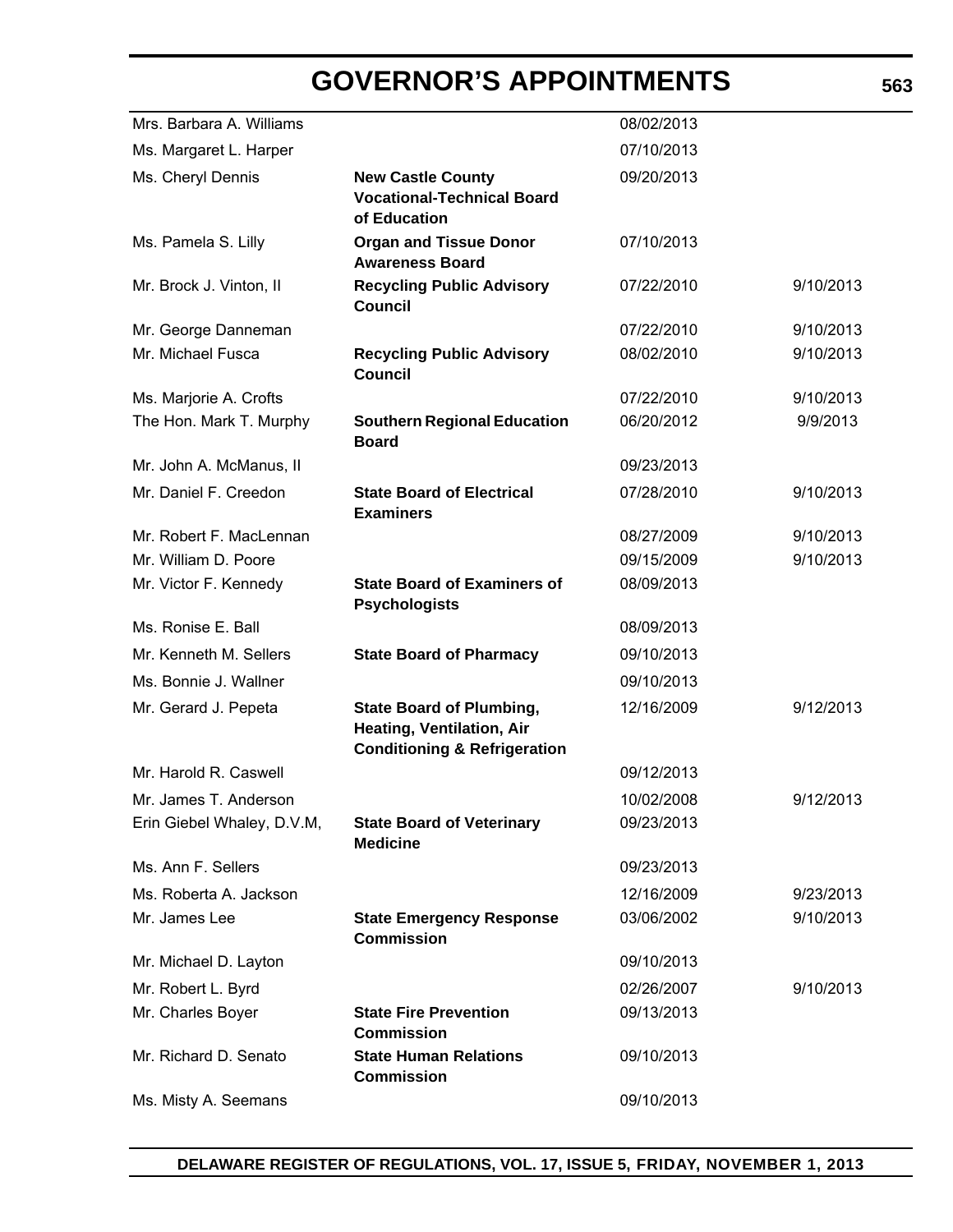# **GOVERNOR'S APPOINTMENTS**

**564**

| Mrs. Brenda L. Lakeman        | <b>Statewide Labor</b>                                               | 07/09/2013 |          |
|-------------------------------|----------------------------------------------------------------------|------------|----------|
|                               | <b>Management Committee</b>                                          |            |          |
| Ms. Teresa G. Carey           | <b>Sussex County Vocational-</b>                                     | 10/31/1995 | 7/9/2013 |
|                               | <b>Technical School Board of</b><br><b>Education</b>                 |            |          |
| M. Dean Betts, Ed.D.          | <b>Teen Driver Task Force</b>                                        | 07/22/2013 |          |
| Mr. Anthony Kwoka             |                                                                      | 07/22/2013 |          |
| Mr. Julian H. Booker, Jr.     |                                                                      | 07/22/2013 |          |
| Mr. Robert M. Jones, Jr       |                                                                      | 07/22/2013 |          |
| Mr. Scott Vien                |                                                                      | 07/22/2013 |          |
| Ms. Jana R. Simpler           |                                                                      | 07/22/2013 |          |
| Ms. Jennifer Cohan            |                                                                      | 07/22/2013 |          |
| Ms. Karen Versuk              |                                                                      | 07/22/2013 |          |
| Ms. Kimberly Chesser          |                                                                      | 07/22/2013 |          |
| Ms. Shannon Timmons           | <b>Teen Driver Task Force</b>                                        | 07/23/2013 |          |
| The Hon. Robert M. Coupe      | <b>Violence Against Women Act</b><br><b>Implementation Committee</b> | 07/17/2013 |          |
| Ms. Constance C. Holland      | <b>Wilmington Area Planning</b><br><b>Council (WILMAPCO)</b>         | 01/27/2011 | 7/9/2013 |
| Vincent M. White              | <b>Wilmington Housing</b><br><b>Authority</b>                        | 09/20/2013 |          |
| Christopher Schellinger, D.C. | <b>Workers' Compensation Task</b><br><b>Force</b>                    | 07/29/2013 |          |
| Mr. Anthony M. Frabizzio      |                                                                      | 09/05/2013 |          |
| Mr. Glenn P. Brown            |                                                                      | 07/29/2013 |          |
| Mr. N. Lee Dotson             |                                                                      | 07/29/2013 |          |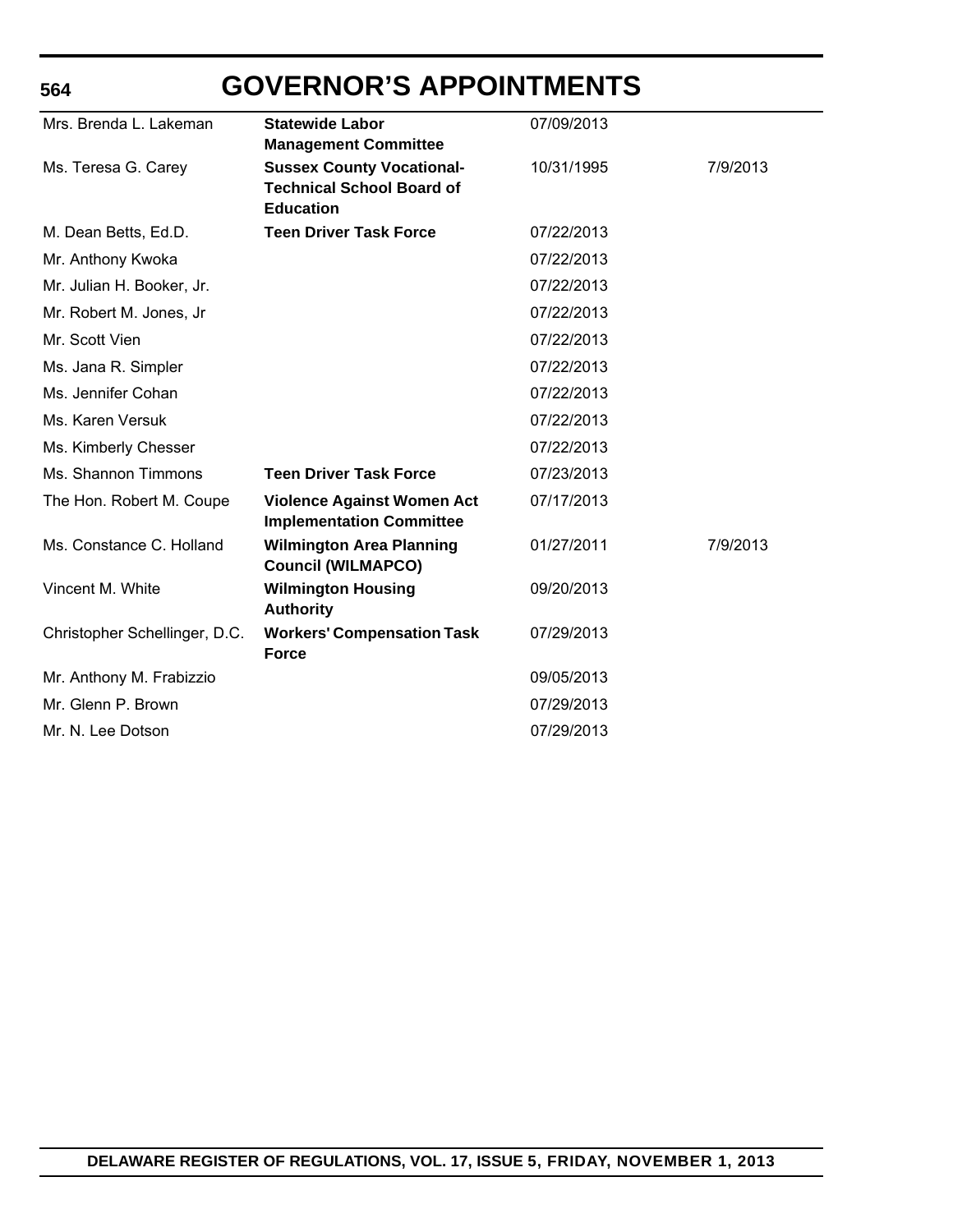# **GENERAL NOTICES**

### **[DEPARTMENT OF NATURAL RESOURCES AND ENVIRONMENTAL](http://www.dnrec.delaware.gov/air/Pages/Default.aspx)  CONTROL**

**DIVISION OF AIR QUALITY**

Statutory Authority: 7 Delaware Code, Chapter 60 (7 **Del.C.** Ch. 60)

**Secretary's Order No.: 2013-A-0036**

**RE: Approving Final Revision to Delaware's State Implementation Plan (SIP), [to wit: Regional Haze 5-Year Periodic Report Progress Toward the Reasonable Progress Goals for Visibility](#page-4-0)  in Class I Federal Areas and Determination of Adequacy of Existing Implementation Plan**

#### **Date of Issuance: September 24, 2013**

#### **Effective Date of the Amendment: September 24, 2013**

Under the authority vested in the Secretary of the Department of Natural Resources and Environmental Control ("Department" or "DNREC") the following findings, reasons and conclusions are entered as an Order of the Secretary in the above-referenced rulemaking proceeding.

#### **Background and Procedural History**

This Order considers the proposed revision to the Delaware State Implementation Plan (SIP) that addresses the Regional Haze 5-Year Periodic Report Progress Toward the Reasonable Progress Goals for Visibility in Class I Federal Areas and Determination of Adequacy of Existing Implementation Plan. Regional haze is defined as visibility impairment that is produced by a multitude of sources and activities which emit fine particles and their precursors, and which are located across a broad geographic area. These emissions are transported over large regions, including national parks, forests and wilderness areas ("Class I" federal areas).

The Federal Clean Air Act ("FCAA") mandates protection of visibility, especially in Class I areas. In 1999, and in various revisions that extend through 2006, the U.S. Environmental Protection Agency ("EPA") finalized the Regional Haze Rule ("RHR"). Under this rule, states are required to develop a series of SIPs every 10 years to reduce visibility impairment, with the express intent that, by 2062, visibility in all Class I areas will be returned to natural conditions. The first such SIP must establish interim goals and emissions reduction strategies for 2018.

On September 25, 2008, the Department's Division of Air Quality ("DAQ") submitted to EPA the Delaware Visibility State Implementation Plan (the "2008 SIP"), which was Delaware's first SIP demonstrating how Delaware met its 2018 visibility goals and emission reduction strategies. The 2008 SIP included (1) long-term strategies; (2) how Delaware met its fair share of the "reasonable progress goals" toward reducing visibility impairment in Class I areas; and (3) Best Available Retrofit Technology. EPA approved Delaware's SIP on July 19, 2011 (effective on August 18, 2011).

The aforementioned 5-Year Progress Report is a proposed SIP revision which fulfills the requirements of the Regional Haze Rule ("RHR") at 40 C.F.R. Part 51, Sections 308(g), 308(h), and 308(i). It is a report on Delaware's progress in improving visibility five years after Delaware's initial SIP submission to the EPA in 2008, and is due to the EPA by September 25, 2013.

The Department published its initial proposed revision to the aforementioned Delaware SIP in the August 1, 2013 *Delaware Register of Regulations*, and held a public hearing on August 22, 2013. It should be noted that no members of the public attended the aforementioned hearing held by the Department, nor were any negative comments received in this matter. Proper notice of the hearing was provided as required by law.

The SIP is a complex, fluid document containing regulations, source-specific requirements, and non-regulatory items such as plans and emission inventories. Delaware's initial SIP was approved by the EPA on May 31, 1972. Since that initial approval, the Delaware SIP has been revised numerous times to address air quality nonattainment and maintenance issues. This was done by updating plans and inventories, and by adding new and revised regulatory control requirements. Delaware's SIP is compiled in the code of Federal Regulations at 40 C.F.R. Part 52, Subpart 1.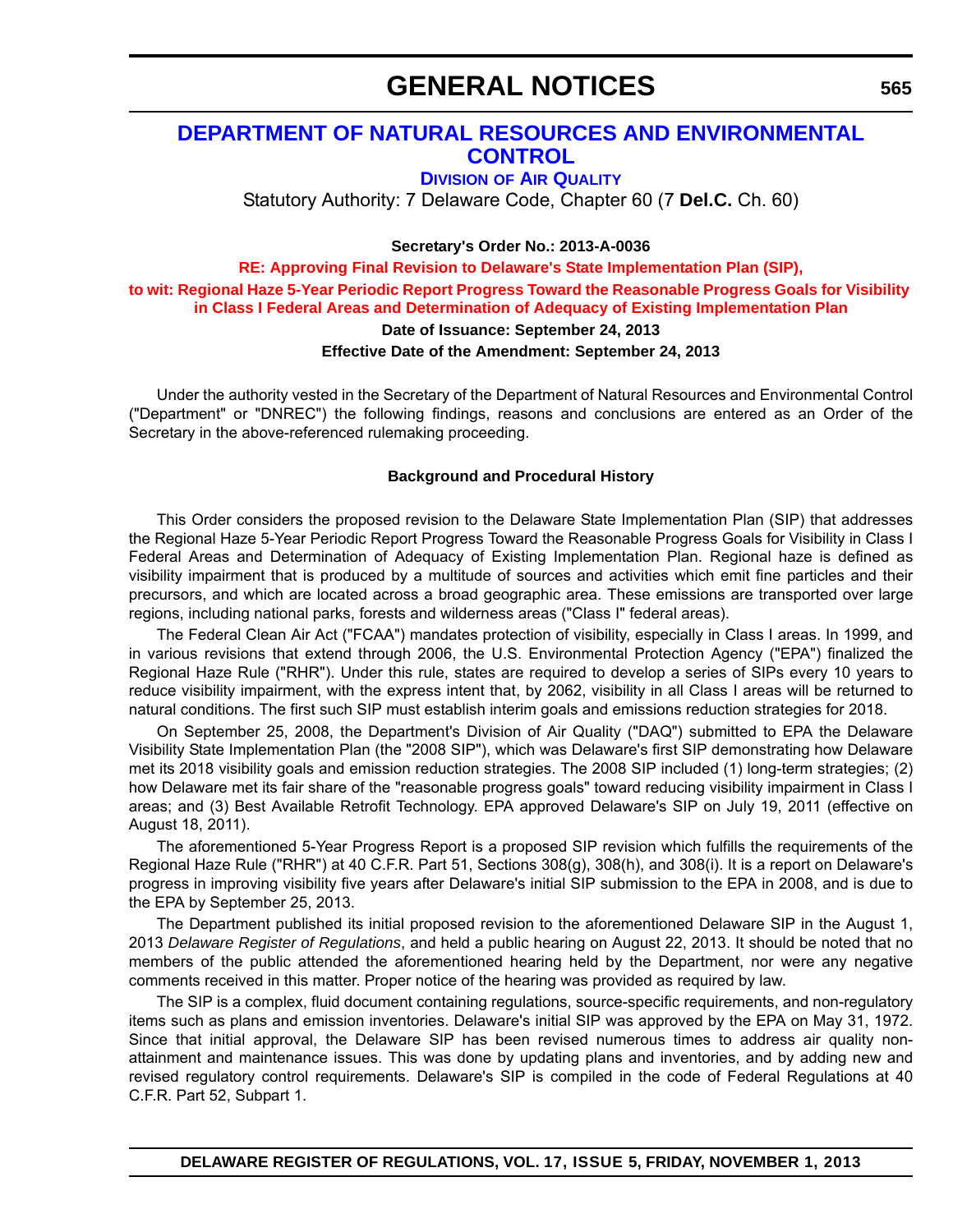# **GENERAL NOTICES**

The Department's presiding hearing officer, Lisa A. Vest, prepared a Hearing Officer's Report dated September 12, 2013 (Report). The Report recommends certain findings and the adoption of the proposed revision to Delaware's State Implementation Plan, which addresses the aforementioned Regional Haze 5-Year Periodic Report, as attached to the Report as Appendix A.

#### **Findings and Discussion**

I find that the proposed revision to Delaware's aforementioned SIP is well-supported by the record developed by the Department, and I adopt the Report to the extent it is consistent with this Order. The Department's experts developed the record and drafted the proposed SIP revision.

I find that the Department's experts in the Division of Air Quality fully developed the record to support adoption of the proposed revision to the Delaware State Implementation Plan (SIP) that addresses the aforementioned Regional Haze 5-Year Periodic Report. With the adoption of this Order, Delaware will be enabled to fulfill the requirements of the Regional Haze Rule ("RHR") at 40 C.F.R. Part 51, Sections 308(g), 308(h), and 308(i), and will report its progress in improving visibility five years subsequent to Delaware's initial SIP submission to EPA in 2008.

In conclusion, the following findings and conclusions are entered:

1.) The Department has jurisdiction under its statutory authority to issue an Order adopting this proposed SIP revision as final;

2.) The Department provided adequate public notice of the proposed SIP revision, and provided the public with an adequate opportunity to comment on the proposed SIP revision, including at the public hearing held on August 22, 2013;

3.) The Department held a public hearing on August 22, 2013, in order to consider public comment before making any final decision;

4.) The Department's Hearing Officer's Report, including its recommended record and the recommended SIP revision, as set forth in Appendix A, is adopted to provide additional reasons and findings for this Order;

5.) The recommended revision to Delaware's State Implementation Plan (SIP) which addresses the Regional Haze 5-Year Periodic Report Progress Toward the Reasonable Progress Goals for Visibility in Class I Federal Areas and Determination of Adequacy of Existing Implementation Plan, should be adopted as final, thereby enabling Delaware to (1) fulfill the requirements of the Regional Haze Rule ("RHR") at 40 C.F.R. Part 51, Sections 308(g), 308(h), and 308(i); (2) report its progress in improving visibility five years subsequent to Delaware's initial SIP submission to EPA in 2008; and (3) because the revision is well supported by documents in the record;

6.) The Department shall submit this Order approving the final revision to Delaware's State Implementation Plan (SIP) that addresses the Regional Haze 5-Year Periodic Report Progress Toward the Reasonable Progress Goals for Visibility in Class I Federal Areas and Determination of Adequacy of Existing Implementation Plan to the *Delaware Register of Regulations* for publication in its next available issue, and provide such other notice as the law and regulation require and the Department determines is appropriate.

Collin P. O'Mara, Secretary

The SIP may be viewed on DNREC's website at:

<http://www.dnrec.delaware.gov/Air/Pages/Visibility-SIP-5-yr-Progress-Report.aspx>

**Delaware State Implementation Plan Revision: Regional Haze 5-Year Periodic Report Progress Towards the Reasonable Progress Goals for Visibility In Class I Federal Areas And Determination of Adequacy of Existing Implementation Plan**

> **PROPOSED Final July 15, 2013 September 24, 2013**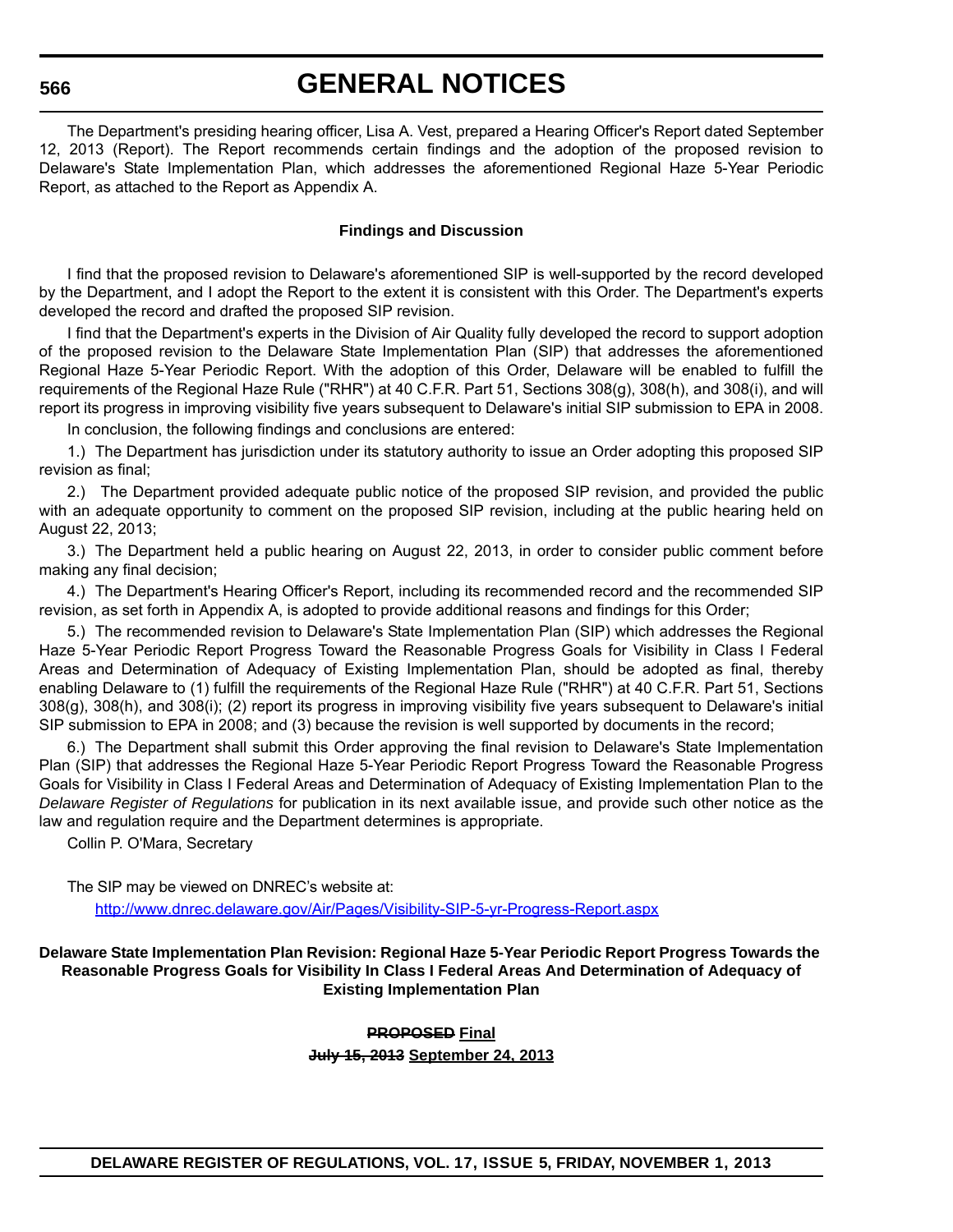# **GENERAL NOTICES**

#### **EXECUTIVE SUMMARY**

Regional haze is defined as visibility impairment that is produced by a multitude of sources and activities which emit fine particles and their precursors, and which are located across a broad geographic area. These emissions are transported over large regions and can obscure vistas integral to the value of our national parks, forests and wilderness areas ("Class I" federal areas). The Clean Air Act mandates requirements to protect visibility, especially in Class I Federal areas. In 1999, the U.S. Environmental Protection Agency (EPA) finalized the Regional Haze Rule (RHR) to address visibility impairment at Class I areas.

The RHR calls for state, tribal, regional planning organizations (RPO) and federal agencies to work together to improve visibility in 156 Class I areas. Specifically, states are required to develop a series of state implementation plans (SIP) to reduce visibility impairment with the express intent that by 2064, the visibility in all Class I areas will be returned to natural conditions. The first such SIP must establish interim goals and emissions reduction strategies for 2018, based on trends from various sources including point, area, and mobile (both onroad and nonroad) source emissions, biogenic, and wildfire and agricultural emissions.

Visibility assessments prepared by the RPO: Mid-Atlantic/Northeast Visibility Union (MANE-VU) determined that for the initial Regional Haze SIPs, ammonium sulfate was the largest contributor to visibility impairment at Class I areas and reduction of sulfur dioxide (SO2) emissions is the most effective means of reducing ammonium sulfate. As such, the majority of the focus with regard to existing and planned emission controls pertains to the largest sources of SO2 emissions. These sources consist of electric generating units (EGUs) and large industrial boilers. Hence, MANE-VU's long term strategy to reduce SO2 to improve visibility prior to 2018 includes:

- Timely implementation of Best Available Retrofit Technology,
- Reducing the sulfur content of fuel oil,
- Reducing sulfur dioxide emissions from electric power plants,
- Seeking to reduce emissions outside MANE-VU that impair visibility in our region, and
- Continuing to evaluate other measures such as energy efficiency, alternative clean fuels, and measures to reduce emissions from wood and coal combustion.

On September 25, 2008 Delaware submitted it's "Delaware Visibility State Implementation Plan" (regional haze SIP) to EPA to comply with the 2018 MANE-VU strategy. Many of the EGUs and large industrial boilers within Delaware have committed to and have installed controls through a number of mechanisms, including Delaware's multi-pollutant regulation, federally enforceable permits, and state and federal consent agreements. Reductions associated with many of these mechanisms were used to estimate the 2018 visibility improvements at the Brigantine Wilderness Class I area in New Jersey. However, since Delaware submitted its initial regional haze SIP in 2008, additional regulations and actions have been imposed which will reduce visibility impairing pollutants. Moreover, as recently as the summer of 2012, several large EGUs have announced plans to either shutdown sources or curtail emissions by converting to natural gas, leading to even more significant reductions in SO2 emissions. As this report will show, these additional mandates will help ensure that the reasonable progress goals are attained well before 2018.

Section 308(g) of the RHR also requires each state to report on progress in improving visibility five (5) years after submitting the initial SIP. Known as "5-Year Progress Reports" (Report), they must be in the form of SIP revisions that comply with the procedural requirements of the United States Clean Air Act, as amended. This Report fulfills the requirements of 40 CFR 51.308(g) requiring periodic reports evaluating progress in implementing the measures included in Delaware's 2008 SIP. This document also fulfills the requirements of 40 CFR Part 51.308(h), 308(i), and 40 CFR 51 Parts 102 and 103.

It is for these reasons that the Delaware Department of Natural Resources and Environmental Control (DNREC) submits a negative declaration to EPA, specifying that the Delaware 2008 Visibility State Implementation Plan is sufficient for meeting the requirements outlined in the RHR. Furthermore, no additional controls are necessary, based on this first Report.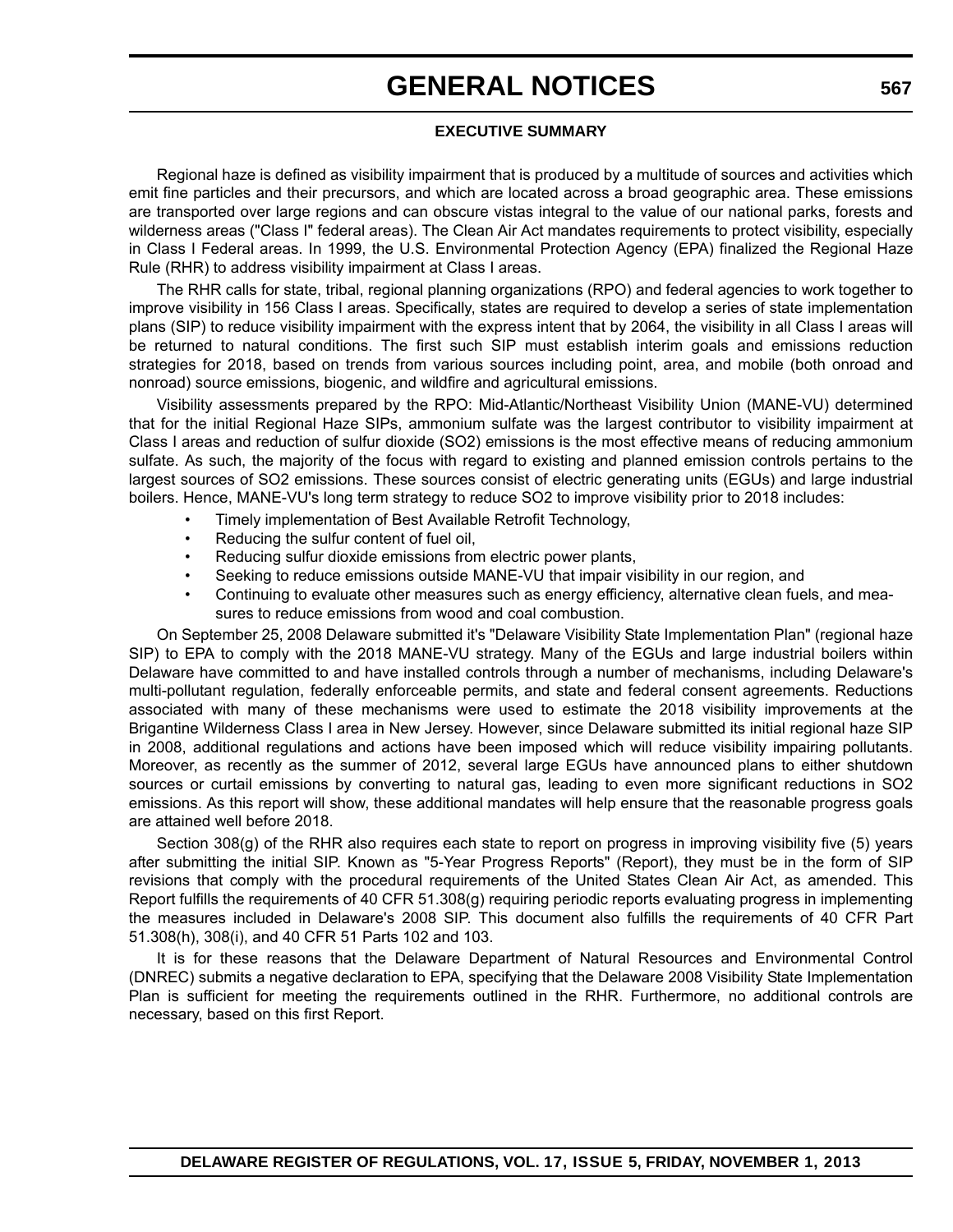### **CALENDAR OF EVENTS/HEARING NOTICES**

#### **[DELAWARE MANUFACTURED HOME RELOCATION AUTHORITY](http://demhra.delaware.gov/) [PUBLIC NOTICE](#page-4-0)**

#### **201 Delaware Manufactured Home Relocation Trust Fund Regulations**

The Delaware Manufactured Home Relocation Authority (the "Authority") will entertain written comments to proposed amendments to the Authority's regulations relating to the administration of the Delaware Manufactured Home Relocation Trust Fund ("Trust Fund") established pursuant to 25 **Del.C.** §7012. The Authority was established by the Delaware Legislature pursuant to 25 **Del.C.** §7011. The primary purpose of the Authority is to: (a) provide financial assistance to manufactured homeowners who are tenants in a manufactured home community where the community owner changes the use of land or converts the manufactured home community to a condominium or cooperative community; and (b) to provide financial assistance to manufactured home community owners for the removal and/or disposal of non-relocatable or abandoned manufactured homes when there is a change in use or conversion.

Pursuant to its statutory authority, at the Authority's meeting on October 10, 2013, the Authority adopted a resolution proposing for adoption certain revisions to the existing regulations to be used for the administration of the Trust Fund. The proposed regulations approved at the October 10, 2013 meeting of the Authority and published herein will set the maximum payments available to a landlords and tenants for removal and relocation costs and the maximum payment available to tenants for homes that are determined to be non-relocatable.

Copies of the proposed regulations are available for review by contacting:

William A. Denman, Esquire Parkowski, Guerke & Swayze, P.A. 116 W. Water Street Dover, DE 19904 (302) 678-3262 Email: wdenman@pgslegal.com

Anyone wishing to submit written comments should submit such comments by December 1, 2013 to:

William A. Denman, Esquire Parkowski, Guerke & Swayze, P.A. 116 W. Water Street Dover, DE 19904 (302) 678-3262 Email: wdenman@pgslegal.com

#### **[DELAWARE STATE FIRE PREVENTION COMMISSION](http://statefirecommission.delaware.gov/) [PUBLIC NOTICE](#page-4-0) 710 Ambulance Service Regulations**

In accordance with procedures set forth in 29 **Del.C.** Ch. 101, the Delaware State Fire Prevention Commission is proposing to adopt changes and updates to current regulation 710 Ambulance Service Regulations.

The Delaware State Fire Prevention Commission will hold a public hearing at which members of the public may present comments on the proposed regulations on December 17, 2013 at 7:00 p.m. in the Delaware State Fire Prevention Chamber at the Delaware Fire Service Center, 1463 Chestnut Grove Road, Dover, DE 19904. Additionally, members of the public may present written comments on the proposed regulations by submitting such written comments to Ms. Sherry Lambertson, Delaware State Fire Prevention Commission, 1463 Chestnut Grove Road, Dover, DE 19904. Written comments must be received on or before January 2, 2014. Members of the public may receive a copy of the proposed regulations at no charge by United States Mail by writing Ms. Sherry Lambertson at the address of the Delaware State Fire Prevention Commission set forth above.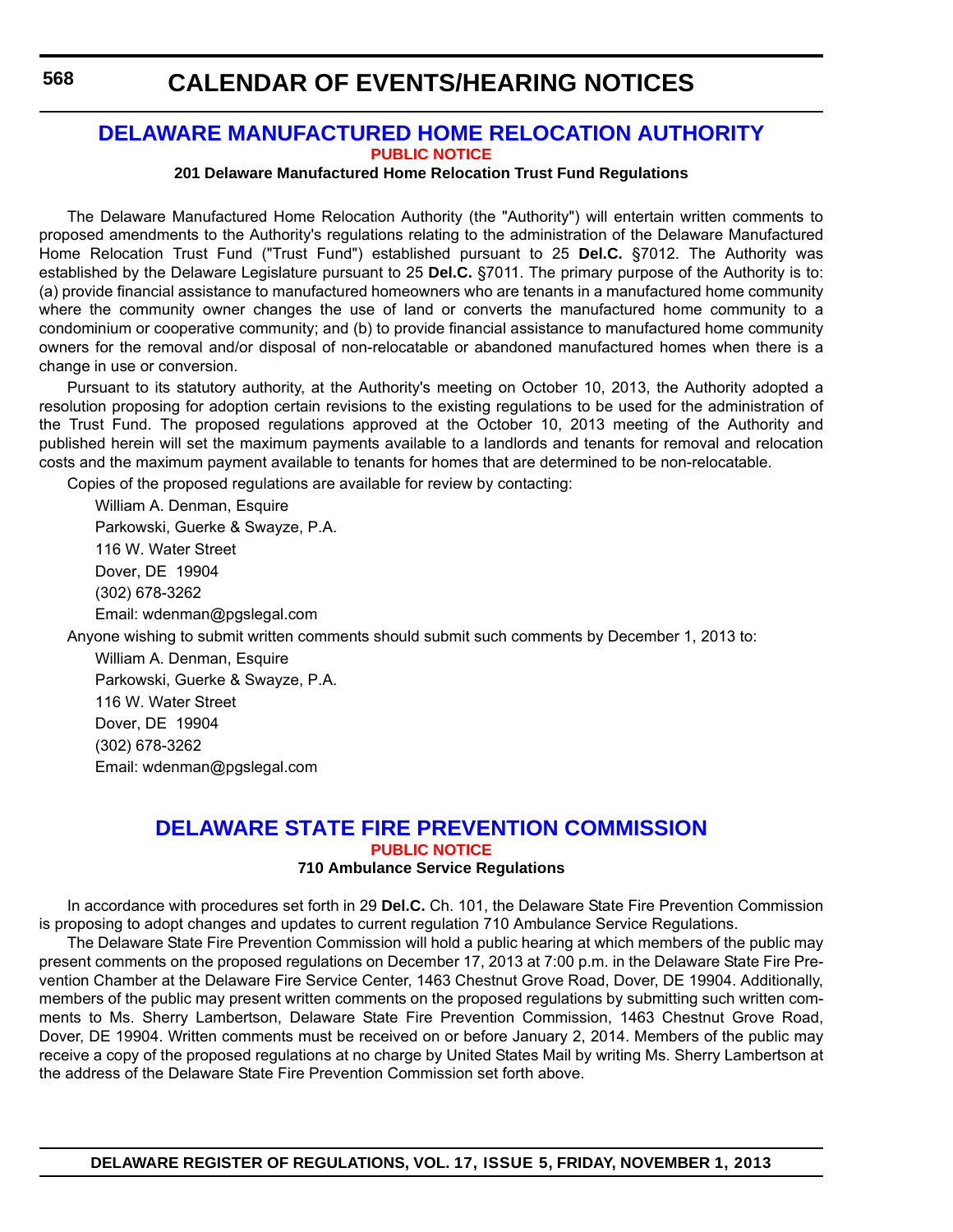### **CALENDAR OF EVENTS/HEARING NOTICES**

### **[DEPARTMENT OF EDUCATION](http://www.doe.k12.de.us/) [PUBLIC NOTICE](#page-4-0)**

The State Board of Education will hold its monthly meeting on Thursday, November 21, 2013 at 1:00 p.m. in the Townsend Building, Dover, Delaware.

#### **[DEPARTMENT OF HEALTH AND SOCIAL SERVICES](http://www.dhss.delaware.gov/dhss/dmma/) DIVISION OF MEDICAID AND MEDICAL ASSISTANCE [PUBLIC NOTICE](#page-4-0)**

#### **Medicaid Expansion under the Affordable Care Act 2014 – Modified Adjustment Gross Income (MAGI) Methodology - Reasonable Classification of Individuals Under Age 21 and Household Composition**

In compliance with the State's Administrative Procedures Act (APA - Title 29, Chapter 101 of the **Delaware Code**), 42 CFR §447.205, and under the authority of Title 31 of the **Delaware Code**, Chapter 5, Section 512, Delaware Health and Social Services (DHSS) / Division of Medicaid and Medical Assistance (DMMA) is proposing to amend the Division of Social Services Manual (DSSM) regarding the Modified Adjusted Gross Income (MAGI) methodology provisions related to eligibility determinations for certain medical assistance programs (Medicaid and Children's Health Insurance Program) under the Affordable Care Act, specifically, *Reasonable Classifications of Individuals under Age 21 and MAGI Household Composition*.

Any person who wishes to make written suggestions, compilations of data, testimony, briefs or other written materials concerning the proposed new regulations must submit same to Sharon L. Summers, Planning & Policy Development Unit, Division of Medicaid and Medical Assistance, 1901 North DuPont Highway, P.O. Box 906, New Castle, Delaware 19720-0906 or by fax to 302-255-4425 by November 30, 2013.

The action concerning the determination of whether to adopt the proposed regulation will be based upon the results of Department and Division staff analysis and the consideration of the comments and written materials filed by other interested persons.

#### **DIVISION [OF PUBLIC HEALTH](http://www.dhss.delaware.gov/dhss/dph/index.html) [PUBLIC NOTICE](#page-4-0) 4459B Residential Property Renovation, Repair and Painting**

The Department of Health and Social Services (DHSS), Division of Public Health, Health Systems Protection, is proposing new State of Delaware Regulations to implement recent legislation (Senate Bill 139 w/ SA 3) authorizing DHSS to establish regulations for the training and certification of Renovators and Dust Wipe Technicians, and for the accreditation of training providers. The proposed regulations expand current lead-based paint hazard control activities to include routine repair and renovations, a major source of lead exposure for children. Renovators and Dust Wipe Technicians are required to meet minimum training qualifications and obtain licenses. Firms providing training programs are required to be accredited and meet minimum course requirements. The proposed regulations establish lead-safe work standards and ensure residents are informed of lead-based paint hazards before work begins.

Copies of the proposed regulations are available for review in the November 1, 2013 edition of the Delaware *Register of Regulations*, accessible online at: <http://regulations.delaware.gov> or by calling the Health Systems Protection Section at (302) 744-4705.

Any person who wishes to make written suggestions, testimony, briefs or other written materials concerning the proposed regulations must submit same to Deborah Harvey by Monday, December 2, 2013 at:

Deborah Harvey Division of Public Health 417 Federal Street Dover, DE 19901 Email: [Deborah.Harvey@state.de.us](mailto:Deborah.Harvey@state.de.us) Phone: (302) 744-4700

**569**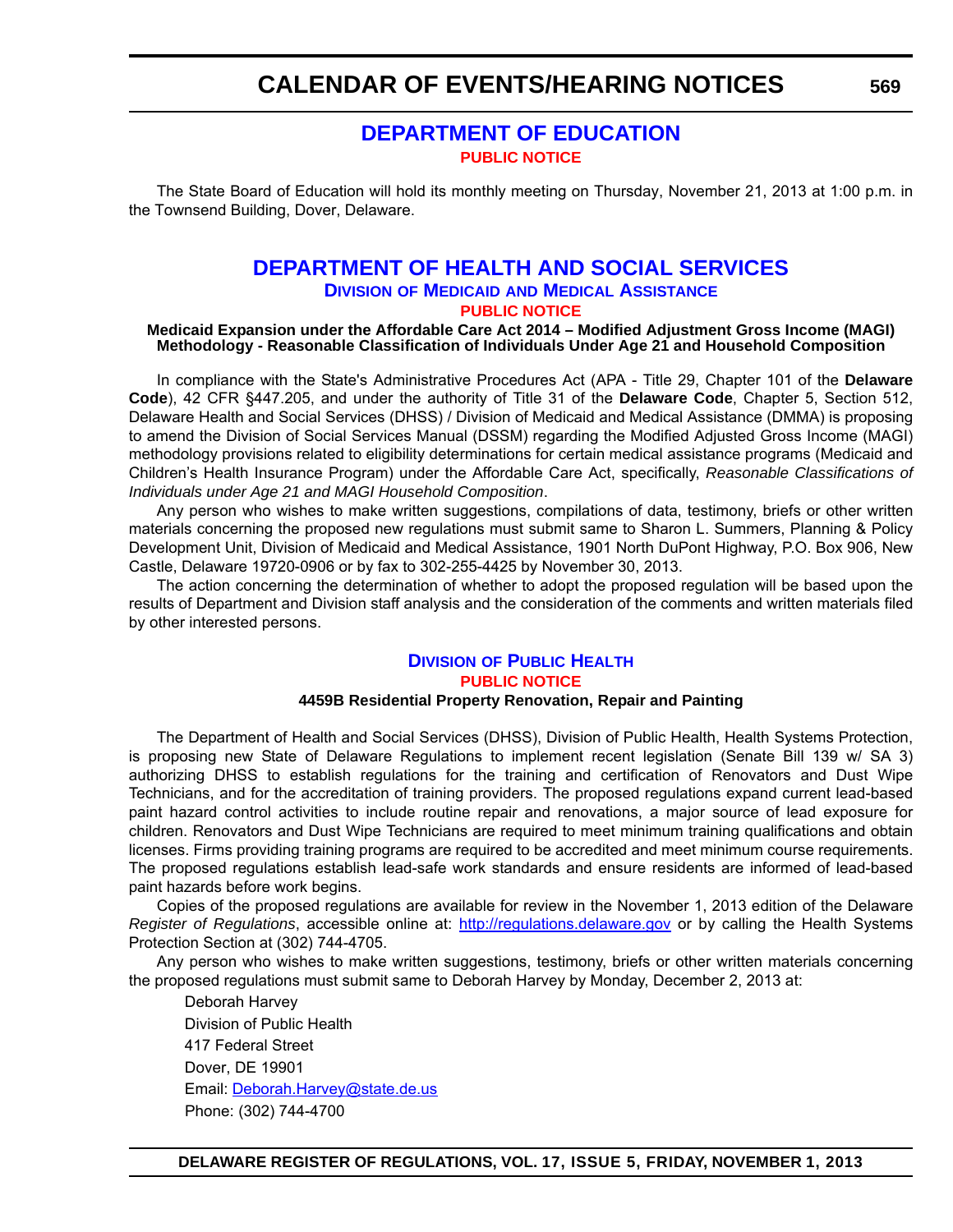### **CALENDAR OF EVENTS/HEARING NOTICES**

#### **DIVISION [OF SOCIAL SERVICES](http://www.dhss.delaware.gov/dhss/dss/) [PUBLIC NOTICE](#page-4-0)**

#### **11003.7.5 Income Eligible/Education and Post-Secondary Education Child Care Subsidy Program Determining High School/GED Eligibility Participation and Determining Post-Secondary Eligibility Participation**

In compliance with the State's Administrative Procedures Act (APA - Title 29, Chapter 101 of the **Delaware Code**) and under the authority of Title 31 of the **Delaware Code**, Chapter 5, Section 512, Delaware Health and Social Services (DHSS) / Division of Social Services is proposing to amend policies in the Division of Social Services Manual (DSSM) regarding the Child Care Subsidy Program, specifically, *Determining High School/GED Eligibility Participation and Determining Post-Secondary Eligibility Participation*.

Any person who wishes to make written suggestions, compilations of data, testimony, briefs or other written materials concerning the proposed new regulations must submit same to Sharon L. Summers, Policy, Program & Development Unit, Division of Social Services, 1901 North DuPont Highway, P.O. Box 906, New Castle, Delaware 19720-0906 or by fax to (302) 255-4425 by November 30, 2013.

The action concerning the determination of whether to adopt the proposed regulation will be based upon the results of Department and Division staff analysis and the consideration of the comments and written materials filed by other interested persons.

# **[DEPARTMENT OF LABOR](http://dia.delawareworks.com/workers-comp/)**

### **DIVISION OF INDUSTRIAL AFFAIRS Office of Workers' Compensation**

#### **[PUBLIC NOTICE](#page-4-0)**

#### **1341 Workers' Compensation Regulations**

The Secretary of Labor, in accordance with 19 **Del.C.** §2322B, has proposed revisions to the rules and regulations relating to the Delaware Workers' Compensation Health Care Payment System (HCPS). These proposals 1) revise fees for hot/cold packs (CPT 97010); and 2) make Medispan the sole AWP source for pharmacy fees.

A public meeting will be held before the Health Care Advisory Panel ("Panel") at 4:00 p.m. on December 2, 2013, in the Department of Labor Fox Valley Annex, 4425 N. Market Street, Wilmington, Delaware, 19802, where members of the public can offer comments. Anyone wishing to receive a copy of the proposed rules may obtain a copy from Donna Forrest, Medical Component Manager, Office of Workers' Compensation, Division of Industrial Affairs, Department of Labor, 4425 N. Market Street, Wilmington, Delaware, 19802. Persons wishing to submit written comments may forward them to the Panel at the above address. The final date to receive written comments will be 20 days after the public meeting.

The Panel will consider making a recommendation to the Secretary at the regularly scheduled meeting following the public meeting.

### **[DEPARTMENT OF NATURAL RESOURCES AND ENVIRONMENTAL](http://www.dnrec.delaware.gov/wr/Pages/Default.aspx)  CONTROL**

### **DIVISION OF WATER**

#### **[PUBLIC NOTICE](#page-4-0)**

#### **7101 Regulations Governing the Design, Installation and Operation of On-Site Wastewater Treatment and Disposal Systems**

Substantial revisions to the Regulations Governing the Design, Installation and Operation of On-Site Wastewater Treatment and Disposal Systems (On-site regulations) are proposed to incorporate the Guidance and Regulations Governing the Land Treatment of Wastes spray irrigation regulatory language. The on-site regulations have been revised to address large system site investigations, hydrogeological investigations, design

**DELAWARE REGISTER OF REGULATIONS, VOL. 17, ISSUE 5, FRIDAY, NOVEMBER 1, 2013**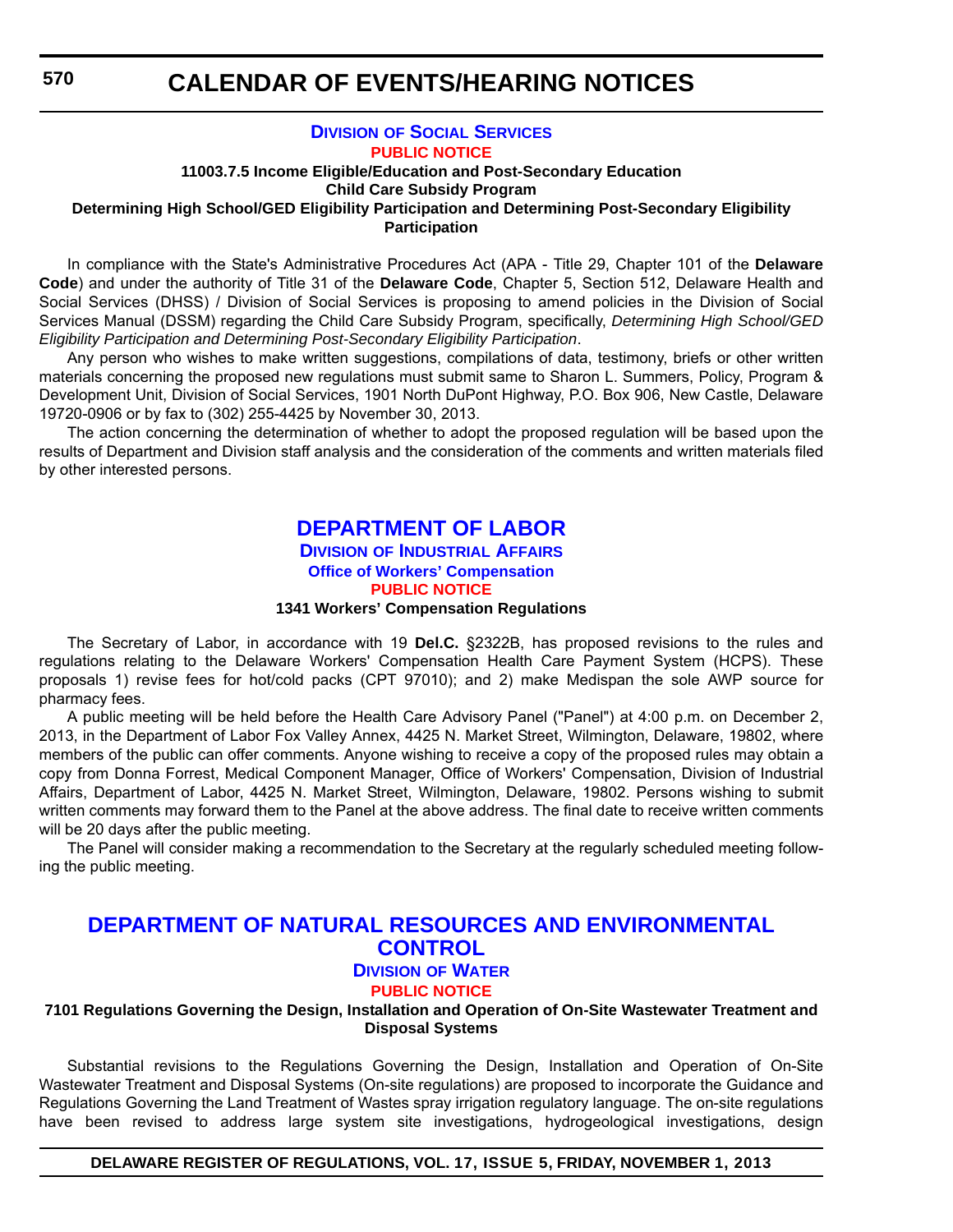## **CALENDAR OF EVENTS/HEARING NOTICES**

considerations, operation and maintenance practices, updating of individual on-site wastewater treatment and disposal system design criteria, establishment of new licensees and inspection protocols, and to establish performance standards for small on-site systems utilizing alternative technologies and all large systems.

Upon the effective date of revised regulations, the Regulations Governing the Pollution Control Strategy for the Indian River, Indian River Bay, Rehoboth Bay, and Little Assawoman Bay Watersheds, effective November 11, 2008, Sections 6.0, 7.0 and 8.0, may be affected.

In order to thoroughly address the comments and concerns received from two previously held hearings in this matter (May 2012 and November 2012) a third public hearing for the proposed amendments will be held on November 21, 2013 beginning at 6:00 p.m. in the DNREC Auditorium, Richardson and Robbins Building, 89 Kings Highway, Dover, DE 19901. The public and interested parties are invited to attend the hearing and to make comments orally or in writing at the hearing. Written comments not presented at the hearing should be addressed to Jack Hayes, DNREC - Division of Water, Groundwater Discharges Section, 89 Kings Highway, Dover, DE 19901 and must be received by the Department no later than December 6, 2013.

The proposed regulation revisions may be inspected at the following locations:

Department of Natural Resources and Environmental Control 89 Kings Highway Dover, DE 19901

Department of Natural Resources and Environmental Control 20653 DuPont Blvd, Unit 5 Georgetown, DE 19947

The proposed regulation revisions may be inspected on the DNREC Division of Water, Groundwater Discharges Section website: http://www.wr.dnrec.delaware.gov/Information/GWDInfo/Pages/ GWDS%20Design%20Install%20Operate%20Info%20For%20Proposed%20Wastewater%20Treatment%20Regul ations.aspx

For additional information or any appointments to inspect the proposed regulation revisions at DNREC, please contact Jack Hayes, DNREC Division of Water, Groundwater Discharges Section, 89 Kings Highway, Dover, DE 19901, (302) 739-9948, John.Hayes@state.de.us.

#### **[DEPARTMENT OF STATE](http://dpr.delaware.gov/) DIVISION OF PROFESSIONAL REGULATION [PUBLIC NOTICE](#page-4-0) 1900 Board of Nursing**

The Delaware Board of Nursing, pursuant to 24 **Del.C.** §1904(c), proposes to revise regulations 9.2.1.1.1 and 9.2.2.3.1 to add the requirement that at least three contact hours of the requisite continuing education needed for renewal or reinstatement must be in the area of substance abuse.

The Board will hold a public hearing on the proposed regulation change on January 8, 2014 at 1:00 p.m., Second Floor Conference Room A, Cannon Building, 861 Silver Lake Blvd., Dover, DE 19904. Written comments should be sent to Dr. Pamela Zickafoose, Executive Director of the Delaware Board of Nursing, Cannon Building, 861 Silver Lake Blvd., Dover, DE 19904. Written comments will be accepted until December 3, 2013 pursuant to 29 **Del.C.** §10118(a).

#### **DIVISION [OF PROFESSIONAL REGULATION](http://dpr.delaware.gov/) [PUBLIC NOTICE](#page-4-0) 2930 Council on Real Estate Appraisers**

The Delaware Council on Real Estate Appraisers, pursuant to 24 **Del.C.** §4006(a)(1), proposes to revise its rules and regulations. The majority of the proposed revisions to the rules are changes of an administrative nature. The Board will hold a public hearing on the proposed rule change on January 21, 2014 at 9:30 AM, Second Floor

**DELAWARE REGISTER OF REGULATIONS, VOL. 17, ISSUE 5, FRIDAY, NOVEMBER 1, 2013**